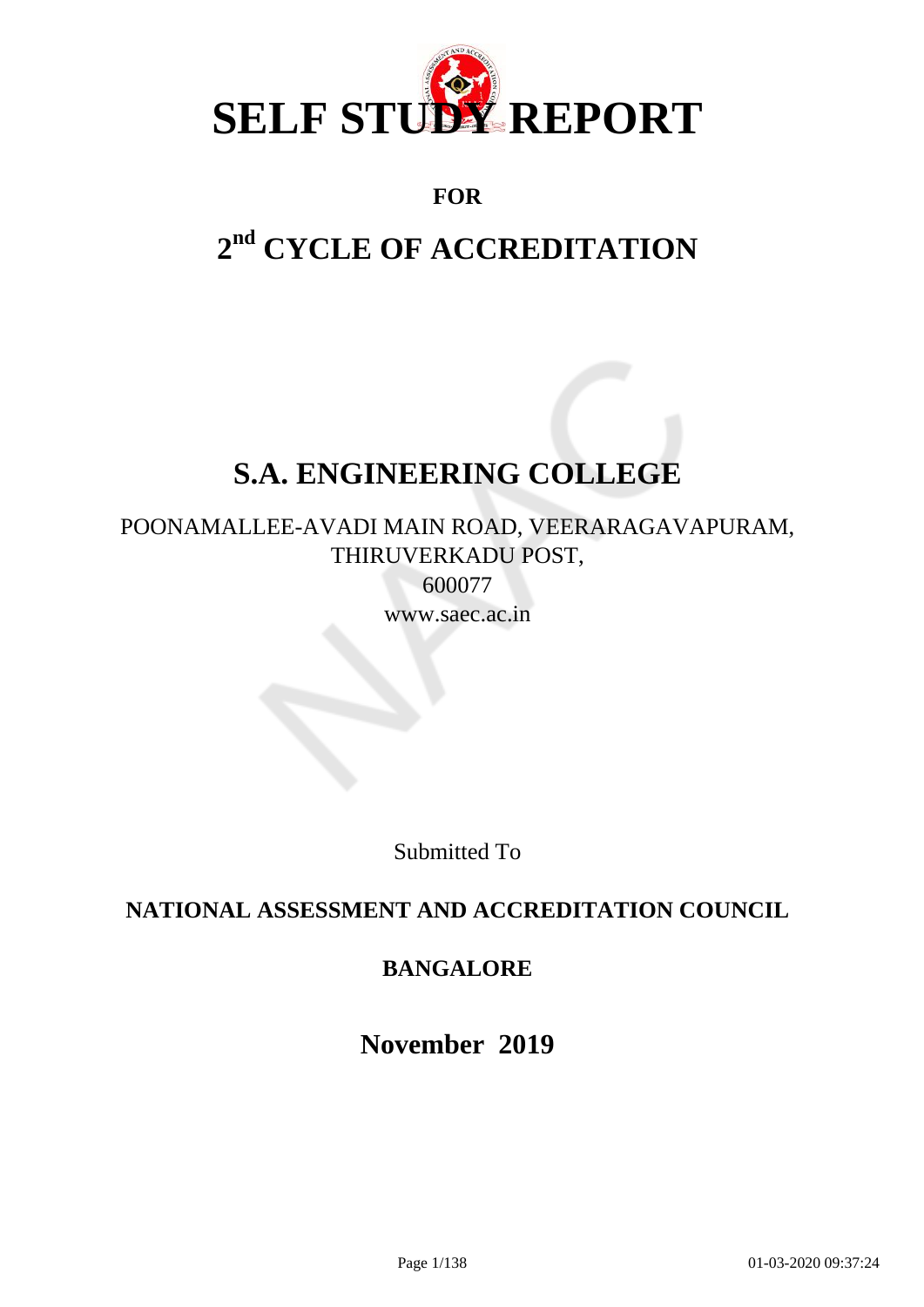## **1.1 INTRODUCTION**

**History** 

The S.A. Engineering College is named after Sakunthala Ammal Sponsored by Dharma Naidu Educational & Charitable Trust established in the year 1998-1999 in accordance with the general policy of the Govt. of TamilNadu to give high priority to Technical Education. The trust comprises a team of highly respected, recognized professionals in academics, management and industry, dedicated to creating an institution imparting quality technical education.

The S.A. Engineering college campus is spread over a vast area of about 25.58 acres The College is wellplanned and well-designed, built with more than 4 lakh square feet of constructed area. The aesthetically designed campus has ultramodern facilities with separate academic wing for each department, administration block, laboratories and workshops, state-of-the-art computer labs, spacious classrooms, well-stocked library, conference hall, separate seminar halls for departments, canteen, playgrounds and hostel facilities.

#### **Our Speciality**

S.A.Engineering College offers the students with advantageous atmosphere with state-of-the-art facilities, distinguished mentors, and pleasant educational environment. The institution provides the employability and communication skills for the development of students. It provides quality education in an environment of discipline. The focus is on shaping students to become self-disciplined, self-dependent and self-confident individuals. SAEC pulls out all the stops to mould the students' career in such a way that they excel in all fine distinction of life. The College's stand is on mere acquisition of course knowledge, its application and also on all-round personality development of the student and his value system.

#### **Our Standards**

.

The College maintains high standards of education by providing a wide array of world-class academic facilities, employing highly qualified and experienced faculty members and creating an ambience conducive to quality education. The College offers the 6 Undergraduate courses in Engineering, 4 Post Graduate courses in Engineering, Master of Computer Applications (M.C.A) and Master of Business Administration (M.B.A). The annual intake is 1002 students in all courses.

In recognition of the quality system of high caliber being implemented for the administration of the institution and achievement of its goals, m/s. TUV NORD have recorded ISO 9001: 2015 certification. NAAC accredited with A grade and 5 UG Courses are accredited by NBA.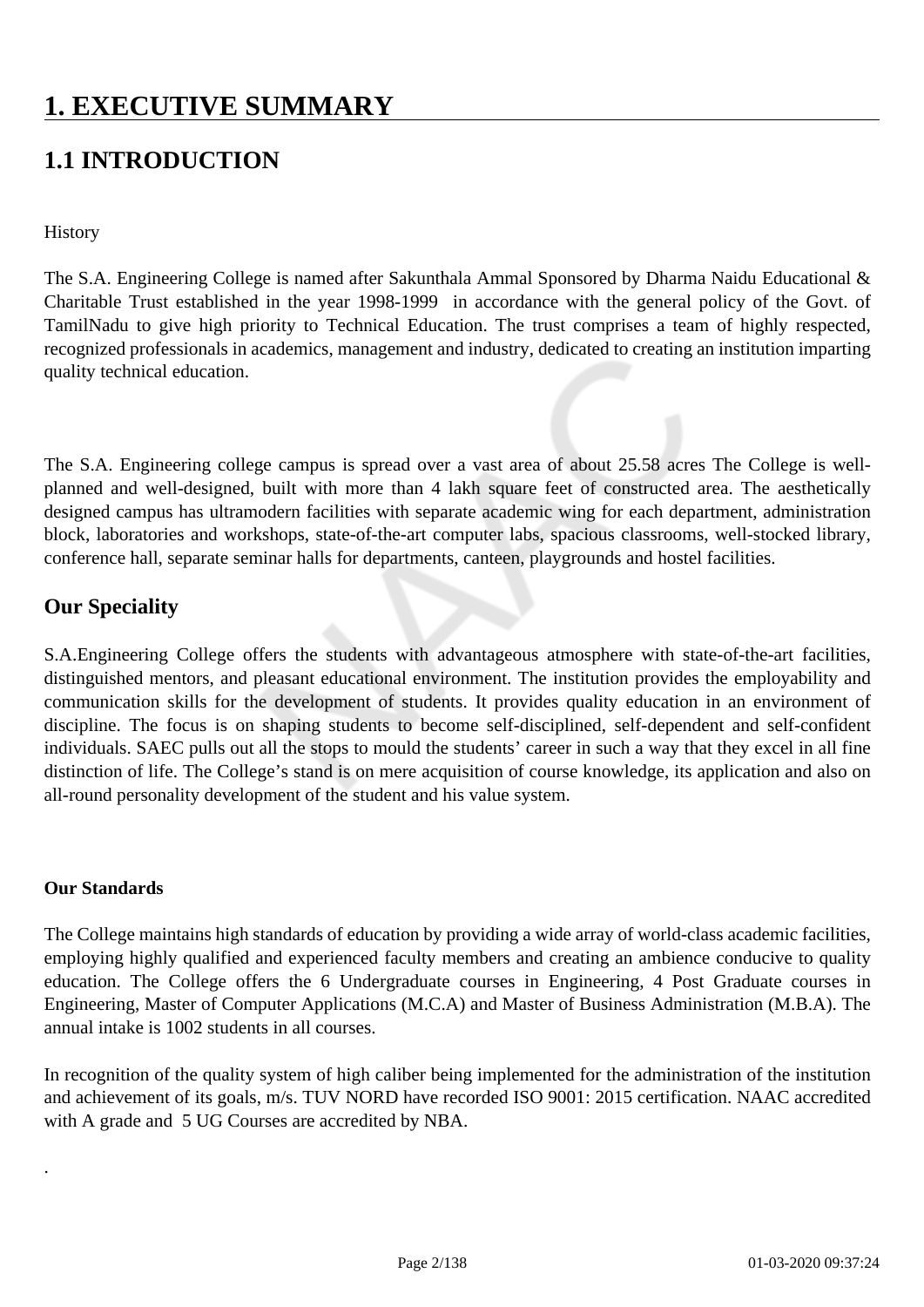#### **Vision**

To transform our institution into quality technical education centre imparting updated technical knowledge with character building.

#### **Mission**

To create an excellent teaching and learning environment for our staff and students to realize their full potential thus enabling them to contribute positively to the community. To significantly enhance the self-confidence level for developing creative skills of staff and students.

## **1.2 Strength, Weakness, Opportunity and Challenges(SWOC)**

#### **Institutional Strength**

S.A Engineering College adopts Teacher centric and learner centric approach to meet the various strategic objectives to enhance learning skills of students. Learning is brought about through teaching process in which the students can aim at transmission of knowledge and imparting skills. We encourage contact between students and faculty through mentoring efficacy. We motivate active learning through remedial classes to aim at NSLB (No Student Left Behind).

The whole lot of SAEC faculty motivate and counsel the students for their betterment in all aspects of career guidance, academics, personal etc.

The research culture which encourages to take up more Research projects and to increase publications in journals having high impact factor is largely prevailing in our college.

We have re-oriented as Research based Teaching Institution under Anna University, Affiliating University.

Many industry connect programs are on-going to enhance the Industrial participation in most of our knowledge creation and knowledge dissemination activities.

The feedback systems are routed back as inputs as part of the cause-and-effect to enhance the areas to be focused. We involve all the stakeholders such as students, parents, employers and alumni in our feedback system. Our institution is been awarded with accreditation standard from the statutory body AICTE and as well implemented the ISO 9001:2015 standard by which the institution has a frame work of system.

#### **Institutional Weakness**

With the ever changing knowledge spiral, industry must contribute to recreate the entire curriculum in all the disciplines.

To enhance synergy between the various disciplines of engineering for developing Interdisciplinary R&D projects.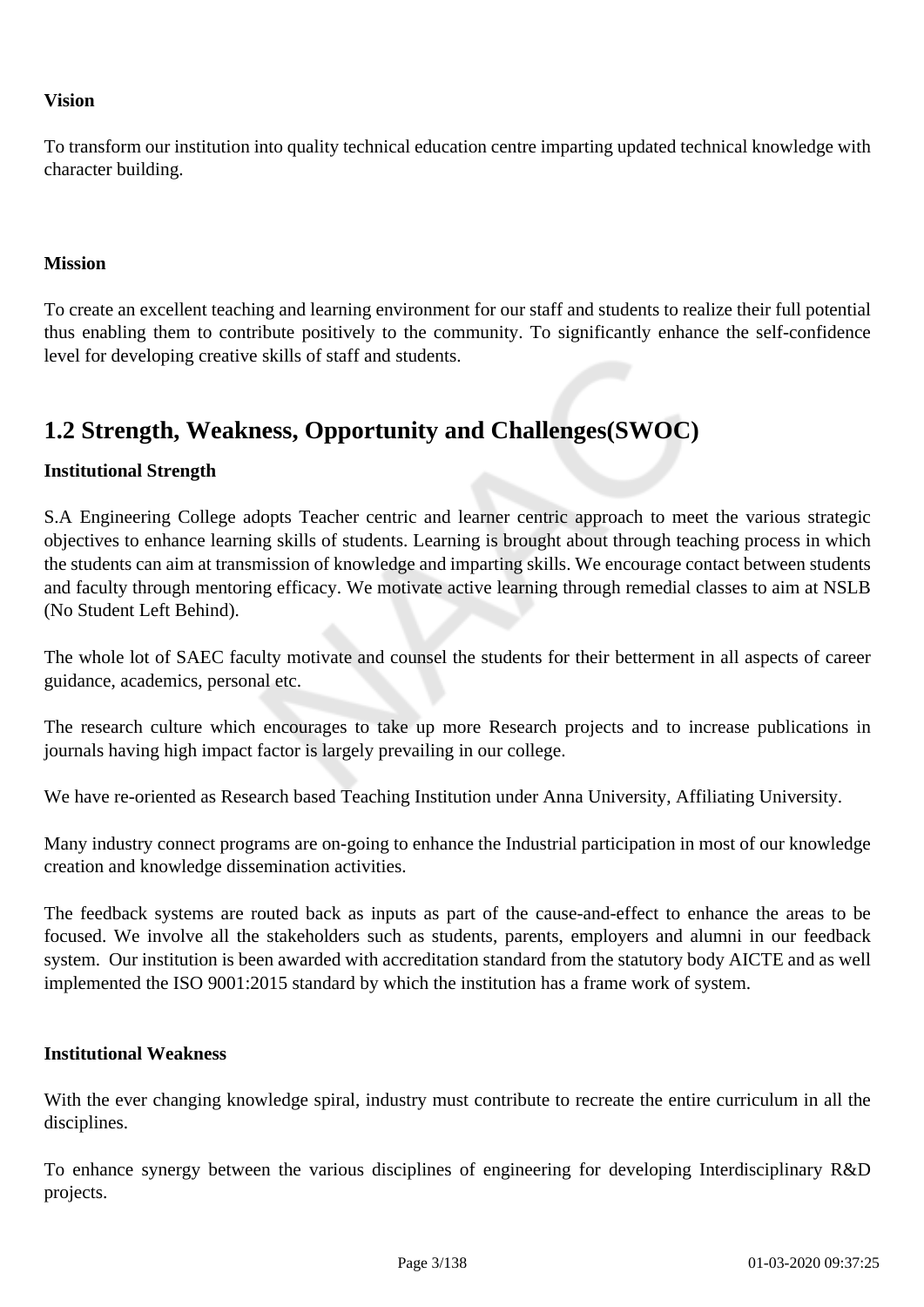To identify the current status of the required Skill of students and to impart the necessary Training to increase it further.

To incorporate the new age evaluation mechanism to Assess the knowledge of students other than conventional methods.

Most of the weaknesses can be addressed after our institution attains full autonomous status in Administration, Teaching Learning and Research.

#### **Institutional Opportunity**

The college can take up more real strategic thinking to incorporate more radical and required reforms to

- Acquire knowledge in Multidisciplinary streams for both students and faculty
- Motivate faculty to publish papers in journals as a part of receiving research grants
- Create opportunities for students to become part of the project or work and learn the subject
- Facilitate faculty to explore new applications and to visit new industries
- Make the students and staff to understand their ambitions and aspirations

#### **Institutional Challenge**

The tactic for engineering education needs to be interdisciplinary with new technology courses at the core. Exponential advances in knowledge, instrumentation, communication, and computational capabilities have created mind-boggling possibilities, and students must be cutting across traditional disciplinary boundaries in unprecedented ways. in this fast-changing world, engineers need to be trained to manage the varied complexities and uncertainties of the modern world. In this context we need to face challenges as mentioned below

- To transform the mindset of students because of the conventional assessment methods in schools
- Lack of holistic view and learner centric approach for both students and faculty
- To recognize problems relevant to R&D organizations
- To identify patentable works
- To find the students status level to impart training for their placement
- To impart multidimensional capabilities to students
- To form join groups to identify the areas to be focused.
- To identify the industry oriented courses
- To promote domain projects in Industries.

## **1.3 CRITERIA WISE SUMMARY**

#### **Curricular Aspects**

The college is affiliated to Anna University (AUC), Chennai; Accredited by NAAC 'A' Grade, NBA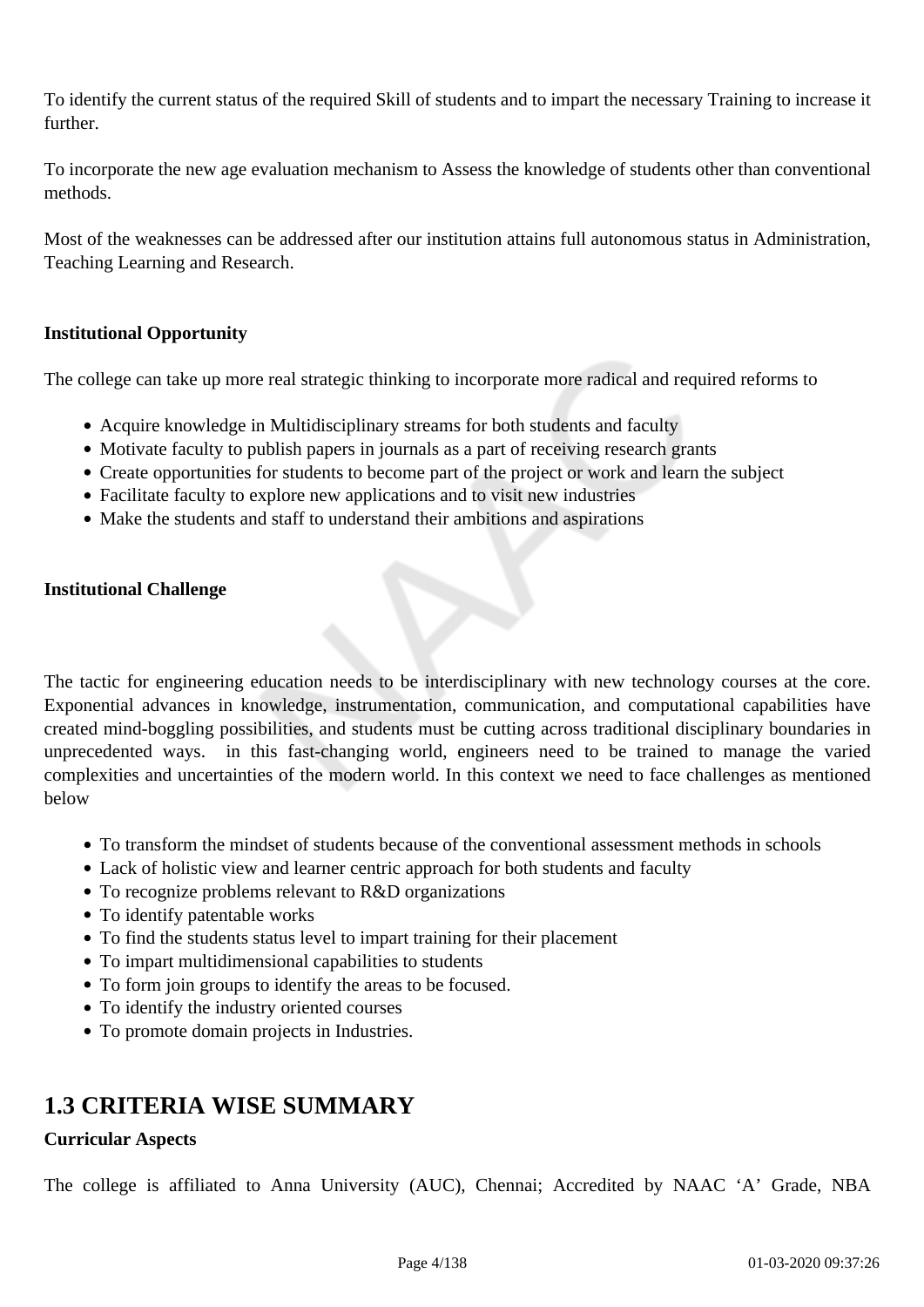Accredited & ISO 9001:2015 Certified. The Institution follows the curriculum prescribed by the Anna University. The College ensures effective curriculum delivery through a well-planned and documented process. The Institute has perspective planning for effective implementation of the curriculum. Before the commencement of the semester, for proper execution of the academic activities, proper academic planning is done. Institute academic calendar is prepared in line with University academic calendar. Also Event calendar is prepared which include curricular, co-curricular and extra-curricular activities. The implementation of academic calendar and proper delivery of the curriculum is regularly monitored by HODs. Students' attendance is also monitored by subject teacher and mentor. Around 30% of new courses have been introduced by the University. All the programs offer elective courses and Choice Based Credit System (CBCS). Courses like Environmental studies, Human Values and Professional Ethics are included in the curriculum. Field trips and internships enrich intramural learning with life situations and industrial exposure. For the development of students, the institute arranges guest lectures, seminars, workshops and also initiates add-on courses. Structured feedback is received from students, parents, alumni and Employers. The same is analyzed and actions are being taken.

#### **Teaching-learning and Evaluation**

The Teaching-Learning-Evaluation process in the Institution is given the meticulous attention as indicated below:

**Admission Process:** The admission process of the college is managed by admission committee which is responsible for designing admission forms and prospectus and counseling of the students at the entry level.

**Preparing Clear Course Plans/Course Schedules:** Well-planned lesson plan was Prepared by the faculty and made available to the student through Student Information Portal. The teachers are deputed to participate in conferences, seminars, orientation and refresher courses to boost their teaching skills and make their teaching more innovative and effective.

IQAC of the College supported by the senior faculty members monitors all the curricular, co-curricular and extra-curricular activities in the college and ensures to provide all the necessary support to teachers and students for better teaching and learning processes.

The college has a well-organized and well planned teaching, learning and evaluation process. Before starting of the semester, teaching load distribution is finalized by considering the experience, choice of subject given by the faculty, faculty specializations and interest of faculty in particular subjects.

**Conducting Orientation programmes** for the first-year students familiarizes them with the opportunities available at the university and its expectations from them. Short term/refresher course like basic programming skills, Web based technologies, AutoCAD, embedded systems and many more such courses by various departments Value Added Courses are conducted.

**Use of e-resources and ICT**: Every classroom and laboratory has LCD projectors and access to the campus intranet giving access to the repository of lectures by experts.

#### **Encouragement of Cooperative learning**

During the course of time, a systematic evaluation process is used to assess the learning levels of the students.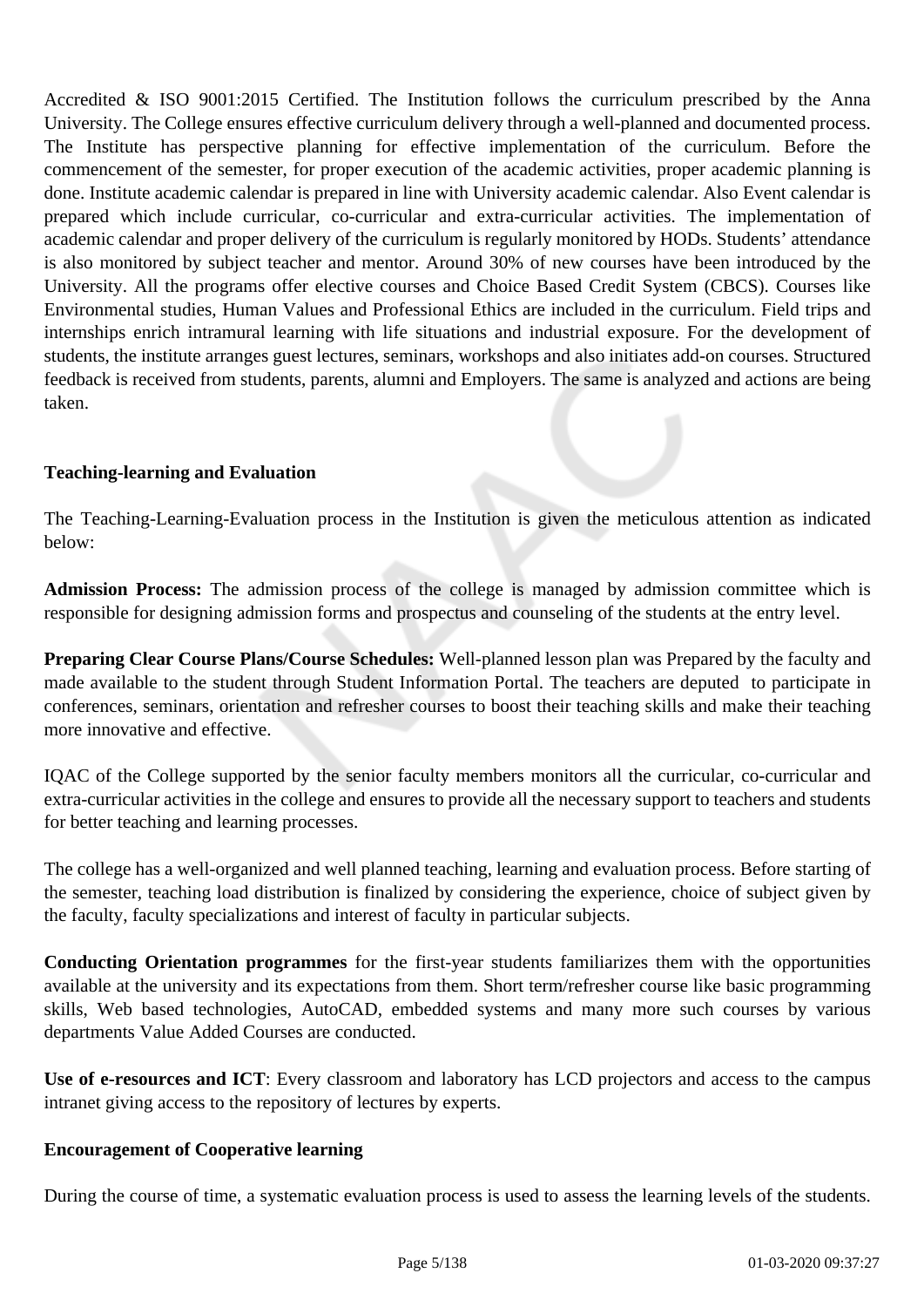This evaluation process consist of written examination, group presentation, project, practical examination with viva, written assignment, online Quiz and class performance.

Internal assessment: Continuous internal assessment system is conducted either through class tests, presentations, and assignments, non-formal assessment based on observation of individual student's participation in group work, classroom learning and initiatives. This assessment gives enough scope to the students to improve their performance and analyze their progress on a time to time basis.

#### **Research, Innovations and Extension**

The Institution creates an Innovative Ecosystem to foster research activities by providing the essential research facilities and support. The Research Committee encourages the Teachers and Students and supports them to contribute more for the research activities to carry out Innovative and Socially relevant projects, to present and publish papers, to guide aspiring research scholars, to collaborate with Industry for developing new product, it motivates the Teachers for patent filing and commercialization and also encourages the faculty to organize Industry Oriented Programmes and certification courses for the students to promote Industry-Academia Innovative practices. The SAEC-IIC encourages, inspire and nurture young students by supporting them to work with new ideas and transform into prototypes.

The Research, Innovation and Extension activities during the past five years are

- The Institution received a Total Grant of 191.77 Lakhs for 97 Projects sponsored by Government and Non-Government agencies like AICTE, CVRDE, DST, ISRO, BRNS, TNSCST, IEEE, ISTE and CSI. The institution also encourages the Faculty and students by sponsoring the Best Innovative projects to meet the needs.
- Establishment of 4 Research centres approved by Anna University, Chennai and 43 scholars have been awarded as PhD.
- The Institution has an Incubation Centre, SAEC-IIC, Centre for Intellectual Property Rights to nurture innovations, entrepreneurship and enterprises for societal benefit.
- The Institution has 4 Centre of Excellence which carries out Innovative projects to develop new products and published papers
- The Institution motivates the Faculty for developing innovative products and to produce more patent. The Faculties have published 6 patents, filed 4 patents and received 3 grants.
- Number of workshop/seminar conducted on Intellectual property rights and Industry –Academia Innovative practices are 358.
- The Institution encourages the Faculty and students who receive State/National/International recognition and awards by providing Incentives and appreciation certificate. Received 29 awards from recognised bodies
- The Institution has a Research Cell which follows the Code of ethics framed by the Anna university and has a software to check for the plagiarism.
- The Faculty have published 250 papers in a reputed Journals and also published 281 Books and Chapters in edited volumes/books

#### **Infrastructure and Learning Resources**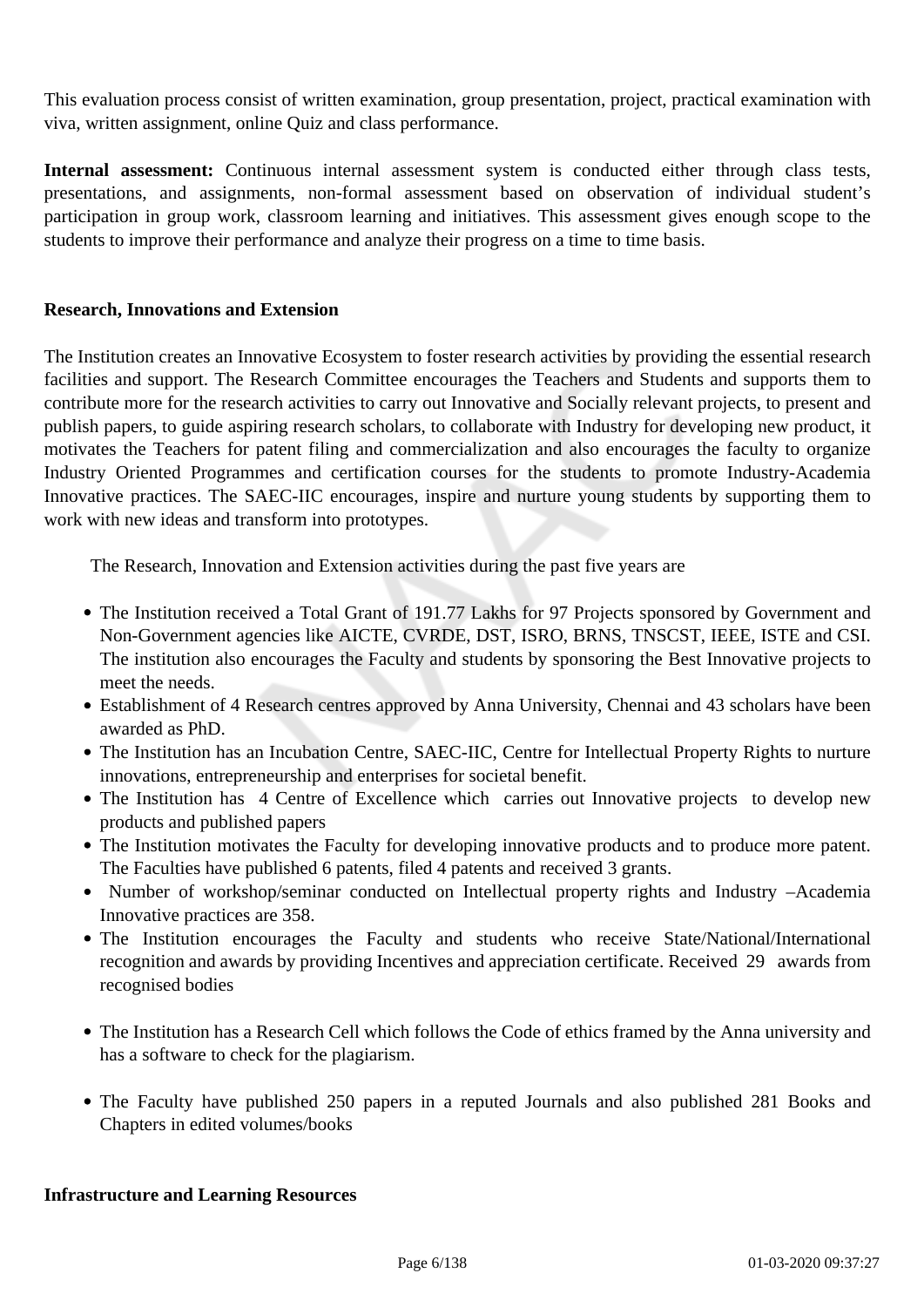The Institution was established by the Dharma Naidu Educational & Charitable Trust in the year 1998-1999.The college is approved by AICTE Delhi and affiliated to Anna University, Chennai, Tamil Nadu. The college has excellent infrastructure and learning resources including 54 ICT enabled classrooms and seminar halls, 62 fully equipped laboratories and other support facilities.

The college offers 6 U.G programmes and 7 P.G programmes. Four U.G Programmes has been recognized as research centre by Anna University, Chennai.

The Institution is provided by 100 Mbps internet facilities .The College is Wi-Fi enabled campus. The physical facilities consist of classrooms, seminar halls, laboratories, Alumni cell, Placement and training cell, Sports centre, Students Activity centre, Library, etc… Spacious and well-ventilated library with a collection of books, rare books, manuscripts, special reports, E-books, E-journals, Videos etc. The College Central Library is an institutional member of prestigious libraries such as the DELNET, AICTE – ELSEVIER, AICTE – IEEE Delhi.

The Budget for infrastructure, Physical, academic and library resources are earmarked annually based on the recommendations of respective committees constituted for upgrading, maintaining and utilizing the budget. The college upgraded its IT facilities including software, Server Configurations etc. Totally 1099 systems are provided to the entire department labs with configurations of core i3 Generation 4GB, 500 GB hard disk with LAN connectivity are available to carry out academic and administrative work. Fire Safety equipment is maintained in the campus as precautionary measure.

The college provides excellent, well furnished and comfortable hostel accommodation separately for outstation boys and girls with strict overall supervision of the management. The Maintenance of Physical, Infrastructural, academic and support facilities has been carried out regularly. Power supply capacity is about 1250kva HT supply, with two gensets capacity of 250 kva and 125 kva for uninterrupted power supply. These power systems are serviced periodically to avoid inconvenience during failure. To ensure hassle free and safe transportation to staff and students, Institution provides transports to all major routes in and around Chennai, Kanchipuram and Thiruvallur.

#### **Student Support and Progression**

In tune with Our Institution's Vision of imparting updated technical education with character building, utmost efforts are taken to provide necessary support to students, to enable them to develop all round skills. To assist the financially needy students the Institution facilitates such students to avail SC/ST, BC/MBC and FG scholarships offered by the Government. About 52% of the students have been benefitted by this. Besides many students also benefitted by the Sakunthala Ammal merit scholarship provided by the Institution for academically bright students. Institution facilitates the students with career guidance programmes, placement training and technical training programmes to improve their employability skills besides communication skills development. . Institution has Professional counsellor for personal counseling to the needy students. Yoga and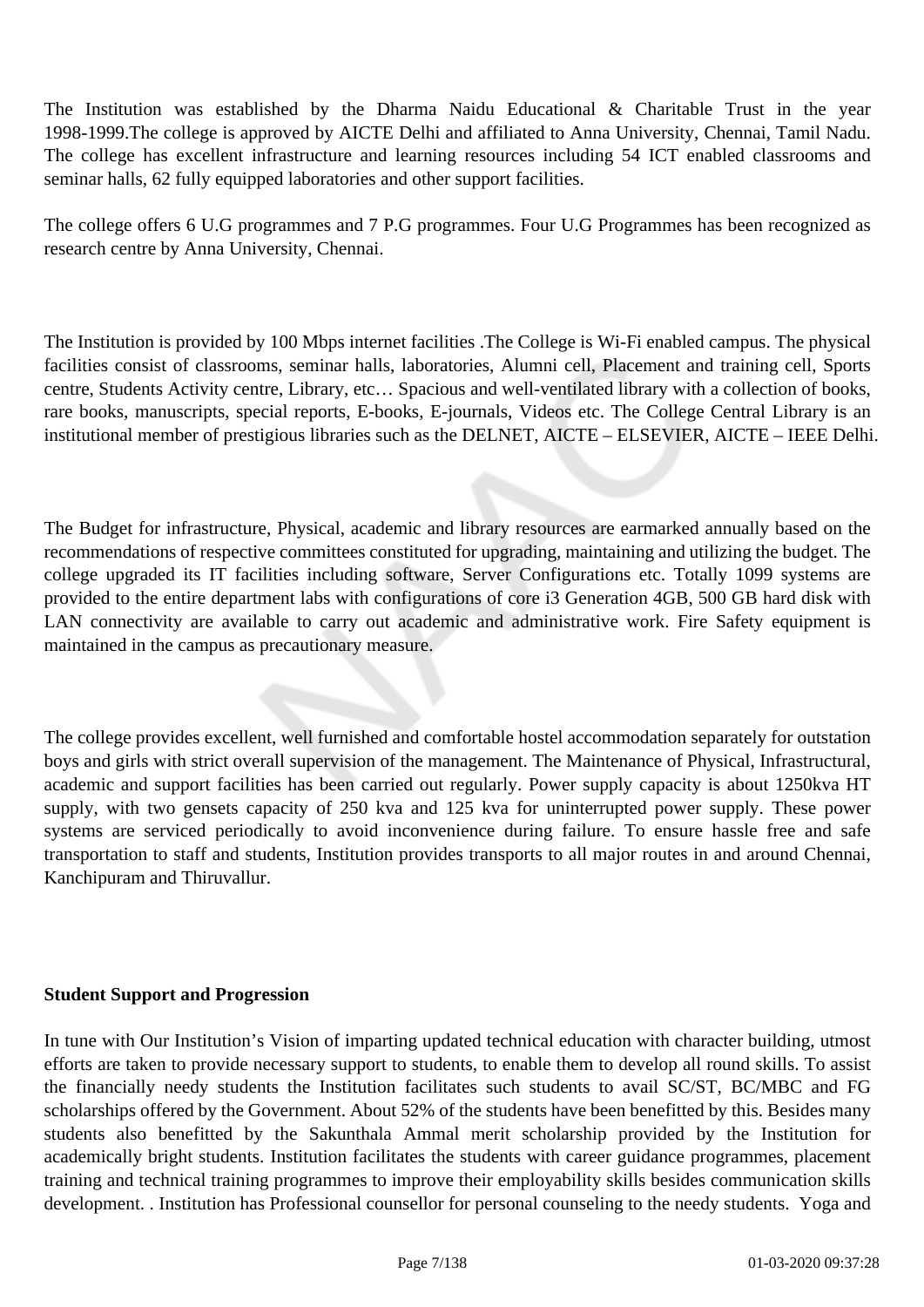meditation programmes are conducted. Institution also has Anti-ragging committee to ensure ragging free campus .Women empowerment cell ensures prevention of sexual harassment.

 The Institution has placement cell and training cell to ensure students progression after their graduation. On an average 70% of the students find placements immediately after grauation.Also some of the students move to the higher education and successful in competitive examinations.

To ensure all round development of the students they are encouraged to actively participate in extra-curricular activities. Institution organize various kind of cultural activities and sports events besides Institute level competttitions.Many of our students have won prizes at state or National level in various sports competitions. Students are given representation in various committees such as class committee, professional societies, and Alumni committee etc. to play constructive roles in academic and administrative matters.

The Alumni provide a strong support to our institution. The Alumni Association conducts alumni meeting every year to elicit support and suggestion from alumni for the betterment of the students. . They are invited to offer guest lecture, career guidance and counseling to our students so that students are motivated and also exposed to current trends in various fields of Engineering and management. Alumni also help out the students in getting placements also. In recognition of meritorious services of our alumni the Institution selects such alumni and awards them with 'distinguished Alumni award'.

#### **Governance, Leadership and Management**

The Vision and mission statement reflects the institution's distinctive characteristics to train the students to face the global challenges ,undertaking into creative ideas through research activities & to develop products and procedures based on societal needs. Our College has formally stated quality policy which has been formulated based on the vision and mission of the college and is the guiding force that helps departments to plan their activities. The ISO process followed in the college prepares perspective plans and policies based on the quality policy and activities proposed by various departments for the academic year. This action plan is submitted to the Management for approval and implementation. It is reviewed by two internal audits and one external audit per year. S.A.E.C. is committed to provide quality Technical education, Training, Research and Development activities through improved and effective utilization of Physical and financial resources & Quality improvement and stability of staff and inculcation of high moral, ethical and professional standards among our students thus improving their overall personality. The institution ensures the professional development of the staff by planning and executing programmes that address professional development, Career development, personal development of faculty members. Our Institution has an effective Financial management system through Internal and External audit . IQAC aims at imparting value based education and continuous evaluation of academic performance, Organization of workshops, seminars on quality related themes and promotion of quality circles, The feedback responses from students, parents and the stake holders for corrective action for if any deviation in academic practices and Promoting the activity relating annual quality assessment. Our Institution conducts meeting like Governing council, Academic council, IQAC, MRM, Institutional, Staff and Class committee meetings.

#### **Institutional Values and Best Practices**

The college takes utmost care for the women and conducts various gender equity programmes for the welfare of the staff and students. Programmes like Awareness Programmes on legal rights, social media, programme on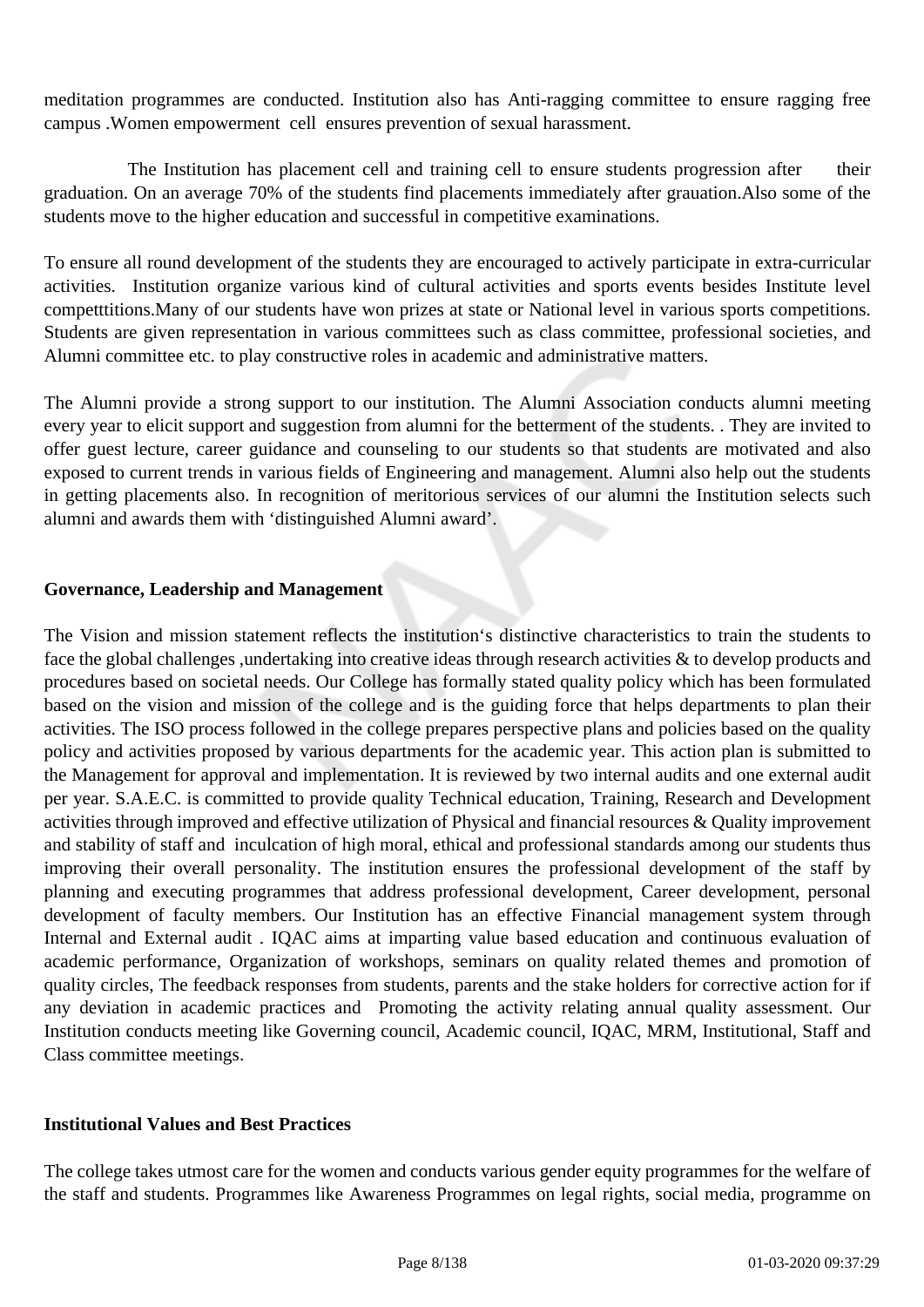Health and Hygiene, Karate classes on self defence, women's day programmes, Yoga, programme on grooming and confidence and guest lecture on social media harassment alleviation were conducted taking their well-being into account. Photos have been added as a supportive information. Safety measures provided for the safety and security of the every individual and many programmes conducted to bring an awareness in the students to take care of themselves. In view of keeping the students and faculty unscathed the entire institution (including the hostels) is under cctv surveillance. The college gives lot of importance to environmental consciousness and sustainability. Initiatives have taken to convert CFLs to LEDs.

 Various types of waste management practices have been adopted forr different types of wastes, the e-wastes are collected and scraped to M/s. Virogreen India Pvt. Ltd.

Rain water Harvesting is done in the college.A detailed description has been given including the channelization of the pipes along with the pipe sizes. Photo has been attached as additional information for this. Green practices are followed in the campus. The statistical picture of the expenditure involved in green initiatives and waste management is elaborated. Initiatives have been taken during the last five years to address locational advantages and disadvantages. It also decribes the facilities available for the differently abled students.

A detailed description on code of conduct exists for students, teachers, governing body and administrative authorities and support staff is hoisted in the college website.

Our Colleges gives due importance for universal values, national values, human values, national integration, communal harmony , social cohesion, also national festivals, programmes on birth / death anniversary of great personalities are organized.

The college has approval of the statutory bodies / regulatory authorities pertaining to which the institution functions.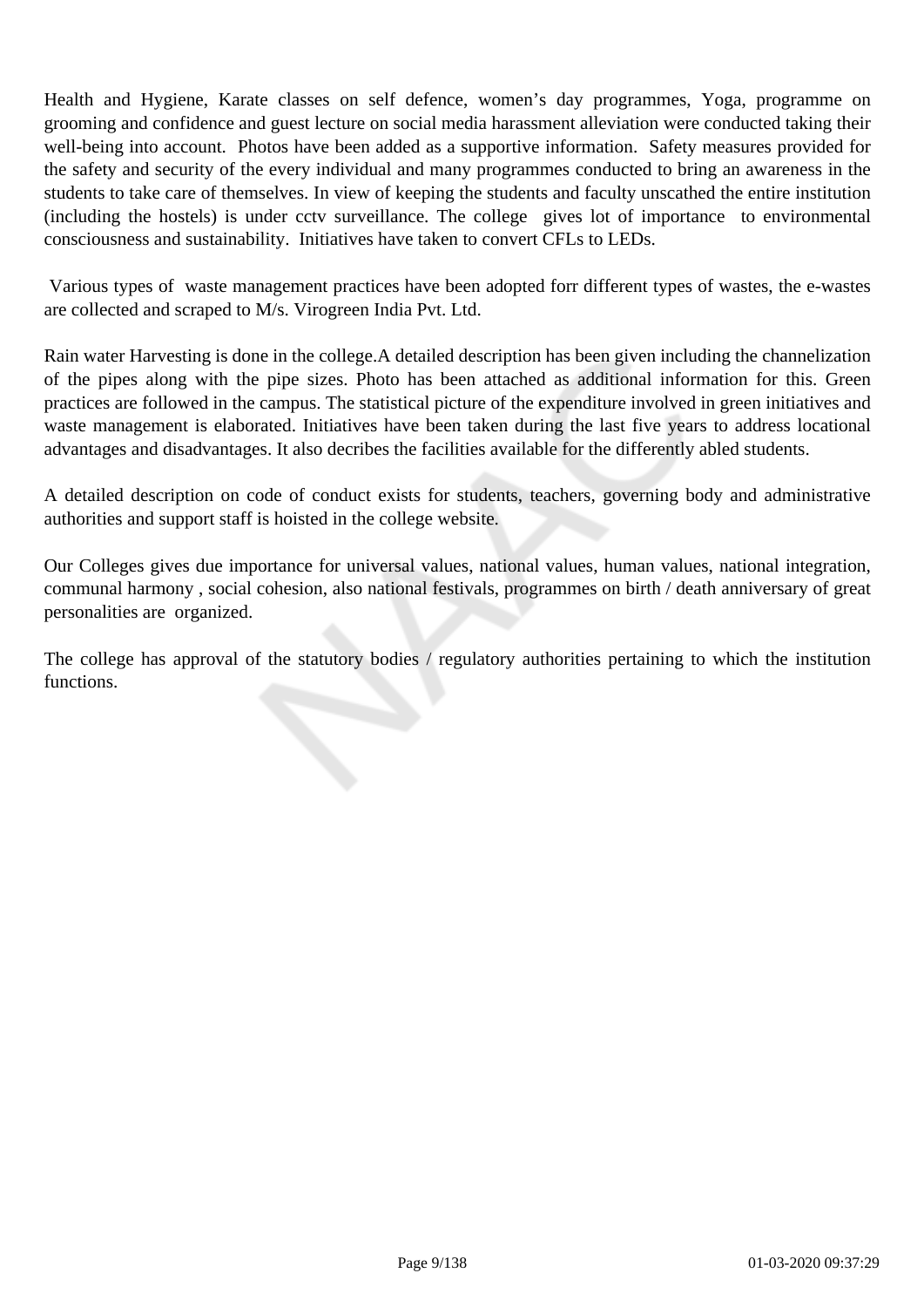# **2. PROFILE**

## **2.1 BASIC INFORMATION**

| Name and Address of the College |                                                                      |  |
|---------------------------------|----------------------------------------------------------------------|--|
| Name                            | S.A. ENGINEERING COLLEGE                                             |  |
| Address                         | Poonamallee-Avadi Main Road,<br>Veeraragavapuram, Thiruverkadu post, |  |
| City                            | <b>CHENNAI</b>                                                       |  |
| <b>State</b>                    | Tamil Nadu                                                           |  |
| Pin                             | 600077                                                               |  |
| Website                         | www.saec.ac.in                                                       |  |

| <b>Contacts for Communication</b> |                                  |                                          |               |                          |                 |
|-----------------------------------|----------------------------------|------------------------------------------|---------------|--------------------------|-----------------|
| <b>Designation</b>                | <b>Name</b>                      | <b>Telephone with</b><br><b>STD Code</b> | <b>Mobile</b> | Fax                      | Email           |
| Principal                         | <b>G.S.KUMAR</b><br><b>ASAMY</b> | 044-26801499                             | 9444035504    | 044-2680189<br>9         | saec@saec.ac.in |
| Professor                         | <b>N.ANUSHA</b>                  | 044-26801999                             | 9941165566    | $\overline{\phantom{a}}$ | iqac@saec.ac.in |

| <b>Status of the Institution</b> |                       |
|----------------------------------|-----------------------|
| Institution Status               | <b>Self Financing</b> |

| Type of Institution |              |  |
|---------------------|--------------|--|
| By Gender           | Co-education |  |
| By Shift            | Regular      |  |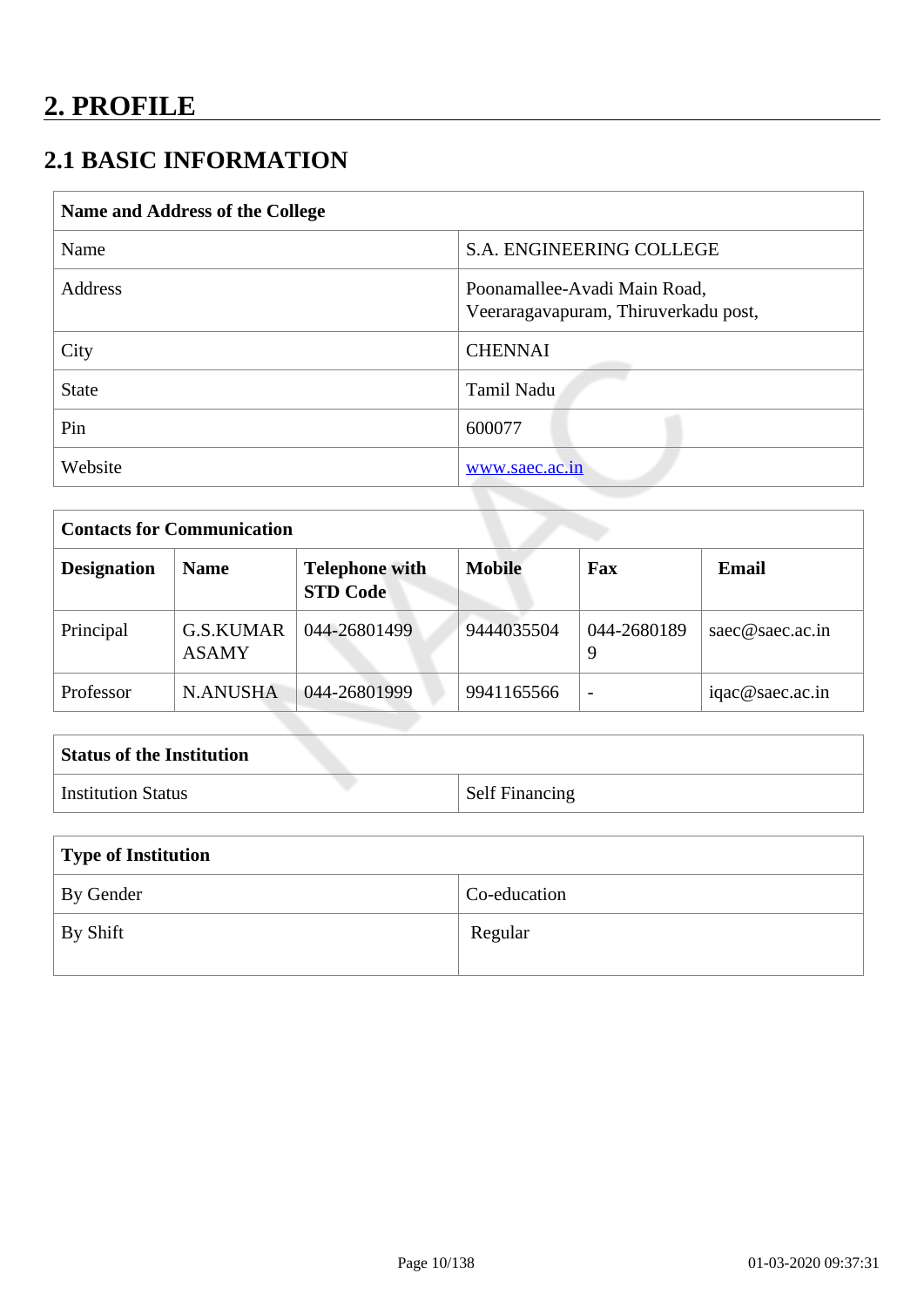| <b>Recognized Minority institution</b>     |                                   |  |
|--------------------------------------------|-----------------------------------|--|
| If it is a recognized minroity institution | Yes<br><b>Minority status.pdf</b> |  |
| If Yes, Specify minority status            |                                   |  |
| Religious                                  |                                   |  |
| Linguistic                                 | Telugu                            |  |
| Any Other                                  |                                   |  |

| <b>Establishment Details</b>         |              |  |
|--------------------------------------|--------------|--|
| Date of establishment of the college | $01-06-1998$ |  |

 **University to which the college is affiliated/ or which governs the college (if it is a constituent college)**

| <b>State</b> | <b>University name</b> | <b>Document</b>      |
|--------------|------------------------|----------------------|
| Tamil Nadu   | Anna University        | <b>View Document</b> |

| Details of UGC recognition |                  |                      |  |
|----------------------------|------------------|----------------------|--|
| <b>Under Section</b>       | <b>Date</b>      | <b>View Document</b> |  |
| 2f of UGC                  | $01 - 03 - 2018$ | <b>View Document</b> |  |
| 12B of UGC                 | $01-03-2018$     | <b>View Document</b> |  |

| Details of recognition/approval by stationary/regulatory bodies like<br>AICTE, NCTE, MCI, DCI, PCI, RCI etc(other than UGC) |                                                                                         |                                        |                              |                                                                          |
|-----------------------------------------------------------------------------------------------------------------------------|-----------------------------------------------------------------------------------------|----------------------------------------|------------------------------|--------------------------------------------------------------------------|
| <b>Statutory</b><br><b>Regulatory</b><br><b>Authority</b>                                                                   | <b>Recognition/App</b><br>roval details Inst<br><b>itution/Departme</b><br>nt programme | Day, Month and<br>year(dd-mm-<br>yyyy) | <b>Validity in</b><br>months | <b>Remarks</b>                                                           |
| <b>AICTE</b>                                                                                                                | <b>View Document</b>                                                                    | 29-04-2019                             | 12                           | Extension of<br>approval by<br>AICTE for the<br>current academic<br>year |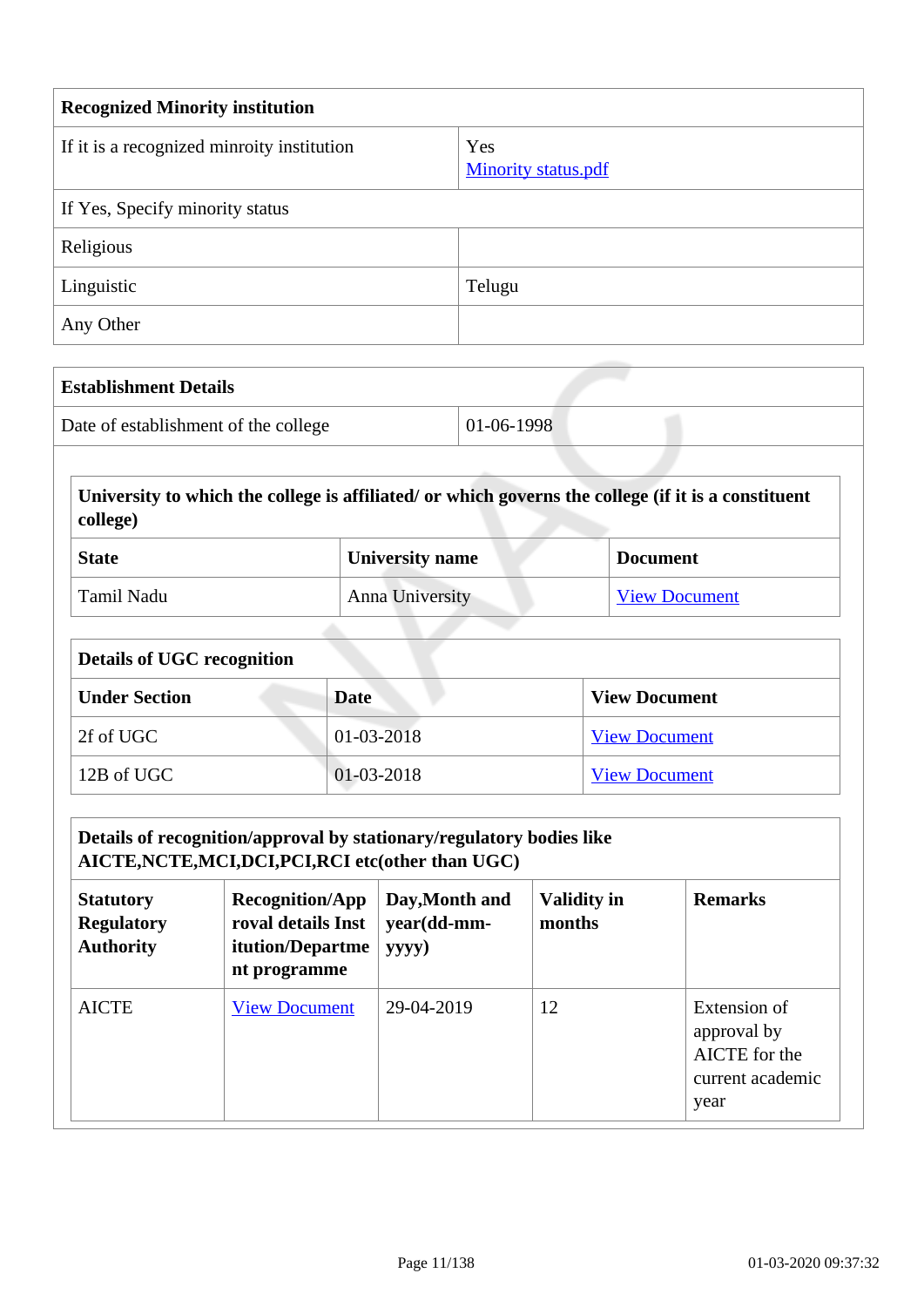| <b>Details of autonomy</b>                                                                                                           |                                   |  |  |
|--------------------------------------------------------------------------------------------------------------------------------------|-----------------------------------|--|--|
| Does the affiliating university Act provide for<br>conferment of autonomy (as recognized by the<br>UGC), on its affiliated colleges? | Yes<br>autonomydoc 1571734992.pdf |  |  |
| If yes, has the College applied for availing the<br>autonomous status?                                                               | Yes                               |  |  |

| <b>Recognitions</b>                                                                  |                |  |
|--------------------------------------------------------------------------------------|----------------|--|
| Is the College recognized by UGC as a College<br>with Potential for Excellence(CPE)? | N <sub>0</sub> |  |
| Is the College recognized for its performance by<br>any other governmental agency?   | N <sub>0</sub> |  |

| <b>Location and Area of Campus</b> |                                                                         |           |                                |                             |
|------------------------------------|-------------------------------------------------------------------------|-----------|--------------------------------|-----------------------------|
| <b>Campus Type</b>                 | <b>Address</b>                                                          | Location* | <b>Campus Area</b><br>in Acres | Built up Area in<br>sq.mts. |
| Main campus<br>area                | Poonamallee-Avadi Main<br>Road, Veeraragavapuram,<br>Thiruverkadu post, | Rural     | 25.58                          | 45402.72                    |

# **2.2 ACADEMIC INFORMATION**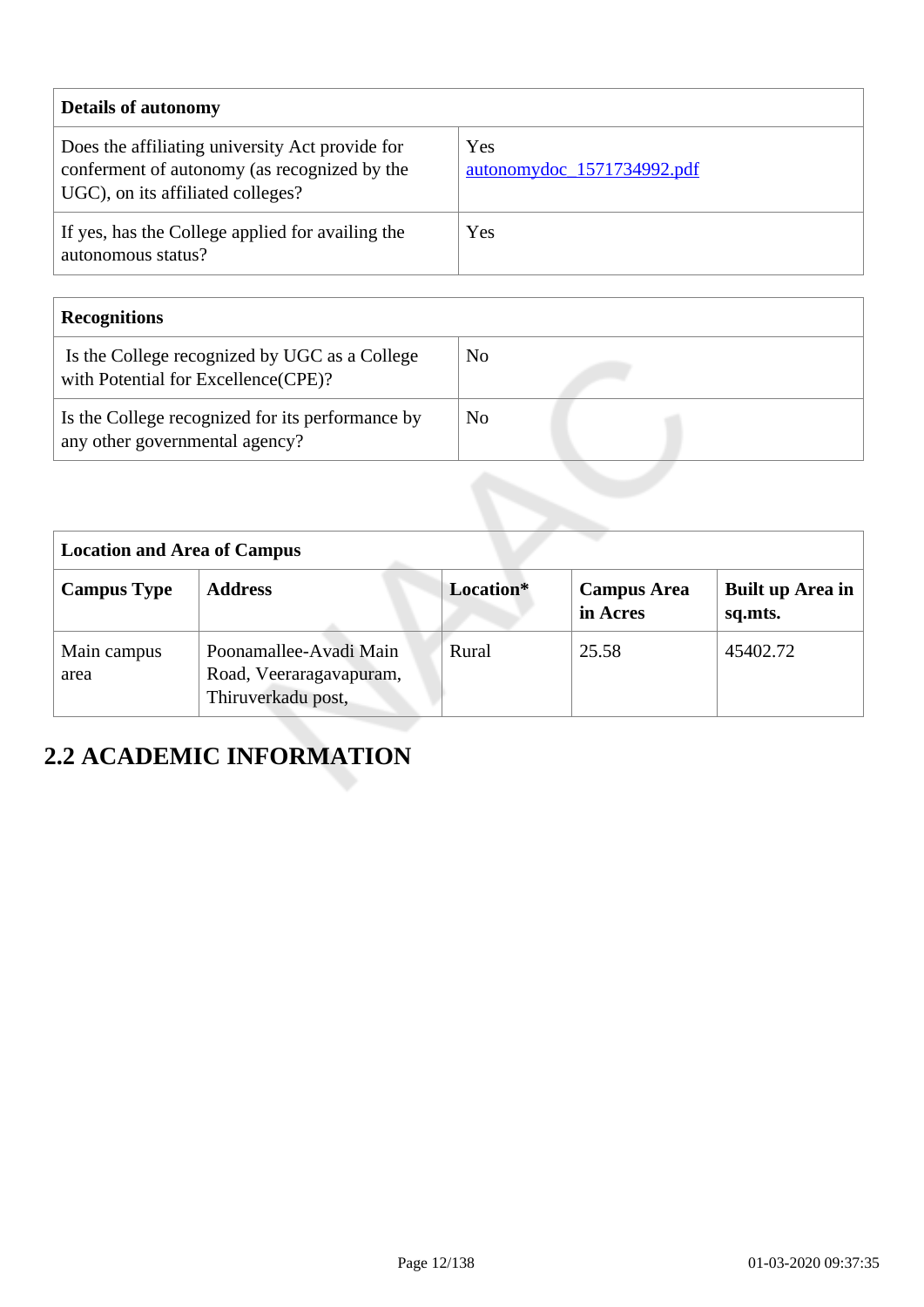|                           | Details of Programmes Offered by the College (Give Data for Current Academic year) |                                     |                                                                                                               |                                        |                                      |                                             |  |  |  |
|---------------------------|------------------------------------------------------------------------------------|-------------------------------------|---------------------------------------------------------------------------------------------------------------|----------------------------------------|--------------------------------------|---------------------------------------------|--|--|--|
| Programme<br><b>Level</b> | <b>Name of Pr</b><br>ogramme/C<br>ourse                                            | <b>Duration</b> in<br><b>Months</b> | <b>Entry</b><br>Qualificatio<br>n                                                                             | <b>Medium of</b><br><b>Instruction</b> | <b>Sanctioned</b><br><b>Strength</b> | No.of<br><b>Students</b><br><b>Admitted</b> |  |  |  |
| <b>UG</b>                 | BE, Civil<br>Engineering                                                           | 48                                  | Pass in HSC<br>or Senior<br>secondary<br>school or<br>Diploma<br>from<br>Recognised<br>board or<br>equivalent | English                                | 60                                   | $\tau$                                      |  |  |  |
| ${\rm U}{\rm G}$          | BE,Compute<br>r Science<br>And<br>Engineering                                      | 48                                  | Pass in HSC<br>or senior<br>secondary<br>school or<br>Diploma in<br>recognized<br>board or<br>equivalent      | English                                | 180                                  | 166                                         |  |  |  |
| <b>UG</b>                 | <b>BE, Electroni</b><br>cs And Com<br>munication<br>Engineering                    | 48                                  | Pass in HSC<br>or senior<br>Secondary<br>School or<br>Diploma<br>from<br>recognized<br>board or<br>equivalent | English                                | 180                                  | 66                                          |  |  |  |
| ${\rm U}{\rm G}$          | <b>BE, Electrical</b><br>And<br>Electronics<br>Engineering                         | 48                                  | Pass in HSC<br>or senior<br>secondary<br>school or<br>Diploma<br>from<br>recognized<br>board or<br>equivalent | English                                | 180                                  | 13                                          |  |  |  |
| <b>UG</b>                 | BE, Mechani<br>cal<br>Engineering                                                  | 48                                  | Pass in HSC<br>or senior<br>Secondary<br>SChool or<br>Diploma                                                 | English                                | 180                                  | 23                                          |  |  |  |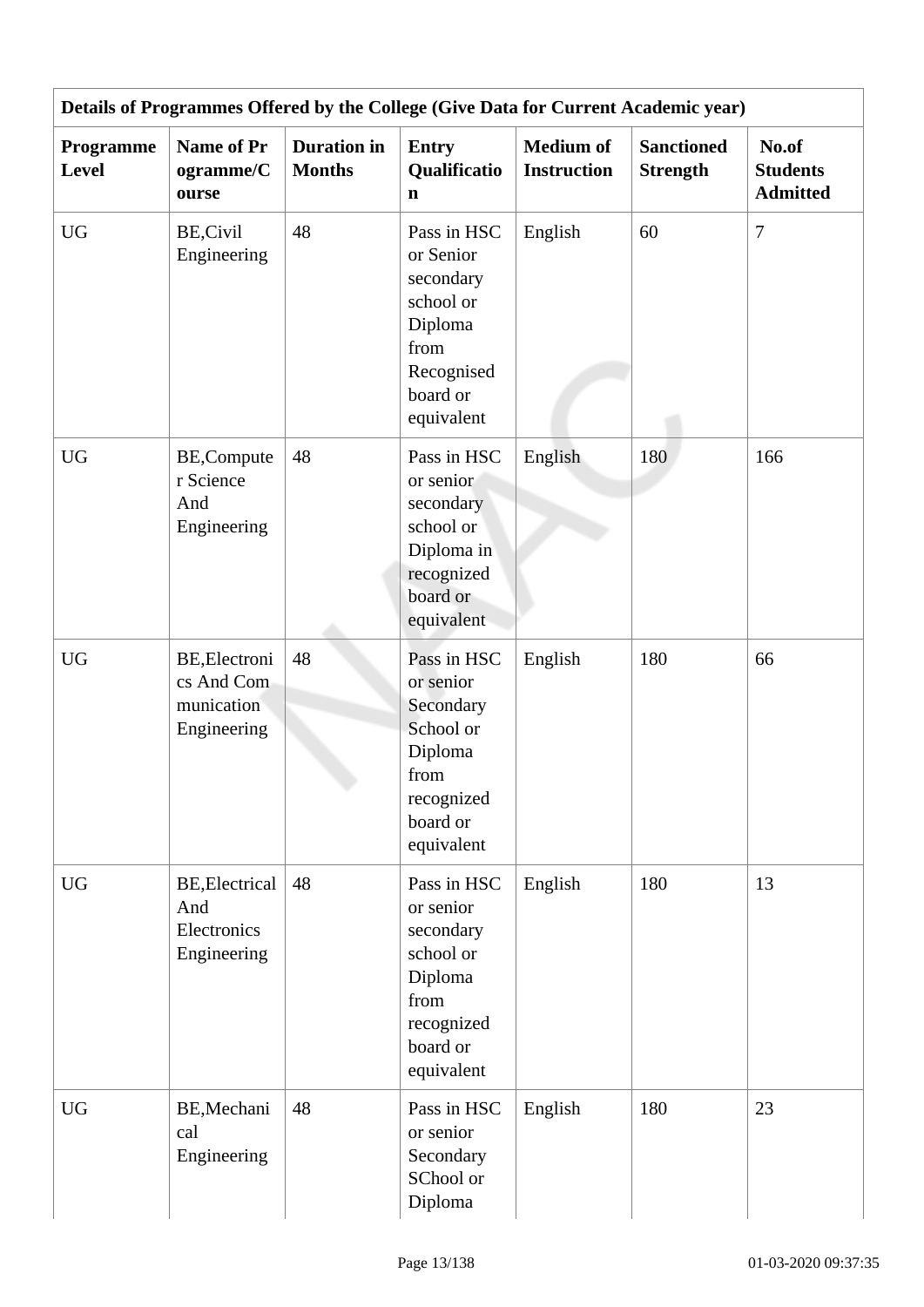|           |                                                          |    | from<br>recognized<br>board or<br>equivalent                                                                    |         |     |                  |
|-----------|----------------------------------------------------------|----|-----------------------------------------------------------------------------------------------------------------|---------|-----|------------------|
| <b>UG</b> | BTech, Infor<br>mation<br>Technology                     | 48 | Pass in HSC<br>or Senior<br>Secondary<br>School or<br>Diploma<br>from a<br>recognized<br>board or<br>equivalent | English | 60  | 53               |
| PG        | ME, Comput<br>er Science<br>And<br>Engineering           | 24 | Pass in<br>related<br>engineering<br>discipline                                                                 | English | 18  | $\overline{4}$   |
| PG        | ME, Electron<br>ics And Com<br>munication<br>Engineering | 24 | Pass in<br>related<br>engineering<br>discipline                                                                 | English | 18  | 3                |
| PG        | ME, Electrica<br>1 And<br>Electronics<br>Engineering     | 24 | Pass in<br>related<br>engineering<br>discipline                                                                 | English | 18  | 3                |
| PG        | ME, Mechani<br>cal<br>Engineering                        | 24 | Pass in<br>related<br>engineering<br>discipline                                                                 | English | 18  | $\boldsymbol{0}$ |
| PG        | MBA, Master<br>Of Business<br>Administrati<br>on         | 24 | Pass in any<br>degree                                                                                           | English | 120 | 117              |
| PG        | MCA, Master<br>Of Computer<br>Applications               | 36 | Pass in any<br>degree with<br>mathematics<br>at HSC level<br>or Degree<br>level                                 | English | 30  | $\overline{2}$   |

**Position Details of Faculty & Staff in the College**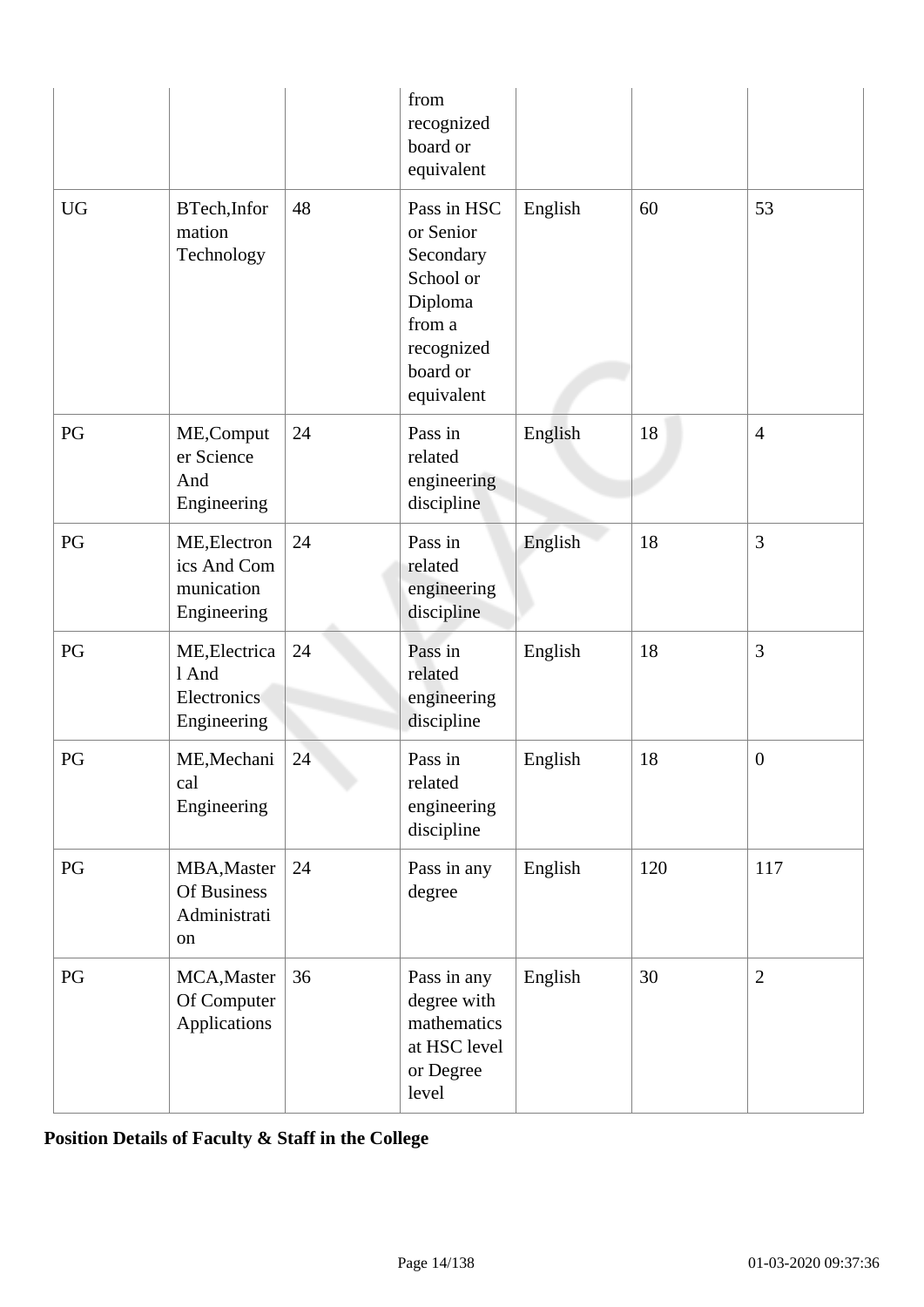|                                                                                     | <b>Teaching Faculty</b> |                  |              |                |      |                            |                  |                |                            |        |                |                |
|-------------------------------------------------------------------------------------|-------------------------|------------------|--------------|----------------|------|----------------------------|------------------|----------------|----------------------------|--------|----------------|----------------|
|                                                                                     |                         | <b>Professor</b> |              |                |      | <b>Associate Professor</b> |                  |                | <b>Assistant Professor</b> |        |                |                |
|                                                                                     | Male                    | Female           | Others       | Total          | Male | Female                     | Others           | Total          | Male                       | Female | Others         | Total          |
| Sanctioned by the<br>UGC /University<br><b>State</b><br>Government                  |                         |                  |              | 24             |      |                            |                  | 40             |                            |        |                | 140            |
| Recruited                                                                           | 14                      | 10               | $\mathbf{0}$ | 24             | 15   | 25                         | $\boldsymbol{0}$ | 40             | 58                         | 82     | $\mathbf{0}$   | 140            |
| Yet to Recruit                                                                      |                         |                  |              | $\overline{0}$ |      |                            |                  | $\overline{0}$ |                            |        |                | $\overline{0}$ |
| Sanctioned by the<br>Management/Soci<br>ety or Other<br>Authorized<br><b>Bodies</b> |                         |                  |              | 24             |      |                            |                  | 40             |                            |        |                | 140            |
| Recruited                                                                           | 14                      | 10               | $\mathbf{0}$ | 24             | 15   | 25                         | $\overline{0}$   | 40             | 58                         | 82     | $\overline{0}$ | 140            |
| Yet to Recruit                                                                      |                         |                  |              | $\overline{0}$ |      |                            |                  | $\mathbf{0}$   |                            |        |                | $\overline{0}$ |
|                                                                                     |                         |                  |              |                |      |                            |                  |                |                            |        |                |                |

|                                                                                 | <b>Non-Teaching Staff</b> |               |                  |                |  |  |  |  |  |
|---------------------------------------------------------------------------------|---------------------------|---------------|------------------|----------------|--|--|--|--|--|
|                                                                                 | <b>Male</b>               | <b>Female</b> | <b>Others</b>    | <b>Total</b>   |  |  |  |  |  |
| Sanctioned by the<br><b>UGC</b> / University State<br>Government                |                           |               |                  | 171            |  |  |  |  |  |
| Recruited                                                                       | 112                       | 59            | $\boldsymbol{0}$ | 171            |  |  |  |  |  |
| Yet to Recruit                                                                  |                           |               |                  | $\mathbf{0}$   |  |  |  |  |  |
| Sanctioned by the<br>Management/Society<br>or Other Authorized<br><b>Bodies</b> |                           |               |                  | 171            |  |  |  |  |  |
| Recruited                                                                       | 112                       | 59            | $\overline{0}$   | 171            |  |  |  |  |  |
| Yet to Recruit                                                                  |                           |               |                  | $\overline{0}$ |  |  |  |  |  |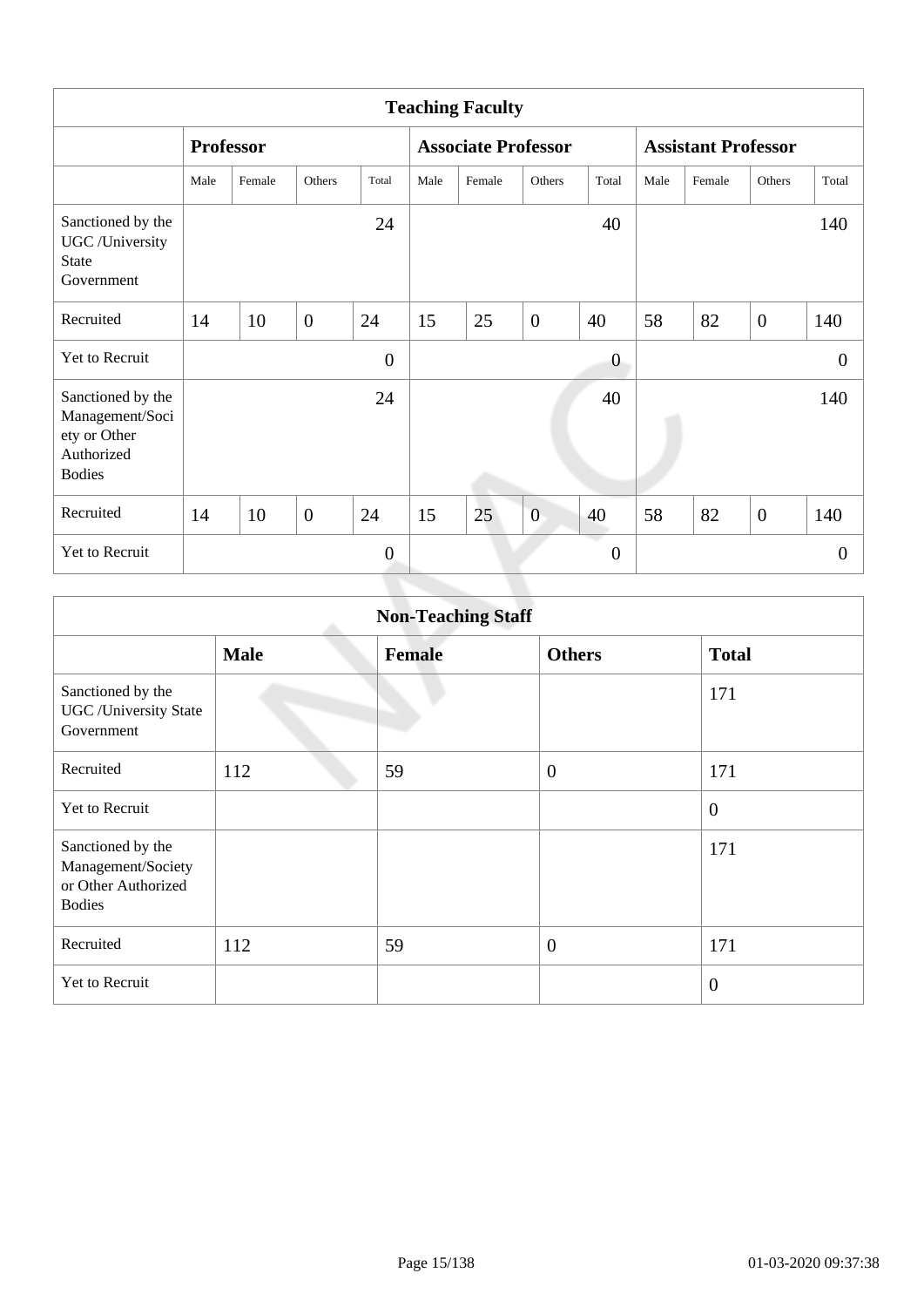| <b>Technical Staff</b>                                                          |             |        |                  |                |  |  |  |  |
|---------------------------------------------------------------------------------|-------------|--------|------------------|----------------|--|--|--|--|
|                                                                                 | <b>Male</b> | Female | <b>Others</b>    | <b>Total</b>   |  |  |  |  |
| Sanctioned by the<br><b>UGC</b> / University State<br>Government                |             |        |                  | 44             |  |  |  |  |
| Recruited                                                                       | 26          | 18     | $\boldsymbol{0}$ | 44             |  |  |  |  |
| Yet to Recruit                                                                  |             |        |                  | $\overline{0}$ |  |  |  |  |
| Sanctioned by the<br>Management/Society<br>or Other Authorized<br><b>Bodies</b> |             |        |                  | 44             |  |  |  |  |
| Recruited                                                                       | 26          | 18     | $\overline{0}$   | 44             |  |  |  |  |
| Yet to Recruit                                                                  |             |        |                  | $\overline{0}$ |  |  |  |  |

## **Qualification Details of the Teaching Staff**

|                                     | <b>Permanent Teachers</b> |                |                |                            |                |                  |                            |                |                |                |
|-------------------------------------|---------------------------|----------------|----------------|----------------------------|----------------|------------------|----------------------------|----------------|----------------|----------------|
| <b>Highest</b><br>Qualificatio<br>n | <b>Professor</b>          |                |                | <b>Associate Professor</b> |                |                  | <b>Assistant Professor</b> |                |                |                |
|                                     | Male                      | Female         | <b>Others</b>  | Male                       | Female         | Others           | Male                       | Female         | <b>Others</b>  | Total          |
| D.sc/D.Litt.                        | $\overline{0}$            | $\overline{0}$ | $\overline{0}$ | $\overline{0}$             | $\overline{0}$ | $\overline{0}$   | $\overline{0}$             | $\overline{0}$ | $\overline{0}$ | $\overline{0}$ |
| Ph.D.                               | 14                        | 10             | $\overline{0}$ | 3                          | 3              | $\overline{0}$   | $\theta$                   | $\overline{0}$ | $\overline{0}$ | 30             |
| M.Phil.                             | $\boldsymbol{0}$          | $\overline{0}$ | $\overline{0}$ | $\mathbf{1}$               | 7              | $\overline{0}$   | 7                          | 27             | $\overline{0}$ | 42             |
| PG                                  | $\overline{0}$            | $\overline{0}$ | $\overline{0}$ | 11                         | 15             | $\boldsymbol{0}$ | 51                         | 55             | $\theta$       | 132            |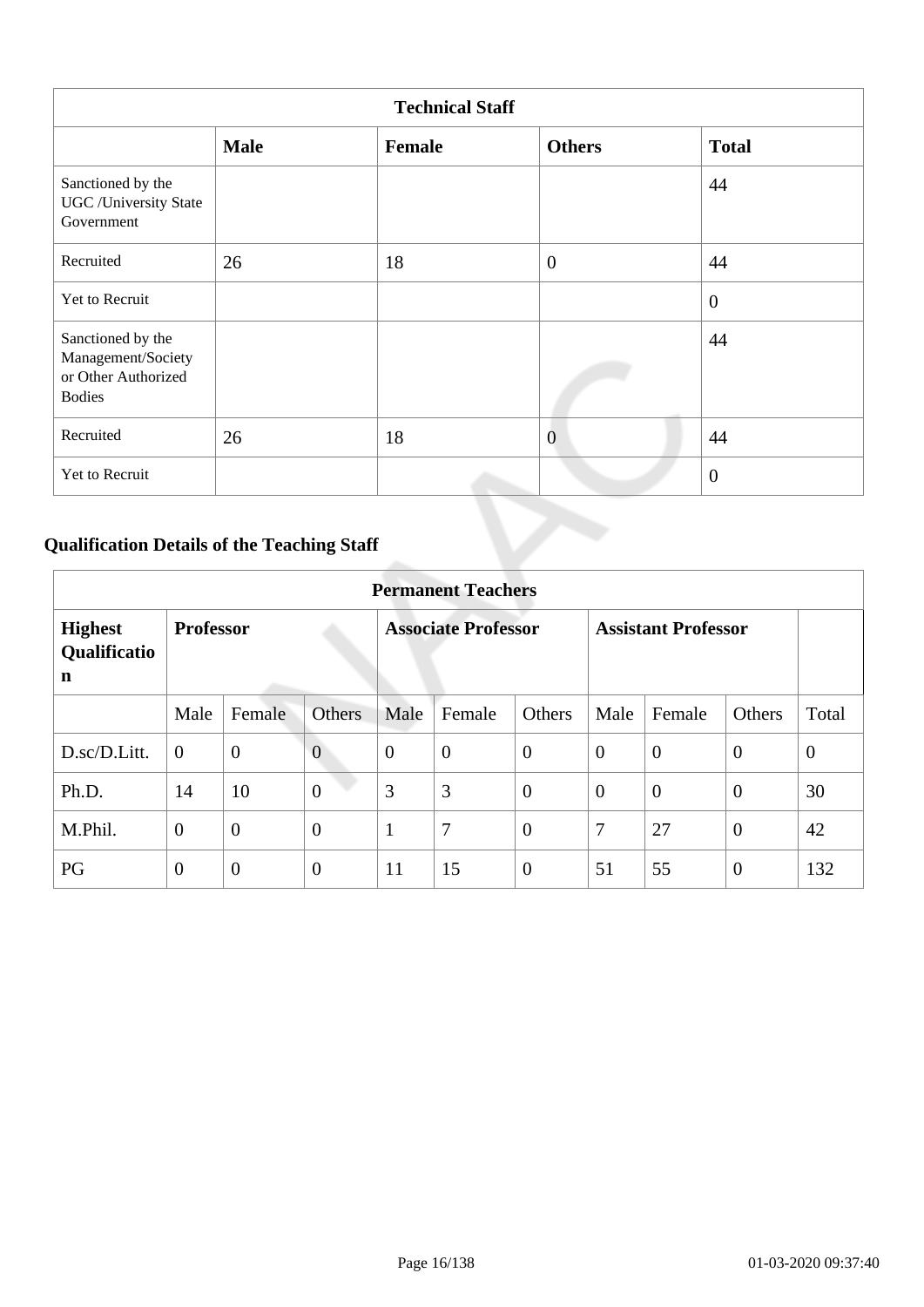| <b>Temporary Teachers</b>           |                  |                |                            |                |                  |                            |                  |                |                |                  |
|-------------------------------------|------------------|----------------|----------------------------|----------------|------------------|----------------------------|------------------|----------------|----------------|------------------|
| <b>Highest</b><br>Qualificatio<br>n | <b>Professor</b> |                | <b>Associate Professor</b> |                |                  | <b>Assistant Professor</b> |                  |                |                |                  |
|                                     | Male             | Female         | Others                     | Male           | Female           | Others                     | Male             | Female         | Others         | Total            |
| D.sc/D.Litt.                        | $\overline{0}$   | $\overline{0}$ | $\boldsymbol{0}$           | $\theta$       | $\overline{0}$   | $\mathbf{0}$               | $\boldsymbol{0}$ | $\theta$       | $\mathbf{0}$   | $\overline{0}$   |
| Ph.D.                               | $\overline{0}$   | $\overline{0}$ | $\boldsymbol{0}$           | $\overline{0}$ | $\overline{0}$   | $\theta$                   | $\theta$         | $\overline{0}$ | $\overline{0}$ | $\theta$         |
| M.Phil.                             | $\overline{0}$   | $\overline{0}$ | $\mathbf{0}$               | $\overline{0}$ | $\boldsymbol{0}$ | $\overline{0}$             | $\overline{0}$   | $\overline{0}$ | $\mathbf{0}$   | $\overline{0}$   |
| PG                                  | $\overline{0}$   | $\overline{0}$ | $\mathbf{0}$               | $\overline{0}$ | $\overline{0}$   | $\boldsymbol{0}$           | $\overline{0}$   | $\theta$       | $\mathbf{0}$   | $\boldsymbol{0}$ |

|                                     | <b>Part Time Teachers</b> |                |                            |                  |                |                            |                |                |                |              |
|-------------------------------------|---------------------------|----------------|----------------------------|------------------|----------------|----------------------------|----------------|----------------|----------------|--------------|
| <b>Highest</b><br>Qualificatio<br>n | <b>Professor</b>          |                | <b>Associate Professor</b> |                  |                | <b>Assistant Professor</b> |                |                |                |              |
|                                     | Male                      | Female         | Others                     | Male             | Female         | Others                     | Male           | Female         | Others         | Total        |
| D.sc/D.Litt.                        | $\overline{0}$            | $\overline{0}$ | $\overline{0}$             | $\boldsymbol{0}$ | $\overline{0}$ | $\overline{0}$             | $\overline{0}$ | $\overline{0}$ | $\theta$       | $\mathbf{0}$ |
| Ph.D.                               | $\boldsymbol{0}$          | $\overline{0}$ | $\boldsymbol{0}$           | $\overline{0}$   | $\overline{0}$ | $\theta$                   | $\overline{0}$ | $\overline{0}$ | $\overline{0}$ | $\theta$     |
| M.Phil.                             | $\overline{0}$            | $\overline{0}$ | $\overline{0}$             | $\overline{0}$   | $\overline{0}$ | $\overline{0}$             | $\theta$       | $\overline{0}$ | $\overline{0}$ | $\mathbf{0}$ |
| PG                                  | $\boldsymbol{0}$          | $\mathbf{0}$   | $\overline{0}$             | $\theta$         | $\overline{0}$ | $\boldsymbol{0}$           | $\overline{0}$ | $\overline{0}$ | $\overline{0}$ | $\theta$     |

| <b>Details of Visting/Guest Faculties</b> |             |               |               |              |
|-------------------------------------------|-------------|---------------|---------------|--------------|
| <b>Number of Visiting/Guest Faculty</b>   | <b>Male</b> | <b>Female</b> | <b>Others</b> | <b>Total</b> |
| engaged with the college?                 |             |               |               |              |

**Provide the Following Details of Students Enrolled in the College During the Current Academic Year**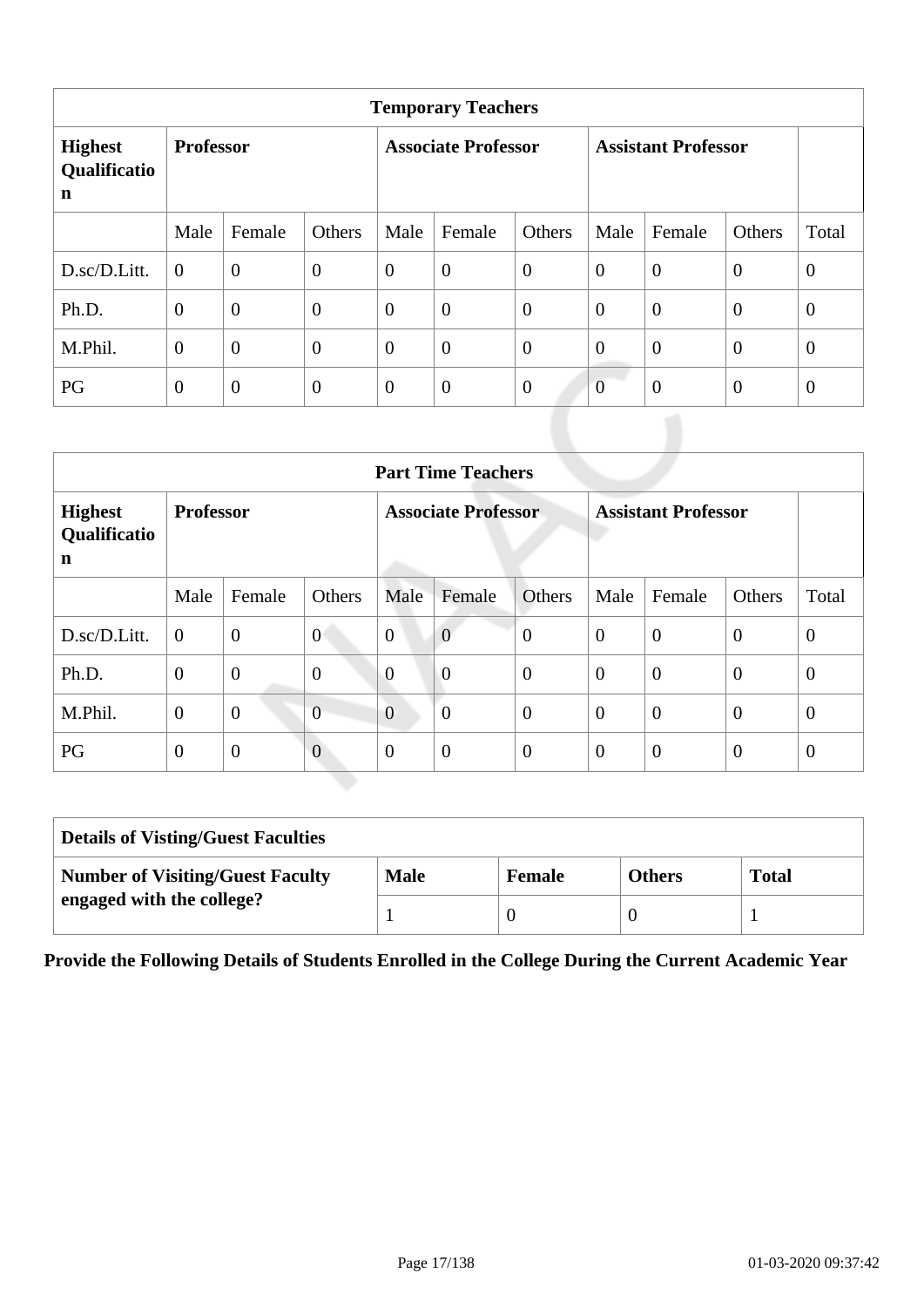| <b>Programme</b> |        | <b>From the State</b><br><b>Where College</b><br>is Located | <b>From Other</b><br><b>States of India</b> | <b>NRI Students</b> | Foreign<br><b>Students</b> | <b>Total</b>   |
|------------------|--------|-------------------------------------------------------------|---------------------------------------------|---------------------|----------------------------|----------------|
| <b>UG</b>        | Male   | 273                                                         | $\overline{2}$                              | $\overline{0}$      | $\theta$                   | 275            |
|                  | Female | 99                                                          | 5                                           | $\overline{0}$      | $\theta$                   | 104            |
|                  | Others | $\overline{0}$                                              | $\overline{0}$                              | $\overline{0}$      | $\theta$                   | $\mathbf{0}$   |
| PG               | Male   | 86                                                          | 3                                           | $\boldsymbol{0}$    | $\theta$                   | 89             |
|                  | Female | 48                                                          | $\overline{4}$                              | $\overline{0}$      | $\overline{0}$             | 52             |
|                  | Others | $\overline{0}$                                              | $\boldsymbol{0}$                            | $\theta$            | $\theta$                   | $\overline{0}$ |

 **Provide the Following Details of Students admitted to the College During the last four Academic Years**

| Programme          |        | Year 1           | Year <sub>2</sub> | Year 3         | Year 4           |
|--------------------|--------|------------------|-------------------|----------------|------------------|
| <b>SC</b>          | Male   | 35               | 51                | 59             | 66               |
|                    | Female | 21               | 31                | 40             | 48               |
|                    | Others | $\overline{0}$   | $\overline{0}$    | $\mathbf{0}$   | $\boldsymbol{0}$ |
| ${\cal S}{\cal T}$ | Male   | $\mathbf{1}$     | $\boldsymbol{0}$  | $\mathbf{1}$   | $\boldsymbol{0}$ |
|                    | Female | $\overline{1}$   | $\mathbf{1}$      | $\mathbf{1}$   | $\mathbf{1}$     |
|                    | Others | $\overline{0}$   | $\boldsymbol{0}$  | $\mathbf{0}$   | $\overline{0}$   |
| <b>OBC</b>         | Male   | 348              | 488               | 499            | 526              |
|                    | Female | 172              | 253               | 275            | 287              |
|                    | Others | $\overline{0}$   | $\boldsymbol{0}$  | $\mathbf{0}$   | $\boldsymbol{0}$ |
| General            | Male   | 71               | 65                | 54             | 65               |
|                    | Female | 32               | 45                | 45             | 50               |
|                    | Others | $\overline{0}$   | $\boldsymbol{0}$  | $\overline{0}$ | $\overline{0}$   |
| Others             | Male   | $\boldsymbol{0}$ | $\boldsymbol{0}$  | $\overline{0}$ | $\overline{0}$   |
|                    | Female | $\overline{0}$   | $\boldsymbol{0}$  | $\overline{0}$ | $\overline{0}$   |
|                    | Others | $\mathbf{0}$     | $\boldsymbol{0}$  | $\mathbf{0}$   | $\boldsymbol{0}$ |
| Total              |        | 681              | 934               | 974            | 1043             |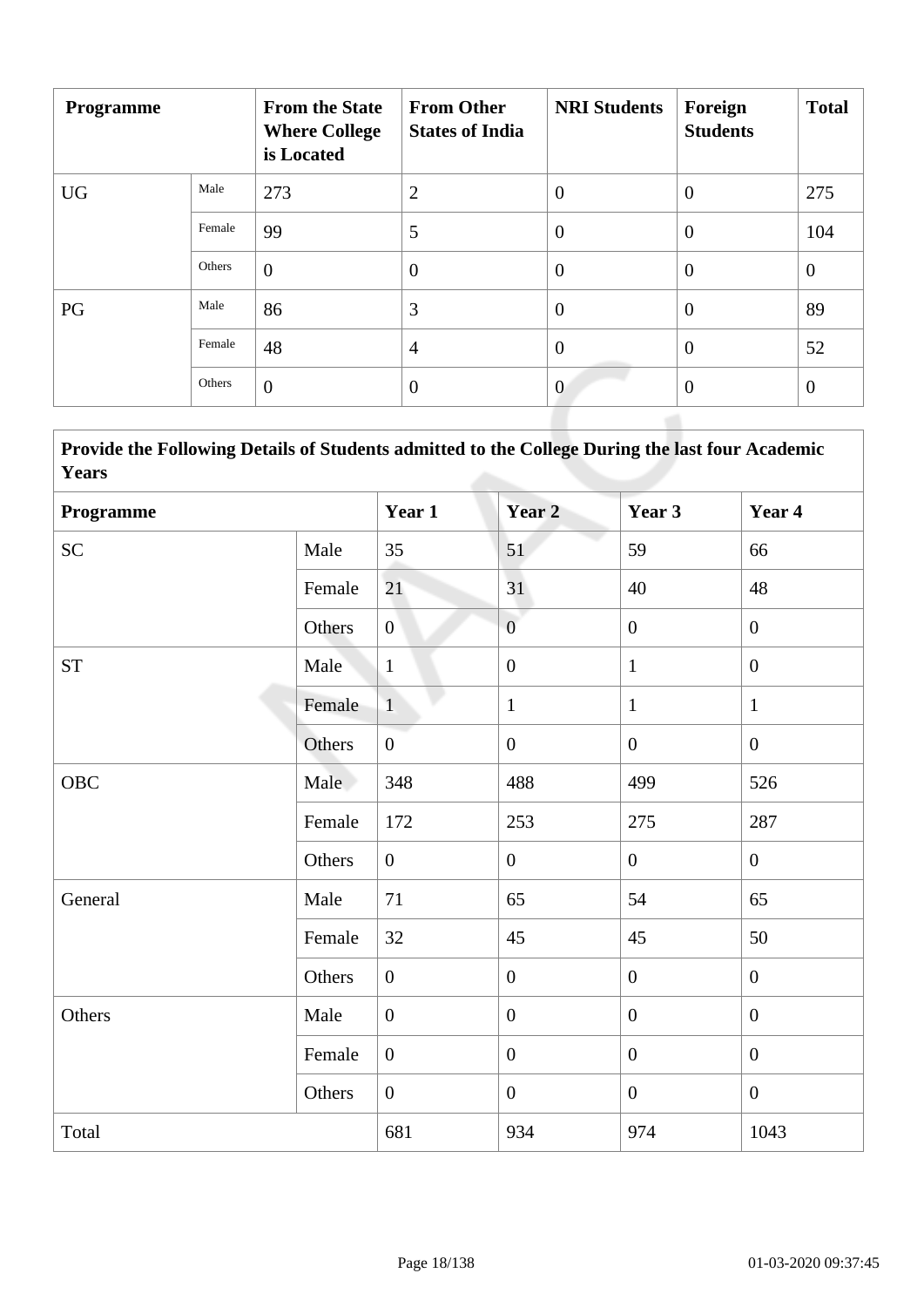## **3. Extended Profile**

## **3.1 Program**

#### **Number of courses offered by the institution across all programs during the last five years**

| <b>Response:</b> $434$ File Description | Document             |
|-----------------------------------------|----------------------|
| Institutional Data in Prescribed Format | <b>View Document</b> |

#### **Number of programs offered year-wise for last five years**

| 2018-19        | 2017-18 | 2016-17                        | 2015-16               | 2014-15 |
|----------------|---------|--------------------------------|-----------------------|---------|
| $\overline{1}$ | ⊥ັ      | $\overline{\phantom{0}}$<br>⊥ັ | 1 <sub>2</sub><br>1 J |         |

## **3.2 Students**

#### **Number of students year-wise during the last five years**

| 2018-19                                 | 2017-18 | 2016-17  |                      | 2015-16 | 2014-15 |  |
|-----------------------------------------|---------|----------|----------------------|---------|---------|--|
| 3083                                    | 3494    | 3486     |                      | 3495    | 3217    |  |
| <b>File Description</b>                 |         | Document |                      |         |         |  |
| Institutional Data in Prescribed Format |         |          | <b>View Document</b> |         |         |  |

#### **Number of seats earmarked for reserved category as per GOI/State Govt rule year-wise during the last five years**

| 2018-19                                 | 2017-18 | 2016-17  |                      | 2015-16 | 2014-15 |  |
|-----------------------------------------|---------|----------|----------------------|---------|---------|--|
| 598                                     | 643     | 735      |                      | 910     | 941     |  |
| <b>File Description</b>                 |         | Document |                      |         |         |  |
| Institutional data in prescribed format |         |          | <b>View Document</b> |         |         |  |

#### **Number of outgoing / final year students year-wise during the last five years**

| 2018-19 | 2017-18 | 2016-17 | 2015-16 | 2014-15 |
|---------|---------|---------|---------|---------|
| 995     | 1049    | 888     | 942     | 744     |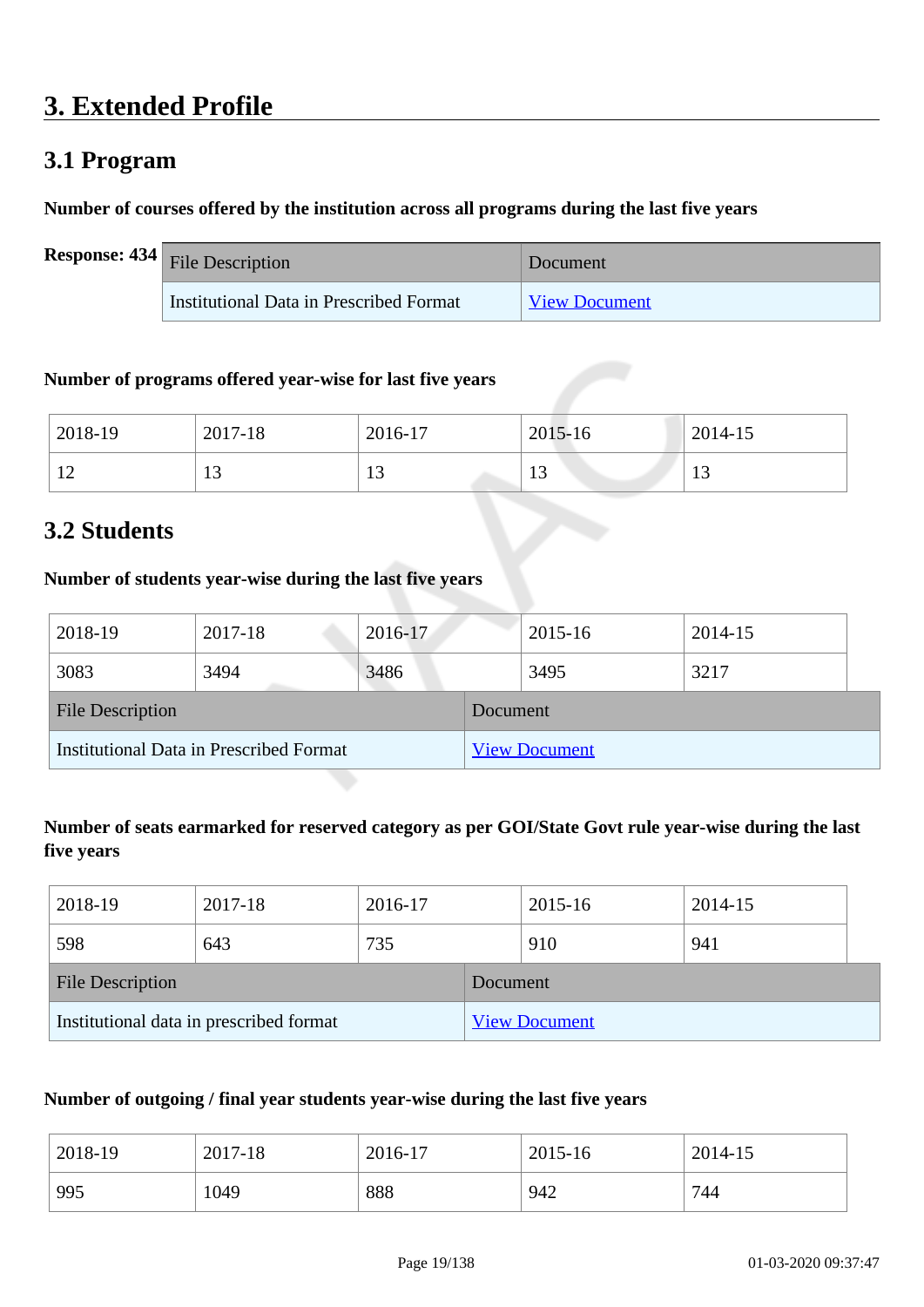| <b>File Description</b>                 | Document             |
|-----------------------------------------|----------------------|
| Institutional Data in Prescribed Format | <b>View Document</b> |

## **3.3 Teachers**

#### **Number of full time teachers year-wise during the last five years**

| 2018-19                                 | 2017-18 | 2016-17  |                      | 2015-16 | 2014-15 |  |
|-----------------------------------------|---------|----------|----------------------|---------|---------|--|
| 204                                     | 268     | 260      |                      | 252     | 239     |  |
| <b>File Description</b>                 |         | Document |                      |         |         |  |
| Institutional Data in Prescribed Format |         |          | <b>View Document</b> |         |         |  |

#### **Number of sanctioned posts year-wise during the last five years**

| 2018-19                                 | 2017-18 | 2016-17  |  | $2015 - 16$          | 2014-15 |
|-----------------------------------------|---------|----------|--|----------------------|---------|
| 204                                     | 268     | 260      |  | 252                  | 239     |
| <b>File Description</b>                 |         | Document |  |                      |         |
| Institutional data in prescribed format |         |          |  | <b>View Document</b> |         |

## **3.4 Institution**

#### **Total number of classrooms and seminar halls**

#### **Response: 75**

#### **Total Expenditure excluding salary year-wise during the last five years ( INR in Lakhs)**

| 2018-19  | 2017-18  | 2016-17  | 2015-16  | 2014-15 |
|----------|----------|----------|----------|---------|
| 1215.487 | 1390.705 | 1293.063 | 1152.276 | 104.04  |

#### **Number of computers**

#### **Response: 1081**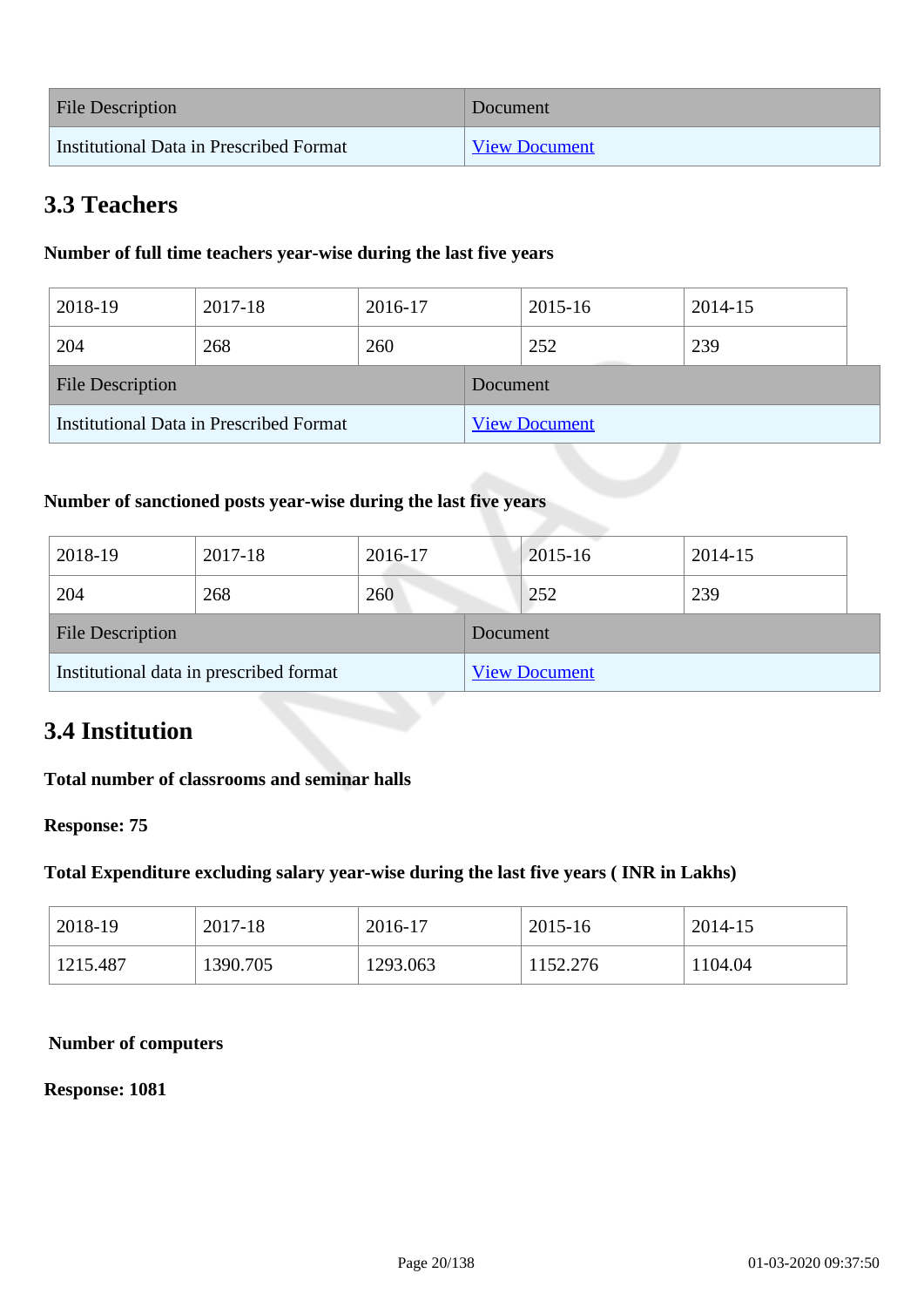## **Criterion 1 - Curricular Aspects**

### **1.1 Curricular Planning and Implementation**

 **1.1.1 The institution ensures effective curriculum delivery through a well planned and documented process** 

#### **Response:**

- The college is affiliated to Anna University (AUC), Chennai; Accredited by NAAC 'A' Grade, NBA Accredited & ISO 9001:2015 Certified Institution follows the curriculum prescribed by the Anna university. The College ensures effective curriculum delivery through a well-planned and documented process
- Academic calendar is prepared to include internal Assessment test schedule, Unit test schedule, university examination schedule , department and Institution level activities like professional society, Alumni chapters, workshop, guest lecture, conference, symposium etc.,
- **The academic calendar** is prepared well in advance and **circulated** to all the Staff members.
- The **subjects are allotted** to the staff members as per their interest.
- The **lesson plan and instruction plan**, indicating the topics covered lecture wise, for each and every subject is prepared by the faculty before the commencement of the semester and it is duly approved by the Head of the Department and Head of the Institution.
- **Question banks, Lecture Notes and Lab Manuals** are prepared by the Staff members verified by Academic Excellence Committee and also provided to the students.
- Question Banks, Lecture notes and Lab Manuals are uploaded in the web portal well in advance which helps the students to improve Learning Process.
- **Academic Excellence Committee** ensures effective delivery of the curriculum by proper implementation of the plan.
- **Time table** for various classes is prepared by the time table in-charge.
- Teachers can strengthen their knowledge in the subjects listed in the curriculum during summer and winter vacation period by attending the **Faculty Development Programmes**
- **Course files** are maintained by all the faculty members for the subjects handled which contain all the documents necessary for the implementation of the action plan.
- **Student's attendance** for individual course has been monitored through faculty Log book and also maintained by software
- **Class committee meeting** is conducted to monitor the progress of theory and laboratory courses
- Examination process, standard question paper, proper evaluation and dispatching of reports to parents will be done systematically.
- **Slow learners** are identified based on their test performance and class room interactions, extra support is provided to them through additional input by coaching classes.
- Assigning the teaching faculty for **mentoring students** on academic as well as personal issues to a better learning atmosphere.
- **Industrial visits** are encouraged to provide real time exposure to the students.
- All the **laboratories are well equipped** and periodically updated to enable the students to gain proper practical knowledge on the theory in line with the curriculum.
- Institution provides teaching aids such as **LCD projectors, Smart board** and NPTEL access for effective curriculum delivery.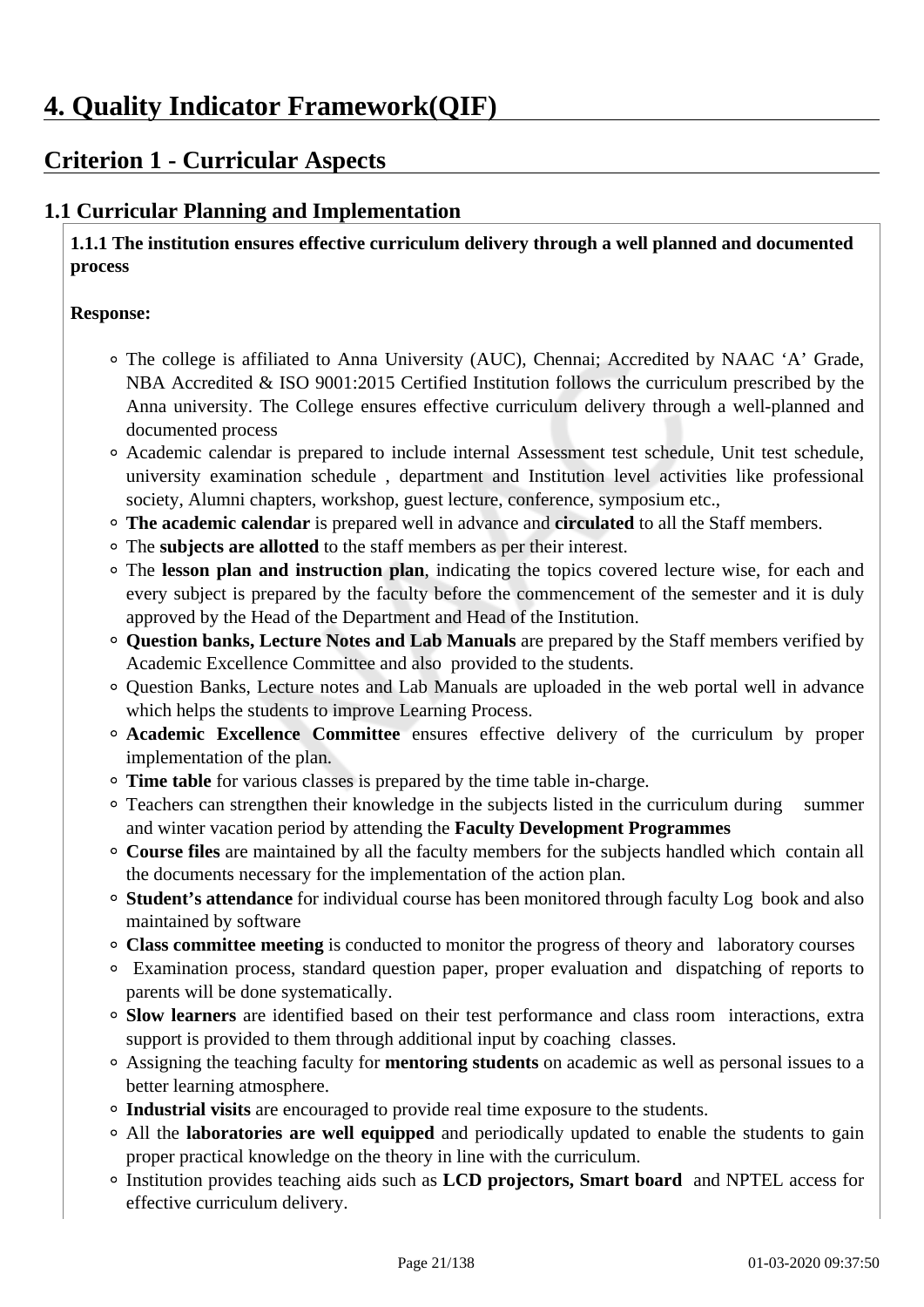- **Bridge courses** are organized and conducted for the first year students to understand basic concept of Mathematics and Engineering in different disciplines.
- A choice of **elective subject** to be opted in final year is taken from the third year students during their end semester examination.
- Monitoring of **project work** of final year students is also done periodically

| <b>File Description</b>         | <b>Document</b>      |
|---------------------------------|----------------------|
| Any additional information      | <b>View Document</b> |
| Link for Additional Information | <b>View Document</b> |

#### **1.1.2 Number of certificate/diploma program introduced during the last five years**

#### **Response:** 0

#### 1.1.2.1 **Number of certificate/diploma programs introduced year-wise during the last five years**

| 2018-19 | 2017-18 | 2016-17       | $2015 - 16$ | 2014-15 |
|---------|---------|---------------|-------------|---------|
|         |         | $\Omega$<br>v | ◡           |         |

| <b>File Description</b>                     | <b>Document</b>      |
|---------------------------------------------|----------------------|
| Details of the certificate/Diploma programs | <b>View Document</b> |

#### **1.1.3 Percentage of participation of full time teachers in various bodies of the Universities/ Autonomous Colleges/ Other Colleges, such as BoS and Academic Council during the last five years**

**Response:** 0.41

1.1.3.1 Number of teachers participating in various bodies of the Institution, such as BoS and Academic Council year-wise during the last five years

| 2018-19 | 2017-18 | 2016-17 | 2015-16 | 2014-15 |
|---------|---------|---------|---------|---------|
|         |         | ν       |         | ν       |

| <b>File Description</b>                                                       | <b>Document</b>      |
|-------------------------------------------------------------------------------|----------------------|
| Details of participation of teachers in various bodies   <u>View Document</u> |                      |
| Any additional information                                                    | <b>View Document</b> |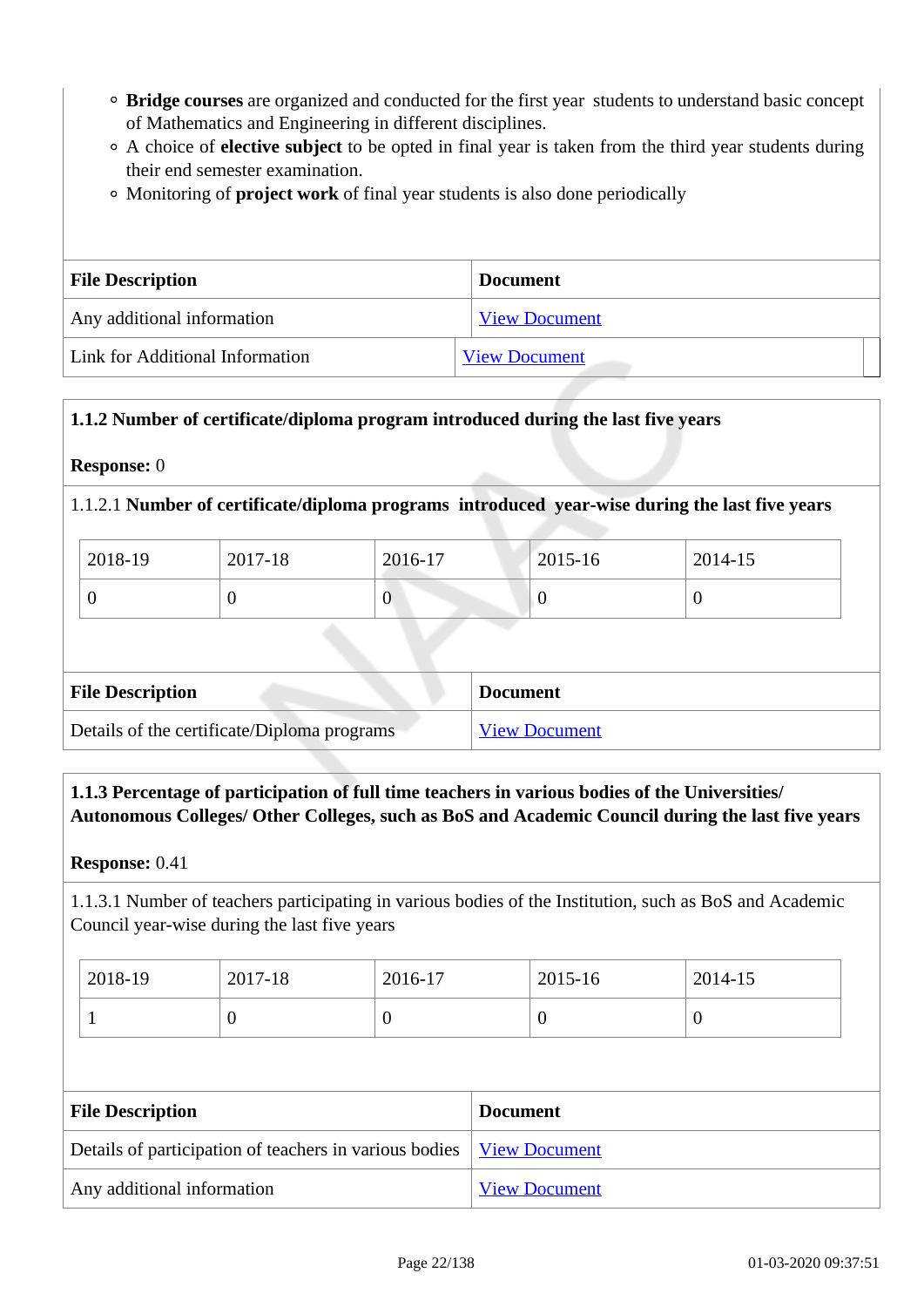## **1.2 Academic Flexibility**

#### **1.2.1 Percentage of new Courses introduced out of the total number of courses across all Programs offered during last five years**

#### **Response:** 24.88

1.2.1.1 How many new courses are introduced within the last five years

Response: 108

| <b>File Description</b>               | <b>Document</b>      |
|---------------------------------------|----------------------|
| Details of the new courses introduced | <b>View Document</b> |
| Any additional information            | <b>View Document</b> |

#### **1.2.2 Percentage of programs in which Choice Based Credit System (CBCS)/Elective course system has been implemented**

#### **Response:** 100

1.2.2.1 Number of programmes in which CBCS/ Elective course system implemented.

Response: 12

| <b>File Description</b>                              | <b>Document</b>      |
|------------------------------------------------------|----------------------|
| Name of the programs in which CBCS is<br>implemented | <b>View Document</b> |
| Any additional information                           | <b>View Document</b> |

#### **1.2.3 Average percentage of students enrolled in subject related Certificate/ Diploma programs/Addon programs as against the total number of students during the last five years**

**Response:** 0.21

1.2.3.1 Number of students enrolled in subject related Certificate or Diploma or Add-on programs yearwise during the last five years

| 32<br>ν<br>ν |  |
|--------------|--|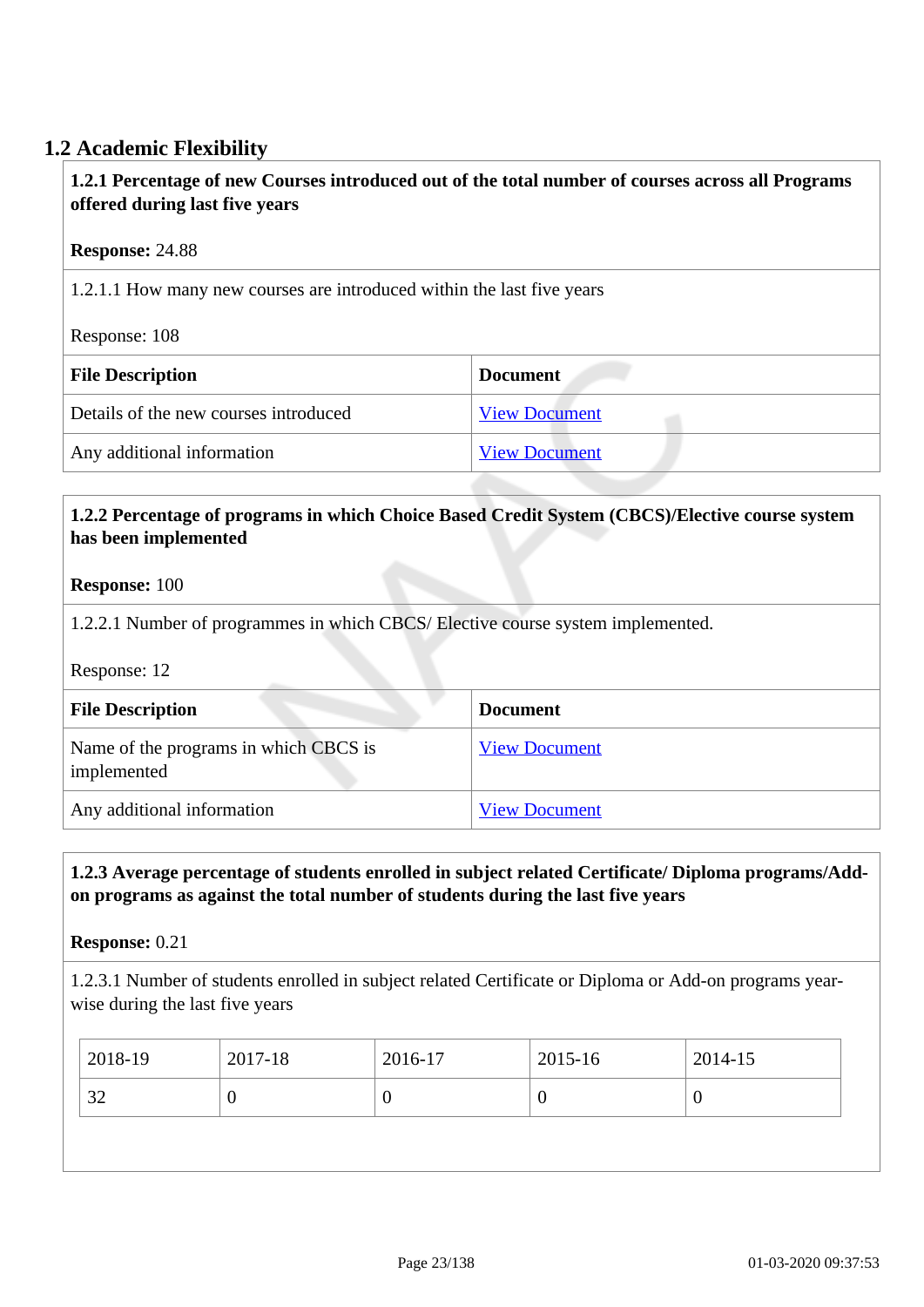| <b>File Description</b>                                                                        | <b>Document</b>      |
|------------------------------------------------------------------------------------------------|----------------------|
| Details of the students enrolled in Subjects related<br>to certificate/Diploma/Add-on programs | <b>View Document</b> |
| Any additional information                                                                     | <b>View Document</b> |

## **1.3 Curriculum Enrichment**

 **1.3.1 Institution integrates cross- cutting issues relevant to Gender, Environment and Sustainability, Human Values and Professional Ethics into the Curriculum**

#### **Response:**

 In order to integrate the cross cutting issues relevant to gender, environment and sustainability, human values and professional ethics, University has imbibed different types of courses in the curriculum, some enhance professional competencies while others aim to inculcate general competencies like social ðical values, human values, environment sensitivity etc., thereby leading to the holistic development of students.

#### **The list of core courses are:**

- Environmental Science and Engineering
- Renewable Energy Systems laboratory
- Waste water engineering
- Irrigation and environmental engineering drawing
- Water and waste water analysis
- Renewable sources of energy
- Disaster Management
- Human Rights
- Professional ethics in engineering

are embedded in the curriculum of all UG & PG programmes. The students undertake a number of activities to inculcate these values.

- 1.As per Anna University norms Students have a compulsory course on Environmental Science and Engineering course of 4 credits is included of all UG programmes. In order to sensitize students about the environment and sustainability issues, a number of activities such as seminars, workshops, guest lectures, industry visits and field excursions are organized for students of all programmes. Various programmes on various aspects of environment sustainability are organized periodically
- 2.Special lectures are arranged by renowned people to instil moral and ethical values among students.
- 3.Subjects on Environmental Studies, Professional Ethics are introduced in the curriculum to create awareness on environmental issues and build up moral and ethical values among the student community.

The curriculum also includes courses on human rights

1.Equal opportunities are given to both the genders in terms of admissions, employment, training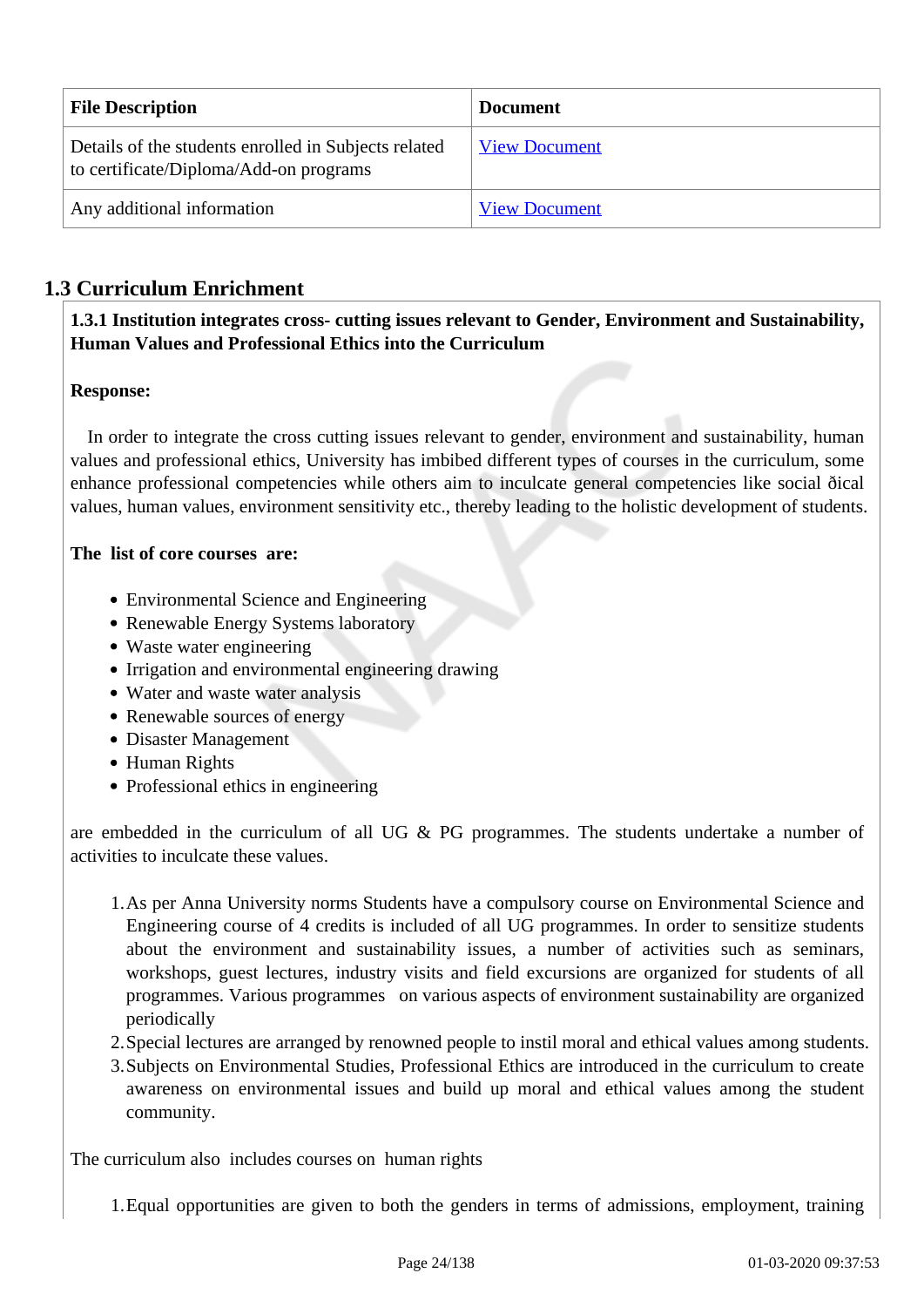programmes, sports activities etc., and so gender issues do not arise

- 2.Girls and boys are participated in various co-curricular activities such as paper presentations, and technical quiz programmes.
- 3.Women protection cell is established in the college to look into the problems of girl students as well as lady staff members. Awareness programmes were also conducted on health & hygiene, women harassments for both students and staffs.
- 4.International women's day is celebrated, girls are encouraged to participate. Gender Sensitization Discussions, debates and guest talks are organized in the issues related to gender sensitization.Faculty and students have delivered talks on Role of a citizen for women empowerment.

Awareness programs are also initiated by NSS and YRC, which extensively carry out activities for environmental protection and ecological preservation

| <b>File Description</b>         | <b>Document</b>      |  |
|---------------------------------|----------------------|--|
| Any Additional Information      | <b>View Document</b> |  |
| Link for Additional Information | <b>View Document</b> |  |

 **1.3.2 Number of value added courses imparting transferable and life skills offered during the last five years**

#### **Response:** 60

1.3.2.1 Number of value-added courses imparting transferable and life skills offered during the last five years

Response: 60

| <b>File Description</b>                                                      | <b>Document</b>      |
|------------------------------------------------------------------------------|----------------------|
| Details of the value-added courses imparting<br>transferable and life skills | <b>View Document</b> |
| Brochure or any other document relating to value<br>added courses.           | <b>View Document</b> |
| Any additional information                                                   | <b>View Document</b> |

#### **1.3.3 Percentage of students undertaking field projects / internships**

**Response:** 34.35

1.3.3.1 Number of students undertaking field projects or internships

#### Response: 1059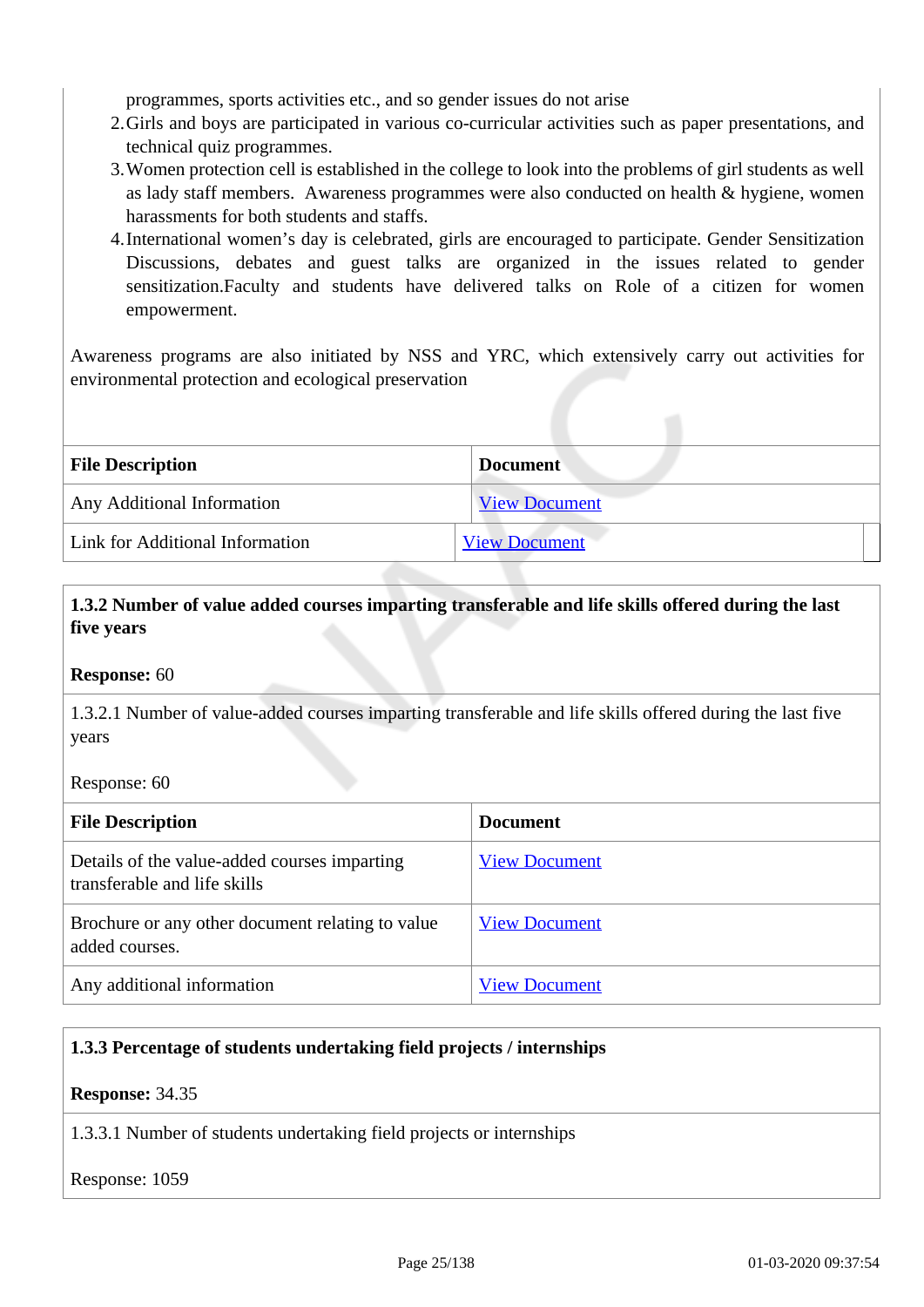| <b>File Description</b>                 | <b>Document</b>      |
|-----------------------------------------|----------------------|
| List of students enrolled               | <b>View Document</b> |
| Institutional data in prescribed format | <b>View Document</b> |
| Any additional information              | <b>View Document</b> |

### **1.4 Feedback System**

| 1.4.1 Structured feedback received from 1) Students, 2) Teachers, 3) Employers, 4) Alumni and<br>5) Parents for design and review of syllabus-Semester wise/ year-wise<br>A. Any 4 of the above<br><b>B.Any 3 of the above</b><br>C. Any 2 of the above |                      |  |
|---------------------------------------------------------------------------------------------------------------------------------------------------------------------------------------------------------------------------------------------------------|----------------------|--|
| D. Any 1 of the above                                                                                                                                                                                                                                   |                      |  |
| <b>Response:</b> A.Any 4 of the above                                                                                                                                                                                                                   |                      |  |
| <b>File Description</b>                                                                                                                                                                                                                                 | <b>Document</b>      |  |
| Any additional information                                                                                                                                                                                                                              | <b>View Document</b> |  |
| Action taken report of the Institution on feedback<br>report as stated in the minutes of the Governing<br>Council, Syndicate, Board of Management                                                                                                       | <b>View Document</b> |  |
| URL for stakeholder feedback report                                                                                                                                                                                                                     | <b>View Document</b> |  |

 **1.4.2 Feedback processes of the institution may be classified as follows: A. Feedback collected, analysed and action taken and feedback available on website**

**B. Feedback collected, analysed and action has been taken**

- **C. Feedback collected and analysed**
- **D. Feedback collected**

**Response:** B. Feedback collected, analysed and action has been taken

| <b>File Description</b>    | <b>Document</b>      |
|----------------------------|----------------------|
| Any additional information | <b>View Document</b> |
| URL for feedback report    | <b>View Document</b> |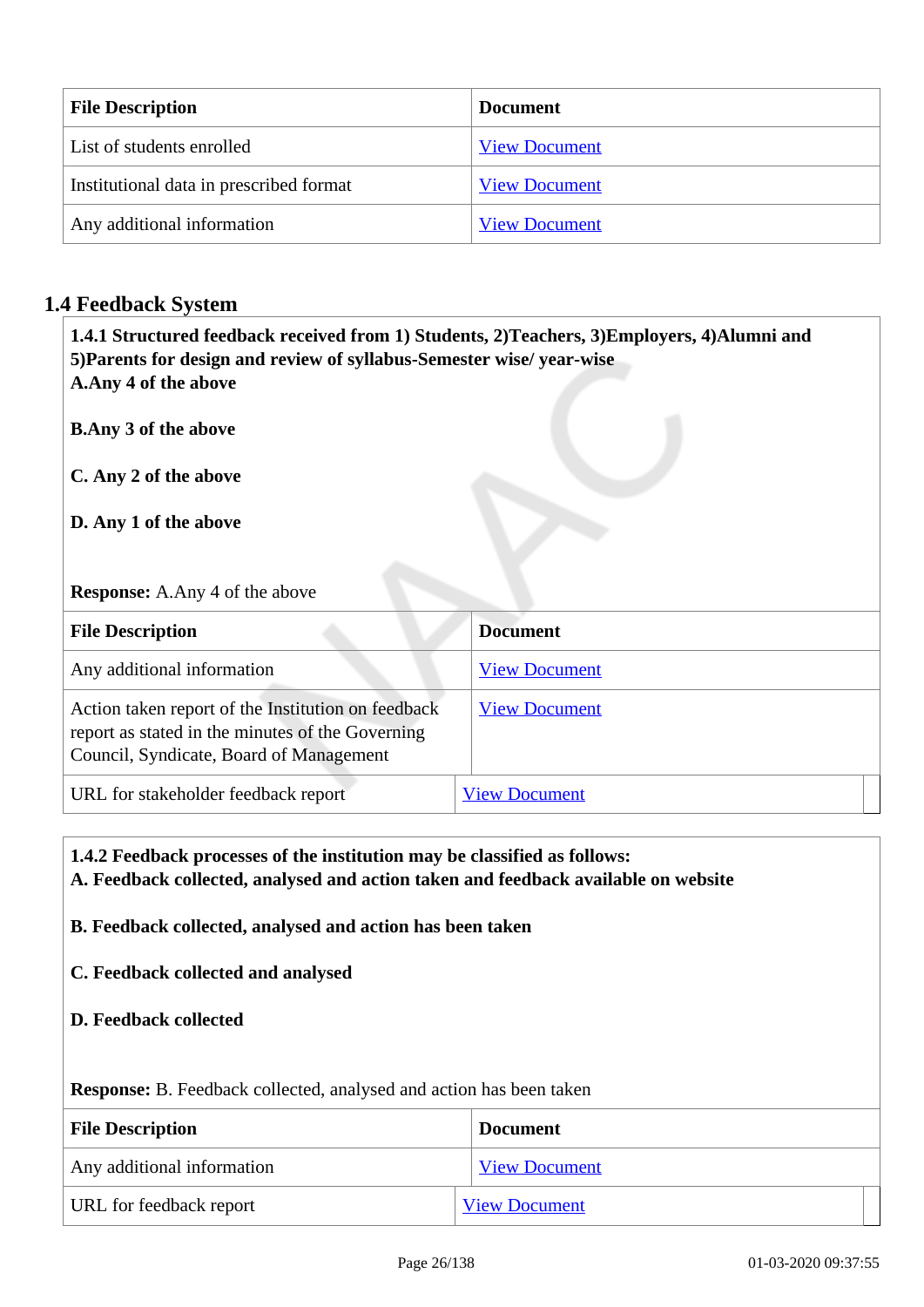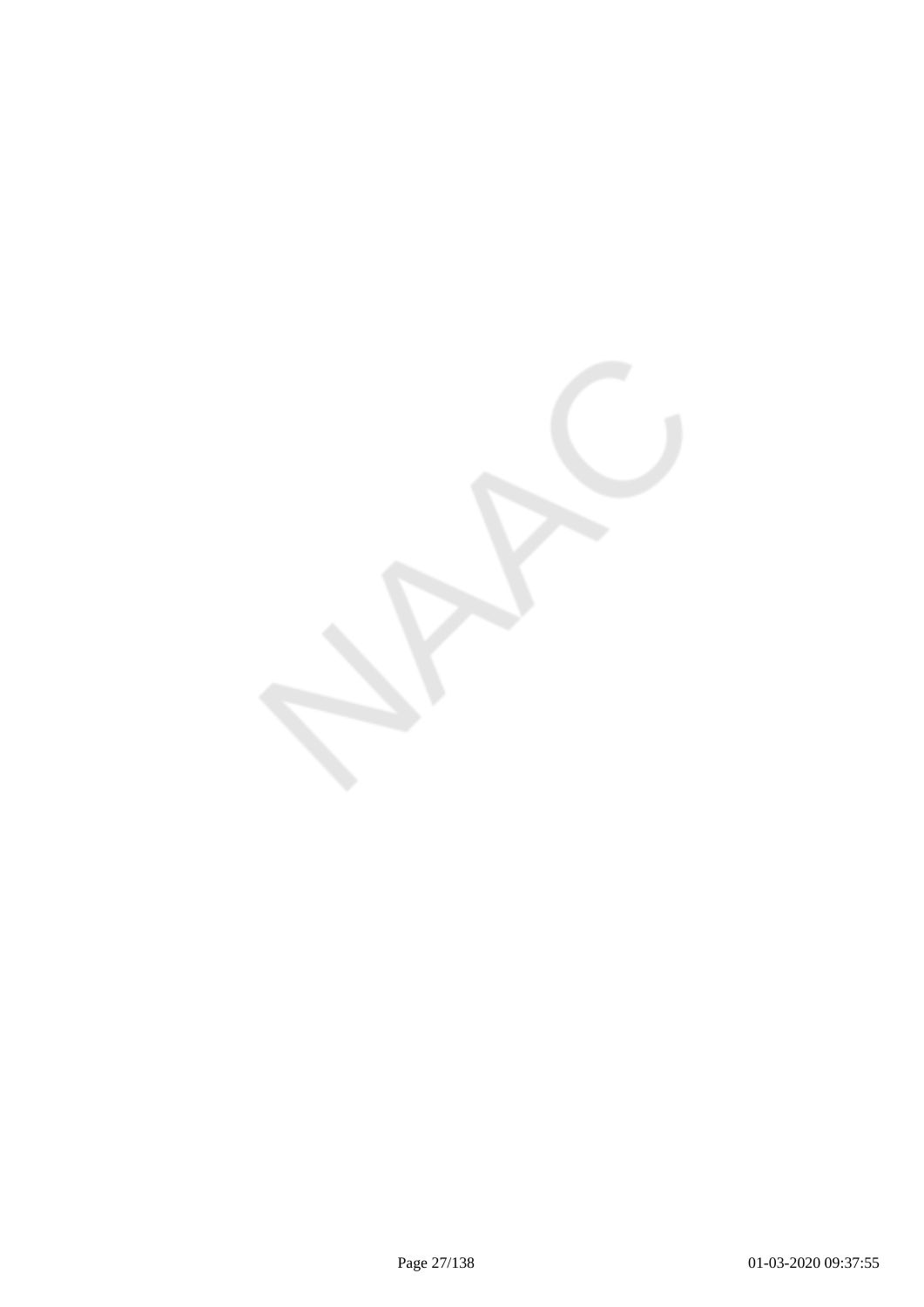#### **2.1 Student Enrollment and Profile**

#### **2.1.1 Average percentage of students from other States and Countries during the last five years**

#### **Response:** 0.48

2.1.1.1 Number of students from other states and countries year-wise during the last five years

| 2018-19 | 2017-18 | 2016-17 | 2015-16 | 2014-15                   |
|---------|---------|---------|---------|---------------------------|
| 26      | 09      | 10      | 10      | 1 <sup>2</sup><br>$\perp$ |

| <b>File Description</b>                       | <b>Document</b>      |
|-----------------------------------------------|----------------------|
| List of students (other states and countries) | <b>View Document</b> |
| Institutional data in prescribed format       | <b>View Document</b> |
| Any additional information                    | <b>View Document</b> |

#### **2.1.2 Average Enrollment percentage (Average of last five years)**

#### **Response:** 72.58

2.1.2.1 Number of students admitted year-wise during the last five years

| 2018-19 | 2017-18 | 2016-17 | 2015-16 | 2014-15 |
|---------|---------|---------|---------|---------|
| 681     | 934     | 974     | 1043    | 1040    |

#### 2.1.2.2 Number of sanctioned seats year-wise during the last five years

| 2018-19 | 2017-18 | 2016-17 | 2015-16 | 2014-15 |
|---------|---------|---------|---------|---------|
| 1272    | 1290    | 1290    | 290     | 1290    |

| <b>File Description</b>                 | <b>Document</b>      |
|-----------------------------------------|----------------------|
| Institutional data in prescribed format | <b>View Document</b> |
| Any additional information              | <b>View Document</b> |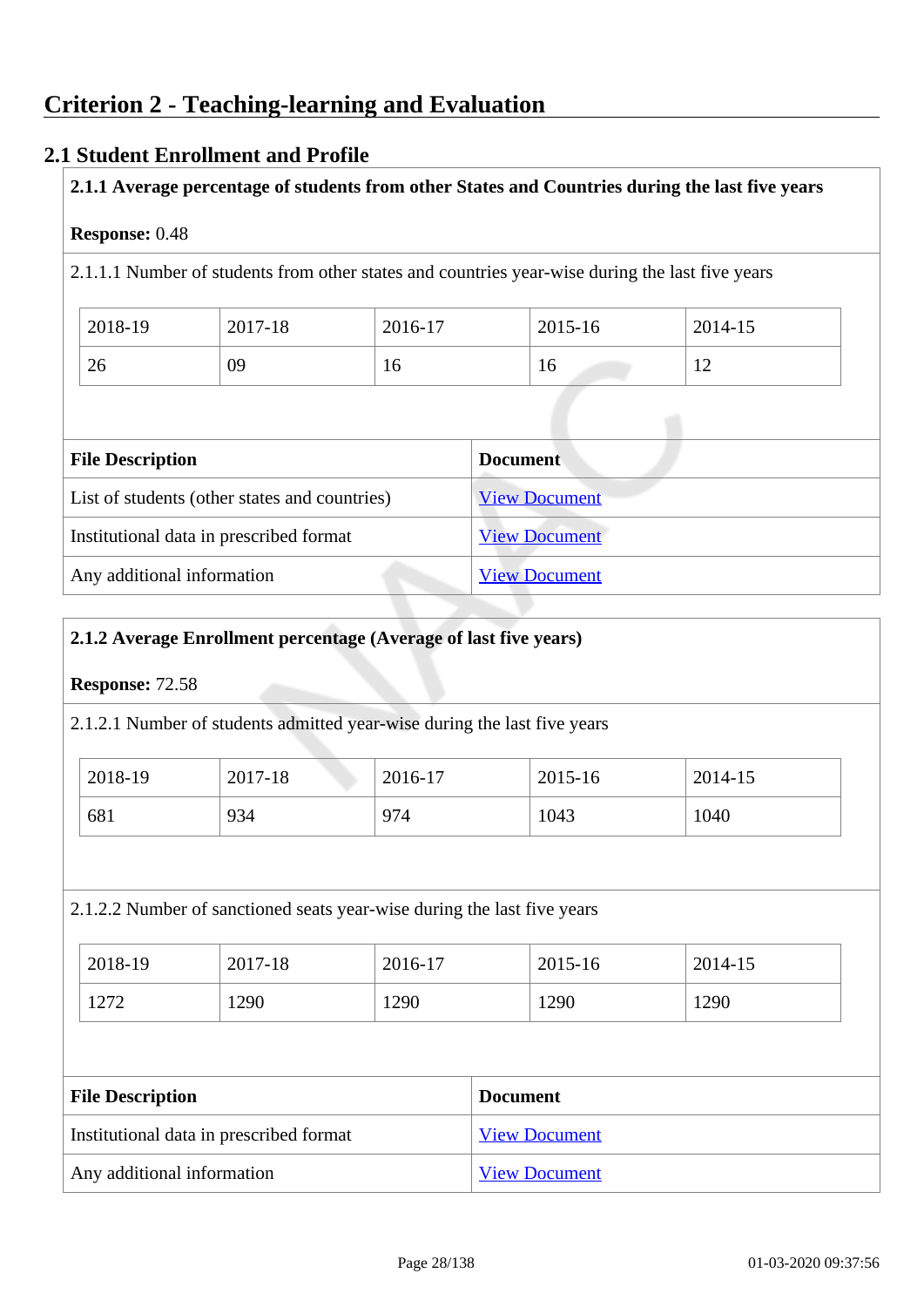#### **2.1.3 Average percentage of seats filled against seats reserved for various categories as per applicable reservation policy during the last five years**

#### **Response:** 58.61

2.1.3.1 Number of actual students admitted from the reserved categories year-wise during the last five years

| 2018-19 | 2017-18 | 2016-17 | 2015-16    | 2014-15 |
|---------|---------|---------|------------|---------|
| 257     | 378     | 457     | 505<br>ل∠ت | 672     |

| <b>File Description</b>                 | <b>Document</b>      |
|-----------------------------------------|----------------------|
| Institutional data in prescribed format | <b>View Document</b> |
| Any additional information              | <b>View Document</b> |

#### **2.2 Catering to Student Diversity**

 **2.2.1 The institution assesses the learning levels of the students, after admission and organises special programs for advanced learners and slow learners**

#### **Response:**

The college follows various strategies to enhance the students learning skills. During the induction day the parents and students are enlightened about the course, the various rules and regulations of the college. **Bridge course** is conducted where the newly admitted students get an insight of the basic **ideas about the course**, so there will be a smooth transition from school life to college academics.

**Students counseling** plays a very important role to assess the learning levels of the students. Periodic counseling is given by the respective faculty advisors and the slow learners are identified, they are motivated and guided to improve in academics. Periodically class committee meetings are held and difficulties if any are discussed and analyzed. To improve the performance of students, question bank with answers are provided. The performance of the students after every test is sent to the parent. The faculty advisors discuss the performance of the test with their parents to lend their support from their part.

**Remedial classes** are conducted for the slow learners where individual care is given, special revision is given before the university exams also.

In addition, motivation is also given by Professional Counselor in each semester through counseling.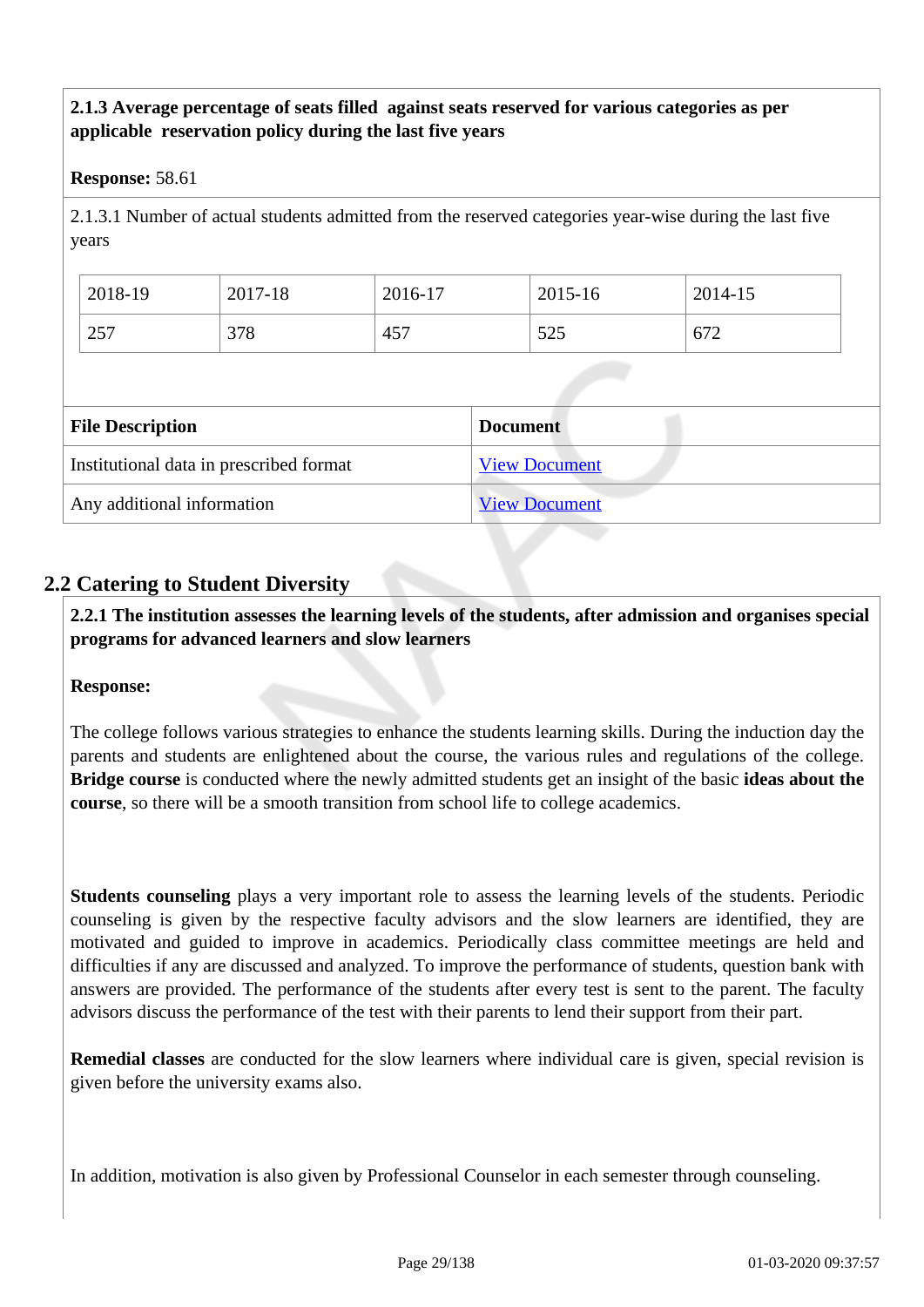To cater to the advanced learners **guest lecturers** are conducted regularly where students interact with eminent personalities. Students are motivated and guided by the staff members to participate in **workshops, conferences, symposium and other competitions.**

 Students are **members of various professional bodies**, they are guided to organize symposiums and to take up competitive exams.

Students are motivated to enroll in **online learning like NPTEL and to take up internships.**

#### **For Slow learners:**

- Bridge Course ( For 1st Year UG & PG)
- Student counseling
- Remedial classes
- Motivation by Professional Counselor
- Giving practice assignments
- Organizing Extra Classes during the semester
- Providing extra reading material to improve basic understanding of subject.
- Interaction with parents with periodical update through SMS.

#### **For Advanced Learners:**

- Participation in workshops, conferences, symposium
- Online learning like NPTEL
- Internships
- Inter Department Technical Contest
- Institute Industry Interaction
- Seminars

Student Information Portal

| <b>File Description</b>         | <b>Document</b>      |  |
|---------------------------------|----------------------|--|
| Any additional information      | <b>View Document</b> |  |
| Link for Additional Information | <b>View Document</b> |  |

| 2.2.2 Student - Full time teacher ratio |                      |
|-----------------------------------------|----------------------|
| <b>Response:</b> 15.11                  |                      |
| <b>File Description</b>                 | <b>Document</b>      |
| Any additional information              | <b>View Document</b> |

#### **2.2.3 Percentage of differently abled students (Divyangjan) on rolls**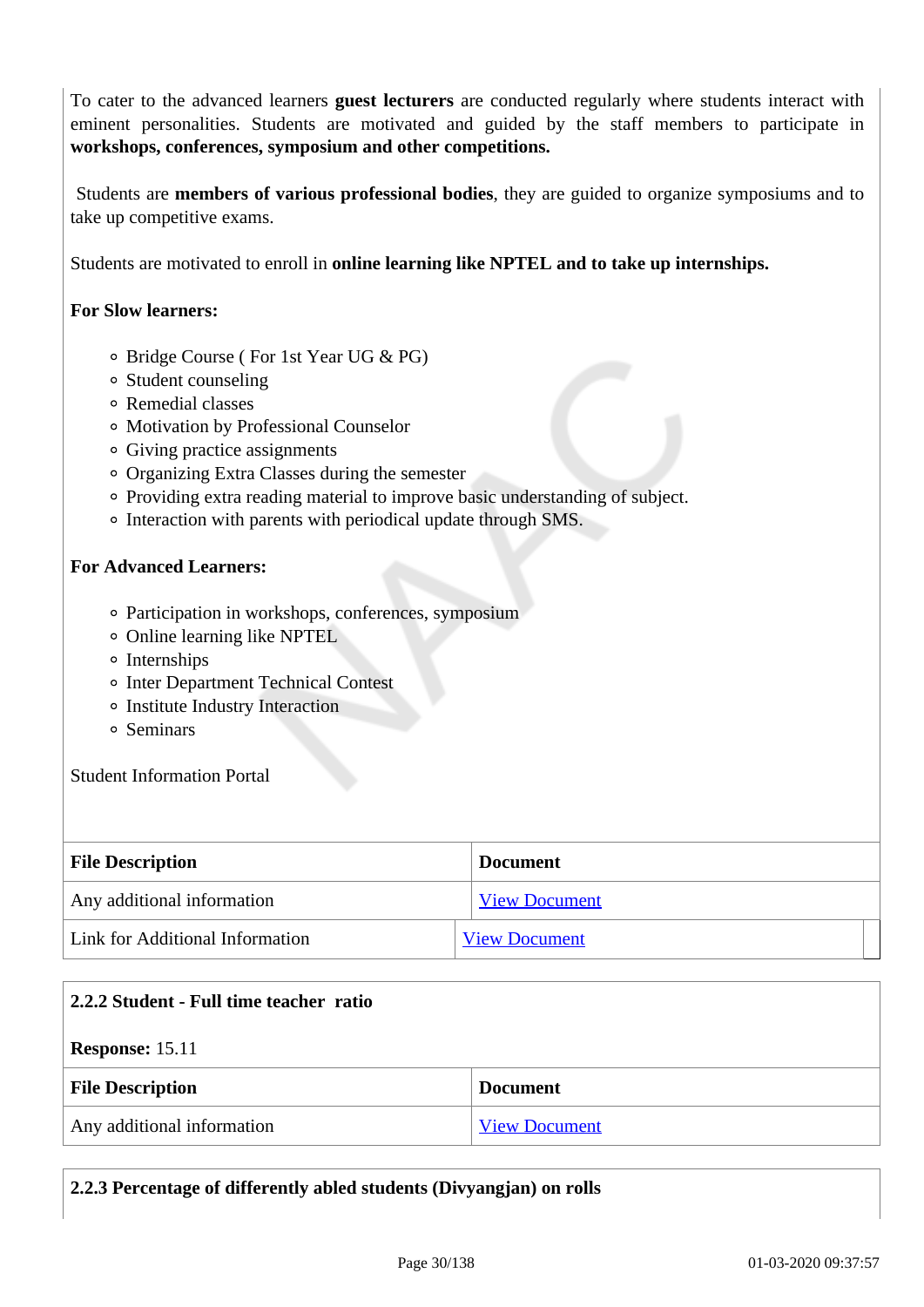**Response:** 0 2.2.3.1 Number of differently abled students on rolls **File Description Document** Institutional data in prescribed format [View Document](https://assessmentonline.naac.gov.in/storage/app/hei/SSR/104196/2.2.3_1572503437_3837.xlsx)

### **2.3 Teaching- Learning Process**

 **2.3.1 Student centric methods, such as experiential learning, participative learning and problem solving methodologies are used for enhancing learning experiences**

#### **Response:**

#### **Class Room Lecture and Interactive learning:**

Ø The faculty use chalk and board and audio visual aids in teaching. Students are also encouraged to actually interact during the lecture hour by getting the doubts clarified on the spot. In addition to class room learning our students are encouraged to for experiential learning, participative learning and problem solving.

#### **Experiential Learning:**

- **Industrial visits** are arranged for our students once in a semester.
- **Internship:** Students are encouraged to attend internship programme in industries.
- **Field trip** is arranged usually for IV year students for getting knowledge from industries.
- **Projects**: During the period of study in the 6th to 8th semester, many real time projects are given to the students and they are guided by both faculty and Research personnel. Many of the final year UG and PG projects are Industry based real time projects.
- **Value added Course:** Students are taught advanced versions in Software like Oracle, MATLAB, PLC/SCADA, E TAP , R Programming, Cloud Computing, Hadoop System in various semester

#### **Participative Learning:**

#### **Student Seminars and Guest Lectures:**

- **Student Seminars and workshops** are conducted to improve their learning skills and
- **BEC Training classes** are conducted to improve their communication skills.
- **Guest Lectures** are conducted by inviting eminent persons from Industry and Academics.
- **Alumni students are invited for technical talk** and interact with the students.
- Students are formed into group and assigned some Power point presentation, seminars and poster presentation on a specified topic
- **Placement training periods** are allotted for higher semester students and they are trained by professional trainers to ensure them to be placed in good companies.
- Extensive awareness is created among the students about the openings in different public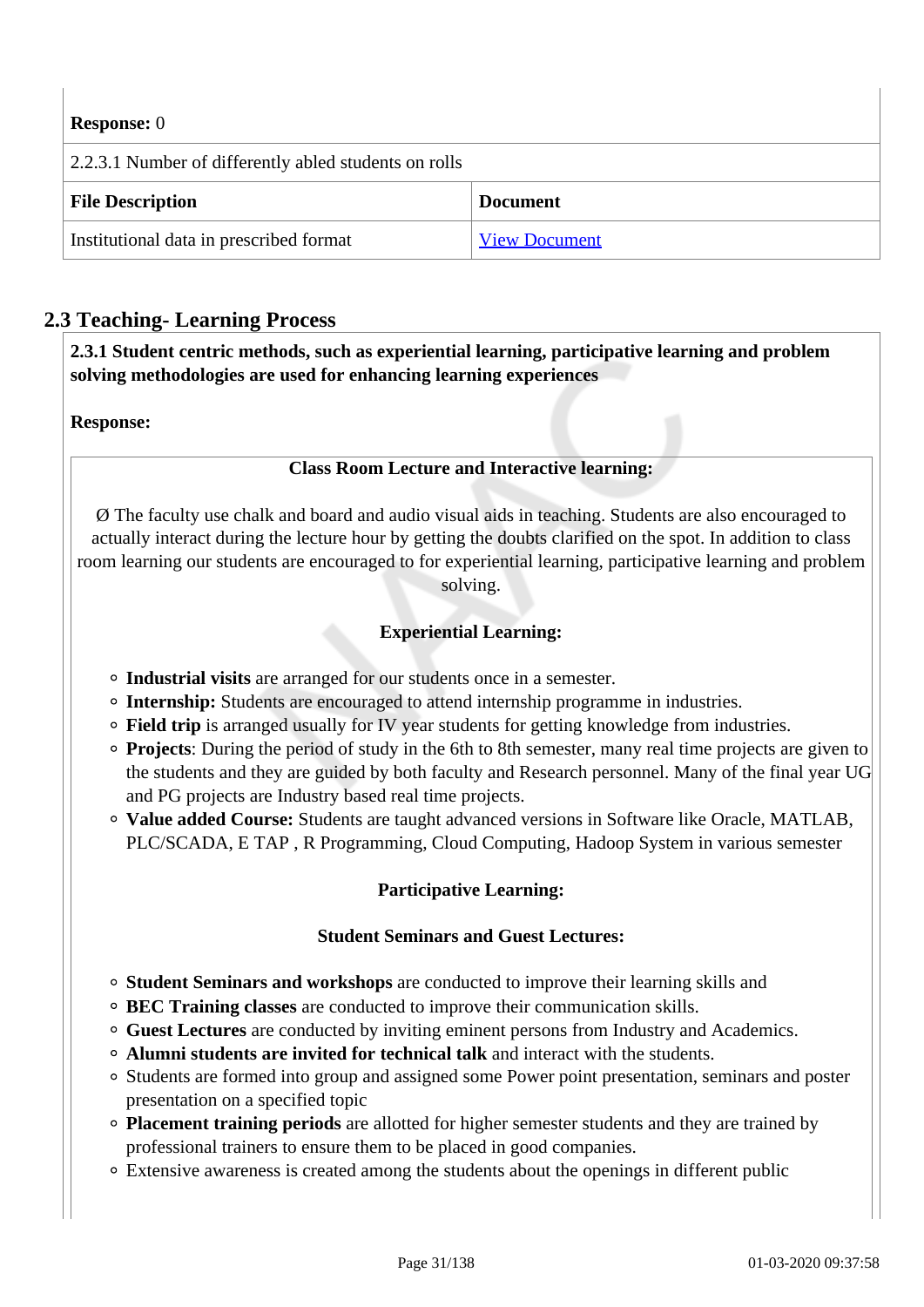sector undertakings and the **National Level examinations for Government services**.

#### **Problem solving:**

 Students will do 2 to 3 laboratory courses per semester from 1st to 7th semesters for applying a theoretical knowledge thought in a class room for problem solving in laboratories such as Programming laboratories, electrical and mechanical engineering laboratories.

- More than the required number of experiments, beyond the minimum specified by the university is performed.
- All the laboratories have excellent facilities, both hardware and software based. For the experiments detailed instruction manuals are provided.
- Tutorial hours are allotted in time table for solving problems in problem oriented courses in Engineering Programme.
- Mini Projects
- Intra Department Technical Competition
- Hackathon Contest

| <b>File Description</b>         | <b>Document</b>      |
|---------------------------------|----------------------|
| Any additional information      | <b>View Document</b> |
| Link for Additional Information | <b>View Document</b> |
|                                 |                      |

#### **2.3.2 Percentage of teachers using ICT for effective teaching with Learning Management Systems (LMS), E-learning resources etc.**

**Response:** 98.04

2.3.2.1 Number of teachers using ICT

Response: 200

| <b>File Description</b>                                                      | <b>Document</b>      |
|------------------------------------------------------------------------------|----------------------|
| List of teachers (using ICT for teaching)                                    | <b>View Document</b> |
| Any additional information                                                   | <b>View Document</b> |
| Provide link for webpage describing the "LMS/<br>Academic management system" | <b>View Document</b> |

**2.3.3 Ratio of students to mentor for academic and stress related issues**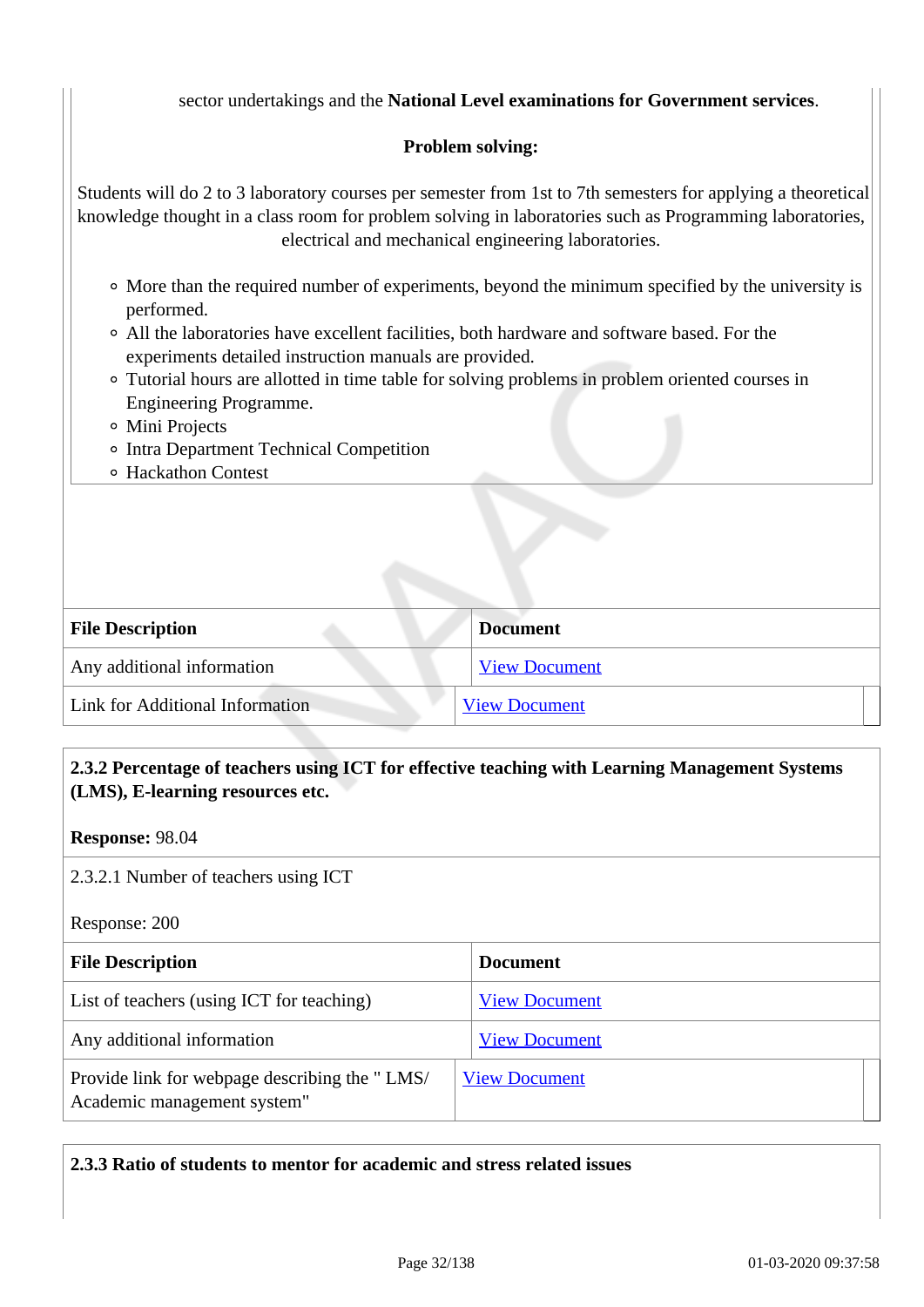#### **Response:** 20.97

| $\bf{R}$                   |                      |  |
|----------------------------|----------------------|--|
| 2.3.3.1 Number of mentors  |                      |  |
| Response: 147              |                      |  |
| <b>File Description</b>    | <b>Document</b>      |  |
| Any additional information | <b>View Document</b> |  |
|                            |                      |  |

#### **2.3.4 Innovation and creativity in teaching-learning**

#### **Response:**

#### **Innovation and Creativity in teaching- learning**

#### **ICT:**

Today's society shows the ever-growing computer-centric lifestyle, which includes the rapid influx of computers in classroom. Information and Communication Technology can contribute to universal access to education, equity in delivery of quality learning and teaching, teachers' professional development and more efficient education manage

#### **Instructional Methods:**

Apart from Chalk and Black Board teaching method, some of the following methods are also used by the Faculty i the students for learning the subjects.

- **SMART Class rooms** and Exclusive seminar halls are available to have interactive sessions for all subjecture.
- **NPTEL video Lectures** are available in the Department and the Main Library where the

students can access learning materials at any time.

- **Web based learning** with access to online Journals and E books.
- The learning materials for every Course are available in the content server of the College

which can be accessed by the students through the Internet facilities using **Wi-Fi**available during the College hour

#### **Model Based Teaching:**

- Faculty members use models (during lab hours) wherever required to explain the contents.
- Models based teaching for Subjects such as Electrical Machines and Design of Electrical machines to explain and design of machines is planned during the beginning of the semester and it is made part of the content d
- Power point presentations are done by the faculties to make the students to understand some concealed con subjects like Electromagnetic theory.
- This motivates the students well, makes them interactive and influences them to prepare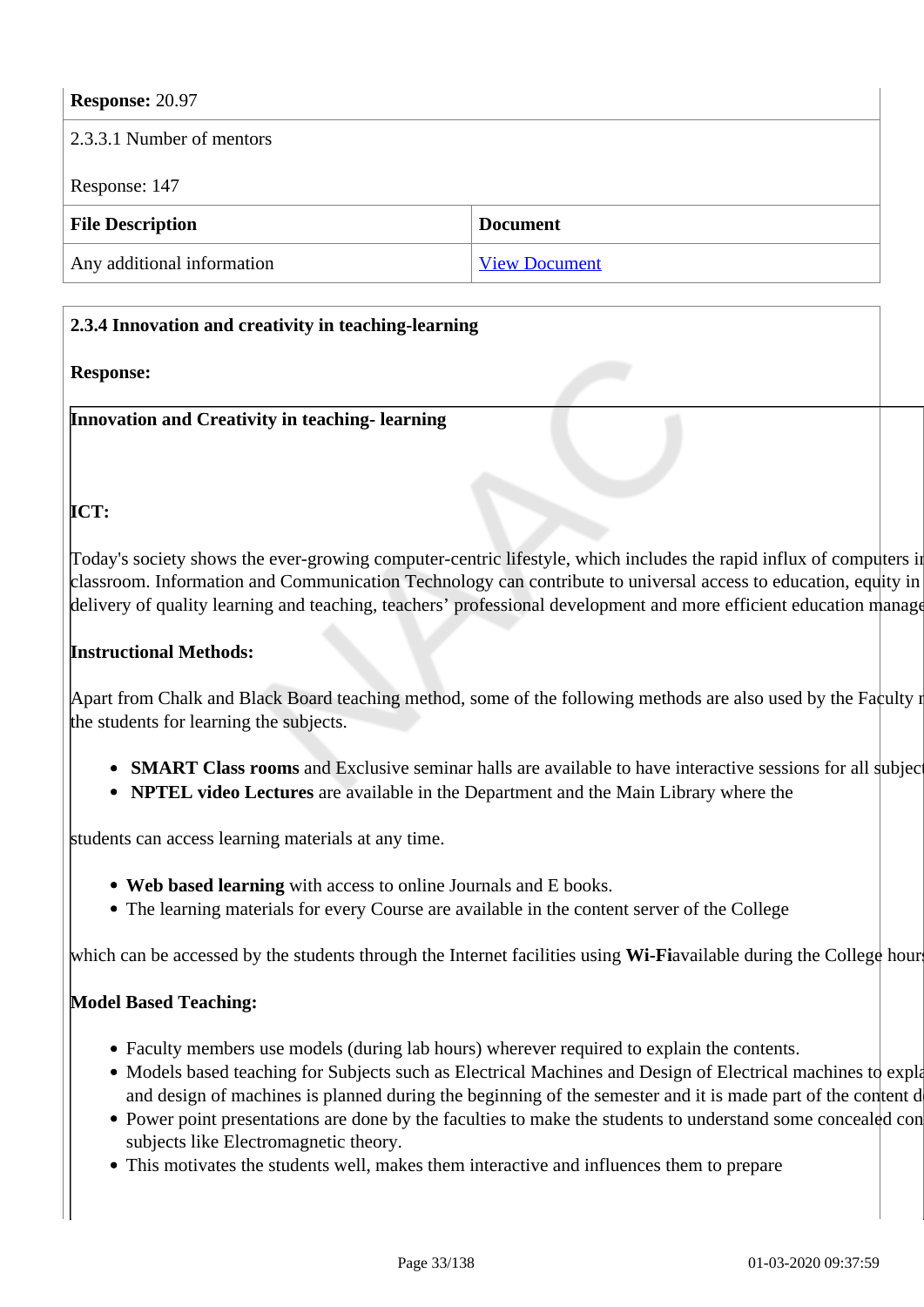their **own models and mini projects**.

**Animation / Graphics** and **NPTEL Videos** are used for explaining complex topics.

#### **Students Projects:**

- Students are instructed to do the Projects and mini projects based on the knowledge gained from various su Programming, Cloud Computing, IoT, Micro Processors and Micro Controller, Embedded systems, **Machines, Power Electronics and Power systems.**
- Students are motivated to go for **in-plant training** during every semester holidays to have hands on experience
- Students are motivated to work socially **relevant projects**.

#### **Value added Course:**

Students are taught advanced versions in Software like Oracle, MATLAB,

o PLC/SCADA, E TAP, Python, Java, R Programming, Cloud Computing, IoT, Hadoop System in various se **Competitive Exams:**

- For **GRE/GATE/TOFEL Exams,** students are provided training to enrich them for getting admission in II countries.
- Extensive awareness is created among the students about the openings in different public

sector undertakings and the **National Level examinations for Government services.**

#### **Modern Practices:**

• The data base of each student is maintained in PALPAP software for the welfare of

the students. Students academic performance reports is sent to their **parent's mobile through PALPAP software.** 

- Students are given **separate user ID** to view their internal marks details and to download their learning ma
- Student innovations were **updated and shared in the student blog** of official website.
- Students are given **online assignments** to improve their skills.
- Students are engaged with **Virtual Classrooms** to receive the lectures provided by Faculty.

| <b>File Description</b>    | <b>Document</b>      |
|----------------------------|----------------------|
| Any additional information | <b>View Document</b> |

#### **2.4 Teacher Profile and Quality**

**2.4.1 Average percentage of full time teachers against sanctioned posts during the last five years**

#### **Response:** 100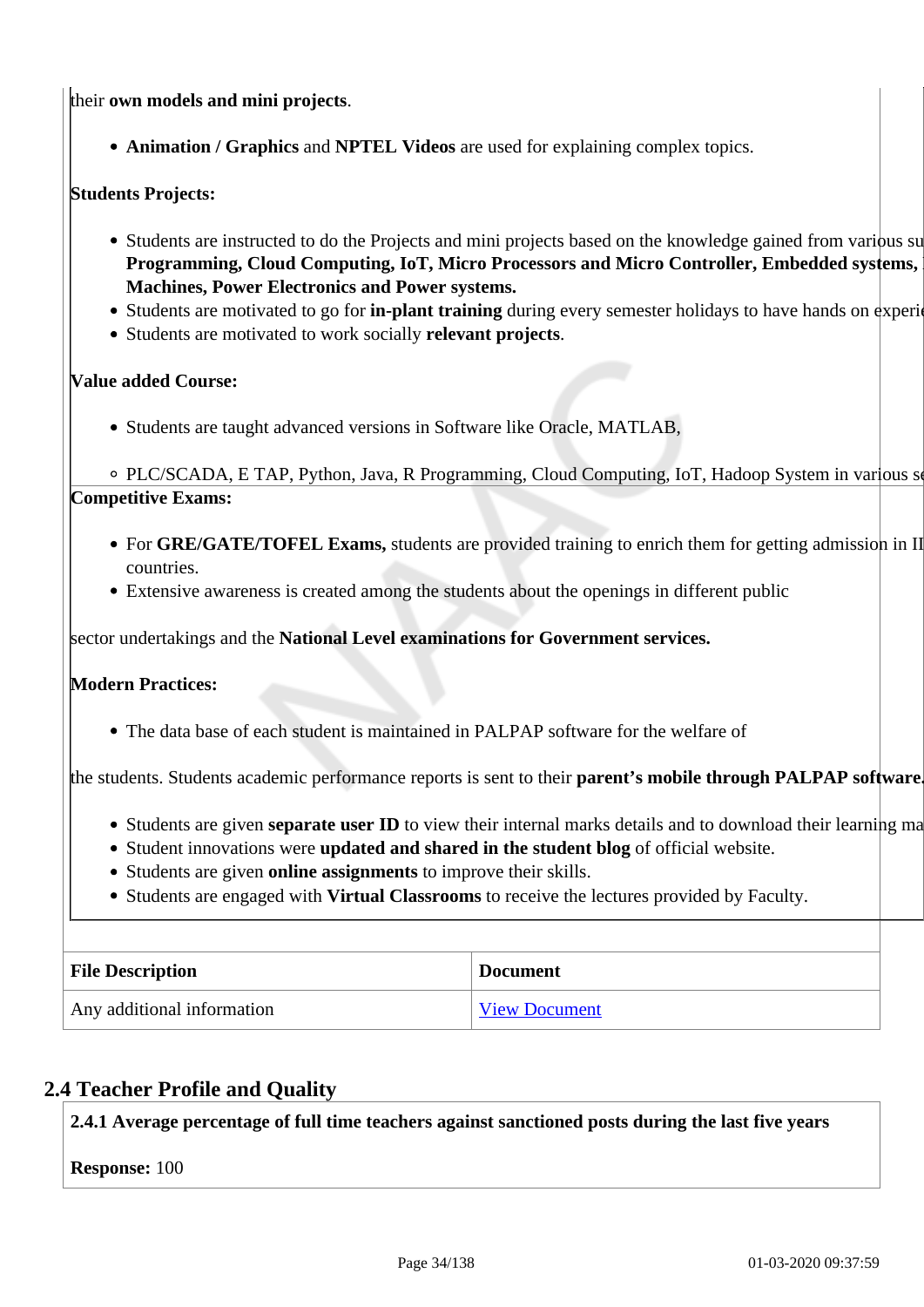| <b>File Description</b>                                          | <b>Document</b>      |
|------------------------------------------------------------------|----------------------|
| Year wise full time teachers and sanctioned posts<br>for 5 years | <b>View Document</b> |
| List of the faculty members authenticated by the<br>Head of HEI  | <b>View Document</b> |

#### **2.4.2 Average percentage of full time teachers with Ph.D. during the last five years**

#### **Response:** 13.46

2.4.2.1 Number of full time teachers with Ph.D. year-wise during the last five years

| 2018-19 | 2017-18 | 2016-17 | 2015-16      | 2014-15 |
|---------|---------|---------|--------------|---------|
| ◡       | ، ب     | ں ر     | $\sim$<br>JI | 30      |

| <b>File Description</b>                                                                       | <b>Document</b>      |
|-----------------------------------------------------------------------------------------------|----------------------|
| List of number of full time teachers with PhD and<br>number of full time teachers for 5 years | <b>View Document</b> |

# **2.4.3 Teaching experience per full time teacher in number of years**

#### **Response:** 10.18

2.4.3.1 Total experience of full-time teachers

Response: 2076.45

| <b>File Description</b>    | <b>Document</b>      |
|----------------------------|----------------------|
| Any additional information | <b>View Document</b> |

#### **2.4.4 Percentage of full time teachers who received awards, recognition, fellowships at State, National, International level from Government, recognised bodies during the last five years**

**Response:** 8.99

2.4.4.1 Number of full time teachers receiving awards from state /national /international level from Government recognised bodies year-wise during the last five years

| 2018-19 | 2017-18 | 2016-17 | 2015-16 | 2014-15 |
|---------|---------|---------|---------|---------|
|         | U       |         |         | ∼       |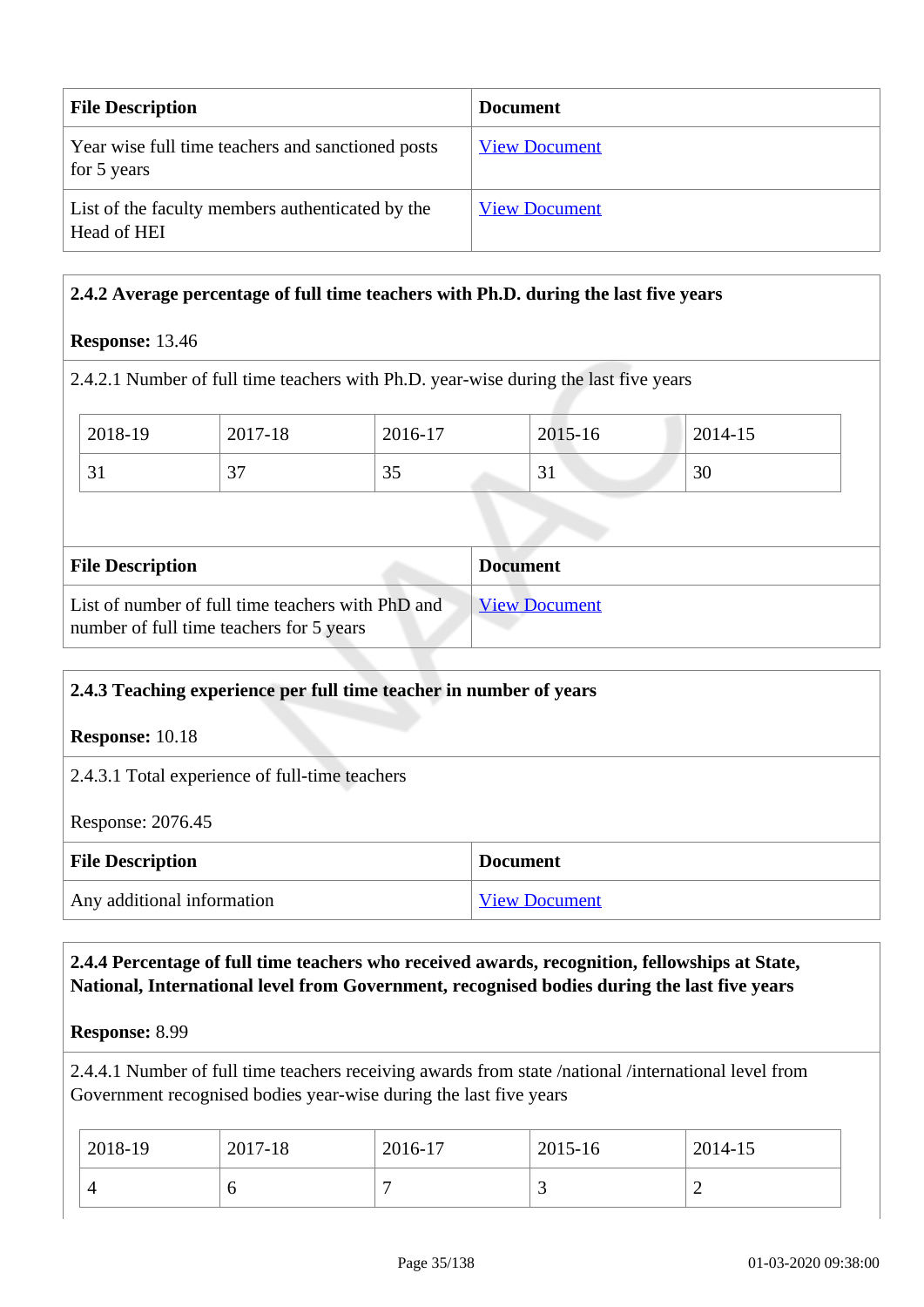| <b>File Description</b>                          | <b>Document</b>      |
|--------------------------------------------------|----------------------|
| Institutional data in prescribed format          | <b>View Document</b> |
| e-copies of award letters (scanned or soft copy) | <b>View Document</b> |
| Any additional information                       | <b>View Document</b> |

#### **2.4.5 Average percentage of full time teachers from other States against sanctioned posts during the last five years**

#### **Response:** 0.59

2.4.5.1 Number of full time teachers from other states year-wise during the last five years

| 2018-19 | 2017-18 | 2016-17 | 2015-16                  | 2014-15 |
|---------|---------|---------|--------------------------|---------|
| ∼       | ν       |         | $\overline{\phantom{0}}$ |         |

| <b>File Description</b>                                                                            | <b>Document</b>      |
|----------------------------------------------------------------------------------------------------|----------------------|
| List of full time teachers from other state and state<br>from which qualifying degree was obtained | <b>View Document</b> |
| Any additional information                                                                         | <b>View Document</b> |

#### **2.5 Evaluation Process and Reforms**

#### **2.5.1 Reforms in Continuous Internal Evaluation(CIE) system at the institutional level**

#### **Response:**

University guidelines are strictly adhered to with respect to evaluation process. There are two unit tests and three internal assessments conducted. The schedules of unit tests and internal assessments are communicated to students and faculty in the beginning of the semester through institute academic calendar which is prepared based on the university academic calendar. Before a week internal exam time table is displayed on the notice board.

- Questions are framed, such that they adhere to Anna University standard. It follows the **Bloom's Taxonomy** and **Outcome based Education** in which CO's are attained.
- There are 6 Course Outcomes (CO's) for each subject. The first unit test covers one CO from unit I, second unit test covers one CO from Unit III internal assessment question paper is prepared in which first internal assessment test covers two CO's from unit I and II, second internal assessment test covers another two CO's from unit III and IV, third internal assessment test covers all the five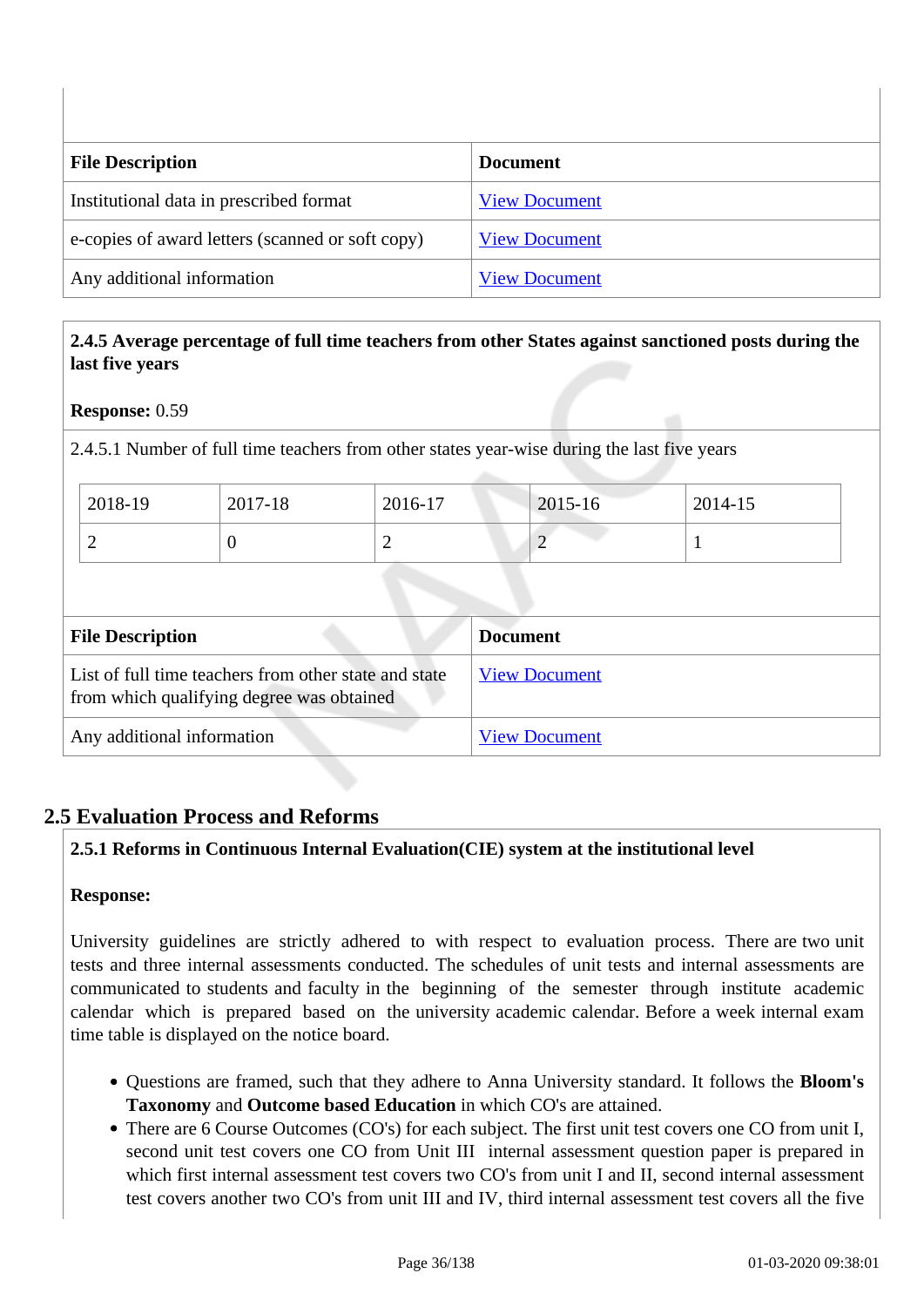CO's from all five units

- The subject handling faculty prepares two sets of question papers that covers equal number of questions from each unit, covering all the topics with one compulsory question from any of the unit
- Department **Question paper evaluation committee** under the guidance of HOD, checks for the standard of the question paper.
- **Principal** along with college **Exam Cell coordinator** selects the final internal question paper for each subject from the question paper sets.
- Question papers are given to the internal exam coordinators of the department on the day of test, after approval from the Principal.
- Central Internal assessment exams are conducted by the exam cell of institute with invigilation duties from various other department faculties are allotted by exam cell to maintain strict and transparent conduction of exams
- Internal exam coordinator ensures smooth conduction of test and proper valuation of internal books.
- Faculty prepares the answer key / Scheme of evaluation and it is documented with a copy of sample question paper for the future reference.

Internal assessment tests and other measures taken to judge the performance of students is done fairly and in an effective manner. Students are allowed to go through the valued answer scripts of internal assessment tests and doubts regarding evaluation are cleared. Internal Test performance are **intimated to the parents via SMS to their mobile numbers**

Whenever class tests, internal assessment tests are conducted the results of the students' performance are used by the faculty to identify slow and advanced learners. Students are encouraged to improve their performance in future by counseling. The mentors and advisors of the students, nearly 20 students are entrusted to each faculty member. The mentors sort out the personal issues, academic and non-academic problems of their mentees and provide counseling and guidance.

| <b>File Description</b>         | <b>Document</b>      |
|---------------------------------|----------------------|
| Any additional information      | <b>View Document</b> |
| Link for Additional Information | <b>View Document</b> |

### **2.5.2 Mechanism of internal assessment is transparent and robust in terms of frequency and variety**

### **Response:**

Institute is affiliated to Anna University, Chennai, the rules and regulations for evaluation process are laid down by the affiliating University and are communicated to students through syllabus copies supplied in the beginning of first year of their academic program.

- **Syllabus for internal assessment** will be communicated to students well in advance.
- **The schedules of internal assessments** are communicated to students and faculty in the beginning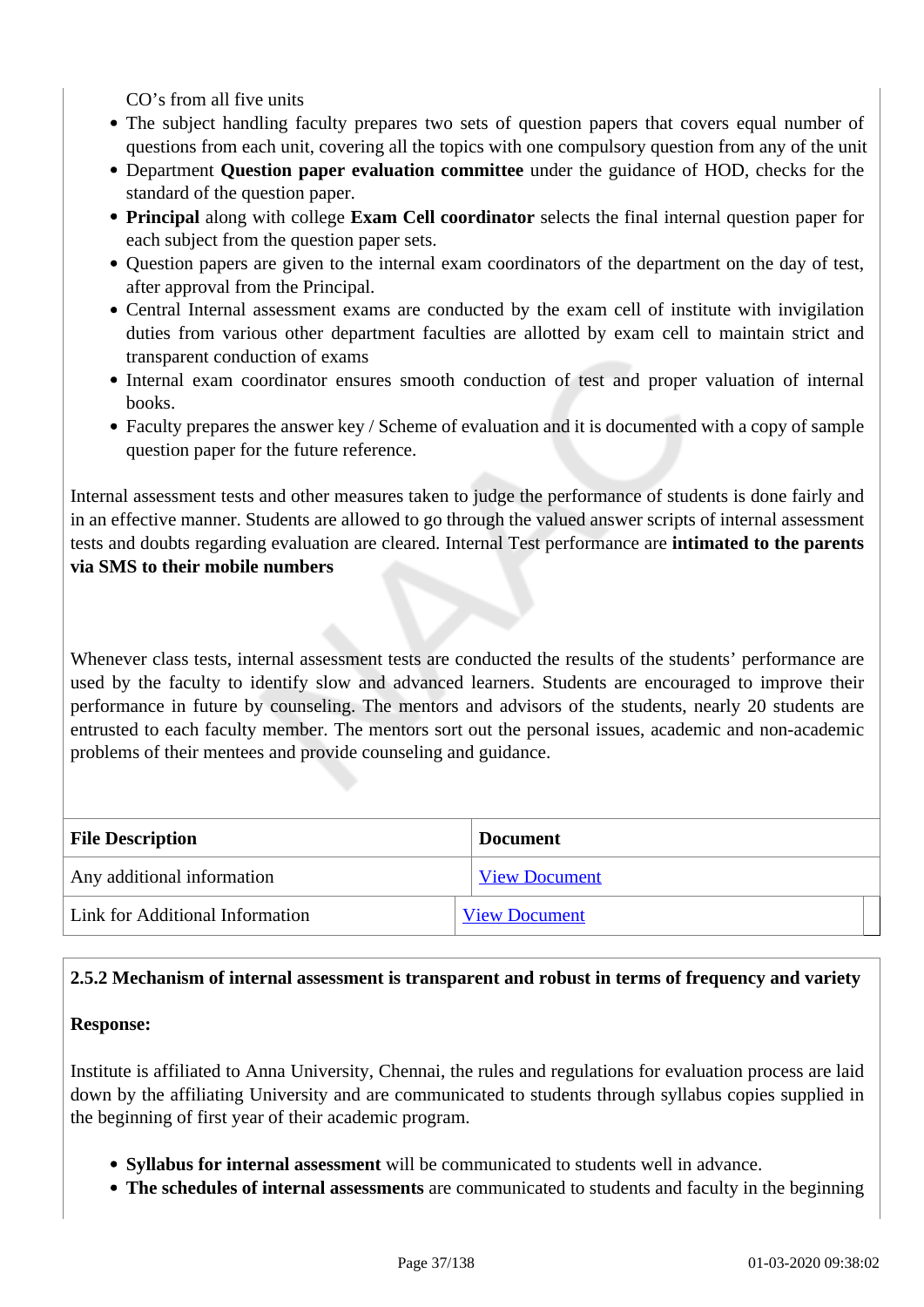of the semester through institute academic calendar.

- **Schedule for end semester examinations** will be communicated during the semester as and when schedule is released by the University.
- The **internal assessment evaluation process** is communicated to students by the respective faculty and also during orientation programme for first year students.
- Students are given general instructions regarding the evaluation methods of University answer scripts. The periodic instructions issued by the university are promptly communicated to the students.
- The mentors are entrusted with the duty of providing awareness among the students regarding this.
- Further any changes in the evaluation process will be communicated to students and faculty through circulars.
- **Question papers are set based on Course outcomes** and are approved by heads of the department.
- Scheme and Solution are prepared by the faculty on completion of the assessment.

Theory subjects are assessed through:

1.Two unit tests and Three internal Assessment tests

- 2.University external test
- 3.Assignments
- 4.Seminars

Practical subjects are assessed through:

- 1.Model practical tests
- 2.University external lab exam
- 3.Mini projects

Projects work assessment:

Faculty members encourage students to do in house projects. They will be provided with necessary hardware and software support. The project assessment is done through:

- Four Internal project reviews
- Final external university project review

We also encourage them to display their projects in Department Project exhibition. Students are also encouraged to present their project ideas in conferences and also publish papers in Journals

| <b>File Description</b>         | <b>Document</b>      |
|---------------------------------|----------------------|
| Any additional information      | <b>View Document</b> |
| Link for Additional Information | <b>View Document</b> |

# **2.5.3 Mechanism to deal with examination related grievances is transparent, time-bound and**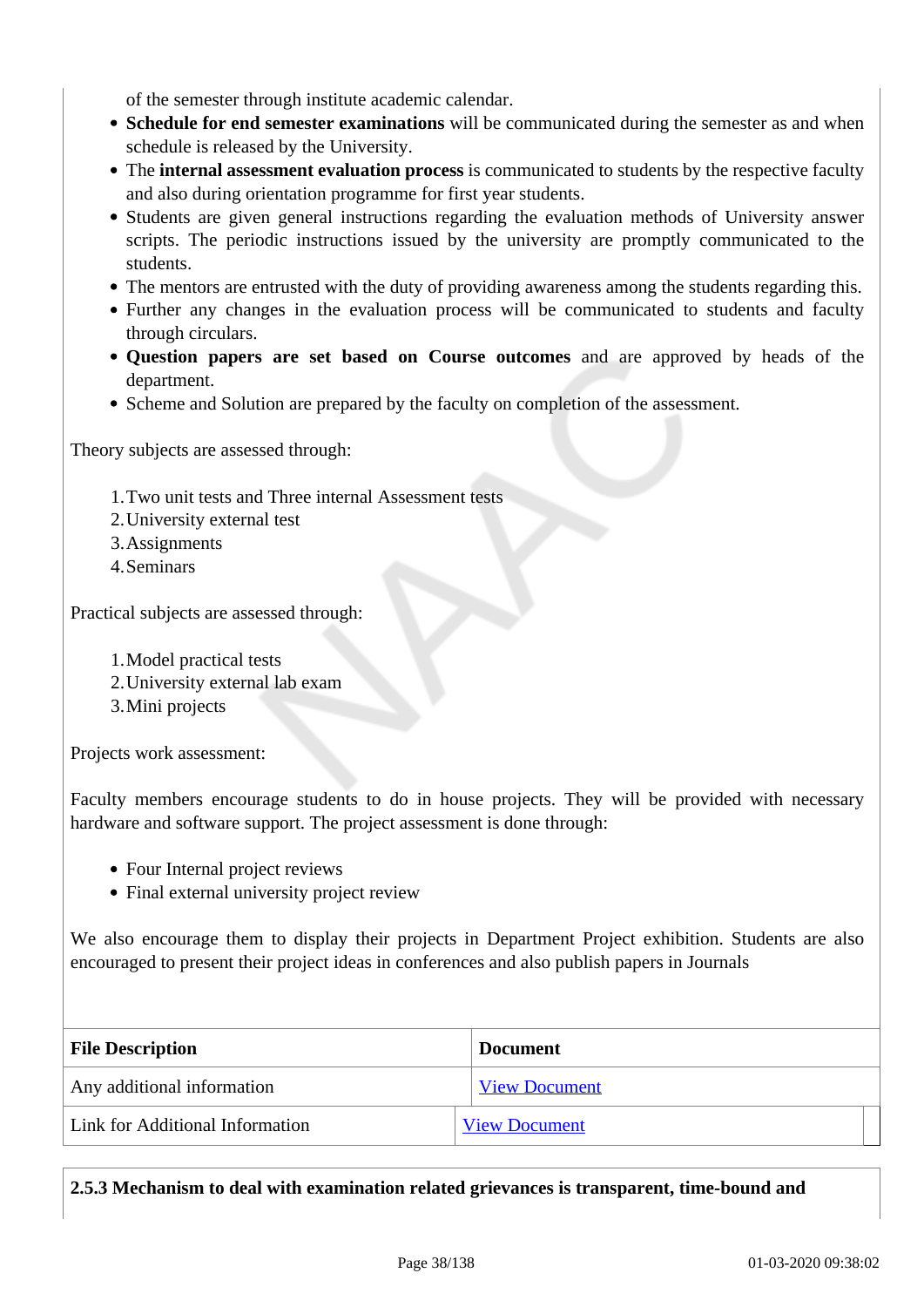# **efficient**

### **Response:**

At the college level, an examination committee, comprising of a senior teacher as convener and other teaching and non-teaching staff as members, is constituted to handle the issues regarding evaluation process.

- The college follows strictly the guidelines and rules issued by the affiliating university while conducting internals and semester-end examinations
- **Two Unit tests and Three internal assessment** tests are given during each semester,
- **Time table** for which is prepared well in advance and communicated to the students earlier.
- **Seating plan and table marking** is followed even for internal assessment tests and it is displayed on the notice board along with the internal assessment time table.
- After evaluation of internal assessment **answer scripts**, the scripts are given to students to have an idea of their performance in the test.
- If they come across any doubts, clarification is given which enables them to fare better in future.
- By adopting the criteria as per the direction of affiliating university, **complete transparency** is maintained in internal assessment tests.
- Students and faculty members are made aware of the transparency to be maintained in the system of assessment.
- This further enhances the transparency and rapport between faculty members and students.
- After preparing the assessments report it is shown to the students, if any grievances is there it can be resolved immediately and submitted by the concerned faculty to the department, the copy of the same is uploaded in the Anna University at the end of semester.
- A Centralized exam cell system is followed. The head of the exam cell is principal of the college where the university exam related queries can be solved.
- Any grievances related to university question paper like out of syllabus, repeated questions, improper split of marks, marks missed, wrong question number during semester exams are addressed to the principal, after making an analysis of day by day university question papers by the subject handling faculties with Department Head in turn he proceeds the same to the university immediately. Review on the question papers are made by faculties to find out the percentage of toughness in the question paper and the feedback is given to the department Head
- University decision or information after resolving the grievances is intimated immediately to the concerned departments, once it is obtained through the principal. It is also conveyed to the students through class coordinators and subject handling faculties.
- If student has any grievances related to evaluation of university answer scripts are intimated to the subject handling faculty and head of the department if necessary.
- The **revaluation** is applied for answer scripts, in which the re-evaluated marks can be obtained during the announcement of revaluation results of the same semester.
- In order to maintain transparency, students can apply for photo copy of their answer script and they may decide on re valuation/re-totaling.
- Consulting with the subject handling faculty and Department HOD, challenge Revaluation can also be applied by the students as the last re-evaluation approach.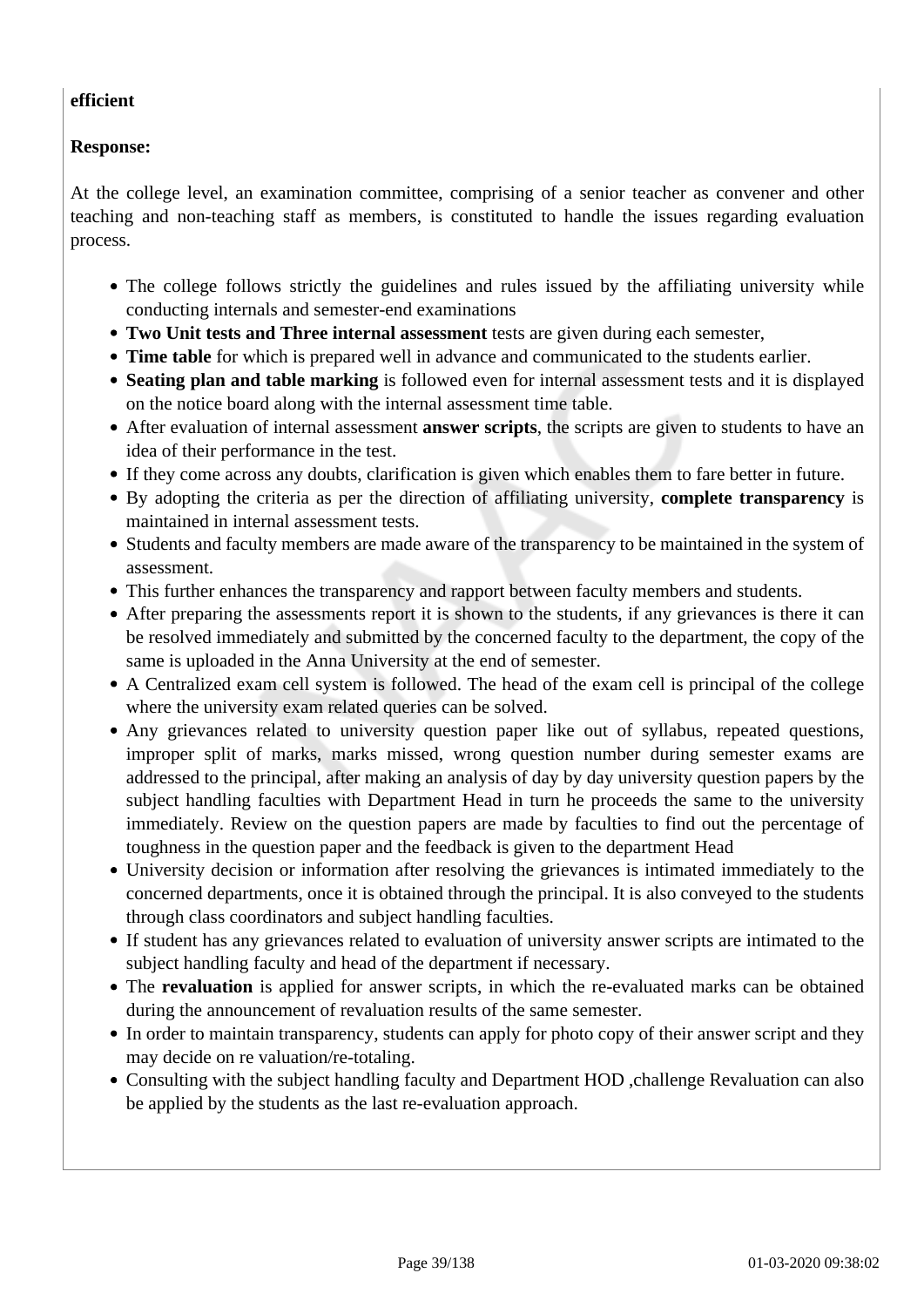| <b>File Description</b>         | <b>Document</b>      |
|---------------------------------|----------------------|
| Any additional information      | <b>View Document</b> |
| Link for Additional Information | <b>View Document</b> |

### **2.5.4 The institution adheres to the academic calendar for the conduct of CIE**

### **Response:**

The institute being affiliated to Anna university, Chennai, the university releases the calendar of events for the affiliated colleges at the beginning of every semester, which includes start and end semester dates of the semester and schedule of examination. In accordance to university calendar the Institute Academic excellence cell prepares the detailed calendar of events at the institute level.

The academic calendar is prepared by the AEC coordinator which is further approved by the principal and provided to all the teachers and students at the beginning of the semester.

It includes the end dates of the semester and re-opening dates of the subsequent semester, value added course, commencement of internal tests, important functions of the college, and Government and institutional holidays.

The college announces academic calendar twice in in an academic year which highlights the teaching days, evens planned for the semester.

The action plan for academic oriented activities like seminars, workshops, conferences to be organized, subject experts to be invited for guest lectures, cultural programs for various activities are presented in AEC meeting and submitted to the principal before the commencement of the academic year

The unit tests and Internal assessment tests are strictly conducted as per the guidelines of Anna University and as per academic calendar. Three internal assessment tests are conducted as per university norms and two unit tests are conducted as per college norms. After conducting each internal examination valuation should be completed with two days. The marks and evaluated booklets are verified by the students. In a week of internal examinations faculty advisors update the proctor cards which are discussed in parent teachers meeting and lack of attendance report is also sent to the parents through postal mail.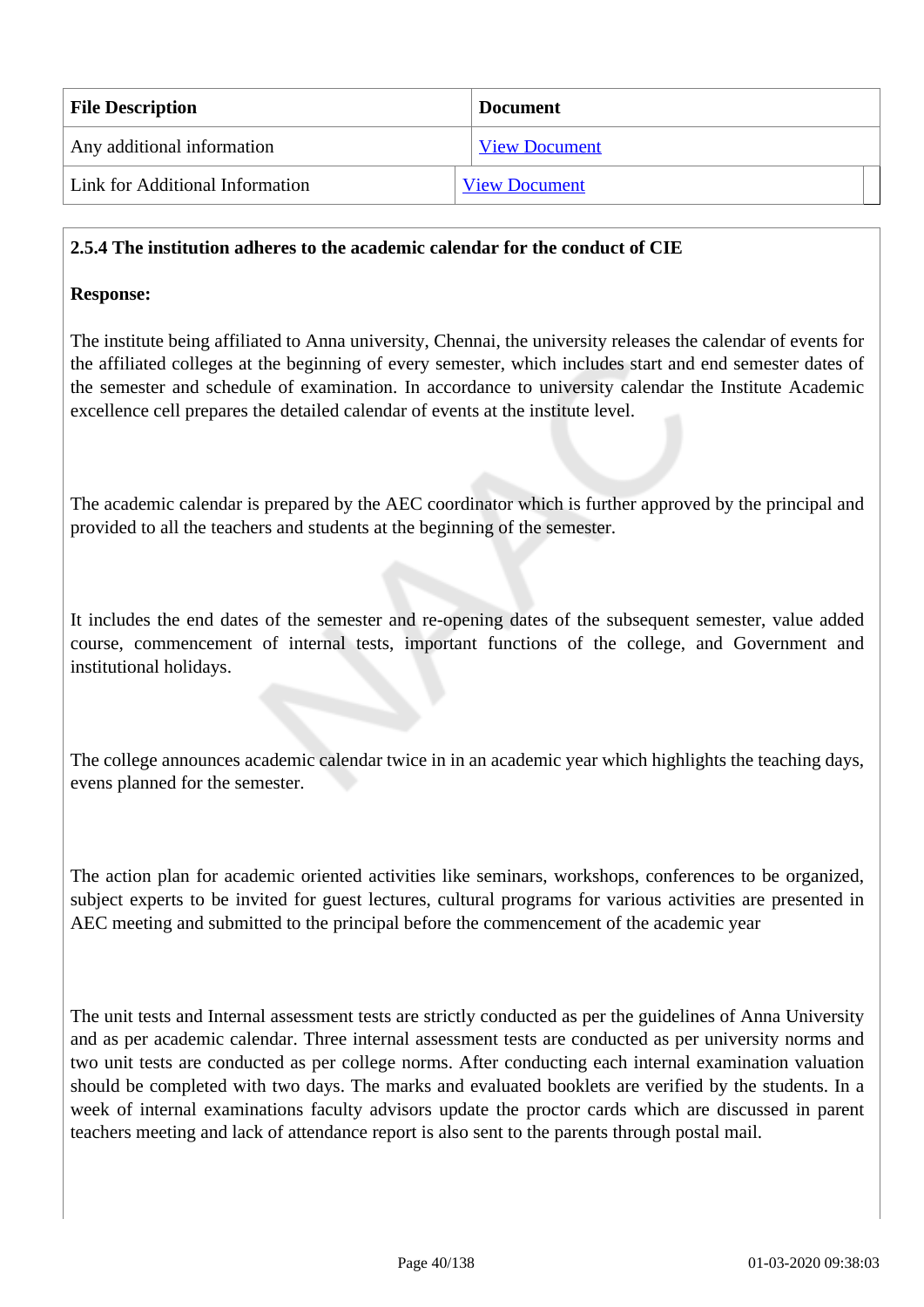Based on the internal exam marks, weak students are identified and special coaching is given to them. In the special coaching is given to them. In the special coaching , the teachers explain the tough topics and make the students to write tests, in which university questions are given them to prepare

Students are evaluated continuously based on the Internal examinations and make them ready for university examinations

| <b>File Description</b>         | <b>Document</b>      |  |
|---------------------------------|----------------------|--|
| Any additional information      | <b>View Document</b> |  |
| Link for Additional Information | <b>View Document</b> |  |

# **2.6 Student Performance and Learning Outcomes**

 **2.6.1 Program outcomes, program specific outcomes and course outcomes for all programs offered by the Institution are stated and displayed on website and communicated to teachers and students**

### **Response:**

- · The Program Outcomes are displayed on the website and efforts are made to attain all the POs to the maximum extent with University syllabus and additional activities.
- · The PSOs are defined and they are made available on the website.
- The faculty frame course outcomes (CO) with guidance given from Programme Assessment Committee and lesson plan of the concerned course.
- · The course outcomes of all the programme offered by the institution are displayed on the institute website, through this way the course outcomes are communicated to students and teachers.
- Course outcomes are also displayed on the class notice boards.
- · Based on the course outcomes defined, the faculty maps the CO with the program outcomes (PO) and define levels.
- Effectiveness of teaching-learning process can be measured through learning
- · outcomes which in turn are measured through the achievement of Programme Outcomes (PO) and course outcomes (CO).
- The CO-PO and PSO attainment is calculated at the end of every semester and corrective measures are discussed to increase the attainment further.

| <b>File Description</b>                       | <b>Document</b>      |
|-----------------------------------------------|----------------------|
| COs for all courses (exemplars from Glossary) | <b>View Document</b> |
| Any additional information                    | <b>View Document</b> |
| Link for Additional Information               | <b>View Document</b> |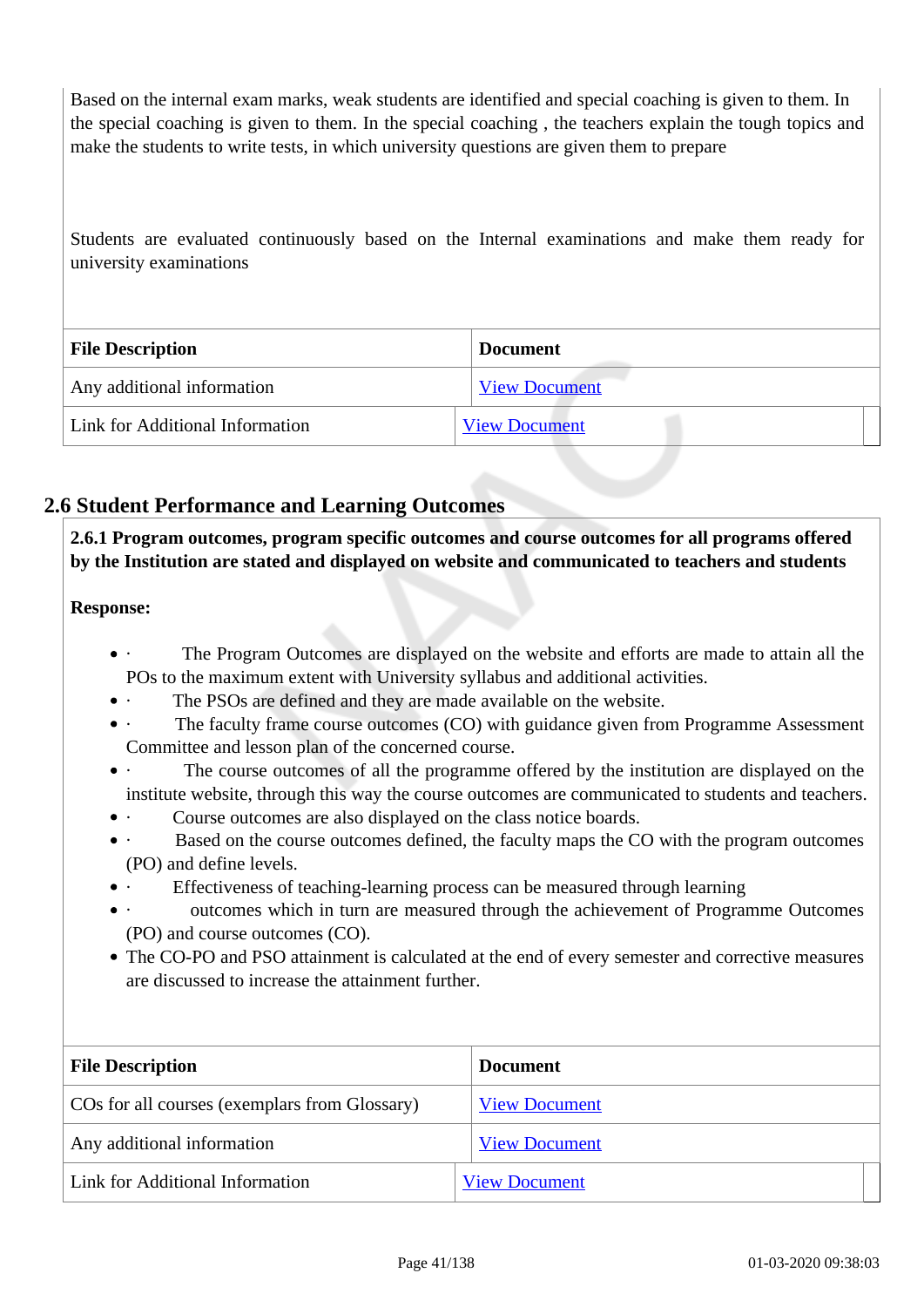# **2.6.2 Attainment of program outcomes, program specific outcomes and course outcomes are evaluated by the institution**

### **Response:**

Assessment methods are categorized into two as direct method and indirect method to access CO's and  $PO's$ .

CO assessment methods are employed

- Direct assessment method and indirect assessment method are considered for 80% and 20% weightages respectively.
- Internal test assessment and end semester examination assessment are considered with the weightage of 20% and 80% respectively for the direct assessment of CO.

**Internal Attainment is the average of attainments obtained usingvarious internal assessmenttools.**

### **Total Attainment =20% internal attainment + 80% universityattainment**

### **Attainment of Program Outcomes and Program Specific Outcomes**

The assessment is done through one or more than one processes, carried out by the department, that identify, collect, and prepare data to evaluate the achievement of course outcomes (CO's) and eventually program outcomes (PO's).

### PO Assessment Process

- **Direct assessment method –**The knowledge and skills learnt by the student are assessed directly from their performance through internal assessment and external assessment processes.
- **External assessment-** Performance of student is recorded in university theory exams, laboratory exams and project evaluation.
- **Internal assessment-** Performance of student is recorded through class assignments and tutorials, internal assessment tests, laboratory assignments, seminars and project progress review and evaluation.

These methods provide a sampling of what students know and/or can do and provide strong evidence of student learning.

### **Direct Assessment Tools and Process**

Initially, the attainment of each course outcome is determined using internal as well as external (university exam) assessment . The each PO attainment of corresponding to a particular course is determined from the attainment values obtained for each course outcome related to that PO and the CO-PO mapping values.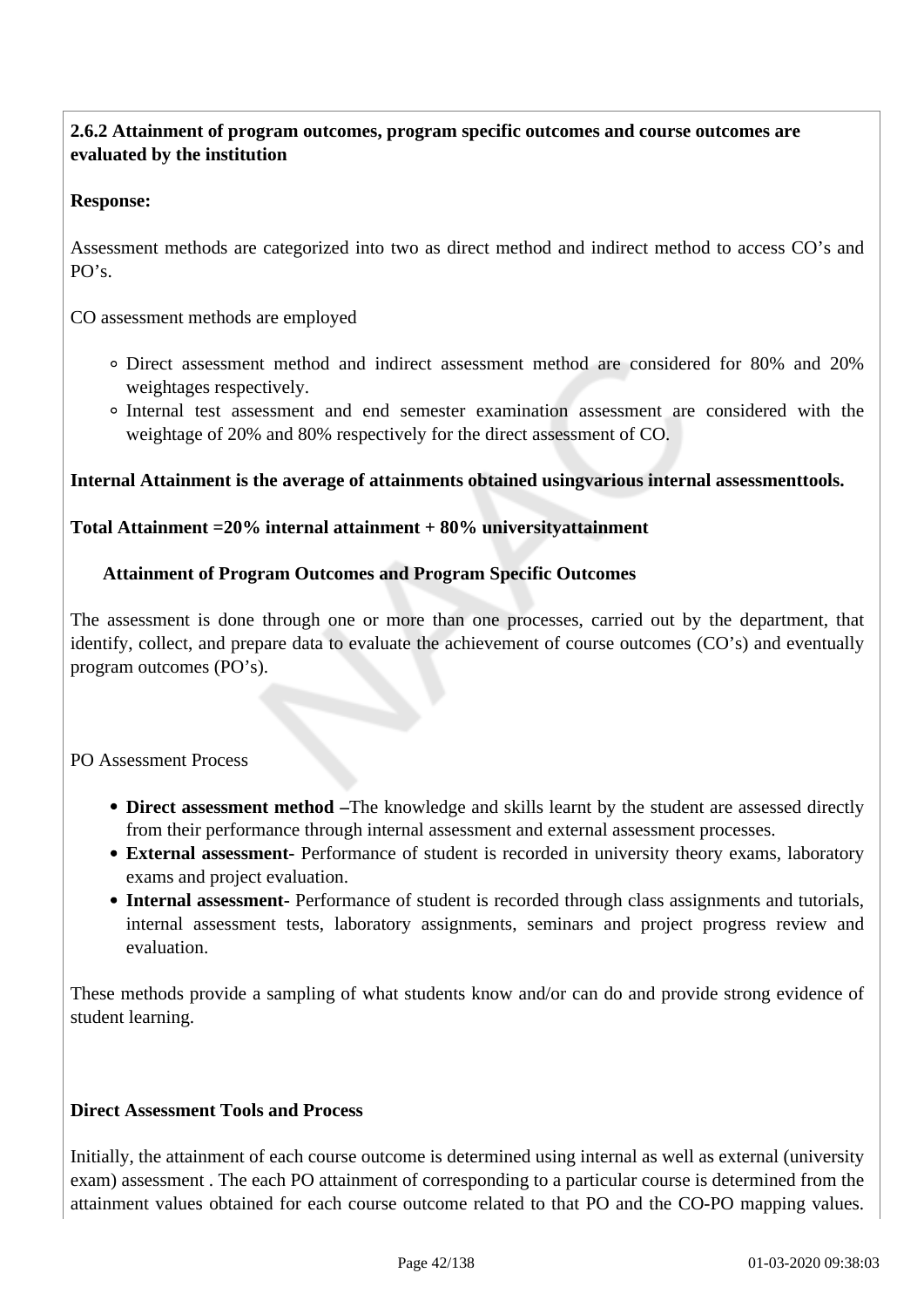Similarly, the values of PSO attainment are also determined.

• Indirect assessment method – This includes feedbacks from all the stakeholders such as student feedback, exit survey, alumni feedback, parent feedback, employer feedback and performance in extra co-curricular activities. Feedbacks are designed to assess the attainment of course outcomes by the engineering student.

# **Overall Attainment of POi; Oi = 80% of Di + 20% of Ii**

where Di – Direct Attainment of each PO

Ii – Indirect Attainment of each PO

Attainment of Course outcomes for each subject obtained through direct assessment method is mapped to correlated program outcome. Also, Attainments achieved through indirect assessment method are also mapped with the correlated program outcome.

Finally program outcomes for entire course is assessed by taking weighted sum of direct and indirect assessment as

- 
- Indirect assessment : Weightage: 20%

| <b>File Description</b>         | <b>Document</b>      |
|---------------------------------|----------------------|
| Any additional information      | <b>View Document</b> |
| Link for Additional Information | <b>View Document</b> |

### **2.6.3 Average pass percentage of Students**

**Response:** 92.76

2.6.3.1 Total number of final year students who passed the examination conducted by Institution.

Response: 923

2.6.3.2 Total number of final year students who appeared for the examination conducted by the institution

Response: 995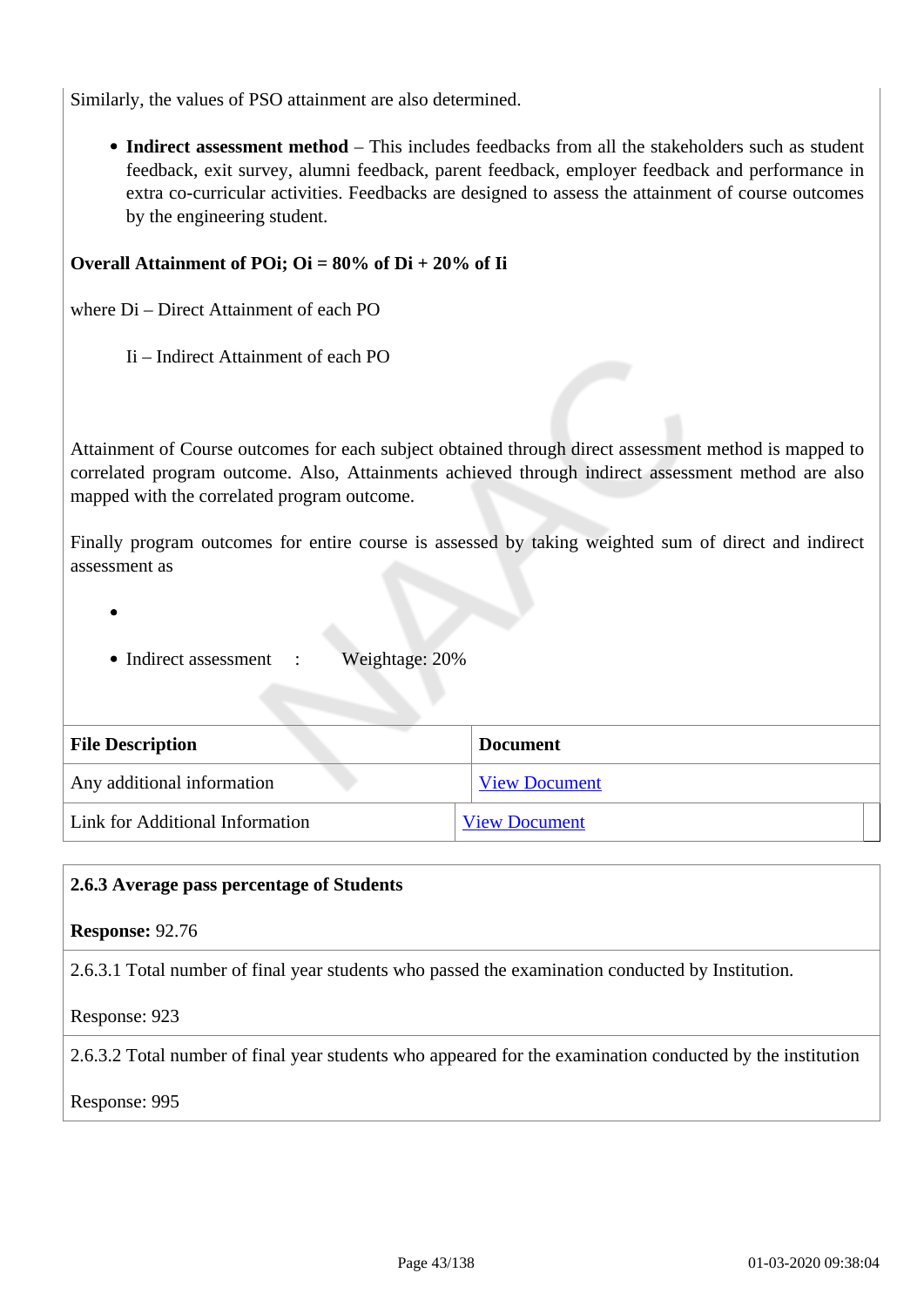| <b>File Description</b>                 | <b>Document</b>      |
|-----------------------------------------|----------------------|
| Institutional data in prescribed format | <b>View Document</b> |
| Any additional information              | <b>View Document</b> |

# **2.7 Student Satisfaction Survey**

**2.7.1 Online student satisfaction survey regarding teaching learning process**

**Response:** 3.52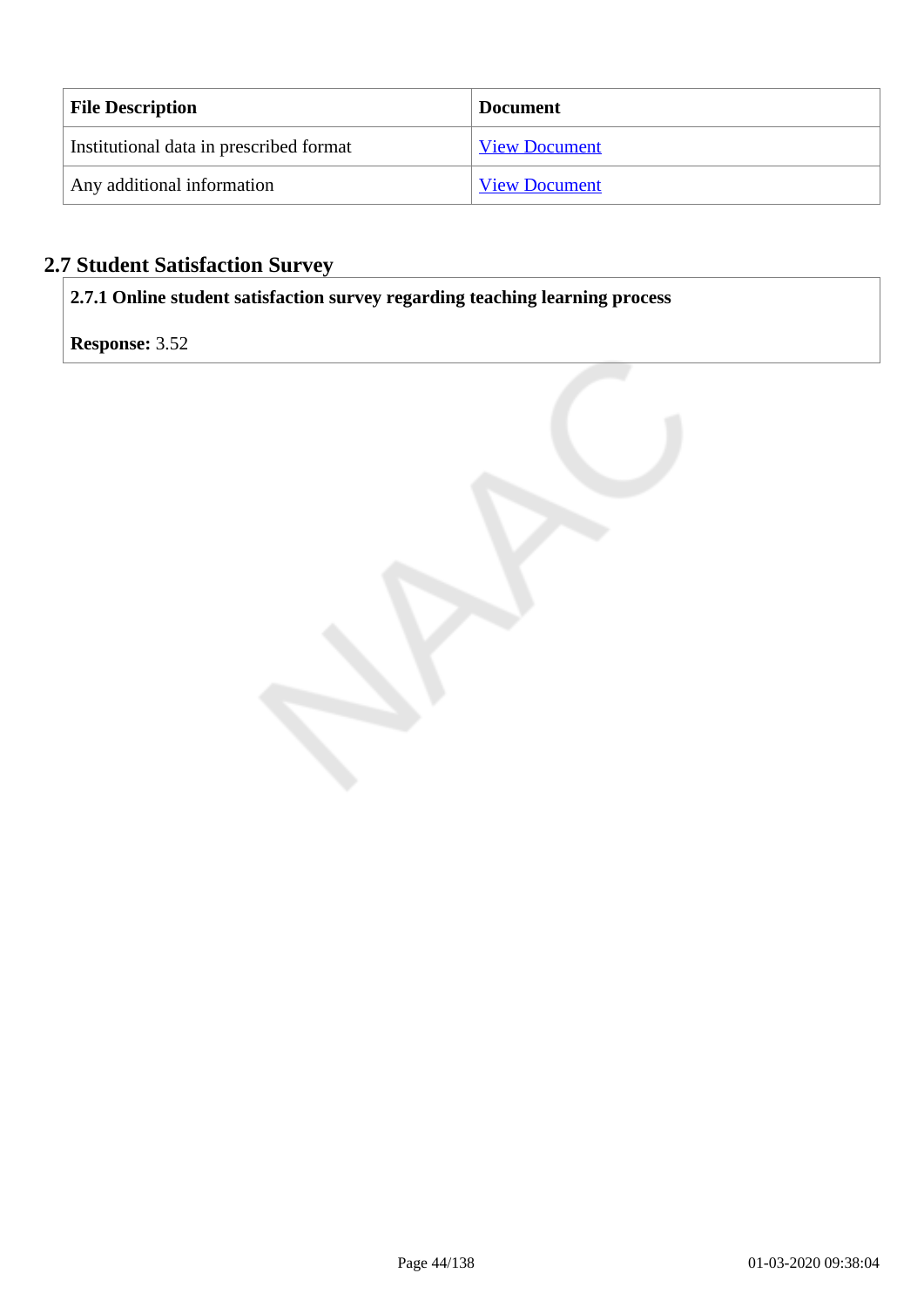# **3.1 Resource Mobilization for Research**

 **3.1.1 Grants for research projects sponsored by government/non government sources such as industry ,corporate houses, international bodies, endowment, chairs in the institution during the last five years (INR in Lakhs)** 

### **Response:** 117.84

3.1.1.1 Total Grants for research projects sponsored by the non-government sources such as industry, corporate houses, international bodies, endowments, Chairs in the institution year-wise during the last five years(INR in Lakhs)

| 2018-19 | 2017-18 | 2016-17 | 2015-16 | 2014-15 |
|---------|---------|---------|---------|---------|
| 56.02   | 10.19   | 46.66   | 3.67    | 1.30    |

| <b>File Description</b>                                                                  | <b>Document</b>      |
|------------------------------------------------------------------------------------------|----------------------|
| List of project and grant details                                                        | <b>View Document</b> |
| e-copies of the grant award letters for research<br>projects sponsored by non-government | <b>View Document</b> |
| Any additional information                                                               | <b>View Document</b> |

# **3.1.2 Percentage of teachers recognised as research guides at present**

**Response:** 14.71

3.1.2.1 Number of teachers recognised as research guides

Response: 30

| <b>File Description</b>    | <b>Document</b>      |
|----------------------------|----------------------|
| Any additional information | <b>View Document</b> |

# **3.1.3 Number of research projects per teacher funded, by government and non-government agencies, during the last five year**

### **Response:** 0.42

3.1.3.1 Number of research projects funded by government and non-government agencies during the last five years

Response: 48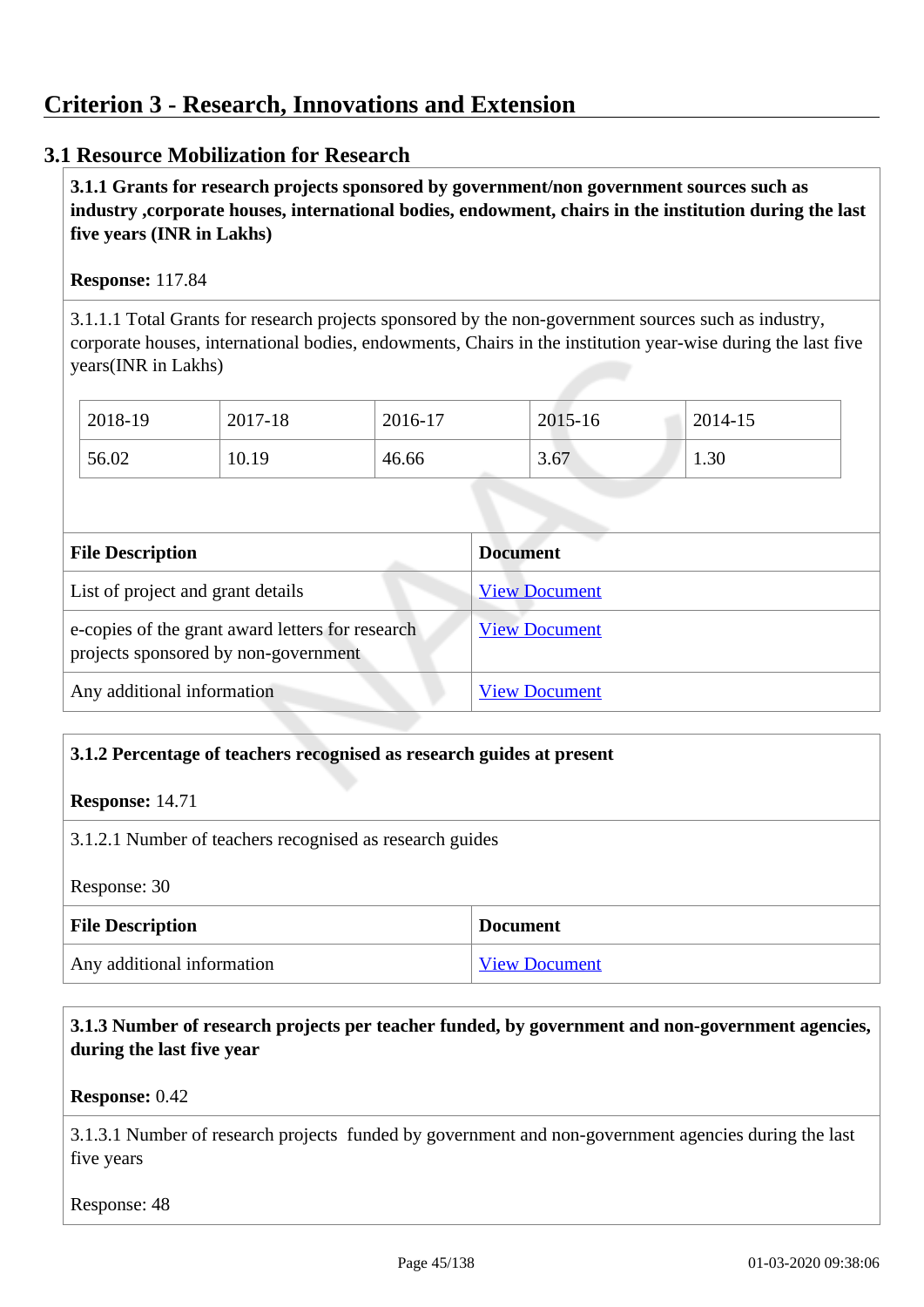3.1.3.2 Number of full time teachers worked in the institution during the last 5 years

Response: 569

| <b>File Description</b>                 | <b>Document</b>      |
|-----------------------------------------|----------------------|
| Supporting document from Funding Agency | <b>View Document</b> |
| Any additional information              | <b>View Document</b> |
| Funding agency website URL              | <b>View Document</b> |

# **3.2 Innovation Ecosystem**

 **3.2.1 Institution has created an ecosystem for innovations including incubation centre and other initiatives for creation and transfer of knowledge**

### **Response:**

 The Institution had created an Innovative Ecosystem to foster research activities by providing the essential research facilities and support. The various research facilities are

# **Centre for Unique Product Development and Business Incubation(CUB) and Centre for Innovation Promotion and Entrepreneurship Development(CIPED)**

 S.A.Engineering College has a CUB & CIPED to promote and support untapped creativity of individual innovators and to assist them to become technology based entrepreneurs.

S.A.Engineering College has applied a financial grant in the year 2014 for a Business Incubation Centre from Ministry of MSME,GOI. In the year 2015, SAEC has got sanctioned as business Incubation Centre considering the various facilities and experts available with the institutions. In the year 2016 around 25 Ideas was submitted by various Individuals for scrutiny . On various aspects are considered 10 Viable Ideas are shortlisted to submit to Ministry of MSME. During 2017, among the 10, 2 Ideas are clubbed with the similarities of the stream and the panel has accepted for 8 Ideas and a detailed phase wise plan was invited. During 2018 the Union Cabinet Ministry has decided to fund in full towards skill development thee Incubation projects submitted has suffered without fund.

# **S.A.Engineering College - Institution Innovation Council(SAEC-IIC)**

The primary objective of SAEC-IIC is to encourage, inspire and nurture young students by supporting them to work with new ideas and transform into prototypes. The various Functions are: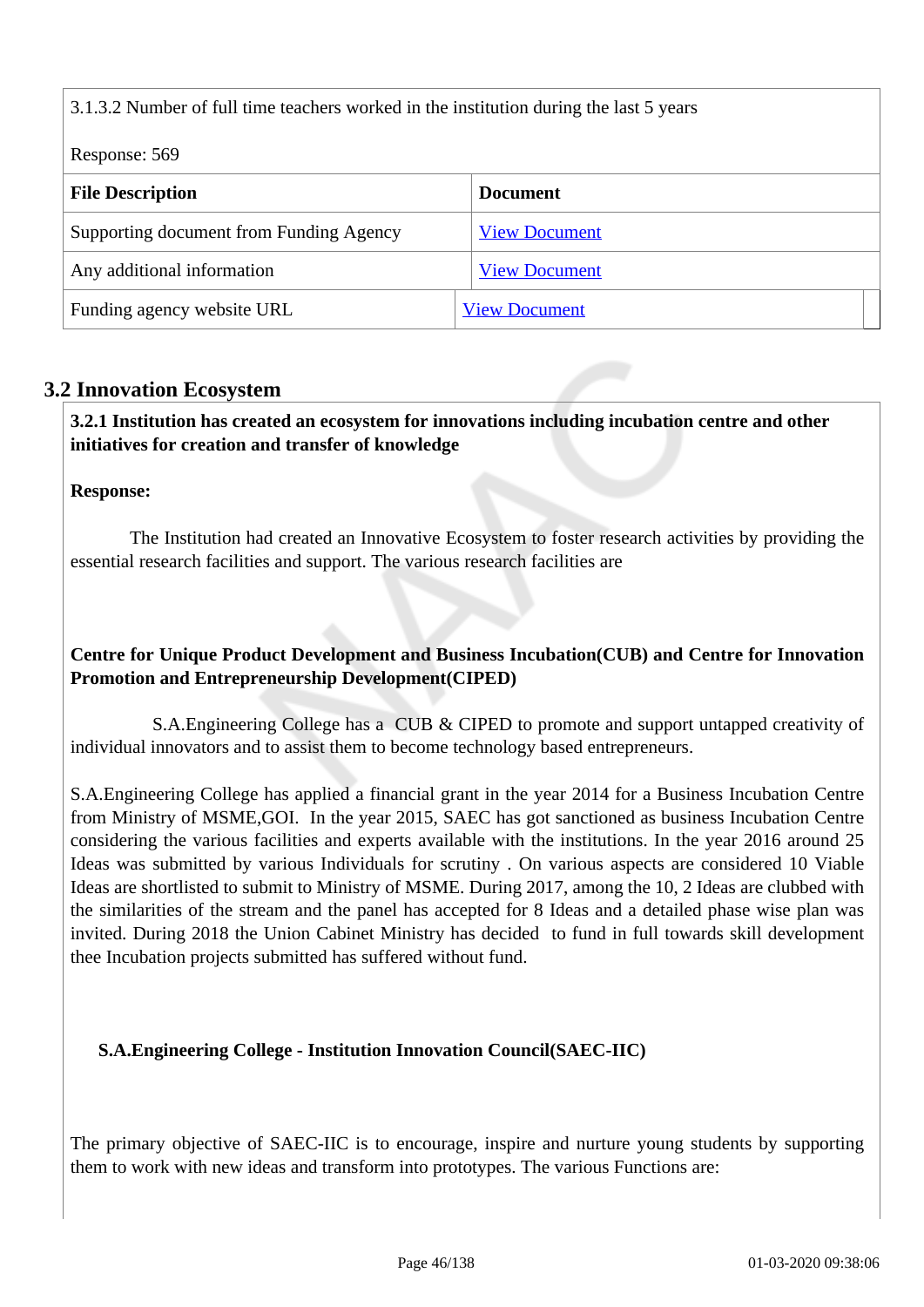- 1.To conduct various innovation and entrepreneurship-related activities prescribed by Central MHRD Innovation Council in time bound fashion.
- 2.Identify and reward innovations and share success stories.
- 3.Organize Hackathons, idea competition, mini-challenges etc. with the involvement of industries.

 S.A. Engineering college- Institute Innovation Council was inaugurated by Shri.J.Chandrasekaran, *Founder and CEO-WATSAN Envirotech Pvt.Ltd.* on *Thursday, 22 August 2019.* .Dr.Baskar highlighted the various activities of IIC such as IPR, Innovation, Internship,Start up, Social Media, ARITA and NIRF.

 Motivation program was conducted on *Tuesday 24th September 2019* by Dr.Sevvel.P (Professor,Mechanical department, SAEC) on the topic "How to become a SMART INNOVATOR). Sixty students of interdisciplinary department attended the motivation program.

 SAEC-IIC had organized an Innovation day on account of 88th birth anniversary of People' President Dr.A.P.J. Abdul Kalam. Advisor Dr.S.Mohan expressed the importance of Research and Innovation in practical life and inspired the faculties and students by sharing his research and innovation experiences. Principal Dr.G.S.Kumarasamy felicitated the gathering and motivated the students to impose innovative ideas in their projects.

### **Centre for Intellectual Property Rights**

 The Centre for Intellectual Property Rights had set a MoU on the Tenth day of January, 2013 , between, IP DOME – IP Strategy Advisors in SA Engineering college. It plays a vital role in carrying out the functions such as

- Intellectual Property awareness among students, faculties through streamlined awareness campaigns, short-term Intellectual Property modules, seminars, workshops and conferences
- Providing Legal & Technical Assistance to them for protecting their IP and also for Patent & Design, Trademark, G.I. searching & filling facilities

| <b>File Description</b>         | <b>Document</b>      |
|---------------------------------|----------------------|
| Any additional information      | <b>View Document</b> |
| Link for Additional Information | <b>View Document</b> |

 **3.2.2 Number of workshops/seminars conducted on Intellectual Property Rights (IPR) and Industry-Academia Innovative practices during the last five years**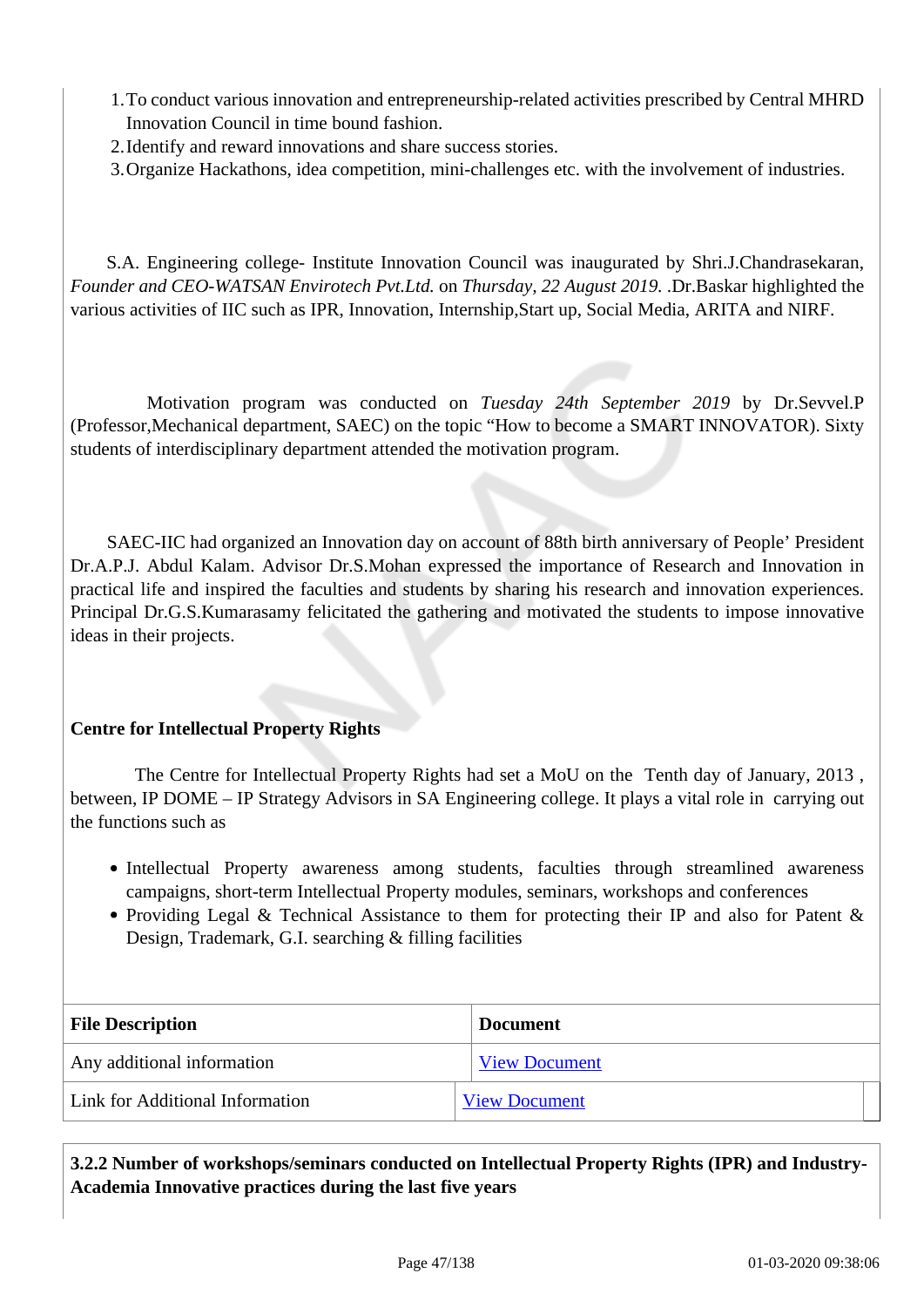# **Response:** 301

3.2.2.1 Number of workshops/seminars conducted on Intellectual Property Rights (IPR) and Industry-Academia Innovative practices year-wise during the last five years

| 2018-19                                            | 2017-18                    | 2016-17 | 2015-16              | 2014-15 |  |
|----------------------------------------------------|----------------------------|---------|----------------------|---------|--|
| 71                                                 | 71                         | 63      | 53                   | 43      |  |
|                                                    |                            |         |                      |         |  |
| <b>File Description</b>                            |                            |         | <b>Document</b>      |         |  |
| Report of the event                                |                            |         | <b>View Document</b> |         |  |
| List of workshops/seminars during the last 5 years |                            |         | <b>View Document</b> |         |  |
|                                                    | Any additional information |         |                      |         |  |

# **3.3 Research Publications and Awards**

| 3.3.1 The institution has a stated Code of Ethics to check malpractices and plagiarism in Research |                      |  |  |
|----------------------------------------------------------------------------------------------------|----------------------|--|--|
| <b>Response:</b> No                                                                                |                      |  |  |
| <b>File Description</b><br><b>Document</b>                                                         |                      |  |  |
| Institutional data in prescribed format                                                            | <b>View Document</b> |  |  |
| Any additional information                                                                         | <b>View Document</b> |  |  |

# **3.3.2 The institution provides incentives to teachers who receive state, national and international recognition/awards**

**Response:** Yes

| <b>File Description</b>           | <b>Document</b>      |
|-----------------------------------|----------------------|
| e-copies of the letters of awards | <b>View Document</b> |
| Any additional information        | <b>View Document</b> |

### **3.3.3 Number of Ph.D.s awarded per teacher during the last five years**

**Response:** 1.07

3.3.3.1 How many Ph.Ds awarded within last five years

### Response: 32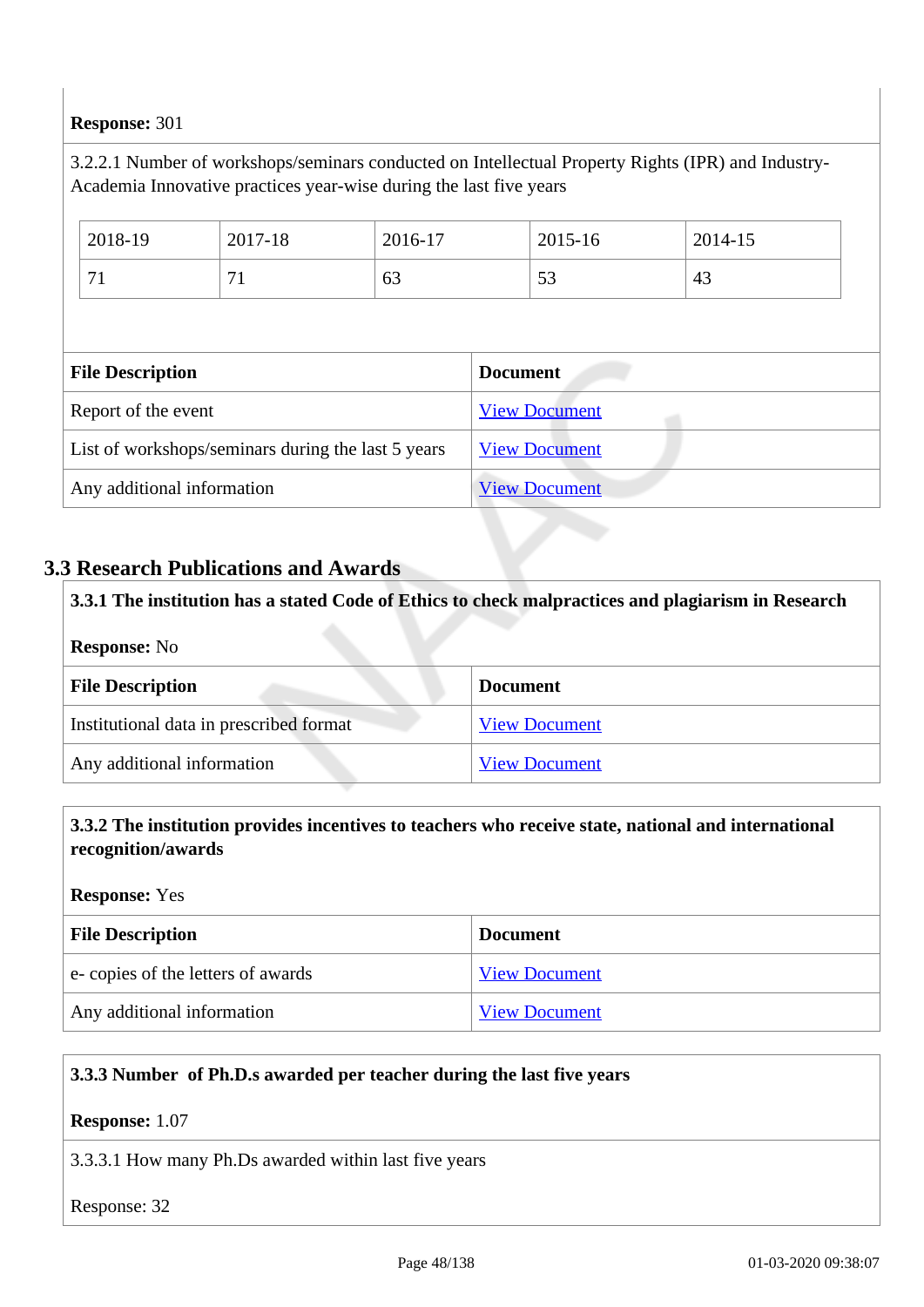3.3.3.2 Number of teachers recognized as guides during the last five years

Response: 30

| <b>File Description</b>                                                                              | <b>Document</b>      |
|------------------------------------------------------------------------------------------------------|----------------------|
| URL to the research page on HEI web site                                                             | <b>View Document</b> |
| List of PhD scholars and their details like name of<br>the guide, title of thesis, year of award etc | <b>View Document</b> |
| Any additional information                                                                           | <b>View Document</b> |

# **3.3.4 Number of research papers per teacher in the Journals notified on UGC website during the last five years**

### **Response:** 0.89

3.3.4.1 Number of research papers in the Journals notified on UGC website during the last five years

| 2018-19 | 2017-18 | 2016-17 | 2015-16 | 2014-15 |
|---------|---------|---------|---------|---------|
| 70      | -94     | 48      | ◡▴      | ⊥ັ      |

| <b>File Description</b>                                                               | <b>Document</b>      |
|---------------------------------------------------------------------------------------|----------------------|
| List of research papers by title, author, department,<br>name and year of publication | <b>View Document</b> |
| Any additional information                                                            | <b>View Document</b> |

# **3.3.5 Number of books and chapters in edited volumes/books published and papers in national/international conference proceedings per teacher during the last five years**

**Response:** 0.31

3.3.5.1 Total number of books and chapters in edited volumes / books published, and papers in national/international conference-proceedings year-wise during the last five years

| 2018-19 | 2017-18 | 2016-17 | 2015-16 | 2014-15 |
|---------|---------|---------|---------|---------|
| -       | 15      | 17      |         | 32      |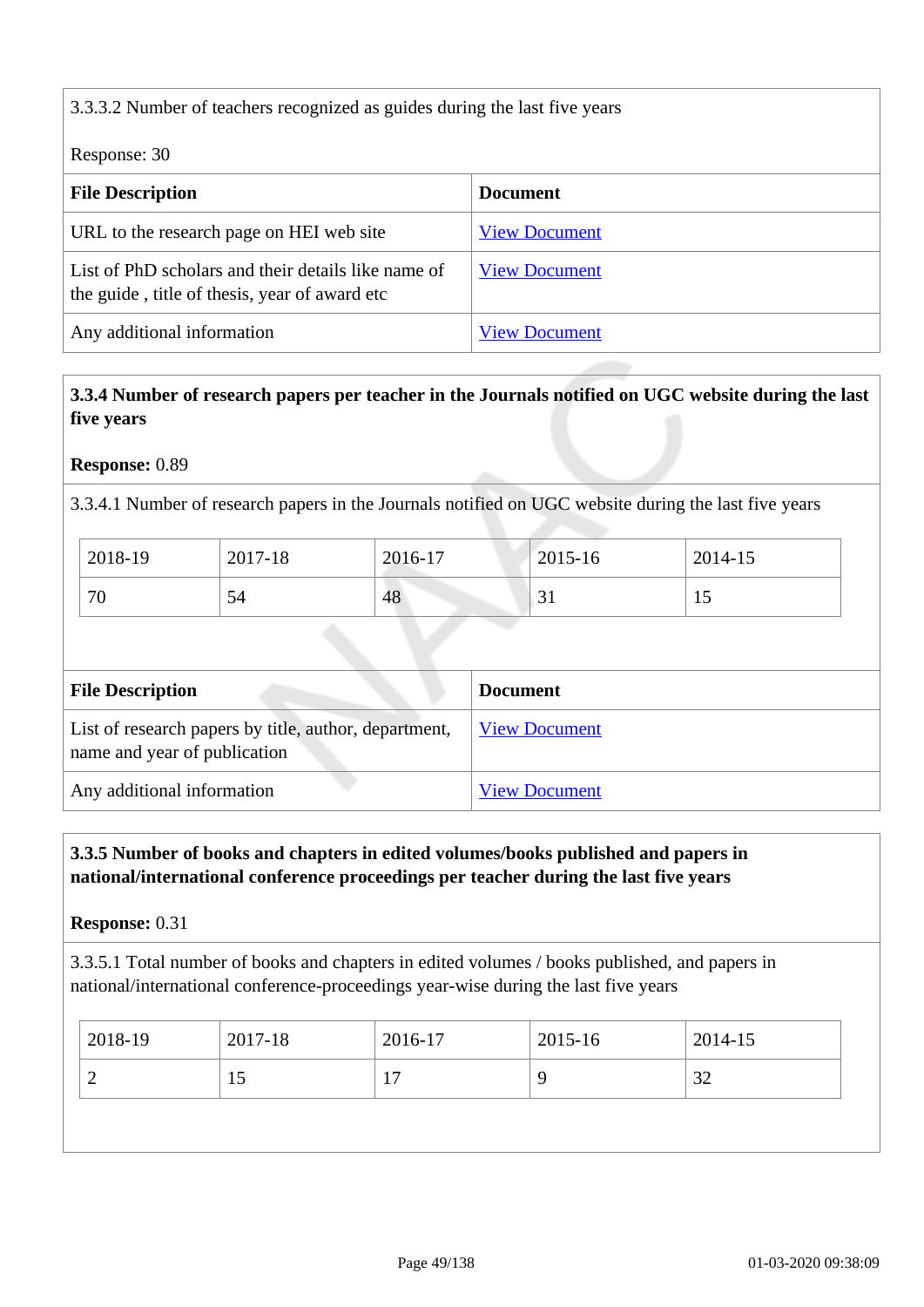| <b>File Description</b>                                        | <b>Document</b>      |
|----------------------------------------------------------------|----------------------|
| List books and chapters in edited volumes / books<br>published | <b>View Document</b> |
| Any additional information                                     | <b>View Document</b> |

# **3.4 Extension Activities**

 **3.4.1 Extension activities in the neighbourhood community in terms of impact and sensitising students to social issues and holistic development during the last five years**

# **Response:**

S.A. Engineering College not only excels in Academics & Curriculum but also in other activities like NSS, YRC etc., for the holistic development of the student community. The NSS unit of S.A. Engineering College take part in various activities organized by the government. Since 2014-2015 we are regularly conducting Medical camp, Blood donation camp and many kind of awareness programs. The list of events conducted regularly is listed below from the Academic year 2014-15:

- Blood donation & Medical camp
- Tree plantation camps
- Cleanliness programme
- Awareness programmes for Social cause
- Awareness programmes for Health cause

Our college NSS unit conducts village camp to nearby villages. NSS student will stay and conduct cleanliness and village development programs for two or more days. Blood donation camp is conducted every year in association with Lions club and Aarthi scans. Cancer awareness program and International Yoga day are celebrated every year on 4th February and 21st June respectively. We are part of the prestigious event of India "National Integration Camp' held at Alaggapa Chettiar Government Engineering College on 10 to 12th December 2018. NSS Special camp was conducted in and around Thiruvallur District on 6 to 12th January 2019. In association with research teams of every department, NSS student has made Organic Farms in our campus.

 S.A.Engineering College also encourage the spirit of innovation and entrepreneurship for creating sustainable business ventures that contribute to the overall welfare of the society. Centre for Innovation, Promotion and Entrepreneurship Development (CIPED) is an entity, which helps technology start-up businesses with all the necessary resources / support that the start-up needs to evolve and grow as a mature business. Typically, CIPED provide incubates, the start-up businesses support with necessary infrastructure support, technology/ prototype development support & research assistance etc. The main objective of CIPED is to promote and support untapped creativity of individual innovators and to assist them to become technology based entrepreneurs. The Strategies Planned & In Progress are

- 1.From first year onwards Entrepreneurship Awareness Program for motivating them for Entrepreneurship
- 2.Second year students are encourage for Entrepreneurship Development Program so as understand the business environment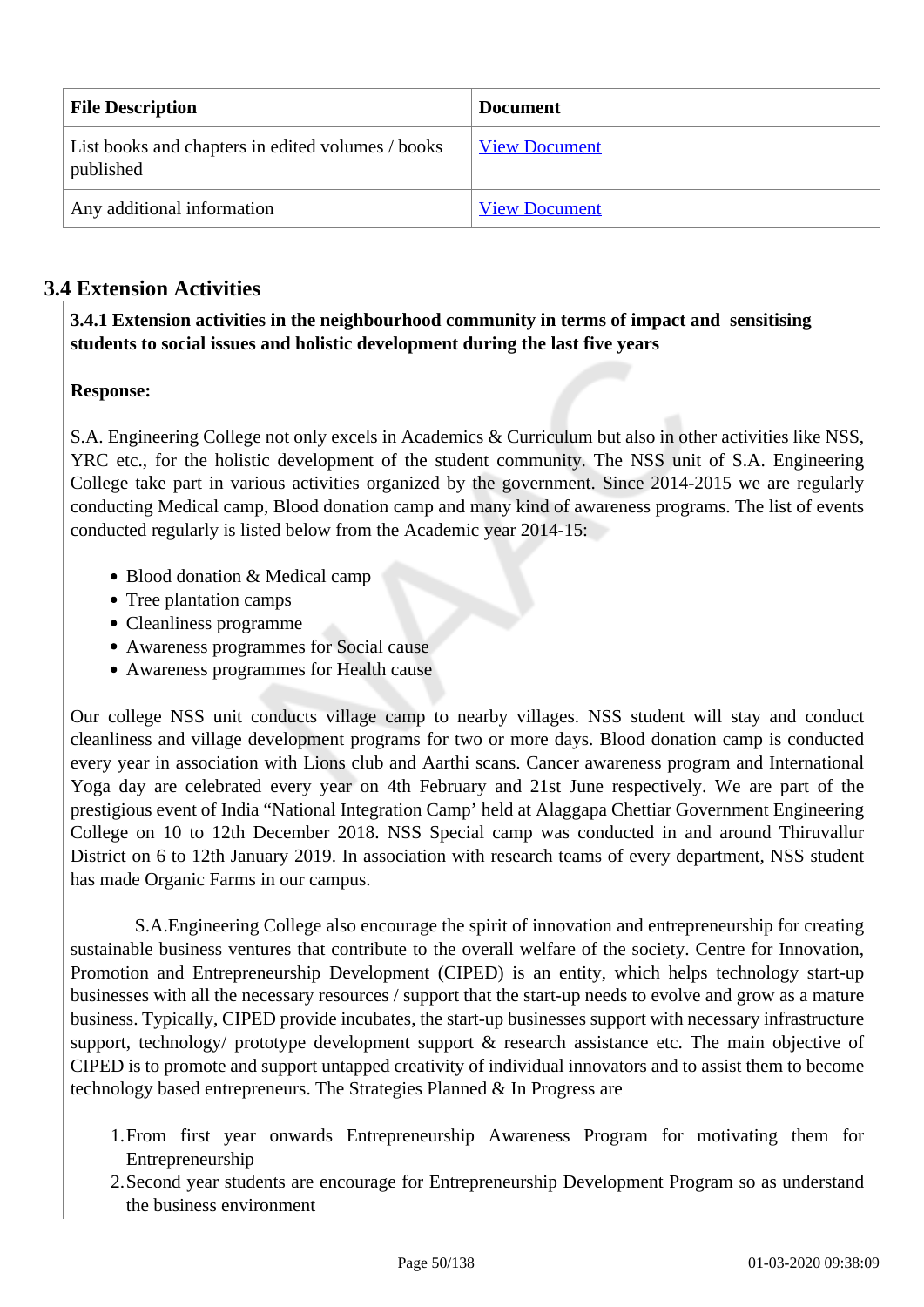- 3.In Third year students are trained under management development Program for Domain Specific training for business specific idea generation
- 4.In Final year Workshops for Screening of Business Plan, Mentoring ,Counseling , Fund and Patent Assistance

 The Purpose of Empowering girl students and women faculty the women empowerment cell is established at S.A.Engineering College. It enables women of SAEC to pursue their goals in a safe and supporting environment. The main functions of the cell are purely safeguarding the rights of female students, faculty and staff members. The cell conducts activities such as Awareness programmes, lectures, workshops, seminar and various competitions for the intellectual and social uplifttment of women. The Women Empowerment Cell shoulders the responsibility of following the Mandatory Guide lines and directions regarding the security arrangements for Girl Students and Women staff of our Institution.

| <b>File Description</b>         | <b>Document</b>      |  |
|---------------------------------|----------------------|--|
| Any additional information      | <b>View Document</b> |  |
| Link for Additional Information | <b>View Document</b> |  |

# **3.4.2 Number of awards and recognition received for extension activities from Government /recognised bodies during the last five years**

### **Response:** 12

3.4.2.1 Total number of awards and recognition received for extension activities from Government /recognised bodies year-wise during the last five years

| 2018-19 | 2017-18 | 2016-17 | 2015-16 | 2014-15 |
|---------|---------|---------|---------|---------|
|         |         |         | 4       |         |

| <b>File Description</b>                                      | Document             |
|--------------------------------------------------------------|----------------------|
| Number of awards for extension activities in last 5<br>years | <b>View Document</b> |
| e-copy of the award letters                                  | <b>View Document</b> |
| Any additional information                                   | <b>View Document</b> |

# **3.4.3 Number of extension and outreach Programs conducted in collaboration with Industry, Community and Non- Government Organizations through NSS/ NCC/ Red Cross/ YRC etc., during the last five years**

**Response:** 54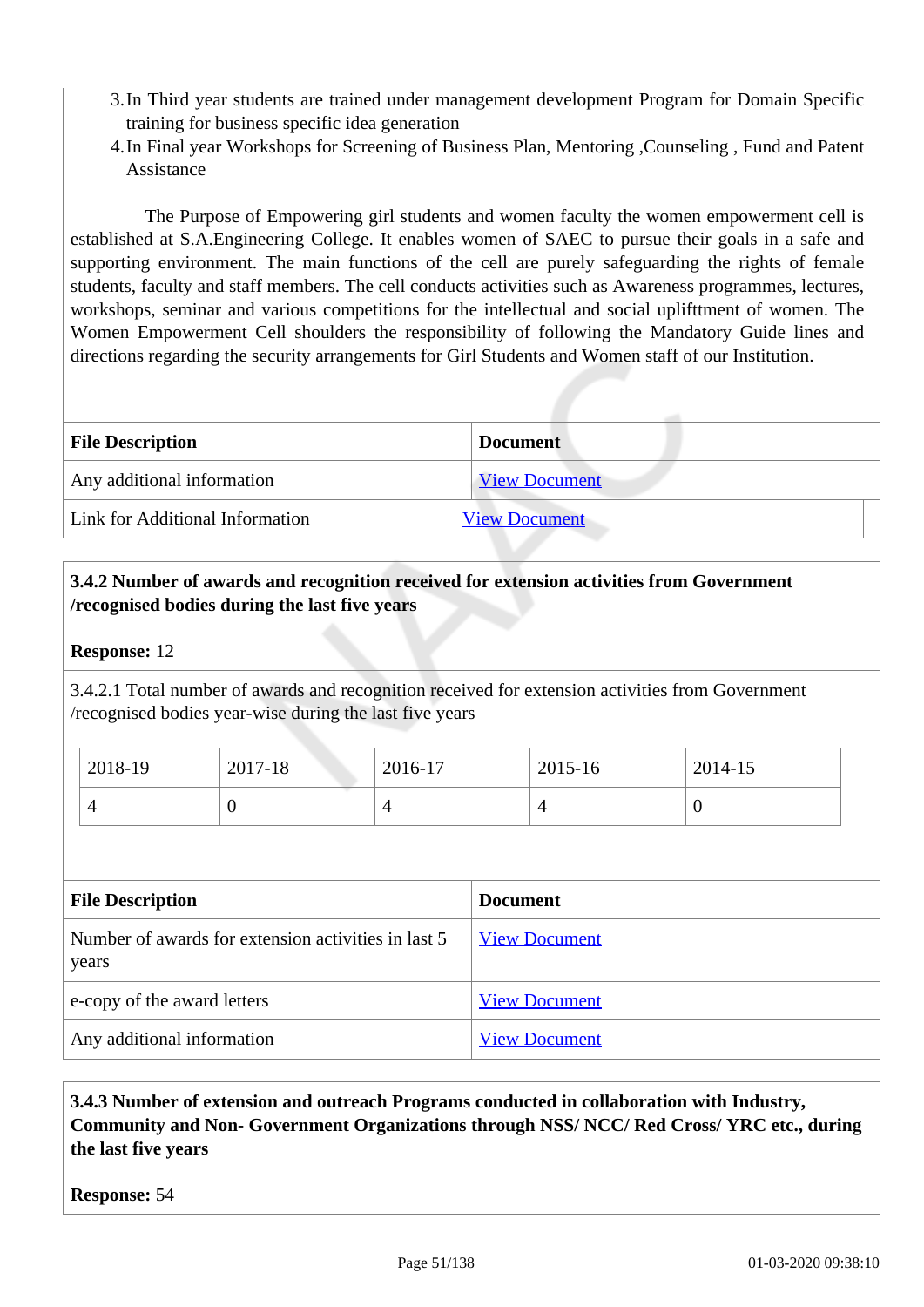3.4.3.1 Number of extension and outreach Programs conducted in collaboration with Industry, Community and Non- Government Organizations through NSS/ NCC/ Red Cross/ YRC etc., year-wise during the last five years

|                                                                                                                | 2018-19 | 2017-18 | 2016-17              |                      | $2015 - 16$ | 2014-15 |
|----------------------------------------------------------------------------------------------------------------|---------|---------|----------------------|----------------------|-------------|---------|
|                                                                                                                | 11      | 10      | 10                   |                      | 13          | 10      |
|                                                                                                                |         |         |                      |                      |             |         |
| <b>File Description</b>                                                                                        |         |         |                      | <b>Document</b>      |             |         |
| Reports of the event organized                                                                                 |         |         | <b>View Document</b> |                      |             |         |
| Number of extension and outreach programs<br>conducted with industry, community etc for the last<br>five years |         |         | <b>View Document</b> |                      |             |         |
| Any additional information                                                                                     |         |         |                      | <b>View Document</b> |             |         |

# **3.4.4 Average percentage of students participating in extension activities with Government Organisations, Non-Government Organisations and programs such as Swachh Bharat, Aids Awareness, Gender Issue, etc. during the last five years**

# **Response:** 1.14

3.4.4.1 Total number of students participating in extension activities with Government Organisations, Non-Government Organisations and programs such as Swachh Bharat, Aids Awareness, Gender Issue, etc. yearwise during the last five years

| 2018-19 | 2017-18 | 2016-17 | 2015-16 | 2014-15 |
|---------|---------|---------|---------|---------|
|         | ЭU      |         | 150     | ν       |

| <b>File Description</b>                                                                      | <b>Document</b>      |
|----------------------------------------------------------------------------------------------|----------------------|
| Report of the event                                                                          | <b>View Document</b> |
| Average percentage of students participating in<br>extension activities with Govt or NGO etc | <b>View Document</b> |
| Any additional information                                                                   | <b>View Document</b> |

# **3.5 Collaboration**

 **3.5.1 Number of linkages for faculty exchange, student exchange, internship, field trip, on-the-job training, research, etc during the last five years**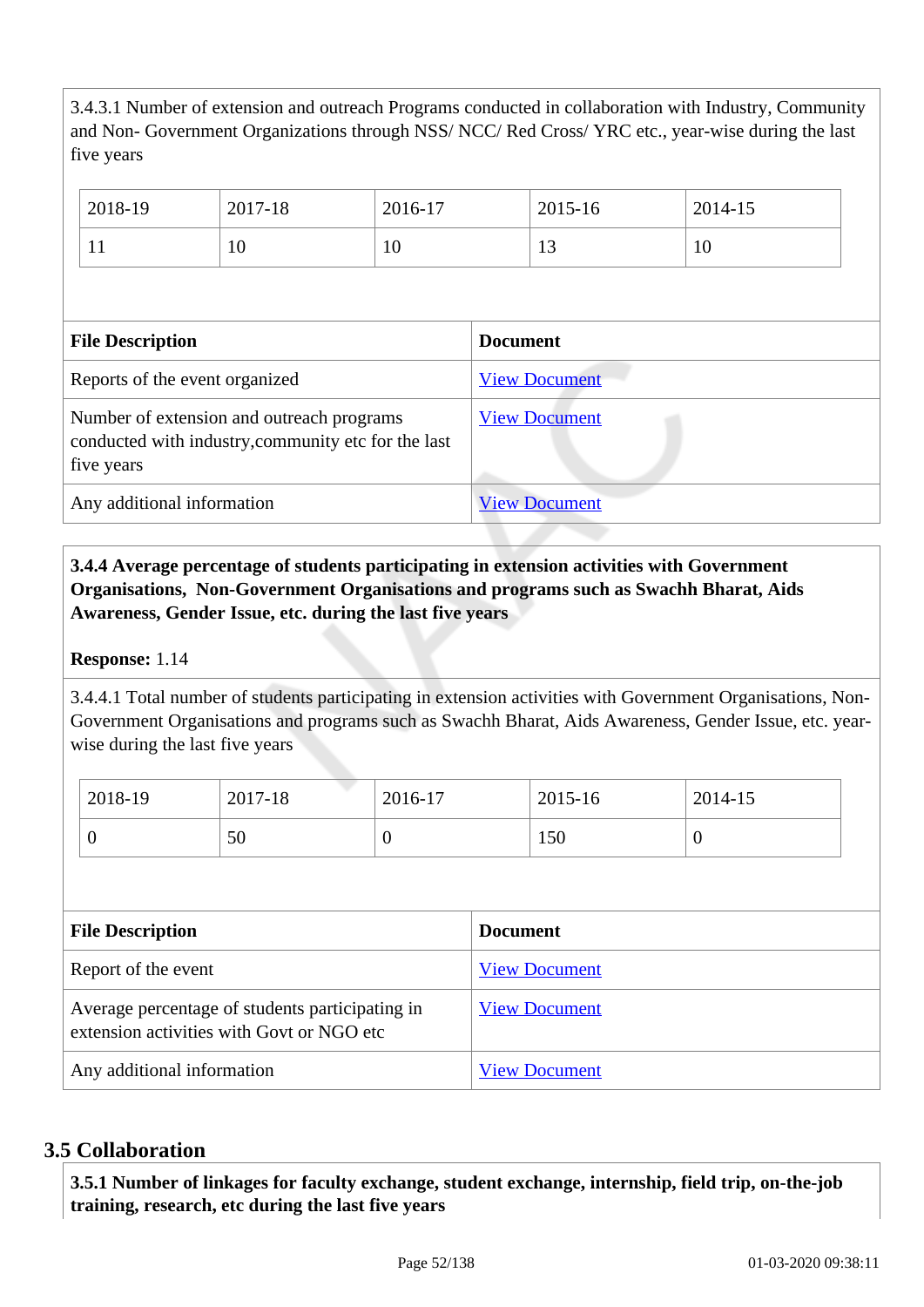# **Response:** 226

3.5.1.1 Number of linkages for faculty exchange, student exchange, internship, field trip, on-the-job training, research, etc year-wise during the last five years

| 2018-19                                                         | 2017-18 | 2016-17              |                      | 2015-16 | 2014-15 |
|-----------------------------------------------------------------|---------|----------------------|----------------------|---------|---------|
| 43                                                              | 48      | 43                   |                      | 52      | 40      |
|                                                                 |         |                      |                      |         |         |
| <b>File Description</b>                                         |         |                      | <b>Document</b>      |         |         |
| Number of Collaborative activities for research,<br>faculty etc |         |                      | <b>View Document</b> |         |         |
| Copies of collaboration                                         |         | <b>View Document</b> |                      |         |         |
| Any additional information                                      |         | <b>View Document</b> |                      |         |         |

# **3.5.2 Number of functional MoUs with institutions of National/ International importance, Other Institutions, Industries, Corporate houses etc., during the last five years (only functional MoUs with ongoing activities to be considered)**

### **Response:** 66

3.5.2.1 Number of functional MoUs with institutions of national, international importance, other universities, industries, corporate houses etc. year-wise during the last five years (only functional MoUs with ongoing activities to be considered)

| 2018-19 | 2017-18 | 2016-17          | 2015-16 | 2014-15       |
|---------|---------|------------------|---------|---------------|
|         | ⊥ື      | $\epsilon$<br>10 | 19      | $\sim$<br>⊥ J |

| <b>File Description</b>                                                                                                                     | <b>Document</b>      |
|---------------------------------------------------------------------------------------------------------------------------------------------|----------------------|
| e-copies of the MoUs with institution/industry/<br>corporate house                                                                          | <b>View Document</b> |
| Details of functional MoUs with institutions of<br>national, international importance, other universities<br>etc during the last five years | <b>View Document</b> |
| Any additional information                                                                                                                  | <b>View Document</b> |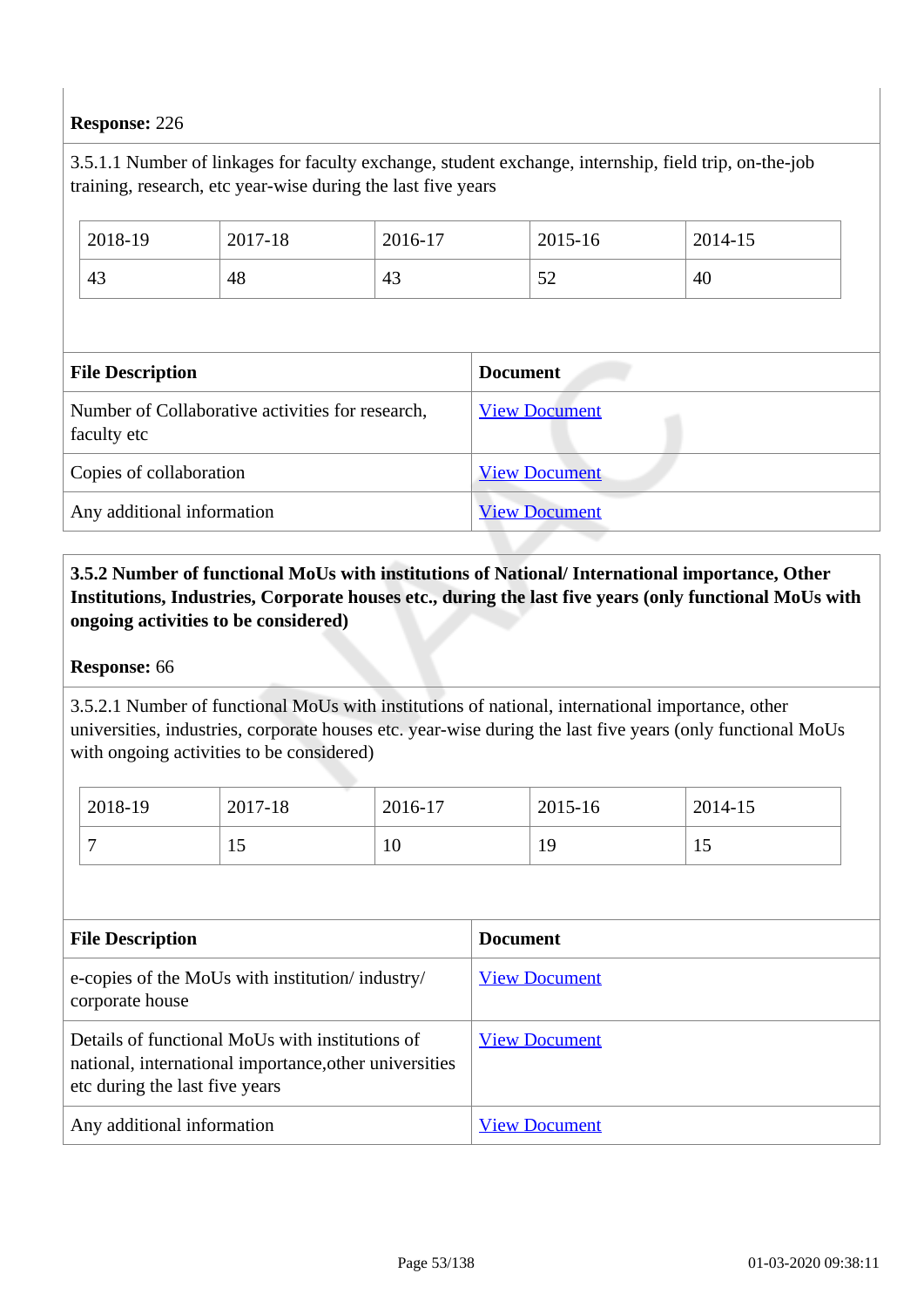# **4.1 Physical Facilities**

 **4.1.1 The institution has adequate facilities for teaching- learning. viz., classrooms, laboratories, computing equipment, etc.**

**Response:** 

# **Classrooms:**

The institute regularly updates the physical infrastructure to meet AICTE / Anna University requirements.In Overall, the college has 71 classrooms/Tutorial Rooms, 62 spacious laboratories for all the six UG and two PG programmes. Modern laboratories are established in the institution for the conduct regular practicalclasses. The Institute has improved the teaching-learning process with contemporary aids and created 54 Technology Enabled Classrooms with LAN/Wi-Fi facility, LCD projectors, Smart boards etc., The smart class roomsand seminar Halls are used to conduct the special programmes like seminars, workshops, symposiums etc.

# **Laboratories:**

All the Laboratories of the college are fully equipped with advanced equipments. Each department has itsown computing facility with the latest software to meet their own requirements for carrying out academicand research works. Students are encouraged to pursue theirstudy/project work in the emerging areas of research.

# **Library:**

Spacious and well-ventilated library with a collection of 55982books, 55982 unique titles, 41607 E-books, 1650E-journals and 7413 CD's/DVD Videos. The central library andreading hall have a good capacity where 200+ users can seat and study comfortably. The library providesDELNET, IEEE, SCOPUS, NPTEL-SPOC Memberand computers with internet facility for students and teachers.

# **Medical Facility**

Health is Wealth. SAEC supports students health for which our management has approved for the setting up of medical clinic in the College premises. Dr. GNANAM M.B.B.S is taking in charge of servicing the sick students and staff.

### **Transport**

.The College has a fleet of 30 buses to transport students and staff from various parts of the city and its neighborhood areas to the College and back home.

### **Cafeteria and Mess**

The multi-cuisine cafeteria of the College is a two-storeyed building which kindles the taste sense and caters to the hunger needs of Guests, Inmates, Visitors, Staff & Students. It can accommodate 400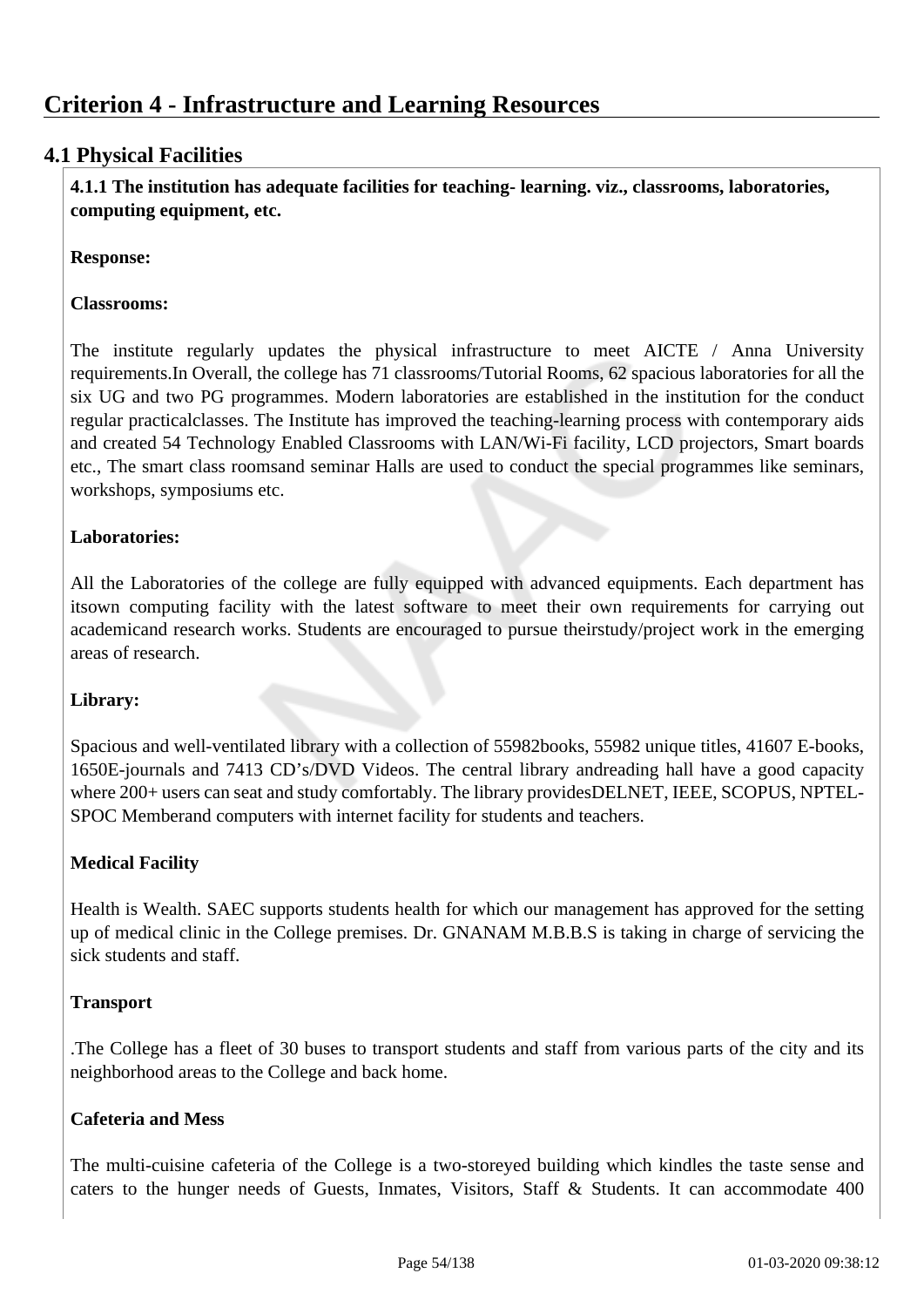members to dine at a time. In the College premises, Food Court and cafeteria offers a wide medley of hygienic, nutritious South Indian Vegetarian and Non-vegetarian wholesome edible food.

# **Hostel Facilities**

Full-fledged hostel facilities for boys & girls students have been established inside the campus. It also provides good and safe facilities of lodging and boarding to cater to the needs of outstation students. It has full-fledged facilities with STD, ISD, Gymnasium, a reading room and a Computer room.

### **Discipline**

S.A.Engineering College offers the students with advantageous atmosphere with state-of-the-art facilities, distinguished mentors and pleasant educational environment. The institution provides the employability and communication skills for the development of students. It provides quality education in an environment of discipline. The focus is on shaping students to become self-disciplined, self-dependent and selfconfident individuals.

### **Student Centre**

Student centres often become the heart of the campus. A student centre is one which embodies a community centre hosting multitude activities that serve living needs and recreation interests of the campus population while also reflecting and strengthening the campus's tradition and way of life. .

### **Bank and ATM**

Allahabad bank, SAEC branch is sited within the campus, along with 24 hours ATM Service, to enhance the banking facility for the students and Staff.

| <b>File Description</b>         | <b>Document</b>      |
|---------------------------------|----------------------|
| Any additional information      | <b>View Document</b> |
| Link for Additional Information | <b>View Document</b> |

# **4.1.2 The institution has adequate facilities for sports, games (indoor, outdoor),gymnasium, yoga centre etc., and cultural activities**

### **Response:**

The Physical Education Department is headed by *Dr.A.Ramakrishnan, Mr.S.MathewandMs.Thenmozhi* Facilitates for sports &games.Our College has **Secured Overall Fourth Position in Anna University Zone -1 Colleges in 2018-19.**

The Institution has adequate facilities for sports, games (Indoor,Outdoor) and Gymnasium.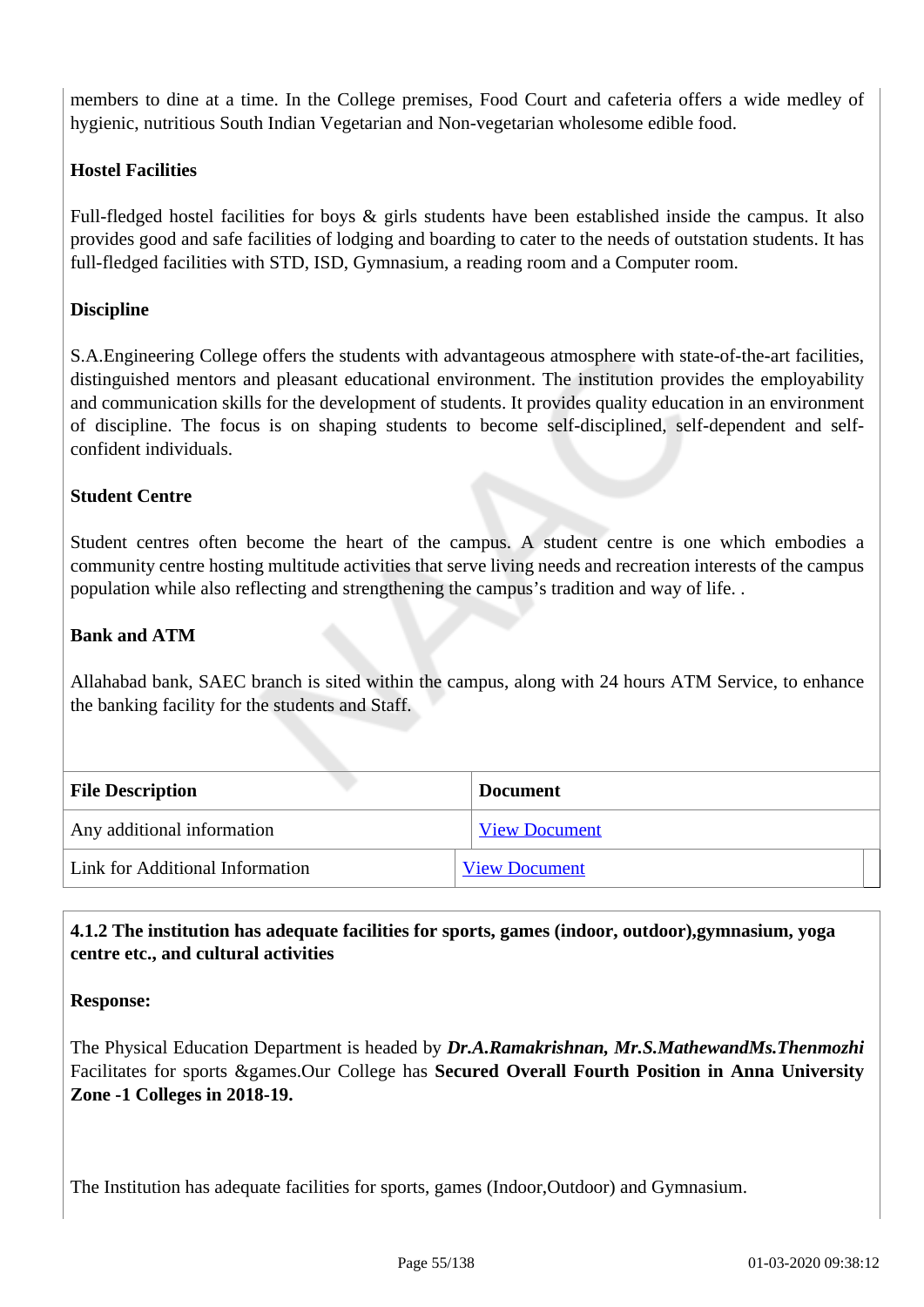The Department of Physical Education and sports which provides excellent sports facilities and fully equipped gym with multiple station for both Boys and girls.students are given training in all sports and games to take part in Colligate,Inter- Collegiate,Zonal,Interzonal,All India Inter university,State and National level Competitions.The College Physical Directors regularly train the students in various games such as Ball Badminton, Basketball, Cricket, Volleyball, Kho-kho, Hockey Handball, Table Tennis etc.

To motivate sports players the college provides incentives like travelling allowance,dearnessallowance,and sports kits to all the players. The provision of travelling funds under seed for national players is made available. The college also gives concession in tution fee to the sports students.

# **Sports Outdoor and Indoor Games:**

- Around 400 students of our college were participated in various sports and games Conducted by other colleges.
- 1200 students were engaged in the sports and games inside campus.
- Every year we organize SA trophy- State level Inter Collegiate and Schoolleveltournament for Basket Ball, Volley Ball, Table Tennis, Tennis, Ball Badminton and Chess was .A total cash prize of Rs.5,00,000lakhs was awarded to winners.
- We Organize Anna University Inter Zonal and Zonal Tournaments**.**
- We conduct Annual Sports day and Intramural in our college during the month of March.
- Dr.A.Ramakrishnan will Coach Men team Hockey, Kabaddi, Basketball, Ball Badminton,Hand ball and Athletics.
- Mr. Mathew will Coach Men team Cricket, Football, Badminton KhoKho, Volleyball, Table Tennis.
- Mrs. Thenmozhi will Coach women team Table Tennis, basketball, Volley ball Ball badminton.
- Sports students are given two hours od for practice session in afternoon from 2.00pm to 4.00 pm

### Sports Center

SAEC involved in the concentration of sports activities of the students and staff members, Students are encouraged to take part in various kinds of physical activities to keep their body and mind strong and alert. SAEC has Separate Sports Center inside the campus.

### **Gymnasium**

Well equipped gymnasium is available within campus for students as well as faculty. Physical activity is good for your mental health. Regular exercise can also boost your self-esteem and help you concentrate, sleep, look and feel better.

# **Yoga Center**

The Yoga centres help and enrich the student with enthusiasm and spiritual feeling. The student's performance is improved with positive attitude.

### **Cultural Activities**

The S.A Engineering College has a vibrant celebration of cultural events. The cultural activities will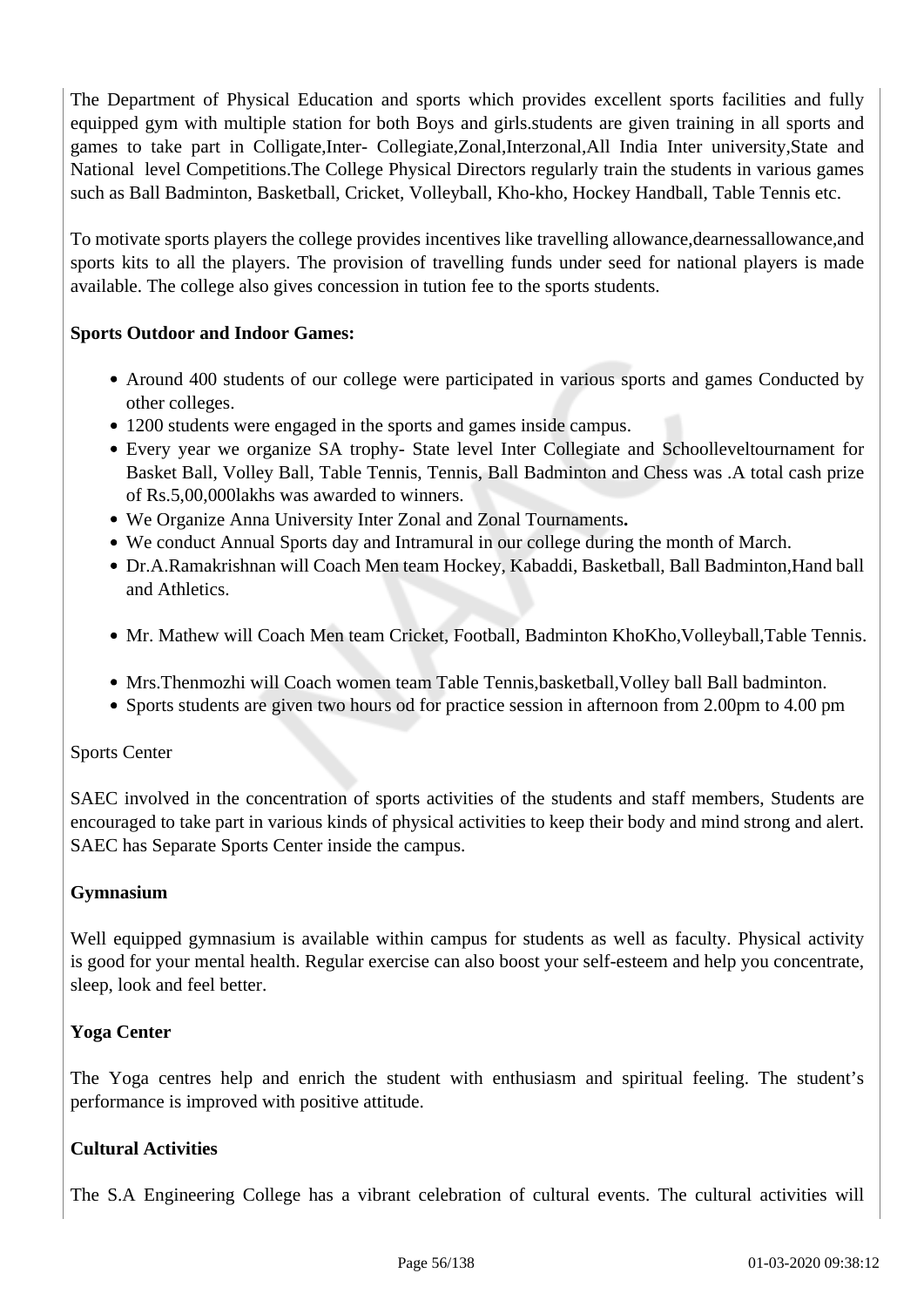encourage the students to develop their multi-talents in various events like Solo Dance, Group Dance, Solo Singing, GroupSinging, Mime, Essay Writing, Vegetable Carving, Rangoli etc., the talent of the students are exposed both in on-stage and off-stage events.

| <b>File Description</b>         | <b>Document</b>      |
|---------------------------------|----------------------|
| Any additional information      | <b>View Document</b> |
| Link for Additional Information | <b>View Document</b> |

# **4.1.3 Percentage of classrooms and seminar halls with ICT - enabled facilities such as smart class, LMS, etc**

### **Response:** 72

4.1.3.1 Number of classrooms and seminar halls with ICT facilities

Response: 54

| <b>File Description</b>                                               | <b>Document</b>      |
|-----------------------------------------------------------------------|----------------------|
| Number of classrooms and seminar halls with ICT<br>enabled facilities | <b>View Document</b> |
| any additional information                                            | <b>View Document</b> |
| Link for additional information which is optional                     | <b>View Document</b> |

# **4.1.4 Average percentage of budget allocation, excluding salary for infrastructure augmentation during the last five years.**

**Response:** 25.64

4.1.4.1 Budget allocation for infrastructure augmentation, excluding salary year-wise during the last five years (INR in Lakhs)

| $12018-19$<br>2017-18<br>2016-17 | 2015-16 | 2014-15 |
|----------------------------------|---------|---------|
| 19.9<br>426.54<br>405.77         | 253.07  | 468.28  |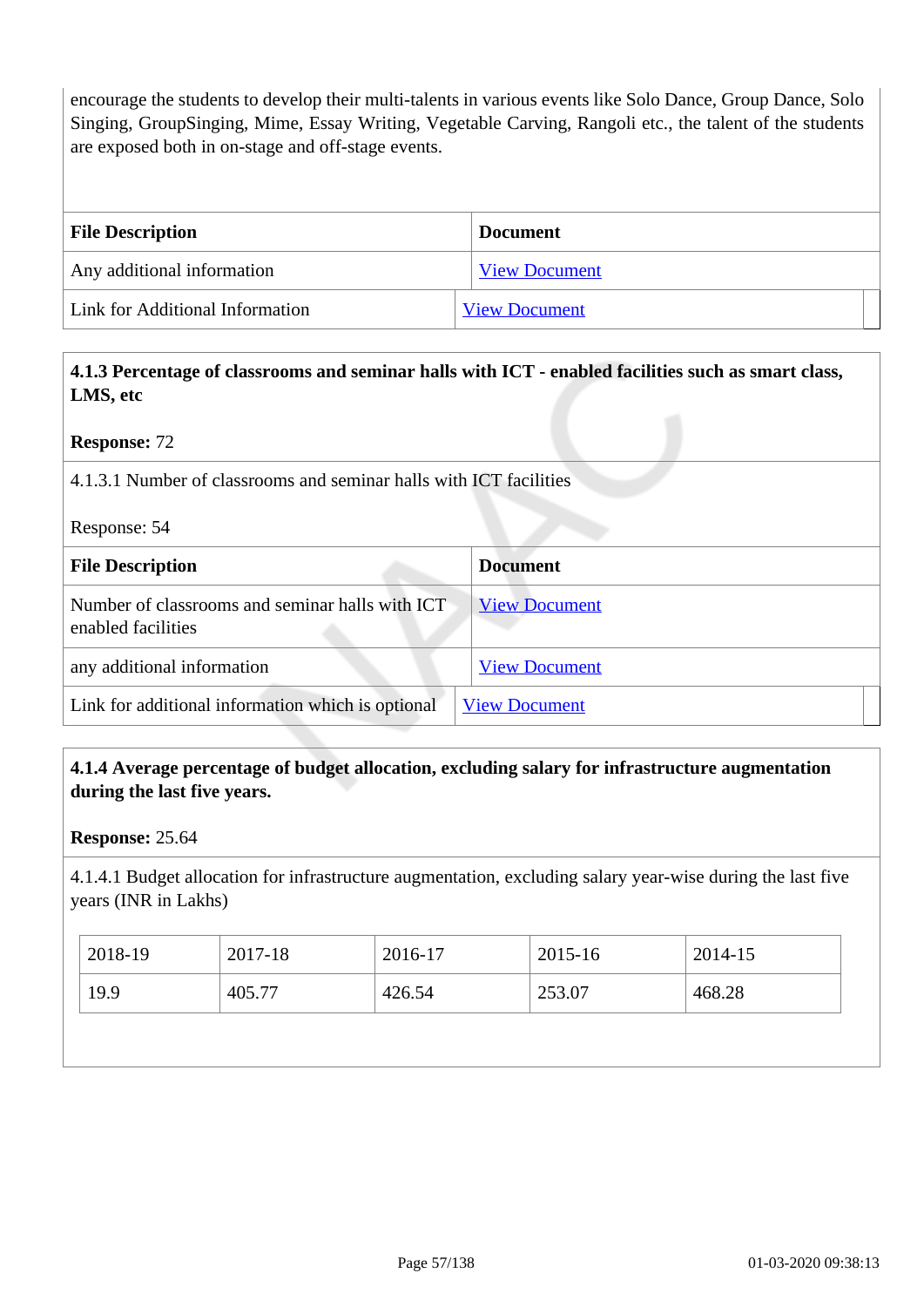| <b>File Description</b>                                                                             | <b>Document</b>      |
|-----------------------------------------------------------------------------------------------------|----------------------|
| Details of budget allocation, excluding salary during   <u>View Document</u><br>the last five years |                      |
| Audited utilization statements                                                                      | <b>View Document</b> |
| Any additional information                                                                          | <b>View Document</b> |

# **4.2 Library as a Learning Resource**

# **4.2.1 Library is automated using Integrated Library Management System (ILMS)**

# **Response:**

S.A. Engineering College Central Library is Fully Automated with AutoLib Softwere Verson 6.2 (Web Based) Integrated Library Management System. Total of 55982 Volumes and 20555 Tiles are available. In addition to which, the Central Library also subscribes 41607 E-Books, 122 Printed Journals, 1230 E-Journals, and 11 News Papers. Books are classified and arranged according to the Dewey Decimal Classification Order (DDC). In this fully automated library, students and staff members can search the books by author, title, Account No., Publisher or subject heading and their availability.

Central Library has a special facility called WEB OPAC which allows the user to search library holdings from any location with internet access. A user can access the bibliographic details of book from the WEB OPAC. In addition Library Provide the Mobil APP facility to members to searching the Resource like Books, Journals, Question Papers and E- Books, etc., Books Renewal and Reservation also made through Mobile App.

Central Library is registered member of National Digital Library (NDL, an initiative of MHRD, Govt. of India). NDL provides support for all academic levels including researchers and life-long learners, all disciplines, all popular form of access devices and differently-abled learners. It is being developed to help students to prepare for entrance and competitive examination, to enable people to learn and prepare from best practices from all over the world and to facilitate researchers to perform inter-linked exploration from multiple sources.

Library also has recorded videos of NPTEL course contents which will be useful for teacher training and through them improve the quality of students.

| <b>File Description</b>         | <b>Document</b>      |
|---------------------------------|----------------------|
| Any additional information      | <b>View Document</b> |
| Link for Additional Information | <b>View Document</b> |

 **4.2.2 Collection of rare books, manuscripts, special reports or any other knowledge resources for library enrichment**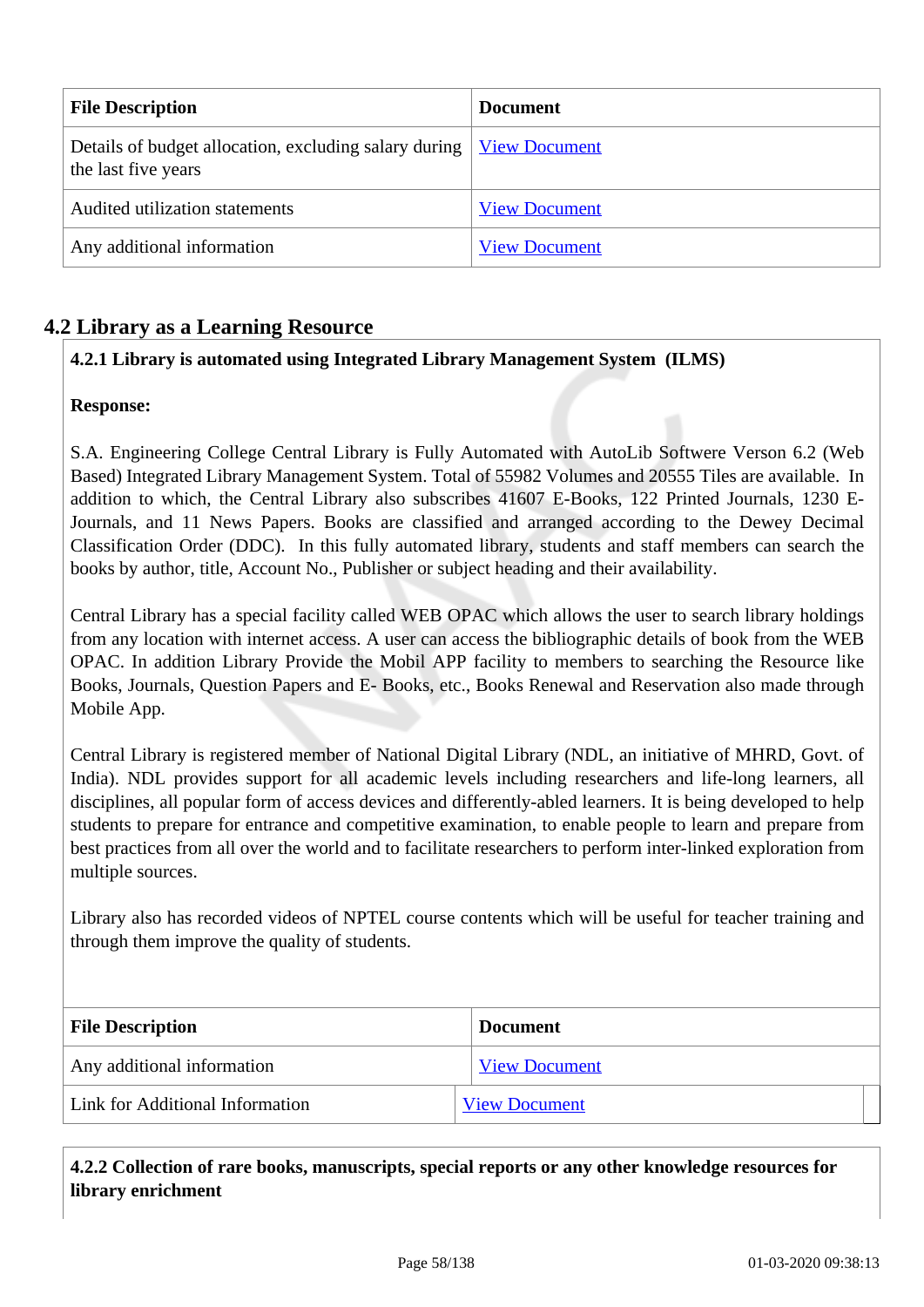# **Response:**

To promote a spirit of continuous learning among its students, S.A. Engineering College assures peaceful and enriching hours in the Central Library. One of the major highlights of the S.A. Engineering College is its 1371.52757952 Sq.m air conditioned central library that has a seating capacity of 300. It has about 55732 volumes and 17310 Titles of books and 9329 E-Books. In addition to which, the library also subscribes 98 Printed Journals, 1643 E- Journals and 88 Magazines. In this fully automated library, students and staff members can search the books by author, title, Acc. No. Publisher or subject heading and their availability. Each student is given 3 library books at a time and they have allocated library hours/week. The S.A. Engineering College Central Library is an institutional member of prestigious libraries such as the DELNET, AICTE – ELSEVIER, AICTE – IEEE Delhi.

| <b>File Description</b>         | <b>Document</b>      |
|---------------------------------|----------------------|
| Any additional information      | <b>View Document</b> |
| Link for Additional Information | <b>View Document</b> |

| 4.2.3 Does the institution have the following: |                      |
|------------------------------------------------|----------------------|
| 1.e-journals                                   |                      |
| 2.e-ShodhSindhu                                |                      |
| 3. Shodhganga Membership                       |                      |
| 4.e-books                                      |                      |
| 5. Databases                                   |                      |
| A. Any 4 of the above                          |                      |
| <b>B.</b> Any 3 of the above                   |                      |
| C. Any 2 of the above                          |                      |
| D. Any 1 of the above                          |                      |
| <b>Response:</b> B. Any 3 of the above         |                      |
| <b>File Description</b>                        | <b>Document</b>      |
| Details of subscriptions like e-journals, e-   | <b>View Document</b> |
| ShodhSindhu,Shodhganga Membership etc          |                      |
| Any additional information                     | <b>View Document</b> |

 **4.2.4 Average annual expenditure for purchase of books and journals during the last five years (INR in Lakhs)**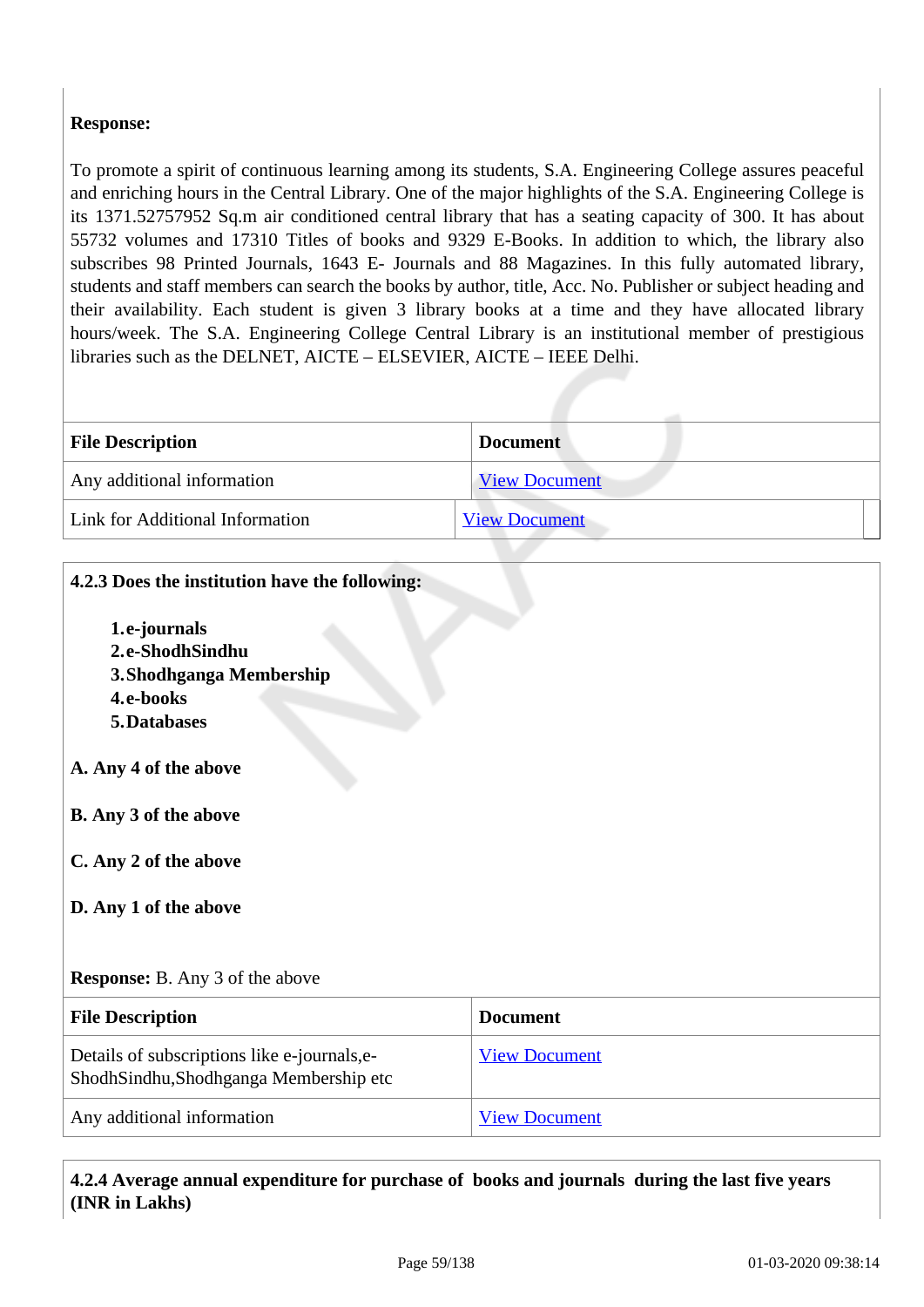# **Response:** 8.69

4.2.4.1 Annual expenditure for purchase of books and journals year-wise during the last five years (INR in Lakhs)

|                                                                                                | 2018-19 | 2017-18 | 2016-17              |  | 2015-16 | 2014-15 |
|------------------------------------------------------------------------------------------------|---------|---------|----------------------|--|---------|---------|
|                                                                                                | 9.48    | 15.28   | 1.67                 |  | 6.06    | 10.95   |
|                                                                                                |         |         |                      |  |         |         |
| <b>File Description</b>                                                                        |         |         | <b>Document</b>      |  |         |         |
| Details of annual expenditure for purchase of books<br>and journals during the last five years |         |         | <b>View Document</b> |  |         |         |
| Audited statements of accounts                                                                 |         |         | <b>View Document</b> |  |         |         |
| Any additional information                                                                     |         |         | <b>View Document</b> |  |         |         |

| 4.2.5 Availability of remote access to e-resources of the library |                      |  |
|-------------------------------------------------------------------|----------------------|--|
| <b>Response:</b> Yes                                              |                      |  |
| <b>File Description</b>                                           | <b>Document</b>      |  |
| Any additional information                                        | <b>View Document</b> |  |

| 4.2.6 Percentage per day usage of library by teachers and students<br><b>Response: 5.54</b><br>4.2.6.1 Average number of teachers and students using library per day over last one year |                      |                                            |  |
|-----------------------------------------------------------------------------------------------------------------------------------------------------------------------------------------|----------------------|--------------------------------------------|--|
|                                                                                                                                                                                         |                      | Response: 182                              |  |
|                                                                                                                                                                                         |                      | <b>File Description</b><br><b>Document</b> |  |
| Any additional information                                                                                                                                                              | <b>View Document</b> |                                            |  |

# **4.3 IT Infrastructure**

**4.3.1 Institution frequently updates its IT facilities including Wi-Fi**

**Response:** 

**Institution frequently updates its IT facilities including Wi-Fi**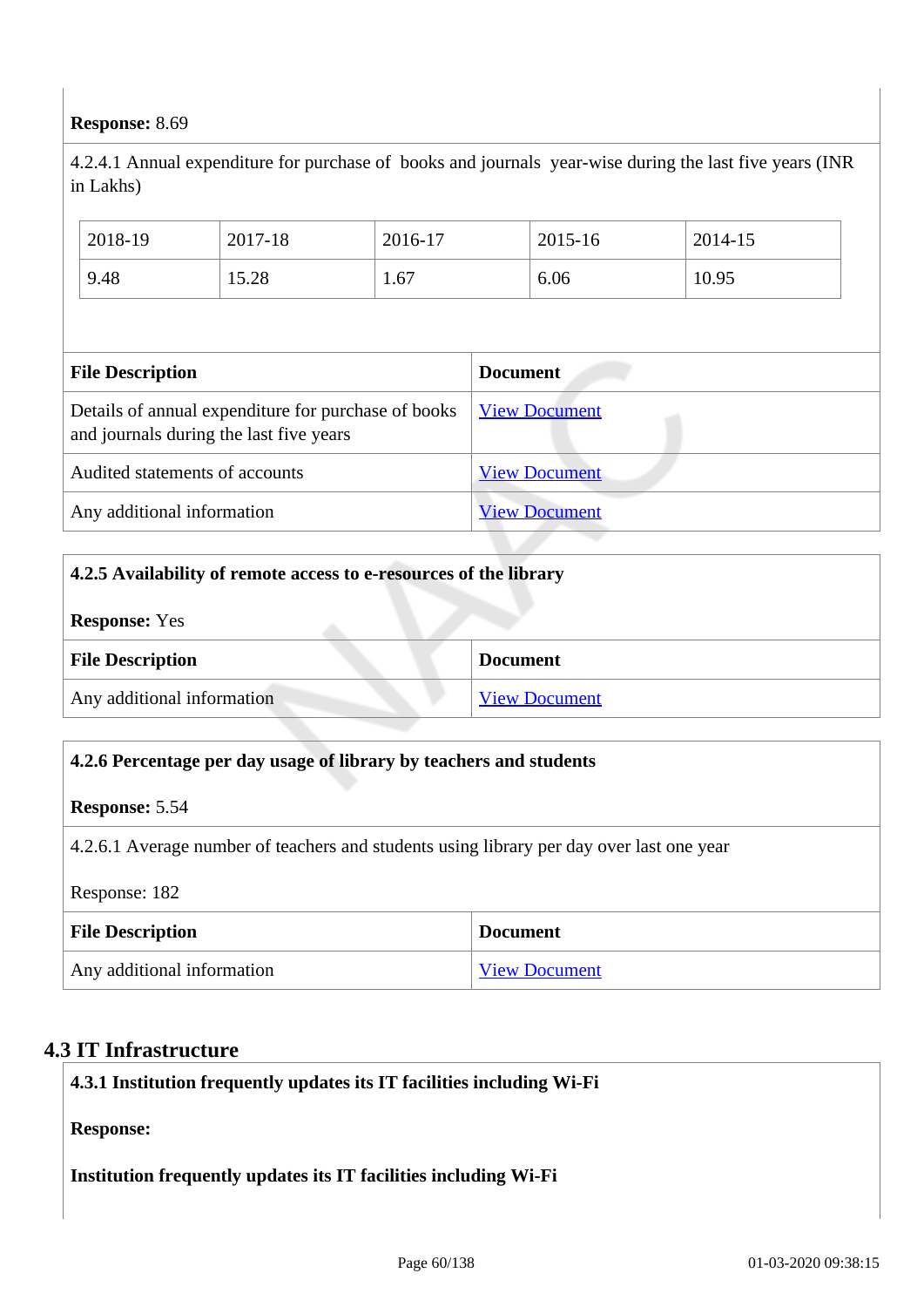### **Institution has,**

- Upgraded its IT facilities including Wi-Fi frequently as per the needs and requirements in the last five years.
- Upgraded the internet connection bandwidth with 100 Mbps.
- Maintained its IT facilities with upgrading the configurations of computers.
- Printers, scanners, smart boards, interactive LCD projectors, online admission process and various software.
- Enhanced the teaching and learning process through e-resources, NPTEL online courses, video lectures.

# **Description of IT facilities:**

# **LAN facility:**

- There are data network switches (Giga byte), POE network switches (GB) for access points, CCTV cameras, Intercoms and 1 SOPHOS Cyberoam fire wall for content filtering users simultaneously.
- 100 Mbps of internet connectivity is shared across the campus

### **Server Configurations in Data Centre**

• There are servers with Xeon E-5 version-2, 32 GB RAM, 1.2 TB hard drives, which are served as Domain Controller (DC), Additional Domain Controller (ADC), faculty biometric server and application servers.

### **Workstation**

Totally 1099 desktops are provided to the entire department labs with configurations of core i3 Generation 4GB, 500 GB hard disk with LAN connectivityare available to carry out academic and administrative work.

### **Software**

- Genuine windows licenses, with window 7pro and windows XP. 375 Microsoft office standard and professional editions for departments are also available.
- We also use open source operating systems such as Ubuntu and CentOS. All windows systems are protected with anti-virus

### **Printers**

52Laser jet printers, 3 Xerox work centres and 12 scanners are provided across the campus for academic and administrative purposes.

### **WiFi**

- Extendable Wi-Fi access points are placed in various places like Library, corridors, Labs, hostel, Canteen and outdoor.
- Wi-Fi access is provided to all the students which is monitored and controlled by SOPHOS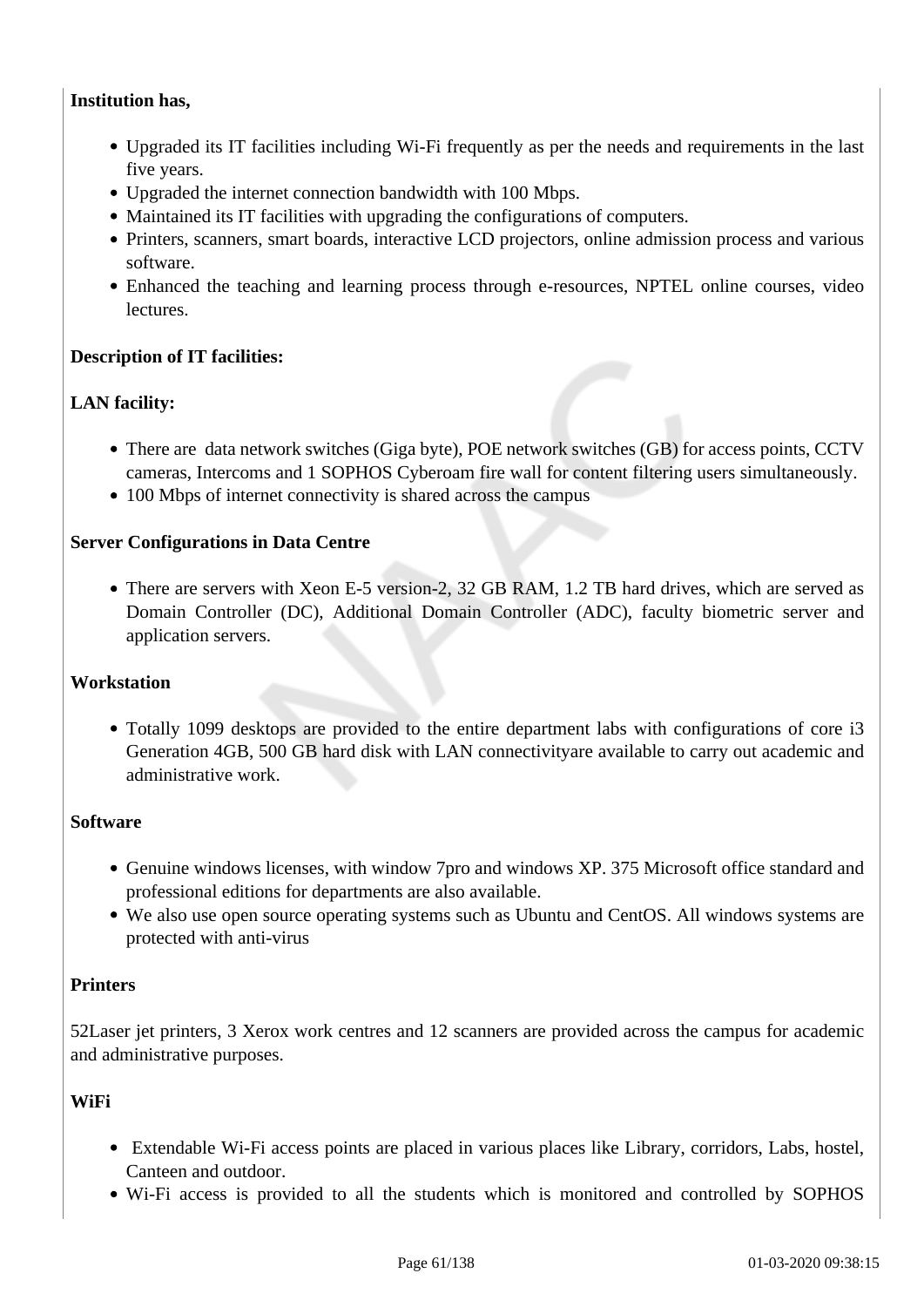Cyberoam fire wall at the IT department for secure content access.

All access points are routed to a Wi-Fi controller in the Data Centre where configuration and updates are maintained in a centralized fashion.

| <b>File Description</b>         | <b>Document</b>      |  |
|---------------------------------|----------------------|--|
| Any additional information      | <b>View Document</b> |  |
| Link for Additional Information | <b>View Document</b> |  |

| 4.3.2 Student - Computer ratio |                      |  |
|--------------------------------|----------------------|--|
| <b>Response: 2.81</b>          |                      |  |
| <b>File Description</b>        | <b>Document</b>      |  |
| Any additional information     | <b>View Document</b> |  |

| 4.3.3 Available bandwidth of internet connection in the Institution (Lease line)<br>$>=50$ MBPS |                      |  |
|-------------------------------------------------------------------------------------------------|----------------------|--|
| 35-50 MBPS                                                                                      |                      |  |
| <b>20-35 MBPS</b>                                                                               |                      |  |
| <b>5-20 MBPS</b>                                                                                |                      |  |
| <b>Response:</b> $>=50$ MBPS                                                                    |                      |  |
| <b>File Description</b>                                                                         | <b>Document</b>      |  |
| Any additional information                                                                      | <b>View Document</b> |  |

### **4.3.4 Facilities for e-content development such as Media Centre, Recording facility, Lecture Capturing System (LCS)**

**Response:** Yes **File Description Document** Facilities for e-content development such as Media Centre, Recording facility,LCS [View Document](https://assessmentonline.naac.gov.in/storage/app/hei/SSR/104196/4.3.4_1571976902_3837.xlsx) Any additional information  $\boxed{\text{View Document}}$  $\boxed{\text{View Document}}$  $\boxed{\text{View Document}}$ Link to photographs [View Document](https://saec.ac.in/pdf/Media%20Centre%20Facilities%20(E-Content).pdf)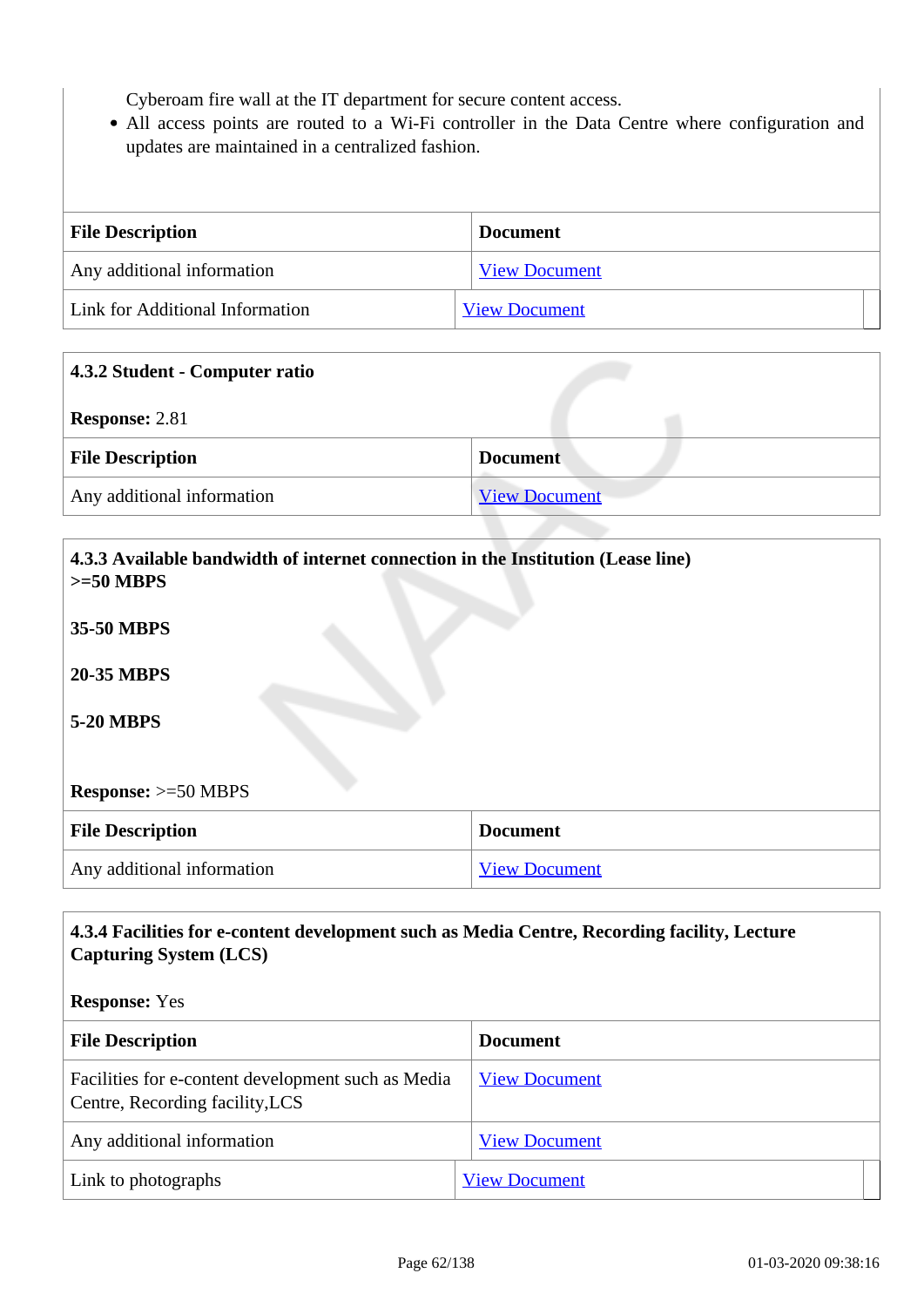# **4.4 Maintenance of Campus Infrastructure**

 **4.4.1 Average Expenditure incurred on maintenance of physical facilities and academic support facilities excluding salary component, as a percentage during the last five years**

# **Response:** 48.36

4.4.1.1 Expenditure incurred on maintenance of physical facilities and academic support facilities excluding salary component year-wise during the last five years (INR in Lakhs)

| 2018-19 | 2017-18 | 2016-17 | 2015-16 | 2014-15 |
|---------|---------|---------|---------|---------|
| 654     | 705     | 606     | 541     | 480     |

| <b>File Description</b>                                                                         | <b>Document</b>      |
|-------------------------------------------------------------------------------------------------|----------------------|
| Details about assigned budget and expenditure on<br>physical facilities and academic facilities | <b>View Document</b> |
| Audited statements of accounts.                                                                 | <b>View Document</b> |
| Any additional information                                                                      | <b>View Document</b> |

 **4.4.2 There are established systems and procedures for maintaining and utilizing physical, academic and support facilities - laboratory, library, sports complex, computers, classrooms etc.**

### **Response:**

### **Class Rooms/laboratory:**

The laboratories are furnished according to the statutory rules. Regular cleaning of the machines has been undertaken by lab technicians. After utilizing lab, all the motors, generators, lathe machines were serviced periodically and the measuring instruments were calibrated to ensure its accuracy of measuring to perform the lab experiments effectively.

Before the commencement of the academic year, a lab audit is conducted and a report on the requirement of new equipment, replacement of the old equipment and modernization of machines/software is prepared along with requirement of consumables, non-consumables as per the university guidelines to conduct experiments. Regular inspection of machines is organized.

The breakdown of equipment is recorded and serviced with the approval of Head of the department and HOI. Replacement for the breakdown system will be replaced as early as possible. Installation of antivirus and firewall ensure that the software and system is secured. Entry register for all the labs and seminar halls are maintained for tracking and utilization. For system related trouble shooting, the technical staffs will examine the issues and sort out effectively for next usage. If the problem is minor, the technical support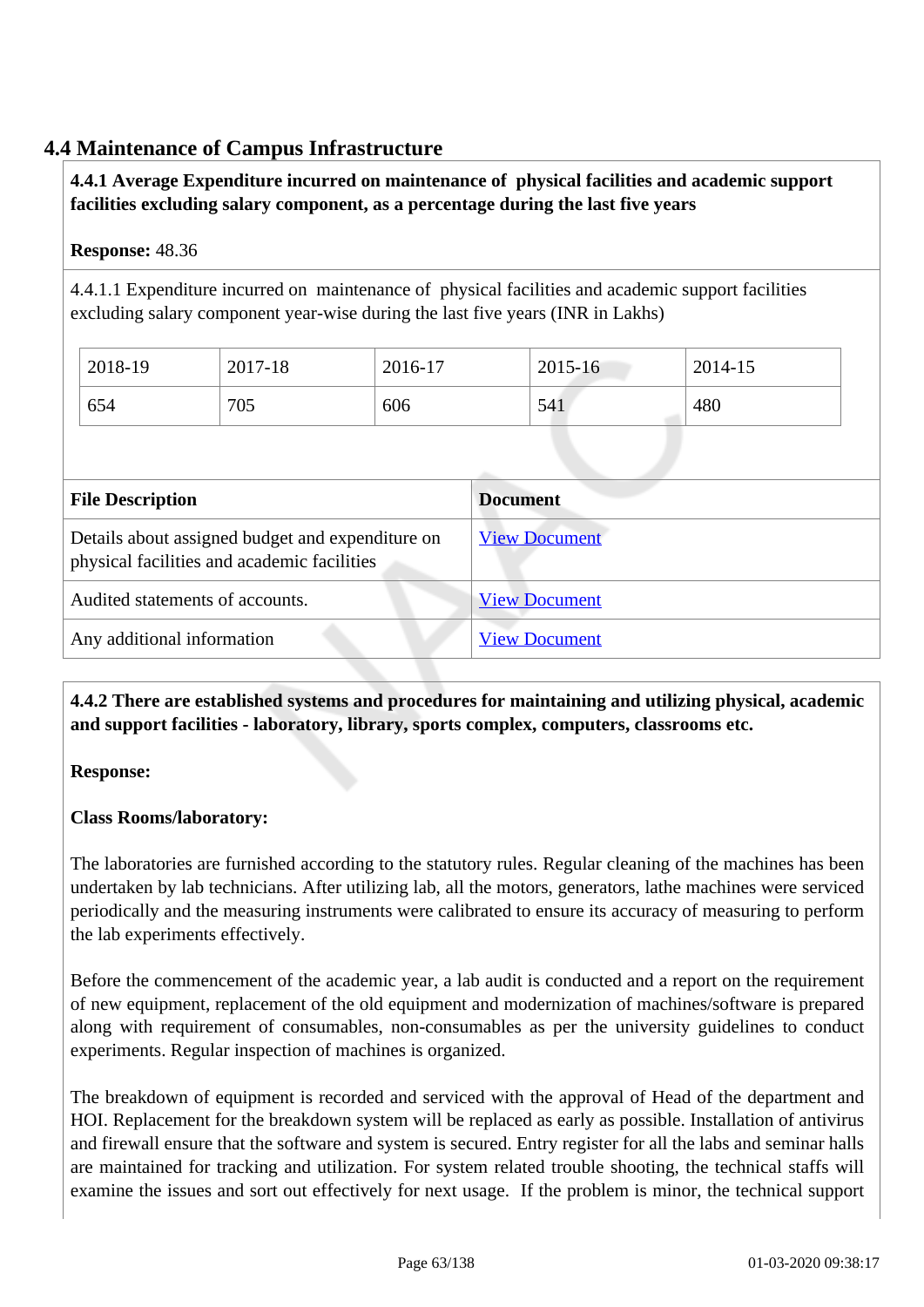staff of the lab will rectify it. For major failures, support from vendor is taken. Periodic maintenance is done by regular cleaning of the lab spaces, software updates and antivirus updates. The stock is verified for the available equipment's and discarded equipment's, by a meticulous stock verification process by HOD. Fire Safety equipment is maintained in labs as precautionary measure.

# **SPORTS**

Institution's sports activities were carried out by our three physical directors effectively. Our institute is provided with spacious outdoor games such as basketball ground, volley ball, tennis ground separately and well maintained with world class quality measures.The spacious indoor games are also present in college premises. The sports equipments were well maintained periodically. To ensure our quality strength, we are conducting district level and overall zonal level matches in our institutions. The damaged sports equipments will be replaced immediately to assure the quality maintenance.Students are permitted to play at evening. On duty will be provided to practice for any competition. Students are permitted to utilize and take sports material with prior notice to the Physical Director. In case of any damage observed, the same is recorded in the register pending further action.

# **LIBRARY**

Books are issued based on Software. Each student can take two books for a period of 15 days. Issue of has to be returned on or before the due date stamped on the slip pasted on the book. Reference books are to be reserved and will not be renewed and reissued. Barrowers are the complete responsible and have to replace with the same if they lost the books. If the books are lost, then the borrower replaces the books of the same edition or latest edition or pay double cost of the book after getting permission from the Principal. Toppers can access the library books for the whole semester of their tenure with no return date's constraints.

# **Power Supply and Electrical Maintenance**

Power supply capacity is about 1250kva HT supply, with two gensets capacity of 250kva and 125 kva for uninterrupted power supply. These power systems are serviced periodically to avoid inconvenience during failure. Half yearly maintenance and annual maintenance were done regularly and records are maintained by supporting staffs. As an initiative of green technologies, we have provided 105kva of solar panels inorder to utilize the electrical supply effectively and efficiently.

Power supply is maintained by our supporting staffs (Electricians) and electricity is maintained by electricity board/ captive gensets for 24hours. **solar 85kva, and 20kva, street light 25nos, 1250kva, 250kva 125kva.** A solar light are placed inside the campus for environmental sustainability.

# **Garden Maintenance**

Tree plantation and garden maintenance are done by the gardener appointed by the institute. NSS, YRC maintain certain areas of the college clean and for planting of trees, certain areas are allotted for each department to maintain the trees and campus clean and green.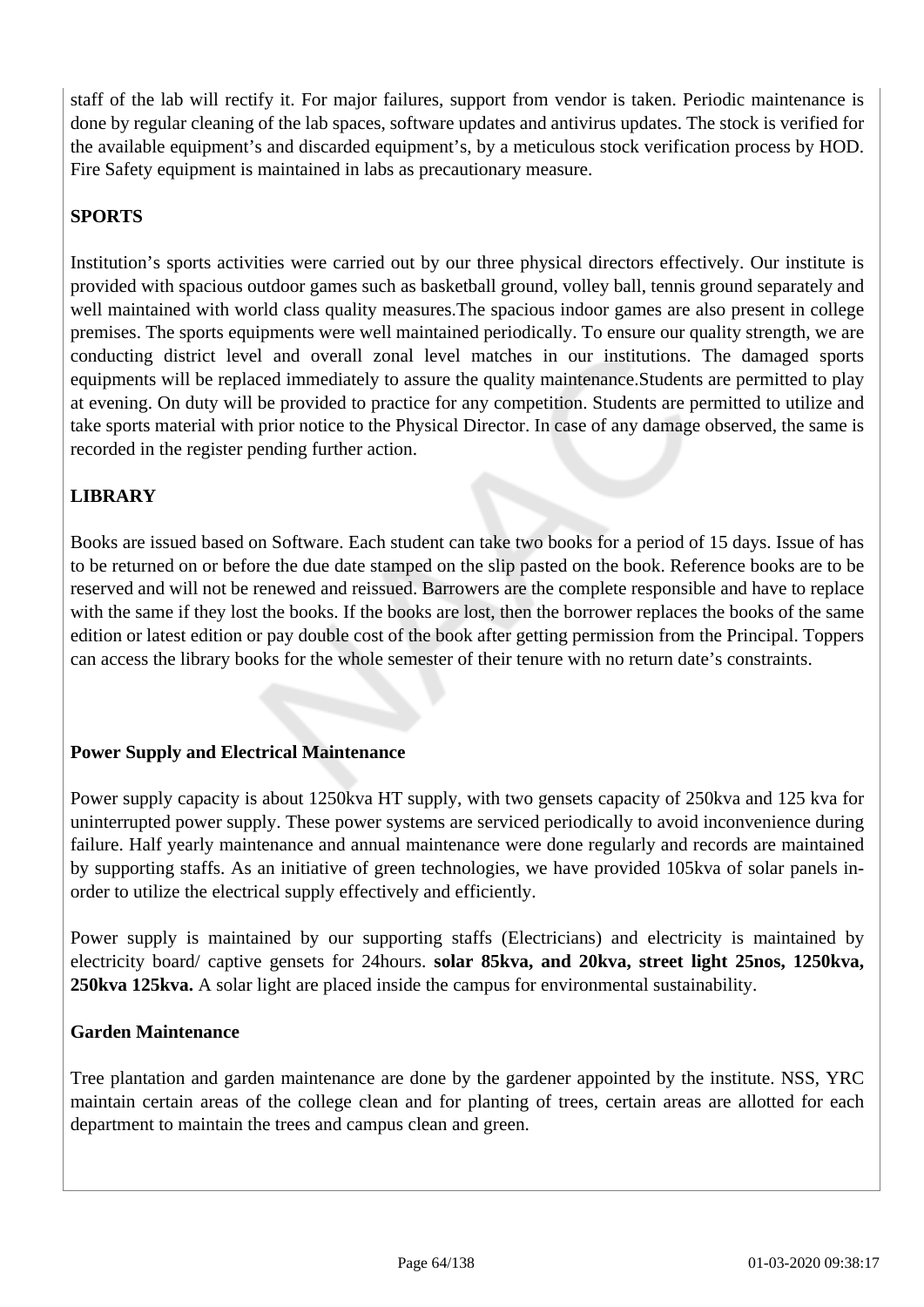| <b>File Description</b>         | <b>Document</b>      |  |
|---------------------------------|----------------------|--|
| Any additional information      | <b>View Document</b> |  |
| Link for Additional Information | <b>View Document</b> |  |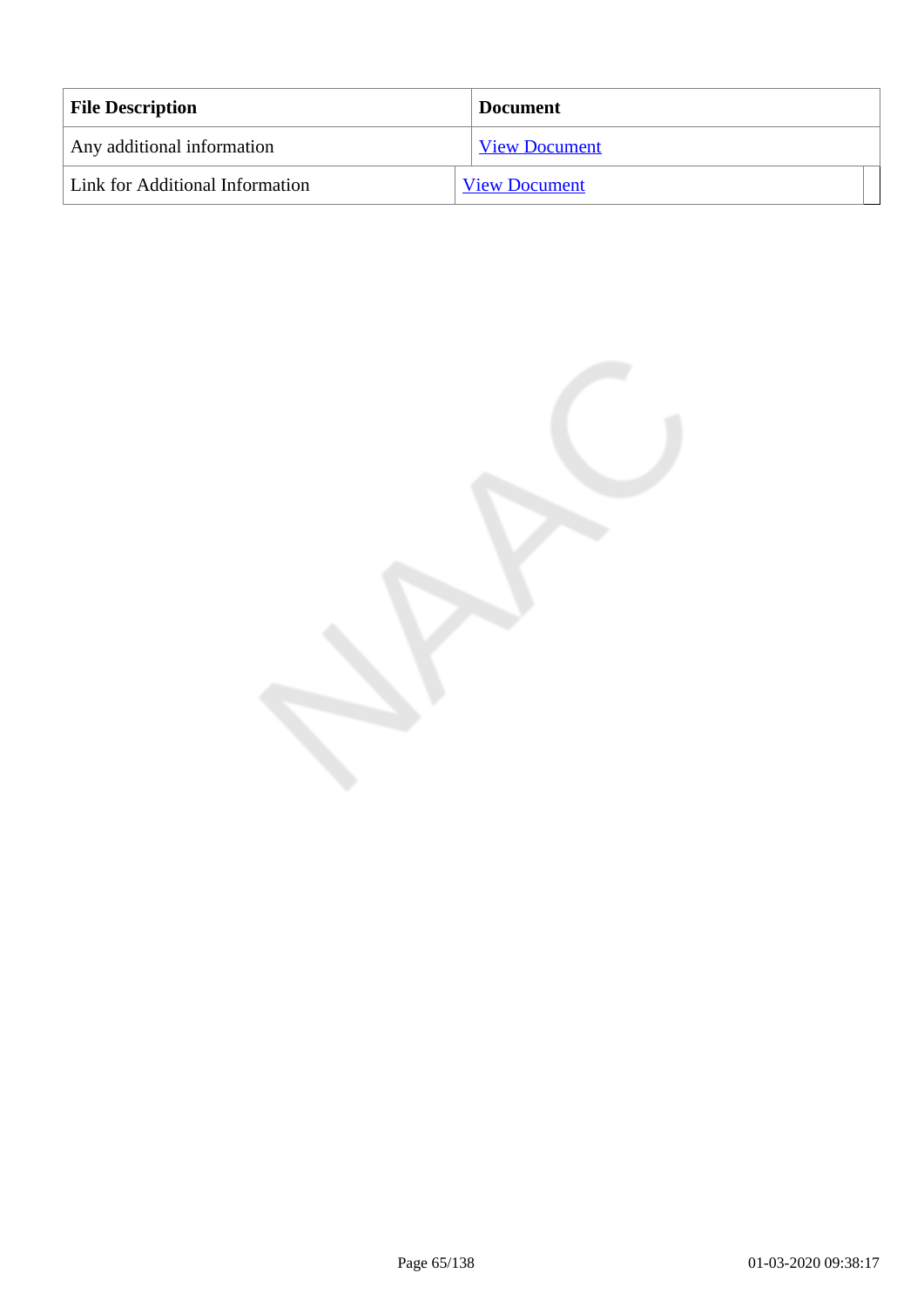# **5.1 Student Support**

# **5.1.1 Average percentage of students benefited by scholarships and freeships provided by the Government during the last five years**

### **Response:** 52.58

5.1.1.1 Number of students benefited by scholarships and freeships provided by the Government year-wise during the last five years

| 2018-19 | 2017-18 | 2016-17 | 2015-16 | 2014-15 |
|---------|---------|---------|---------|---------|
| 1583    | 1979    | 2141    | 2129    | 1048    |

| <b>File Description</b>                                                                                                            | <b>Document</b>      |
|------------------------------------------------------------------------------------------------------------------------------------|----------------------|
| Upload self attested letter with the list of students<br>sanctioned scholarships                                                   | <b>View Document</b> |
| Average percentage of students benefited by<br>scholarships and freeships provided by the<br>Government during the last five years | <b>View Document</b> |
| Any additional information                                                                                                         | <b>View Document</b> |

# **5.1.2 Average percentage of students benefited by scholarships, freeships, etc. provided by the institution besides government schemes during the last five years**

### **Response:** 0.66

5.1.2.1 Total number of students benefited by scholarships, freeships, etc provided by the institution besides government schemes year-wise during the last five years

| 2018-19 | 2017-18 | 2016-17 | 2015-16 | 2014-15 |
|---------|---------|---------|---------|---------|
| 101     | ν       |         | v       |         |

| <b>File Description</b>    | <b>Document</b>      |
|----------------------------|----------------------|
| Any additional information | <b>View Document</b> |

**5.1.3 Number of capability enhancement and development schemes –**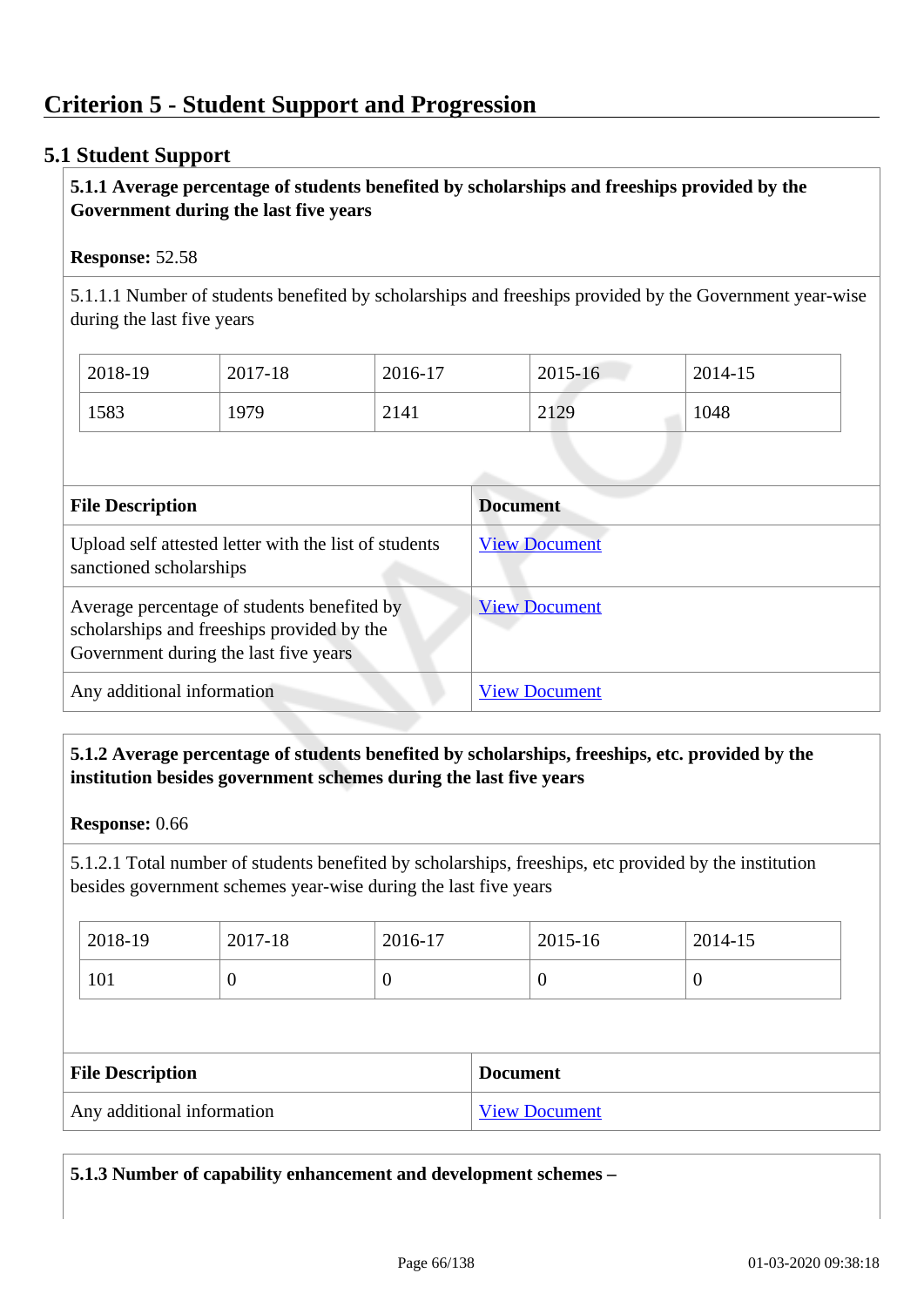| 1. For competitive examinations<br>2. Career counselling<br>3. Soft skill development<br><b>4. Remedial coaching</b><br>5. Language lab<br><b>6. Bridge courses</b><br>7. Yoga and meditation<br><b>8. Personal Counselling</b><br>A. 7 or more of the above<br>B. Any 6 of the above<br>C. Any 5 of the above<br>D. Any 4 of the above<br><b>Response:</b> A. 7 or more of the above |                      |
|---------------------------------------------------------------------------------------------------------------------------------------------------------------------------------------------------------------------------------------------------------------------------------------------------------------------------------------------------------------------------------------|----------------------|
| <b>File Description</b>                                                                                                                                                                                                                                                                                                                                                               | <b>Document</b>      |
| Details of capability enhancement and development<br>schemes                                                                                                                                                                                                                                                                                                                          | <b>View Document</b> |
| Any additional information                                                                                                                                                                                                                                                                                                                                                            | <b>View Document</b> |
| Link to Institutional website                                                                                                                                                                                                                                                                                                                                                         | <b>View Document</b> |

# **5.1.4 Average percentage of student benefited by guidance for competitive examinations and career counselling offered by the institution during the last five years**

5.1.4.1 Number of students benefited by guidance for competitive examinations and career counselling offered by the institution year-wise during the last five years

| 2018-19      | 2017-18 | 2016-17 | 2015-16 | 2014-15          |
|--------------|---------|---------|---------|------------------|
| $\cap$<br>23 |         | ν       | 48      | $\boldsymbol{0}$ |

| <b>File Description</b>                                                                                                       | <b>Document</b>      |
|-------------------------------------------------------------------------------------------------------------------------------|----------------------|
| Number of students benefited by guidance for<br>competitive examinations and career counselling<br>during the last five years | <b>View Document</b> |
| Any additional information                                                                                                    | <b>View Document</b> |

**Response:** 0.42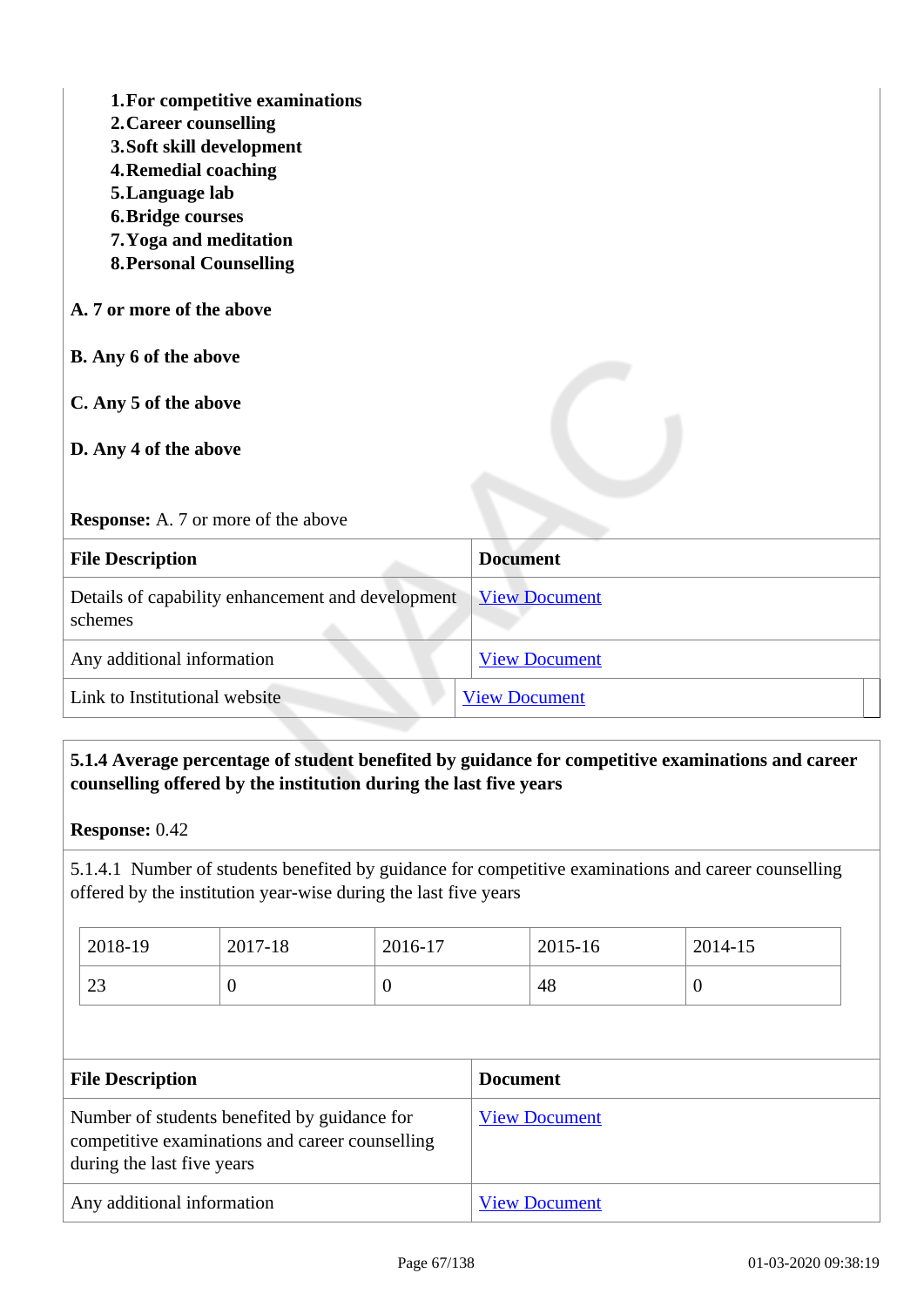# **5.1.5 Average percentage of students benefited by Vocational Education and Training (VET) during the last five years**

### **Response:** 0

5.1.5.1 Number of students attending VET year-wise during the last five years

| 2018-19 | 2017-18 | 2016-17 | 2015-16 | 2014-15 |
|---------|---------|---------|---------|---------|
|         | ν       |         | ν       | ◡       |

| <b>File Description</b>                   | <b>Document</b>      |
|-------------------------------------------|----------------------|
| Details of the students benifitted by VET | <b>View Document</b> |
| Any additional information                | <b>View Document</b> |

# **5.1.6 The institution has a transparent mechanism for timely redressal of student grievances including sexual harassment and ragging cases**

### **Response:** Yes

| <b>File Description</b>                                                                                                            | <b>Document</b>      |
|------------------------------------------------------------------------------------------------------------------------------------|----------------------|
| Minutes of the meetings of student redressal<br>committee, prevention of sexual harassment<br>committee and Anti Ragging committee | <b>View Document</b> |
| Details of student grievances including sexual<br>harassment and ragging cases                                                     | <b>View Document</b> |
| Any additional information                                                                                                         | <b>View Document</b> |

# **5.2 Student Progression**

| <b>Response:</b> 66.36 |         |                                                                                 |             |         |
|------------------------|---------|---------------------------------------------------------------------------------|-------------|---------|
|                        |         | 5.2.1.1 Number of outgoing students placed year-wise during the last five years |             |         |
| 2018-19                |         |                                                                                 |             |         |
|                        | 2017-18 | 2016-17                                                                         | $2015 - 16$ | 2014-15 |
|                        |         |                                                                                 |             |         |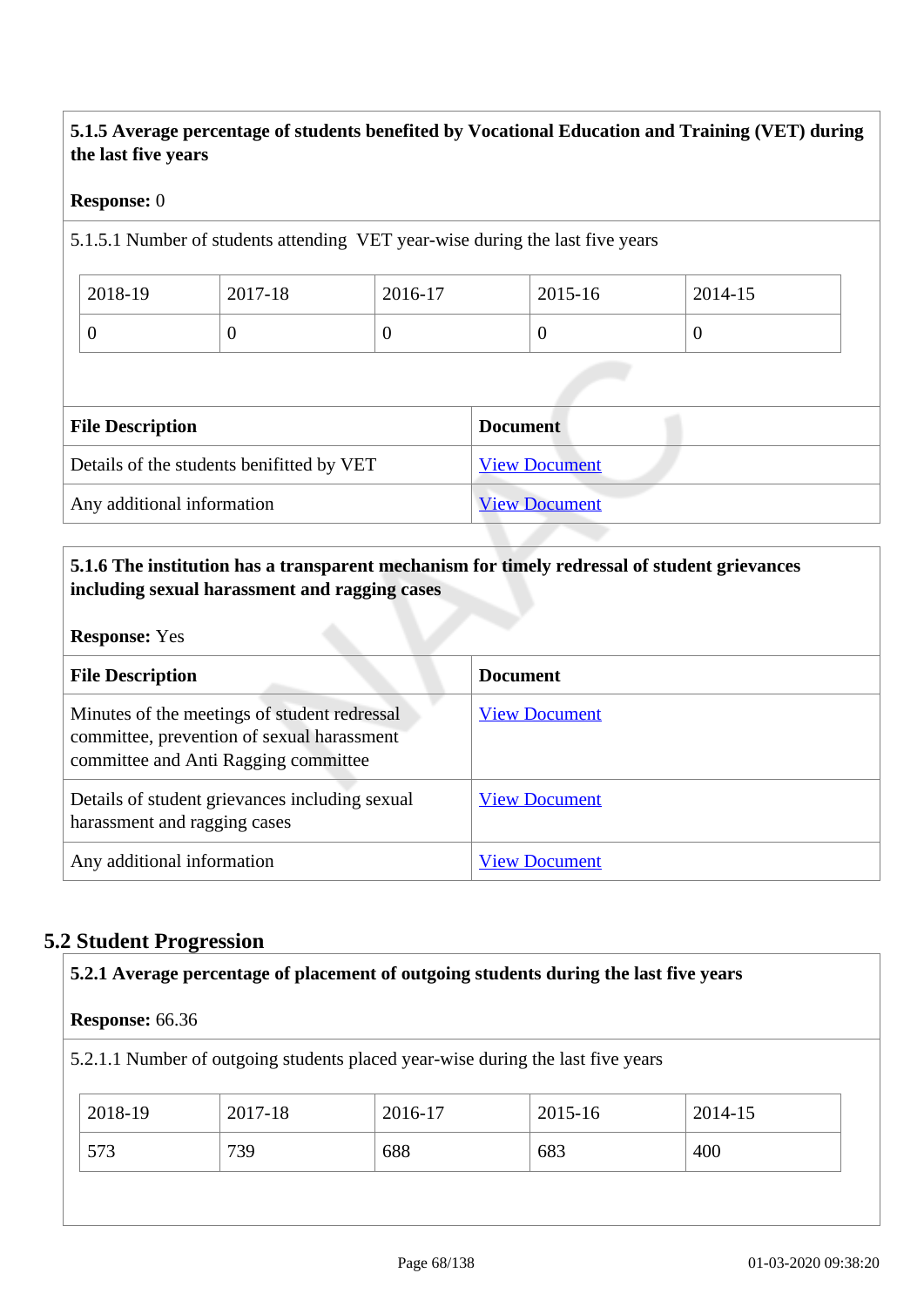| <b>File Description</b>                                    | <b>Document</b>      |
|------------------------------------------------------------|----------------------|
| Self attested list of students placed                      | <b>View Document</b> |
| Details of student placement during the last five<br>years | <b>View Document</b> |
| Any additional information                                 | <b>View Document</b> |

### **5.2.2 Percentage of student progression to higher education (previous graduating batch)**

### **Response:** 1.81

5.2.2.1 Number of outgoing students progressing to higher education

| Response: 18                                       |                      |  |  |
|----------------------------------------------------|----------------------|--|--|
| <b>File Description</b>                            | <b>Document</b>      |  |  |
| Upload supporting data for student/alumni          | <b>View Document</b> |  |  |
| Details of student progression to higher education | <b>View Document</b> |  |  |
| Any additional information                         | <b>View Document</b> |  |  |

# **5.2.3 Average percentage of students qualifying in State/ National/ International level examinations during the last five years (eg: NET/ SLET/ GATE/ GMAT/ CAT/ GRE/ TOEFL/ Civil Services/State government examinations)**

**Response:** 23.71

5.2.3.1 Number of students qualifying in state/ national/ international level examinations (eg: NET/ SLET/ GATE/ GMAT/ CAT/ GRE/ TOEFL/ Civil services/ State government examinations) year-wise during the last five years

| 2018-19 | 2017-18 | 2016-17 | 2015-16 | 2014-15 |
|---------|---------|---------|---------|---------|
| ∽       | -       | U       | ν       |         |

### 5.2.3.2 Number of students who have appeared for the exams year-wise during the last five years

| 33<br>16.<br>~ | $ 2018-19\rangle$ | 2017-18 | 2016-17 | 2015-16 | 2014-15 |
|----------------|-------------------|---------|---------|---------|---------|
|                |                   |         |         |         |         |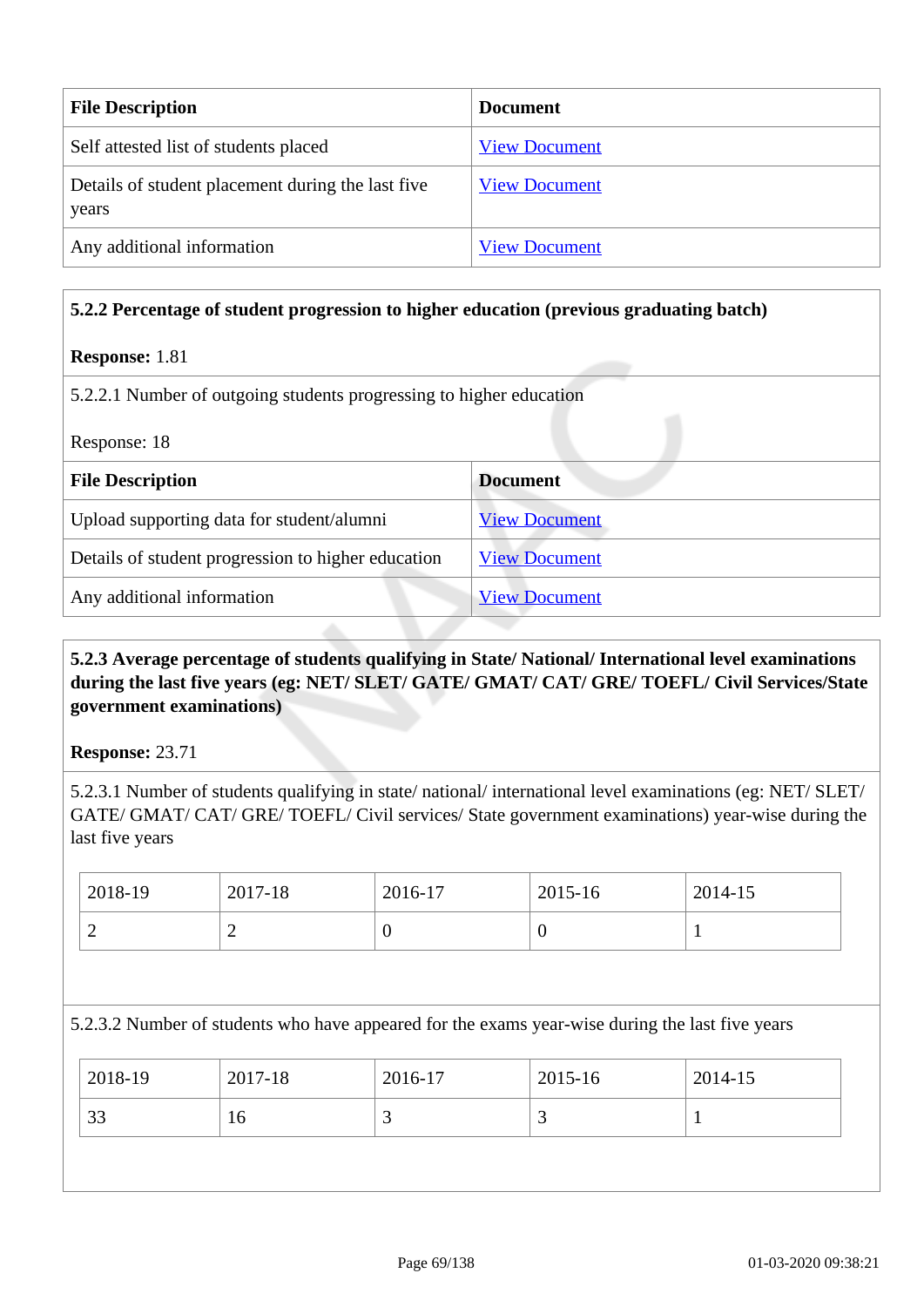| <b>File Description</b>                                                                                            | <b>Document</b>      |
|--------------------------------------------------------------------------------------------------------------------|----------------------|
| Upload supporting data for the same                                                                                | <b>View Document</b> |
| Number of students qualifying in state/national/<br>international level examinations during the last five<br>years | <b>View Document</b> |
| Any additional information                                                                                         | <b>View Document</b> |

# **5.3 Student Participation and Activities**

 **5.3.1 Number of awards/medals for outstanding performance in sports/cultural activities at national / international level (award for a team event should be counted as one) during the last five years.**

### **Response:** 2

5.3.1.1 Number of awards/medals for outstanding performance in sports/cultural activities at national/international level (award for a team event should be counted as one) year-wise during the last five years

| 2018-19 | 2017-18 | 2016-17 | 2015-16 | 2014-15 |
|---------|---------|---------|---------|---------|
|         | ∼       | 0       | ິ       | ັ       |

| <b>File Description</b>                                                                                                                            | <b>Document</b>      |
|----------------------------------------------------------------------------------------------------------------------------------------------------|----------------------|
| Number of awards/medals for outstanding<br>performance in sports/cultural activities at<br>national/international level during the last five years | <b>View Document</b> |
| e-copies of award letters and certificates                                                                                                         | <b>View Document</b> |
| Any additional information                                                                                                                         | <b>View Document</b> |

# **5.3.2 Presence of an active Student Council & representation of students on academic & administrative bodies/committees of the institution**

### **Response:**

### **Academic Roles:**

**Class Committee:** To improve the teaching-learning processes class committee is formed comprising the student members apart from the office bearers from the Faculty. The committee hold meetings 3-4 times a semester to discuss the teaching learning processes and other academic and non-academic issues. During such meetings student's members are free to express their opinions, difficulties faced, if any and also suggestions to improve the overall ambience of learning. **Alumni committee:**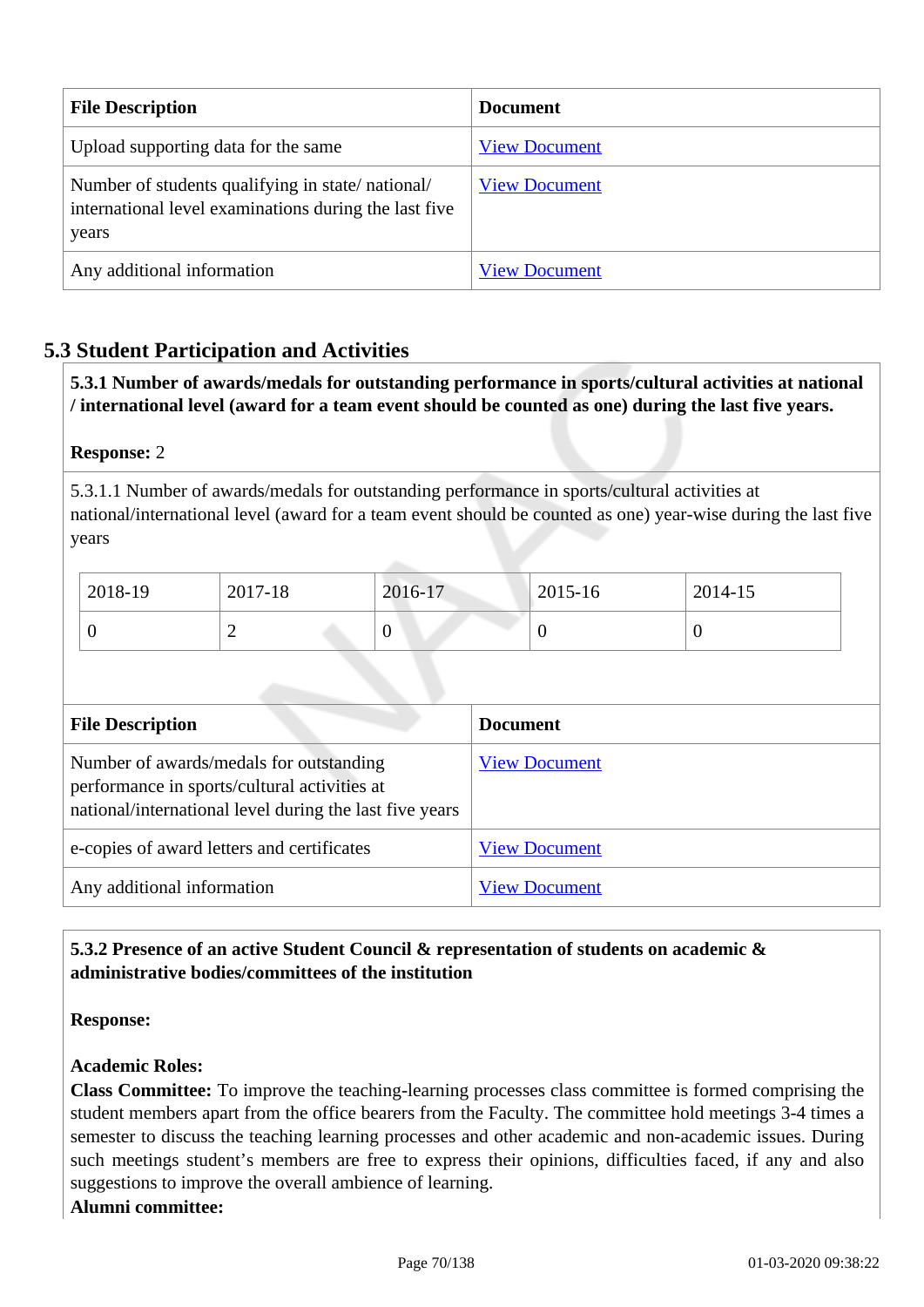Alumni are elected as Executive members of this committee to be a part of the running of the Alumni association .They do take active part along with the Faculty office bearers of the Alumni association in conducting the meetings every year.

Alumni were invited for Lecture in the campus to make the students aware of the latest trends and also to guide the in their career.

# **Administrative roles:**

**Anti-Ragging Committee:** Students representatives were formed to look into ragging problems, if any, and confidential reporting to the committee coordinators

Women Empowerment Cell: Girl students do participate in various programs organised by the Institution towards women empowerment so that these students will be aware of societal issues that are prevalent on the day and also learning about various empowerment strategies.

A committee constituted by HOI is looking after Alumni activity such as maintaining database for Alumni, Students interaction Program, Arranging Alumni Lectures etc.,

Professional Societies:

The institute has several professional societies under various departments and students are members of such society and do involve themselves in the administration of such committee.

(i) ICI student chapter: This committee functions under the department of civil Engineering .(ii)Computer Society of India (CSI): This committee functions under the department of Computer Science Engineering. The roles and responsibilities of the student office bearers of ICI student chapter and CSI are as given below:

### **President:**

 1. Become informed of the current affairs and activities of the chapter and become involved in these activities as requested by the Executive Committee.

2. Perform various functions as requested by the President.

3. Submit a report of activities and recommendations to the President for each Executive Committee meeting.

### **Vice President**

1. Serve as advisor to the President and the Executive Committee.

### **Secretary/Treasurer**

1. Serve as a member of the Chapter Executive Committee.

2. Keep records of the meetings of the Executive Committee.

3. Handle correspondence when feasible and appropriate, including meeting notices for members.

4. Write official correspondence as directed by the President.

### **Joint Secretary/Joint Treasurer**

1. Assist the Chapter Faculty Advisor and officers in development and administration of the annual chapter budget.

**2**. Maintain financial records of the chapter.

3. Receive and disburse chapter funds.

4. Send annual plan and annual report to CSI Headquarters including chapter calendar of events, names and addresses of officers, and any other information considered relevant to representing the success of the chapter in serving its membership and purposes.

Training and Placement Cell: The students are acting as volunteers to assist successful training and placement activities.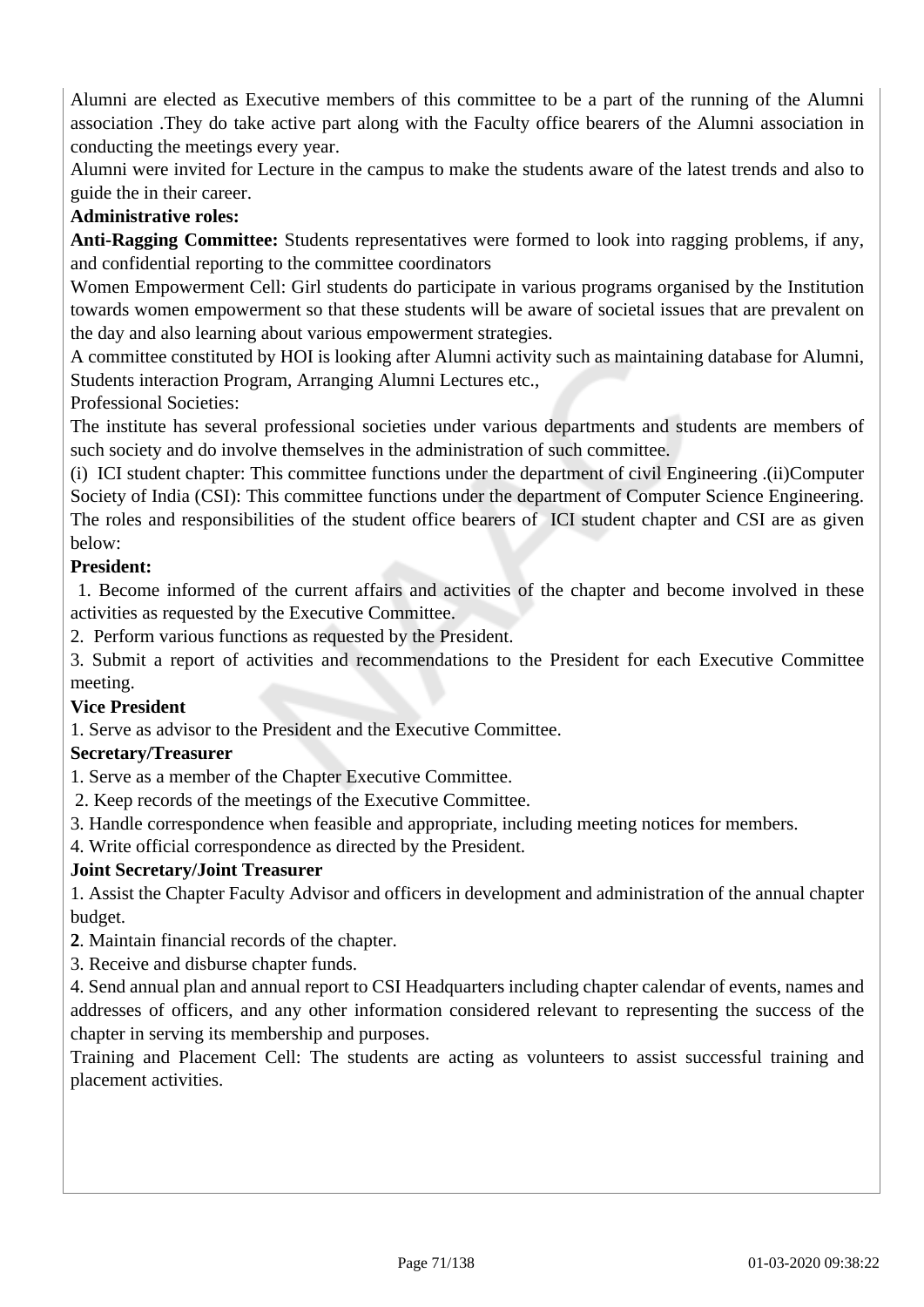| <b>File Description</b>         | <b>Document</b>      |
|---------------------------------|----------------------|
| Any additional information      | <b>View Document</b> |
| Link for Additional Information | <b>View Document</b> |

# **5.3.3 Average number of sports and cultural activities/ competitions organised at the institution level per year**

### **Response:** 9

5.3.3.1 Number of sports and cultural activities / competitions organised at the institution level year-wise during the last five years

| 2018-19        | 2017-18 | 2016-17 | 2015-16 | 2014-15 |
|----------------|---------|---------|---------|---------|
| 1 <sub>2</sub> | . .     |         | U       |         |

| <b>File Description</b>                                                       | <b>Document</b>      |
|-------------------------------------------------------------------------------|----------------------|
| Report of the event                                                           | <b>View Document</b> |
| Number of sports and cultural activities /<br>competitions organised per year | <b>View Document</b> |
| Any additional information                                                    | <b>View Document</b> |

# **5.4 Alumni Engagement**

 **5.4.1 The Alumni Association/Chapters (registered and functional) contributes significantly to the development of the institution through financial and non financial means during the last five years**

### **Response:**

The Alumni provide a strong support to our institution.S.A Alumni Association was formally inaugurated in the year of 2008 which had its first batch with an intention to bridge the gap between Alumni and the institution for the mutual benefit. Alumni Association is administered by an Alumni Committee. The alumni association is very active in promoting interactions and camaraderie among the alumni, staff and the management. Besides helping the alumni in all possible ways, it also lends its support to the college to achieve its cherished goals, its vision and mission.

Alumni association of the Department has been playing a vital role in developing the student's knowledge. Alumni are elected as Executive members of this committee to be a part of the running of the Alumni association .They do take active part along with the Faculty office bearers of the Alumni association in conducting the meetings every year.

An interaction program between the alumni and the students is being conducted every year on January 26. During this program career guidance towards the employability of students are discussed. Apart from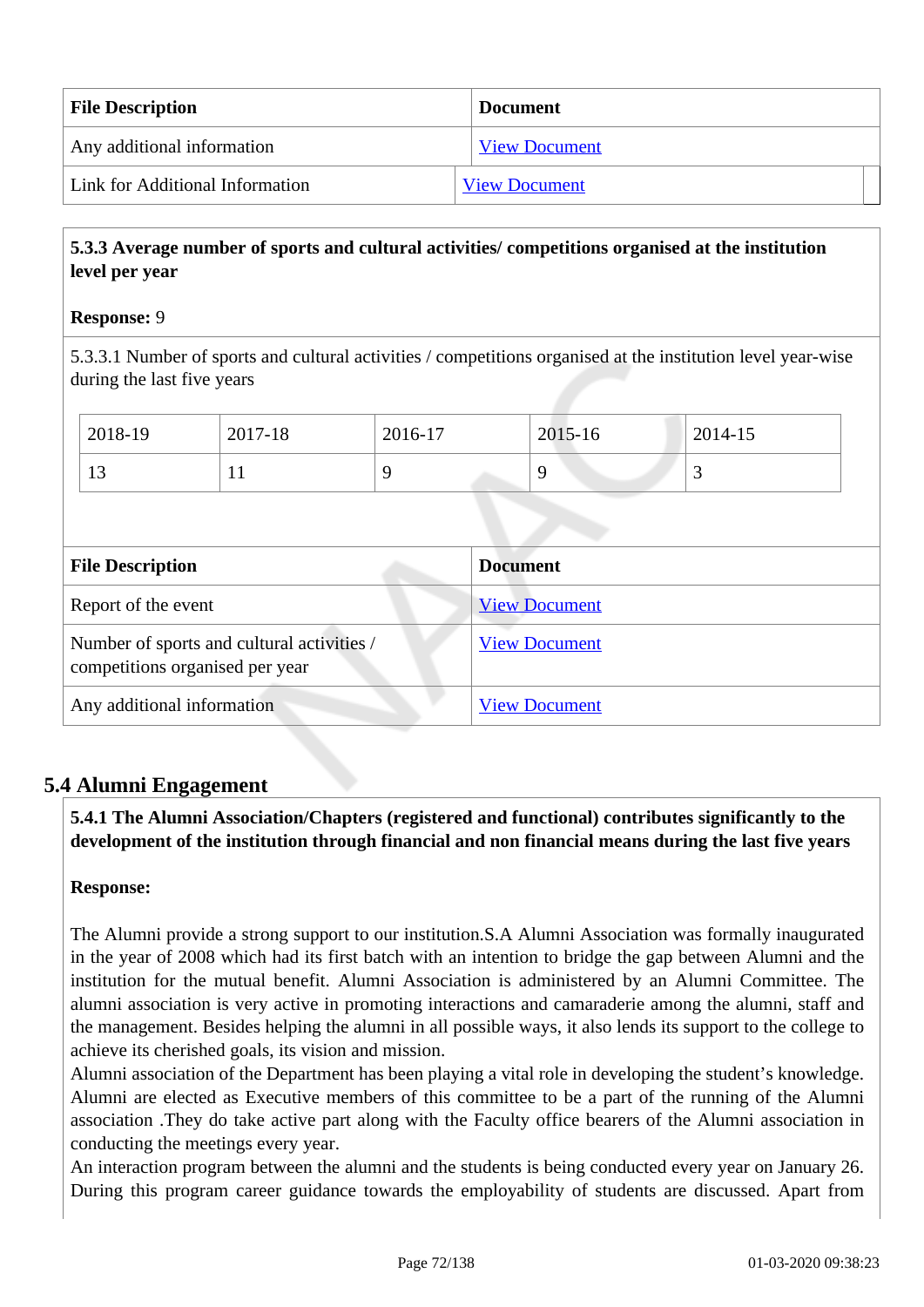Various technical skills desired by the employer at different domains, are also discussed for the benefit of the students. The profile of the company in which the alumni's working is also well discussed for helping the students.

Alumni contribute to our institution in many ways. They are invited to offer guest lecture, career guidance and counselling to our students so that students are motivated and also exposed to current trends in various fields of Engineering and management. Alumni are invited to our campus to act as Judges for the technical symposiums conducted in our college. They also do take part in tree plantation activities. Alumni also post their testimonials as to how successful they are in their career which indirectly stimulate our students to emulate them. Alumni also help out the students in getting placements also. They do post information about the HR requirements in organisations in the Alumni needs column and this opens the door for the students in their final year to secure placements. In recognition of meritorious services of our alumni the Institution selects such alumni and awards them with 'distinguished Alumni award'.

| <b>File Description</b>         | <b>Document</b>      |  |
|---------------------------------|----------------------|--|
| Any additional information      | <b>View Document</b> |  |
| Link for Additional Information | <b>View Document</b> |  |

| 5.4.2 Alumni contribution during the last five years (INR in Lakhs)<br>? 5 Lakhs |                      |  |
|----------------------------------------------------------------------------------|----------------------|--|
| 4 Lakhs - 5 Lakhs                                                                |                      |  |
| 3 Lakhs - 4 Lakhs                                                                |                      |  |
| 1 Lakh - 3 Lakhs                                                                 |                      |  |
| <b>Response:</b> <1 Lakh                                                         |                      |  |
| <b>File Description</b>                                                          | <b>Document</b>      |  |
| Any additional information                                                       | <b>View Document</b> |  |
| Alumni association audited statements                                            | <b>View Document</b> |  |

### **5.4.3 Number of Alumni Association / Chapters meetings held during the last five years**

#### **Response:** 6

5.4.3.1 Number of Alumni Association /Chapters meetings held year-wise during the last five years

| $12018-19$ | 2017-18 | 2016-17 | $2015 - 16$ | 2014-15 |
|------------|---------|---------|-------------|---------|
|            | -       |         |             |         |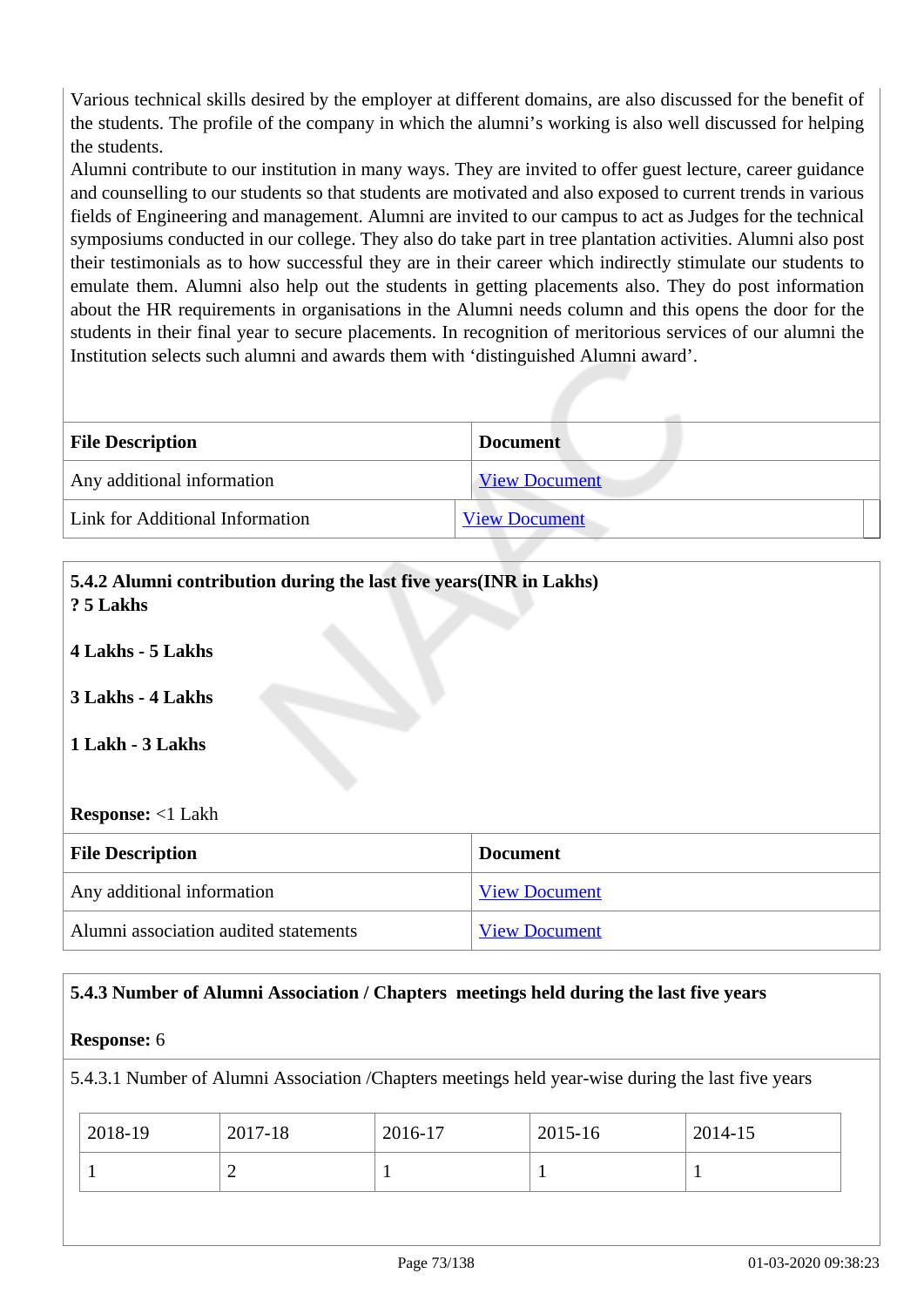| <b>File Description</b>                                                                  | <b>Document</b>      |
|------------------------------------------------------------------------------------------|----------------------|
| Number of Alumni Association / Chapters meetings<br>conducted during the last five years | <b>View Document</b> |
| Any additional information                                                               | <b>View Document</b> |
| Report of the event                                                                      | <b>View Document</b> |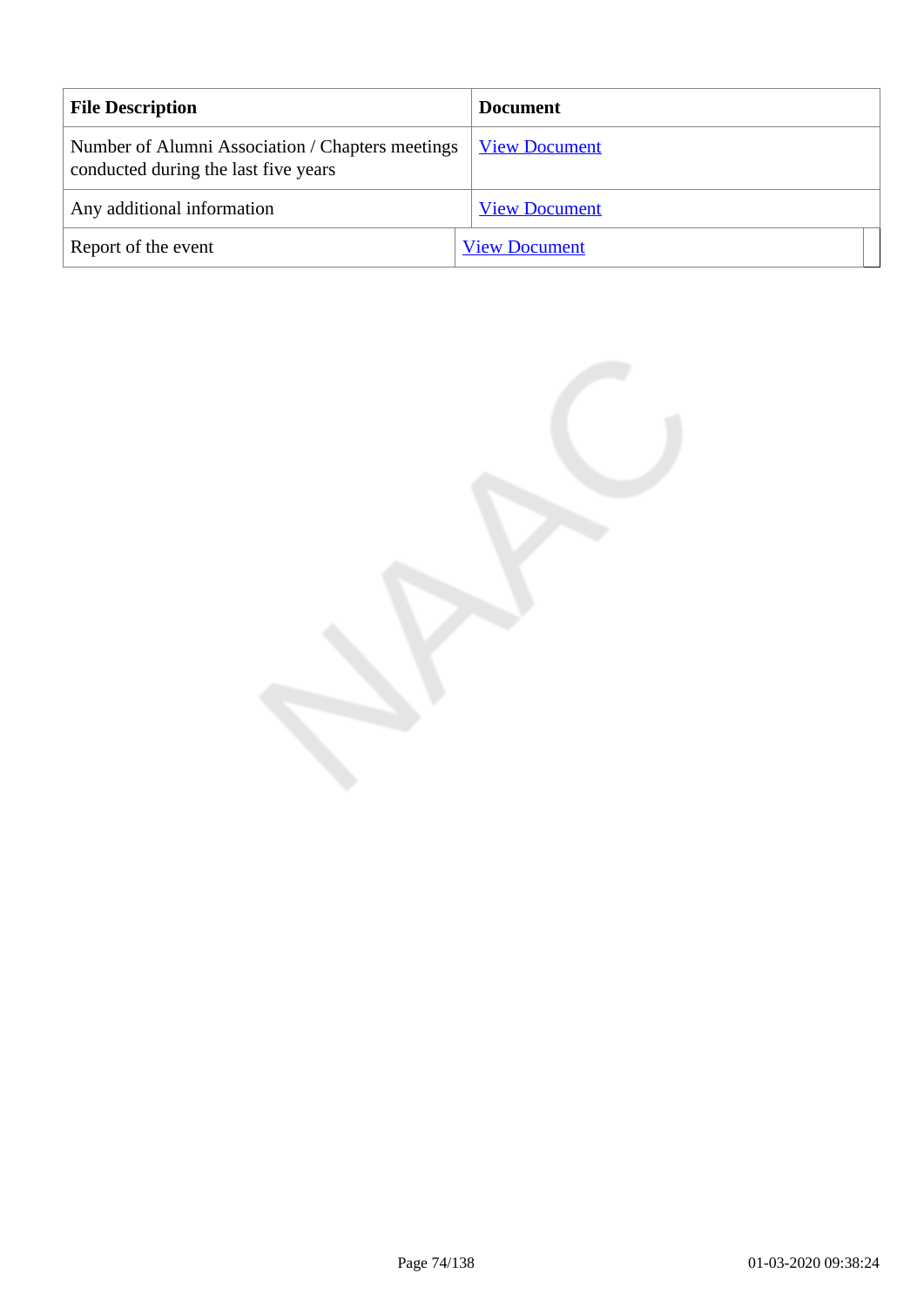# **Criterion 6 - Governance, Leadership and Management**

# **6.1 Institutional Vision and Leadership**

 **6.1.1 The governance of the institution is reflective of an effective leadership in tune with the vision and mission of the institution**

**Response:** 

**Nature of Governance:**

**Formulation of action plans for all operations and incorporation of the same into the institutional strategic plan** 

- Organizing value added courses
- Encouraging research.

#### **• Interaction with stakeholders**

- Parent's meeting
- Management and Principal meet students, obtain their feedback and initiate necessary improvement measures.

**• Proper support for policy and planning through need analysis, research inputs and consultations with the stakeholders** 

Consult and feedback collected from stakeholders policy and plan are upgraded regular.

### **• Reinforcing the culture of excellence**

Participatory Leadership is ensured at every level to promote the culture of excellence.

Faculty Development Programs are organized with the guidance of the Principal, to keep the faculty abreast of the recent trends in teaching, learning & evaluation, and their specialized area of interest, thereby reinforcing a culture of excellence.

As an institution moving towards paperless governance, most of the communications are sent to the Departments and Centers as soft copies through e-circular.

#### **Perspective plans**: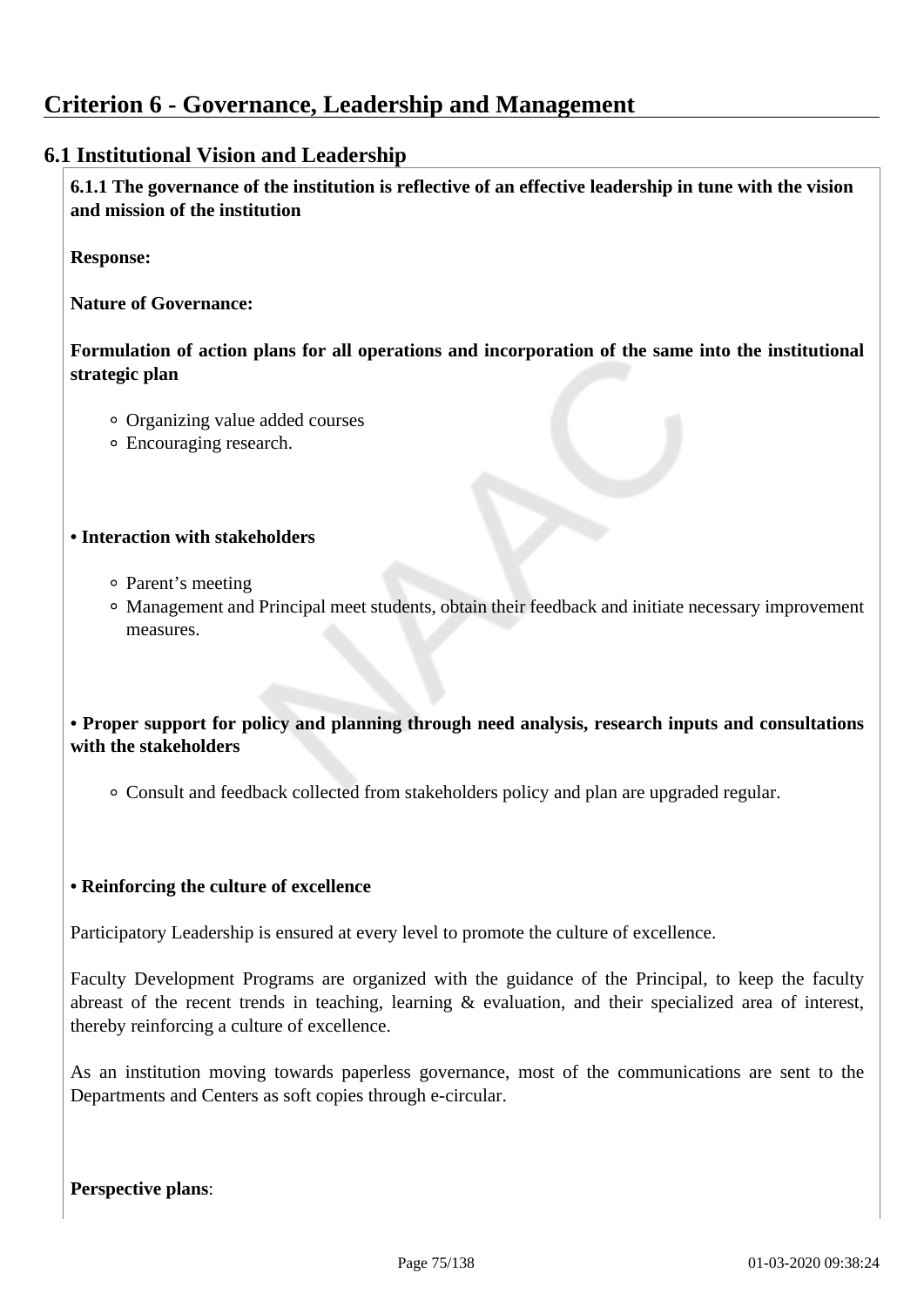The management plans the expansion and up gradation of infrastructure, modernization of existing facilities, research and development and introduction of new courses. The Principal and Heads of the Departments plans the academic activities, consultancy, MoUs, Innovations in teaching and learning process etc. and with approval of Management, it will be effectively implemented.

### **Participation of the teachers:**

The Management at the highest level is in constant touch with the head of the institution and gives enlightened leadership to the Principal for the smooth functioning of the college.

o Director

o Principal

o HOD

o Committee Coordinator

o Members of Various Committees

o Internal Auditors for QMS

o Program Organizer – Event coordinator

### **At Student Level:**

- Selection of class pupil leader
- As class committee members
- Organizers of student centric college events like conferences, Tech. fests, cultural, sports etc.
- Organizers of community services through NSS,YRC, etc

### **At Faculty level:**

- Organizing industrial visits and workshops, conferences.
- As mentors and class advisors.
- Planning and execution of several department activities, budget, purchase etc
- Organizing College Day, Graduation Day, Sports Day and other functions

### **As Head of the Department:**

- Planning , execution and monitoring the performance of the department
- Heading the activities of administration and academics of the department and other committees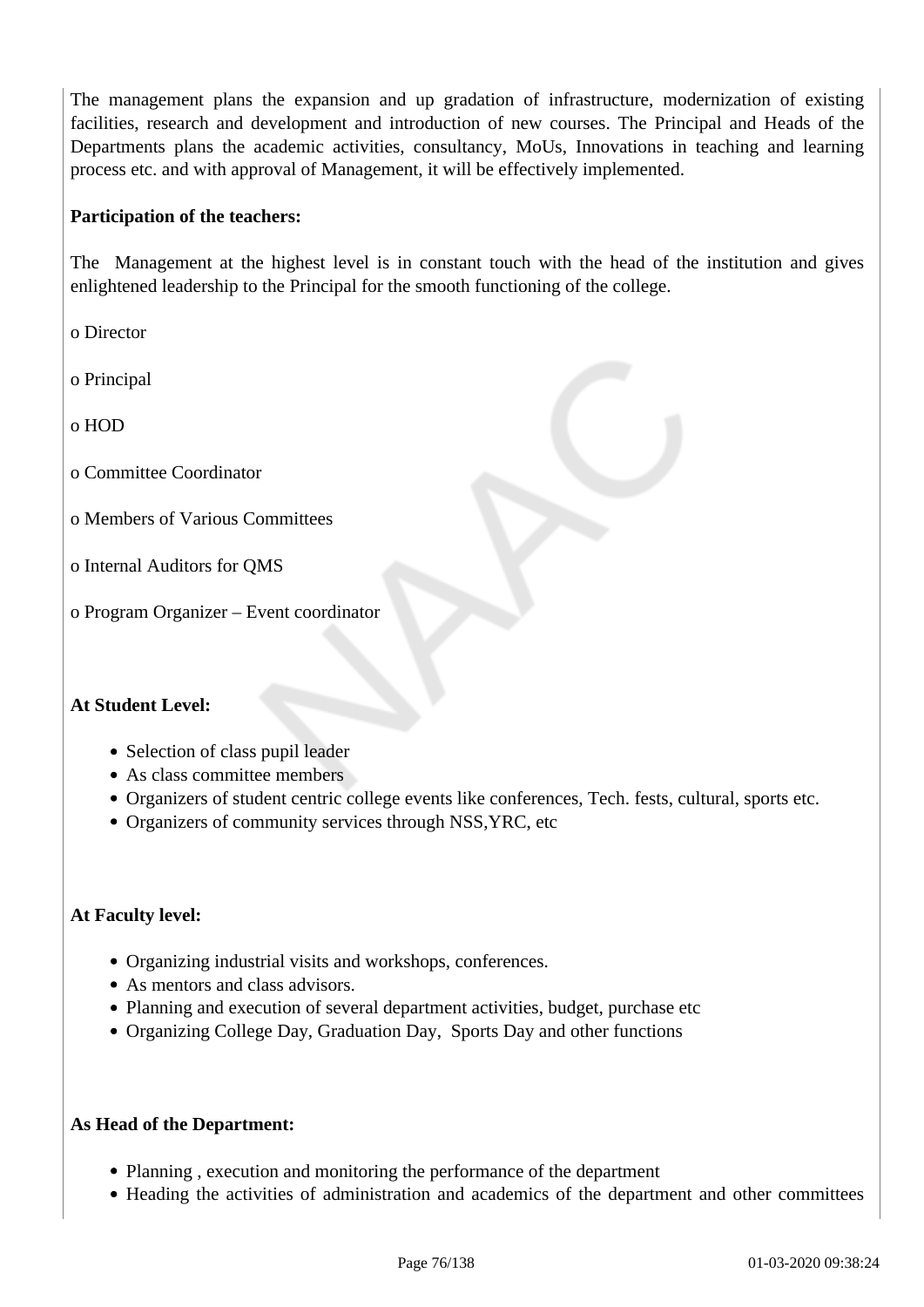mentioned earlier.

| <b>File Description</b>         | <b>Document</b>      |
|---------------------------------|----------------------|
| Any additional information      | <b>View Document</b> |
| Link for Additional Information | <b>View Document</b> |

### **6.1.2 The institution practices decentralization and participative management**

**Response:** 

#### **The institution believes in promoting a culture of decentralized governance system :**

The department decides on timetable, subject allocation, purchase of equipment and consumables, budged allocation, organizing guest lectures and workshops, recommends necessary industrial visits, implant trainings, MOUs and work to achieve its goals, vision and mission.

All academic and administrative activities are decentralized and management decisions are taken based on discussion and deliberations in class committee meetings, department meetings, monthly faculty meetings and HODs meeting with principal and director. Finally the Principal coordinates between departments, administration and management. Minutes of these meetings are available.

### **Participative management**:

Yes, the College promotes culture of participative management which enables staff and students to voice their opinions and suggestions which are considered for improvement.

This system of communicative management gives freedom to express their opinions for improvement and address their requirements. Participative management allows collaboration between departments and thereby improves the quality of management.

The various committees are formed to frame the guidelines, to take part in monitoring and controlling the entire processes of Academic, Finance, Research and Students welfare and Academic Evaluation which is a evidence of decentralization.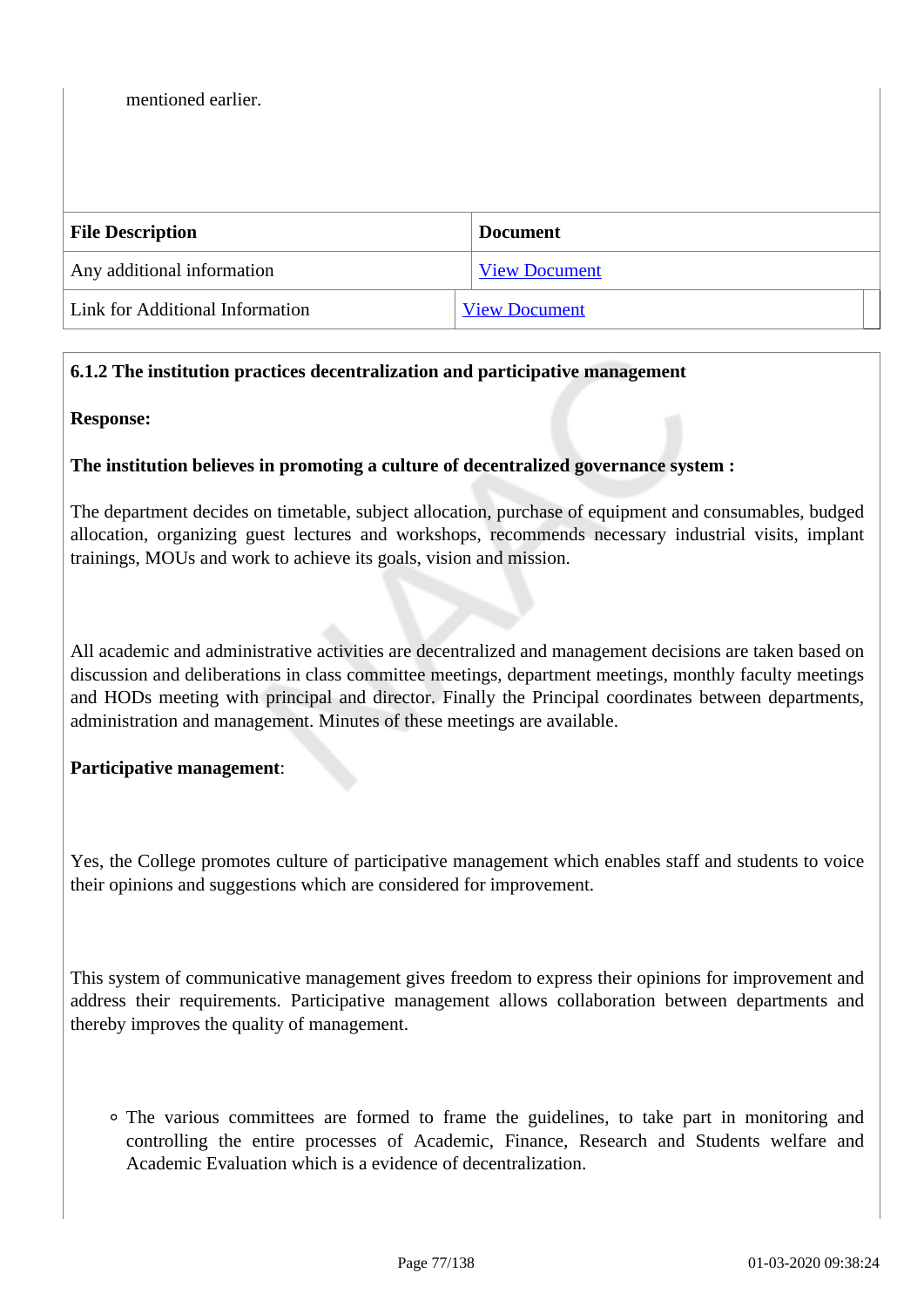| The following committees are formed:                                                                                                                                                                                                                                                                                                                                                                                                                                        |                                                                                                                                                                                                                                                                                                                                                                                                                                                                                                                                              |
|-----------------------------------------------------------------------------------------------------------------------------------------------------------------------------------------------------------------------------------------------------------------------------------------------------------------------------------------------------------------------------------------------------------------------------------------------------------------------------|----------------------------------------------------------------------------------------------------------------------------------------------------------------------------------------------------------------------------------------------------------------------------------------------------------------------------------------------------------------------------------------------------------------------------------------------------------------------------------------------------------------------------------------------|
| 1. Internal Quality Assurance Cell<br>2. Planning & Monitoring Committee<br>3. Academic Excellence committee<br>4. Research and Development Committee<br>5. Discipline committee<br>6. Alumni Committee<br>7. Professional Societies and Women Empowerment<br>8. Placement and Training Committee<br>9. Resource Management and Budget committee<br>10. Anti-Ragging and Social Service Committee<br>11. Grievance Redressal Committee<br>12. Internal Compliance Committee |                                                                                                                                                                                                                                                                                                                                                                                                                                                                                                                                              |
|                                                                                                                                                                                                                                                                                                                                                                                                                                                                             |                                                                                                                                                                                                                                                                                                                                                                                                                                                                                                                                              |
| which enables smooth functioning of the committee without any flaws.<br>Library, Sports, Transport, Hostels, Office Administration and Health Care centre.<br>participative management in all aspects.                                                                                                                                                                                                                                                                      | All the above committees are supervised by a coordinator with a committee member from each department<br>In addition to the above, various Stand-alone committees are also formed to administer the following:<br>Students also actively participate in NSS activities under the guidance of the Faculty which shows<br>Head of the Departments monitor the execution of academic, research, student activities, placement, and<br>discipline in their respective departments. Assistant Head of the Department, Section Coordinators, Class |
|                                                                                                                                                                                                                                                                                                                                                                                                                                                                             | advisors and Faculty advisors work as a team for the smooth functioning of the departments.                                                                                                                                                                                                                                                                                                                                                                                                                                                  |
|                                                                                                                                                                                                                                                                                                                                                                                                                                                                             | <b>Document</b>                                                                                                                                                                                                                                                                                                                                                                                                                                                                                                                              |
| <b>File Description</b><br>Any additional information<br>Link for Additional Information                                                                                                                                                                                                                                                                                                                                                                                    | <b>View Document</b><br><b>View Document</b>                                                                                                                                                                                                                                                                                                                                                                                                                                                                                                 |

# **6.2 Strategy Development and Deployment**

**6.2.1 Perspective/Strategic plan and Deployment documents are available in the institution**

### **Response:**

# **Research and Development**

Faculty with PG degree are encouraged to register and pursue their doctorates.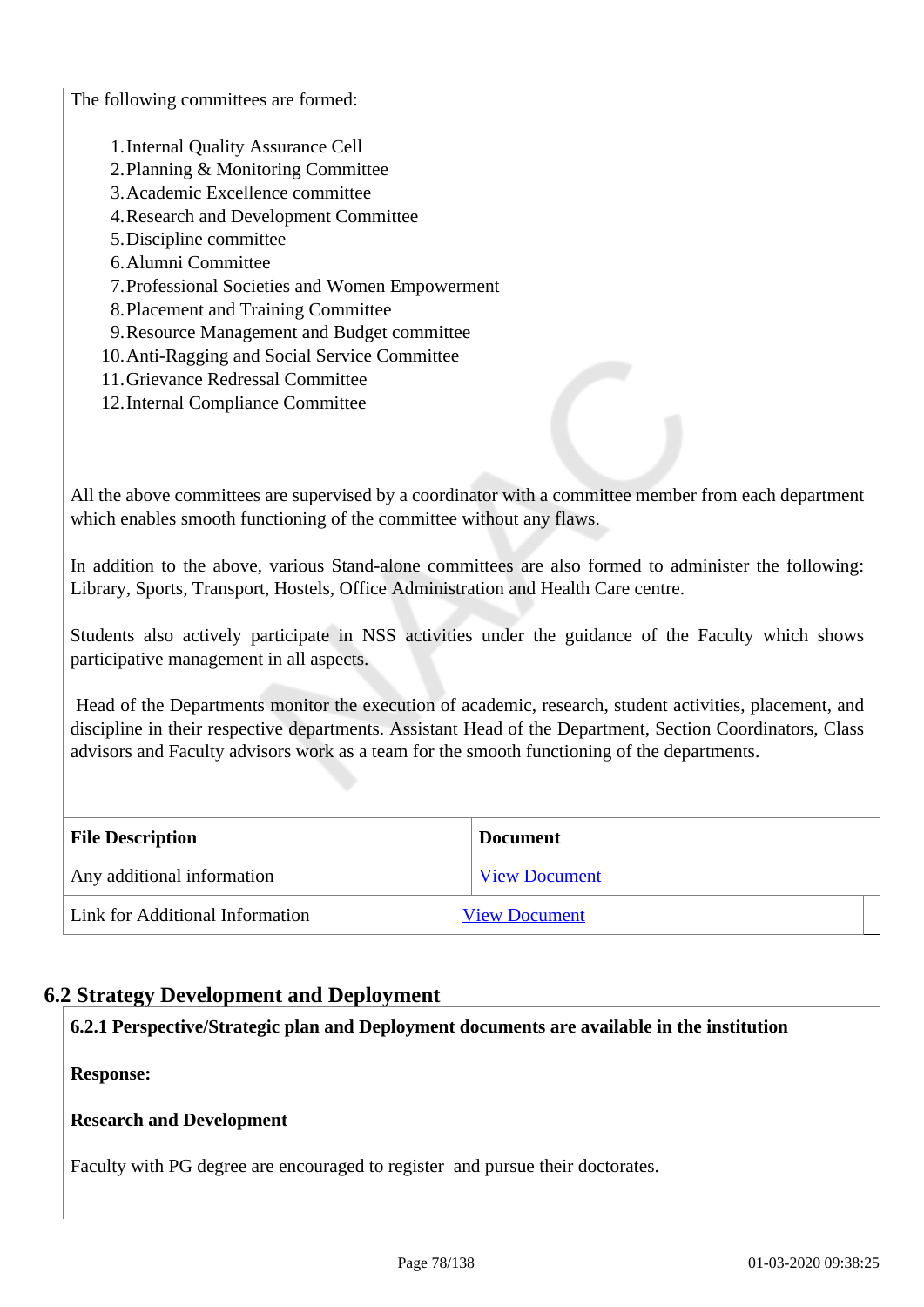The cell motivates all faculty members of SAEC to submit proposals to various funding agencies to carry out research projects and to organize sponsored events like seminar, Workshops , Conferences etc.

- 1.Initiation taken to promote interdisciplinary projects .
- 2.Support towards collaborative research
- 3.Promotes research by motivating the ideas/innovation of faculty and students through filing of patent and subsequent publication of the same.
- 4.The centre not only focuses on research in core department but also on Science and Humanities. In continuation with this, Anna university research centre for the department of Mathematics was filed.

Quality publications is another way of evaluating the research atmosphere in an institution. Hence, the cell appreciates and insist the student and faculty for publication of their research findings in reputed conferences and journals.

# **Curriculum Development**:

S.A.Engineering College is affiliated to Anna University; henceforth the syllabus framed by Anna University is followed. Changes in the syllabus are incorporated in different regulations of the syllabus framed.

**Teaching and Learning** Academic Excellence Committee monitors the effectiveness of teaching and learning methods followed in the college. Academic schedule is framed by the committee and it is approved by the Principal. All academics follow up the academic schedule.Teaching pedagogy methods that is to be followed by each course is decided by the course coordinators and the same is incorporated. Pedagogy methods include PowerPoint presentations, 3D presentation, Nptel videos, Lab based teaching, Google classroom, Usage of ICT tools, Mini projects etc,. In addition to the above Guest Lectures, Industrial visits are arranged to impart the industry standards to students.Class committee meetings are conducted thrice in a semester before the Internal assessments. Any grievances and difficulties reported are sorted out immediately so as to ensure the correctiveness of teaching &learning methodologies. NSLB students are monitored affectively by conducting special classes.

### **Examination and Evaluation**

- Exam cell wing headed by the Exam cell coordinator ensures the conduction of tests as scheduled in the academic calendar without any flaws.
- Checking the quality of question papers and answer book evaluation by subject experts in all departments
- Allocation of invigilation duties in a centralized manner
- Answer book evaluation is done by the concerned in charge, followed by answer book evaluation by subject experts.
- Mark entry in Palpap software without any deviations.
- Results are analyzed for all the Internal and University exams. Follow up actions for subjects with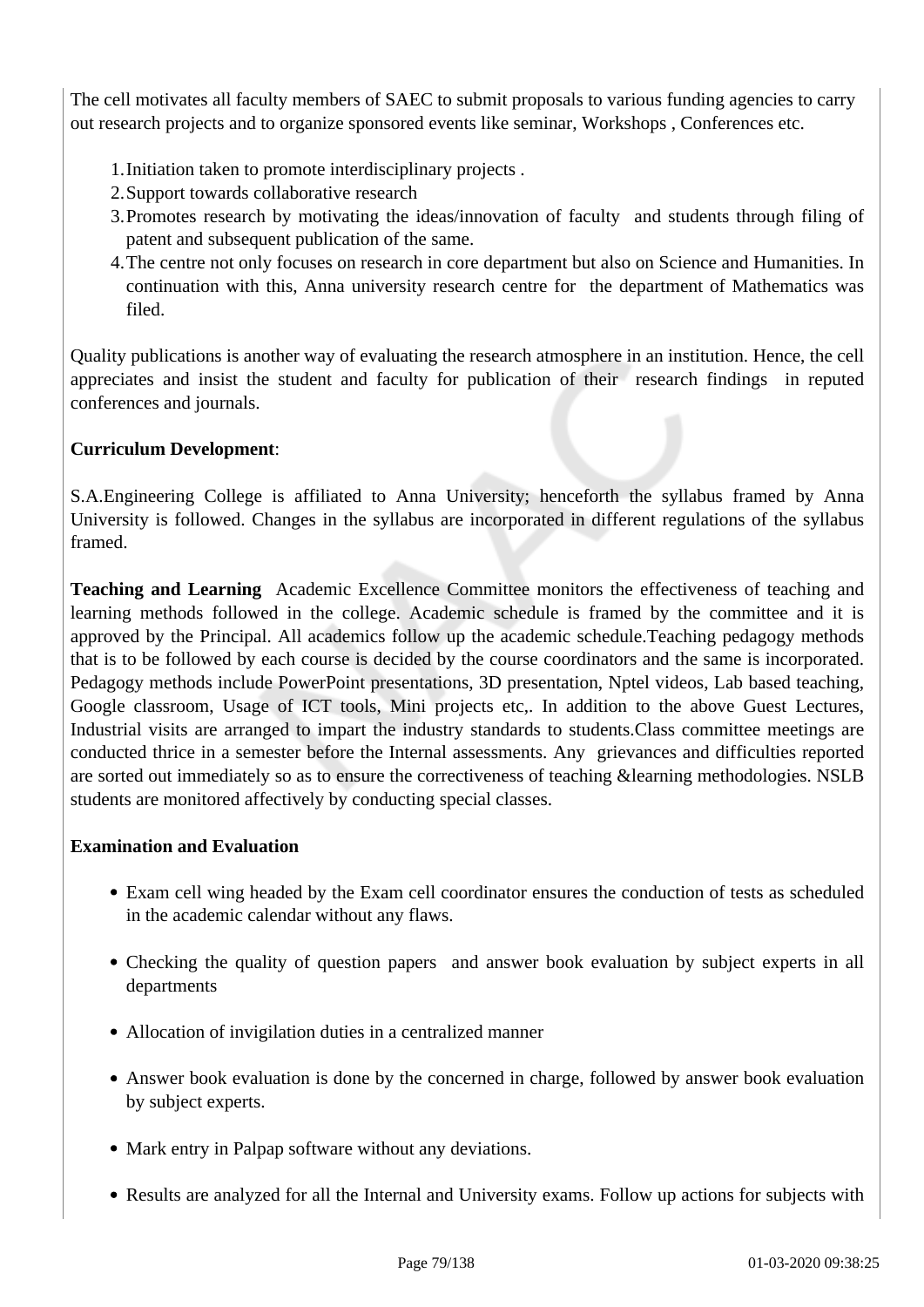low pass percentage and the reason for the low results are recorded in MMFO5j

- Based on this internal marks are calculated band entered in the Anna University web portal.
- University results are analysed after the publication of University results.

#### **Human Resource Management**

Human Resources aims at quality improvement of the faculty. Training On duty of 7 days is availed by faculty to attend FDPs, Conferences, Seminars, Workshops etc. Faculty are encouraged to take up Nptel courses, Nptel Registration fee is reimbursed by the management on successful completion of the course.

| <b>File Description</b>                                   | <b>Document</b>      |
|-----------------------------------------------------------|----------------------|
| Any additional information                                | <b>View Document</b> |
| Strategic Plan and deployment documents on the<br>website | <b>View Document</b> |
| Link for Additional Information                           | <b>View Document</b> |

# **6.2.2 Organizational structure of the institution including governing body, administrative setup, and functions of various bodies, service rules, procedures, recruitment, promotional policies as well as grievance redressal mechanism**

### **Response:**

The management and head of the institution are always in interactive mode with each other.. The Management, Principal and faculty work in conjunction to formulate and implement its quality policy and plans. The Principal is the academic and administrative head of the institution. The head of institution get the feedback from teachers, students and the alumni with regards to the teaching quality, curriculum, extracurricular activities and infrastructural demands. In the meeting of the Management Committee the information gathered from different sources are discussed with the participating members. After thorough discussion and deliberation the existing facilities and activities of the institution are reviewed and decisions are taken for their implementation after going through the available resources and modalities. The faculty participates actively in policy making and application through various committees. These committees meet prior to the management meeting, discuss various matters and present their reports and recommendations to the Head of the institution. During the Management meeting, the Principal`s report is reviewed by the members of the Managing Committee. A thorough discussion ensues, valuable suggestions offered and final resolutions are taken for implementation for the growth of the college.

Actions taken on recommendations from the previous meeting are also reviewed to monitor the progress and take necessary action. The head of the institution communicates the policy decisions to the faculty in the staff meetings.

# **Principal**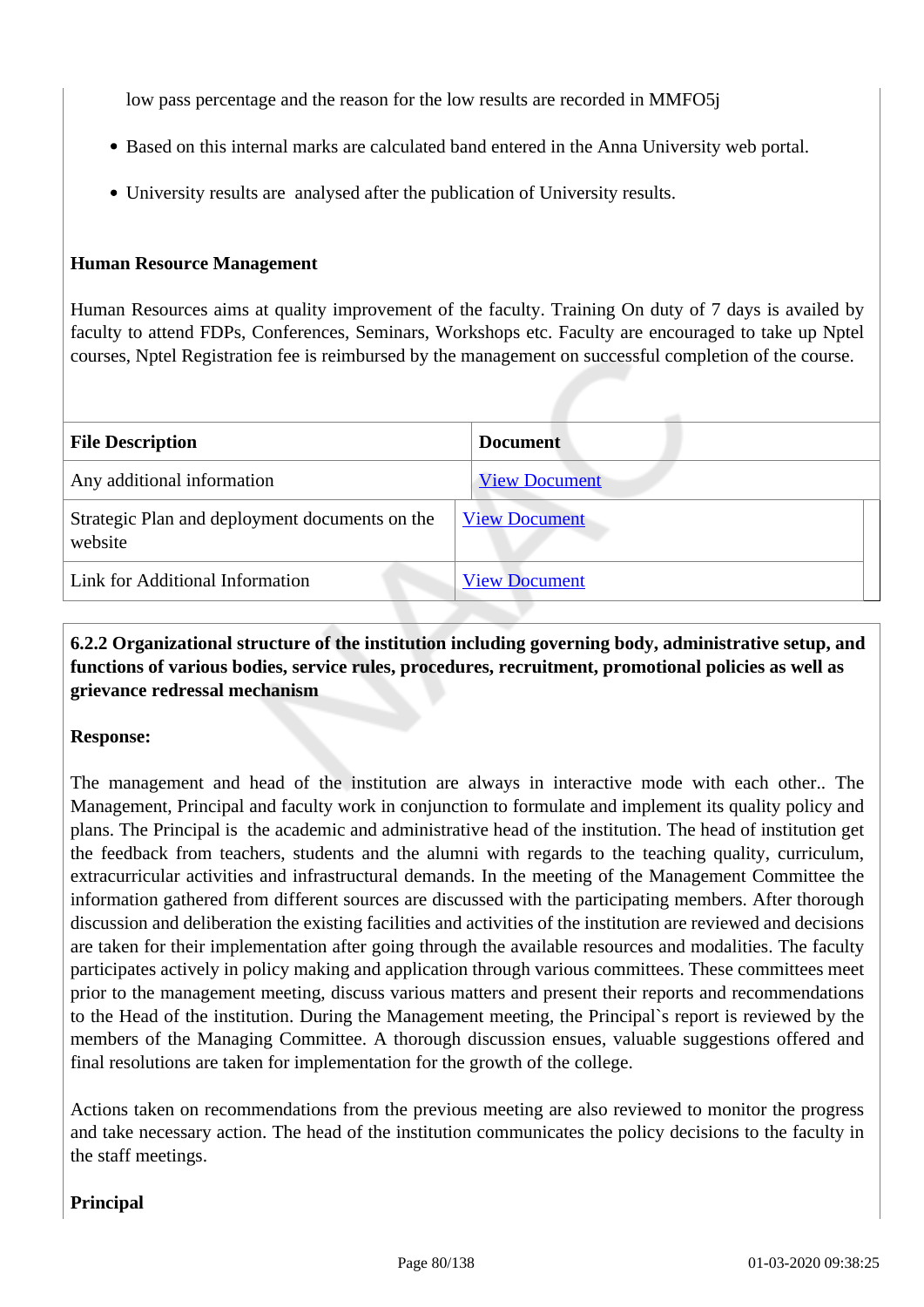Looks after all the Administrative and Academic activities falling in line with the AICTE, Anna University and the Government of Tamil Nadu norms, in all aspects. Conducts all the UG, PG and Ph.D programmes according to the affiliating university (Anna University) guidelines and is not supposed to conduct any programmes apart from the programmes affiliated by the University. Appoints Faculty Member according to the norms of the AICTE and affiliating university (Anna University).Acts as Warden for Gents Hostel. Monitors admission, conducts regular class works, to organize placement activities in coordination with Placement Director., create an environment for industry institute interaction, coordinate R&D activities, coordinate staff and external organization for R&D and consultancy, maintain discipline among students and staff. Monitors smooth conduct of Quality Management System in accordance with NBA and NAAC.

### **Head Of the Department (HOD)**

Responsible for all the academic affairs of the Department. Looks after day to day activities relating to teaching and other workloads of his/her teaching and non-teaching staff. Reports to the Principal regarding all the requirements of his/her department such as Faculty Member, supporting staff, equipments, books & journals, maintenance etc. Represents his/her department and will report to the Principal all the requirements/short comings for the development and proper functioning of the Department, during weekly/fortnightly meetings. Looks after the matter related to R  $\&$  D, Consultancy and Research Publications. Arranges for Guest Lecture/Extension Lectures, Seminars, Workshops, and Conferences etc. Responsible for mobilizing his/her Faculty Member for different research grants. Responsible for innovative programmes including collaboration with other institutions, Universities and different industries. Responsible for students proctor's system.

| <b>File Description</b>         | <b>Document</b>      |  |
|---------------------------------|----------------------|--|
| Any additional information      | <b>View Document</b> |  |
| Link for Additional Information | <b>View Document</b> |  |

### **6.2.3 Implementation of e-governance in areas of operation**

- **1.Planning and Development**
- **2.Administration**
- **3.Finance and Accounts**
- **4.Student Admission and Support**
- **5.Examination**
- **A. All 5 of the above**
- **B. Any 4 of the above**
- **C. Any 3 of the above**
- **D. Any 2 of the above**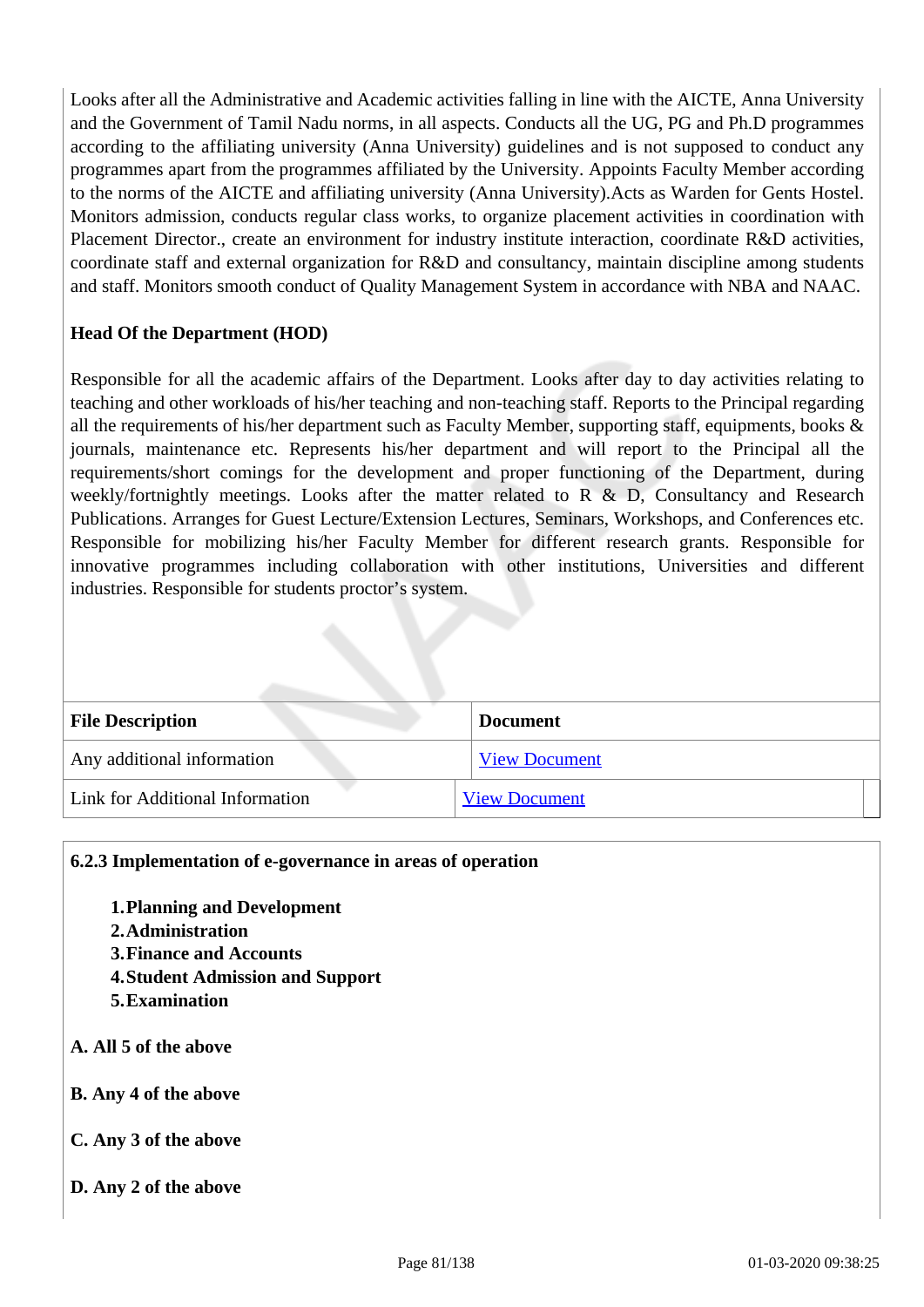### **Response:** A. All 5 of the above

| <b>File Description</b>                                                                                            | <b>Document</b>      |
|--------------------------------------------------------------------------------------------------------------------|----------------------|
| Screen shots of user interfaces                                                                                    | <b>View Document</b> |
| <b>ERP</b> Document                                                                                                | <b>View Document</b> |
| Details of implementation of e-governance in areas<br>of operation Planning and<br>Development, Administration etc | <b>View Document</b> |
| Any additional information                                                                                         | <b>View Document</b> |

# **6.2.4 Effectiveness of various bodies/cells/committees is evident through minutes of meetings and implementation of their resolutions**

#### **Response:**

The various committees are formed to frame the guidelines, to take part in monitoring and controlling the entire processes of Academic, Finance, Research and Students welfare and Academic Evaluation which is a evidence of decentralization

The following committees are formed:

- 1.Internal Quality Assurance Cell
- 2.Planning & Monitoring Committee
- 3.Academic Excellence committee
- 4.Research and Development Committee
- 5.Discipline committee
- 6.Alumni Committee
- 7.Professional Societies and Women Empowerment
- 8.Placement and Training Committee
- 9.Resource Management and Budget committee
- 10.Anti-Ragging and Social Service Committee
- 11.Grievance Redressal Committee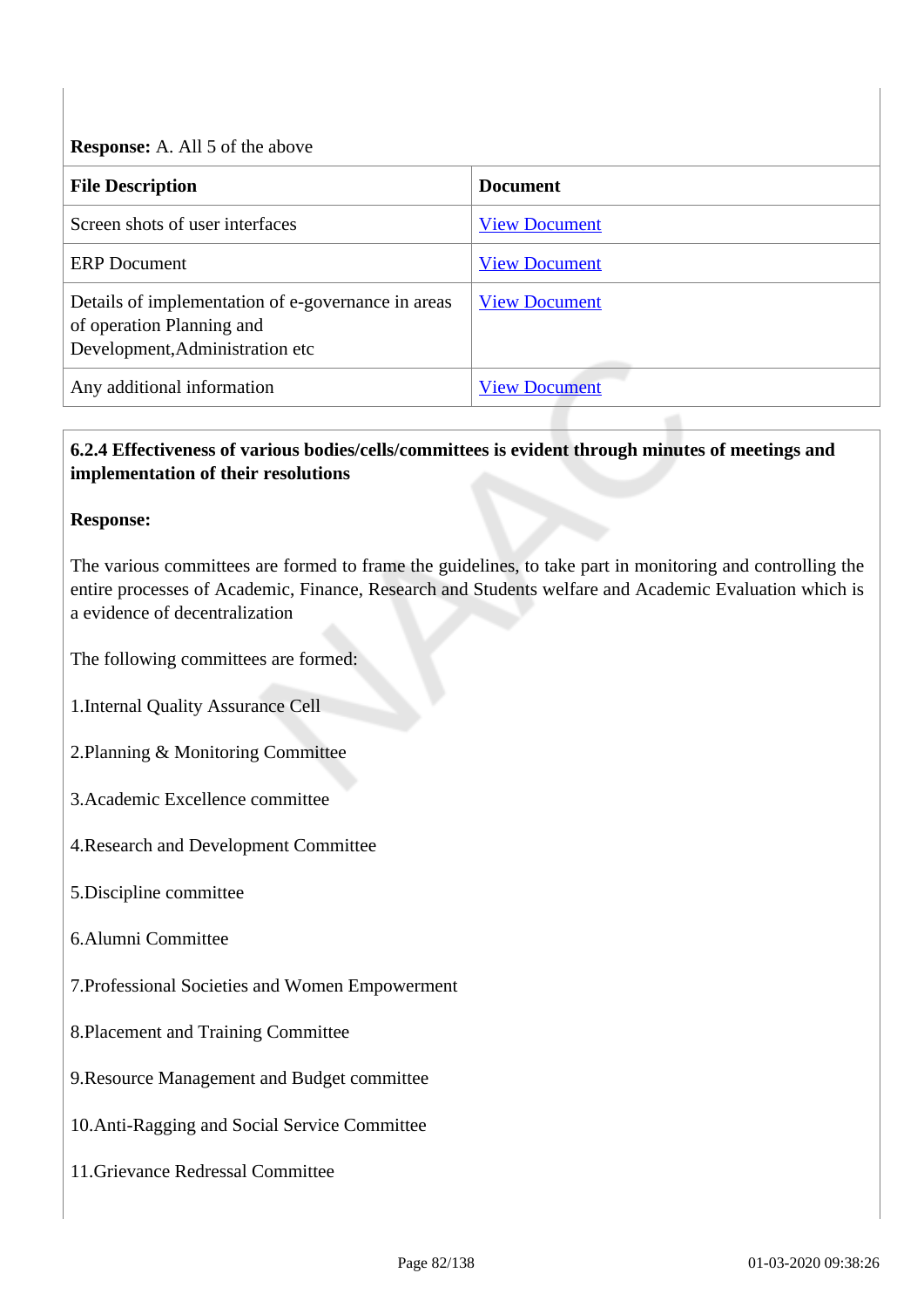### 12.Internal Compliance Committee

All the above committees are supervised by a coordinator with a committee member from each department which enables smooth functioning of the committee without any flaws.

In addition to the above, various Stand-alone committees are also formed to administer the following: Library, Sports, Transport, Hostels, Office Administration and Health Care centre.

Students also actively participate in NSS activities under the guidance of the Faculty which shows participative management in all aspects.

 Head of the Departments monitor the execution of academic, research, student activities, placement, and discipline in their respective departments. Assistant Head of the Department, Section Coordinators, Class advisors and Faculty advisors work as a team for the smooth functioning of the departments.

# **PROFESSIONAL SOCIETIES AND WOMEN EMPOWERMENT**

Our institution also a part of student chapters. At present all the students and staff are members of any one of the professional society.

Student chapters like ISTE,IEEE,IETE,CSI,ACM,SAE,MMA,CII,FICCI,NIPM,IAENG are functioning.

Many events like Workshop, Guest lectures, Seminars are organized by this centre.

For the Academic year 2014-15, nearly 20 activities have been organized by all departments.

Also For the Academic year 2015-16, nearly 27 activities have been organized by all departments.

Also For the Academic year 2016-17, nearly 34 activities have been organized by all departments.

Also For the Academic year 2017-18, nearly 35 activities have been organized by all departments.

Also For the Academic year 2018-19, nearly 36 activities have been organized by all departments.

The professional activities are increasing for all the years which give a great power to this cell.

### **WOMEN EMPOWERMENT CELL**

Also we have a powerful women empowerment cell in which various women related programmes and activities have been organized.

For the academic year 2014-15 activities are as follows.

- 1.General Wellbeing of Women.
- 2.Cancer Awareness program for women.
- 3.International Women's day Celebration.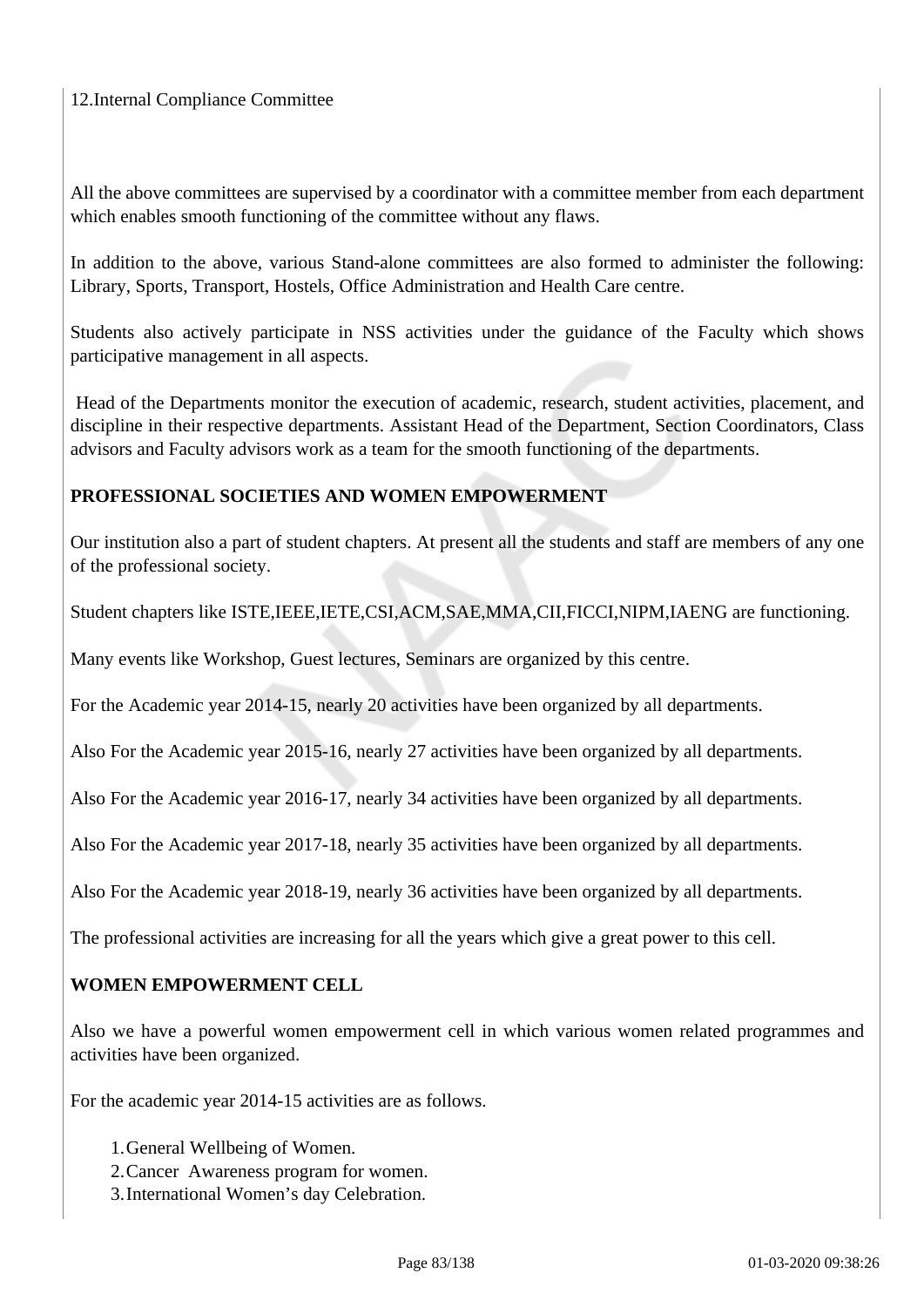| 4. Awareness program for women |  |  |
|--------------------------------|--|--|
|--------------------------------|--|--|

For the academic year 2015-16 activities are as follows.

1.Self Defence programme for strong women and strong mind Karate.

2.Additional Karate Classes-Hostel Girls.

3.International Women's Day Programme "sakthi"

4.Rice Fist event

For the academic year 2016-17 activities are as follows.

1.Rexona Confidence academy-Teaching the importance of grooming & confidence

2.Yoga for women Workshop

3.Self Defence

4.Workshop on Alleviation of Harassment through Social Media

For the academic year 2017-18 activities are as follows.

- 1.Her Health & Hygiene
- 2.Awareness Program on Legal Rights for Women
- 3.International Women's day Sakthi-18

For the academic year 2018-19 activities are as follows.

- 1.Social media awareness
- 2.Her health & hygiene
- 3.International women's day programme

| <b>File Description</b>         | <b>Document</b>      |
|---------------------------------|----------------------|
| Any additional information      | <b>View Document</b> |
| Link for Additional Information | <b>View Document</b> |

# **6.3 Faculty Empowerment Strategies**

#### **6.3.1 The institution has effective welfare measures for teaching and non-teaching staff**

# **Response:**

The supportive management is fully aware of the fact that updating of knowledge base and skills is not only desirable but also imperative to face the challenges of this constantly evolving world. The institution ensures the professional development of the staff by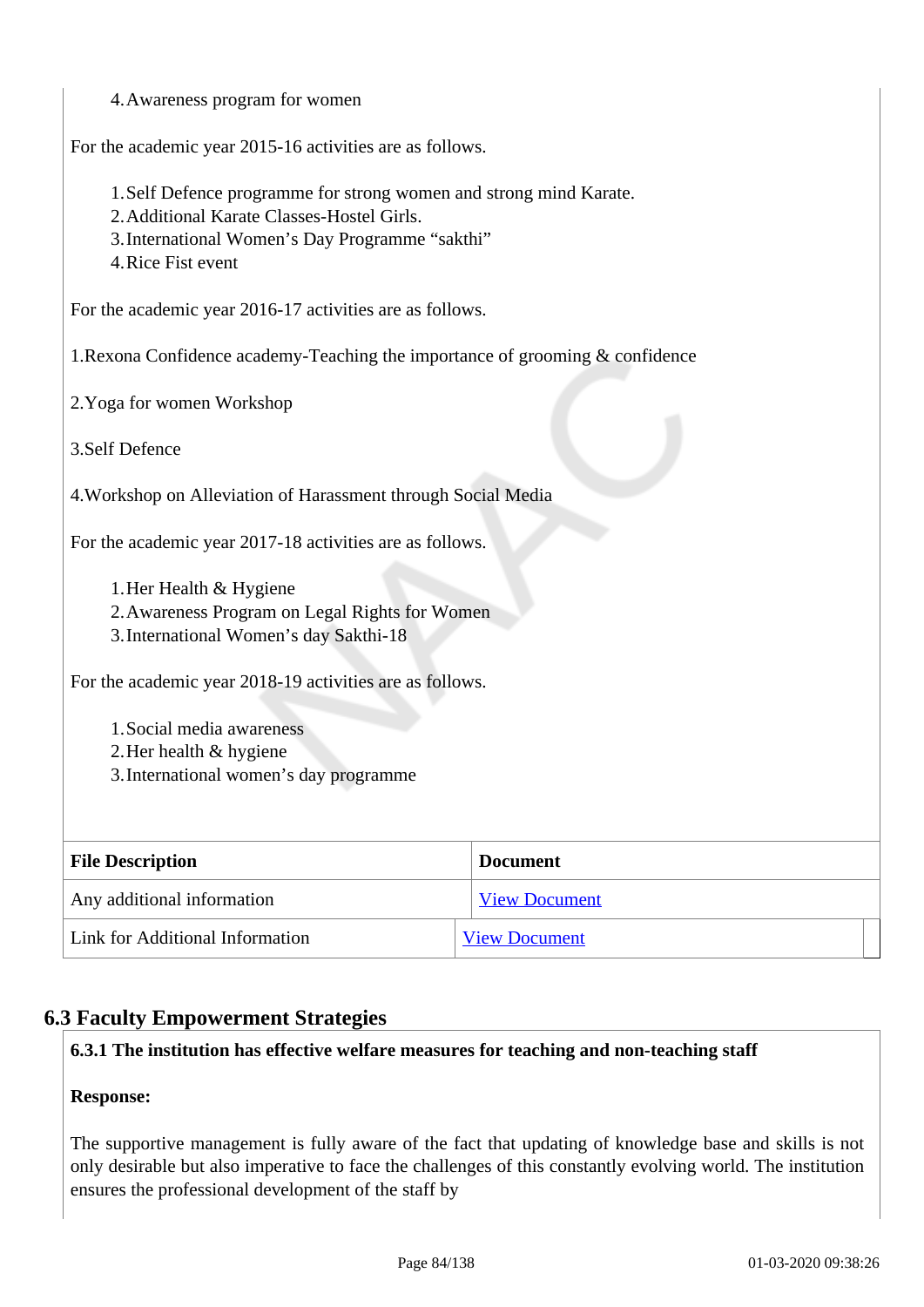- Planning and executing programmes that address professional development, Career development, personal development of faculty members
- Encouraging faculty members to enroll for or provide resources for training programmes and workshops.
- Appreciating innovations and recognizing and awarding performance Sponsoring for participation in national and International Conferences, seminars, workshops and Publications.
- Supporting membership and active involvement in local, state, national and Internationalprofessional associations.
- Our faculty members are active life members of various national and International professional bodies.
- Providing access to the Internet, audio-visual aids, software packages etc., as required.
- Facilitating institutional infrastructure, learning resources for effective curricular transaction.

#### **Development programmes for Non-teaching staff:**

The college has implemented various programmes to enable the staff to function more effectively. Employees need training in advanced skills related to their works. In this regard college provided computer training to the staff. Institution appointed supporting staff to carry out the activities of the college as well as the computer training programmes and other service programmes conducted by the University.

Realizing that satisfied employee is an asset for the institution and can make the college a productive place, the management has put several incentive measures in place for the teaching as well as Non-Teaching Staff them besides the salary package.

#### **General amenities**:

- Teaching and non teaching faculty can avail free transport facility.
- Medical facility.

### **Incentives / Awards:**

Financial assistance of Rs.5000 is provided on Annual Day to the faculties who have secured 100% university result in their respective subject.

### **Facilities provided for Faculty career development:**

- Sabbatical leave (OD) for attending examination, FDP, National & International Conferences.
- Registration fee reimbursement for FDP/ Conferences.

### **List of major Welfare facilities given to the Faculty** :

- Provident Fund contribution is available to the staff members.
- Every year Monthly & Daily Sheet Calendar is given to all faculty members.
- On any medical need, hospital facility is arranged.
- Monthly one Casual Leave and two one hour permission is allowed to avail.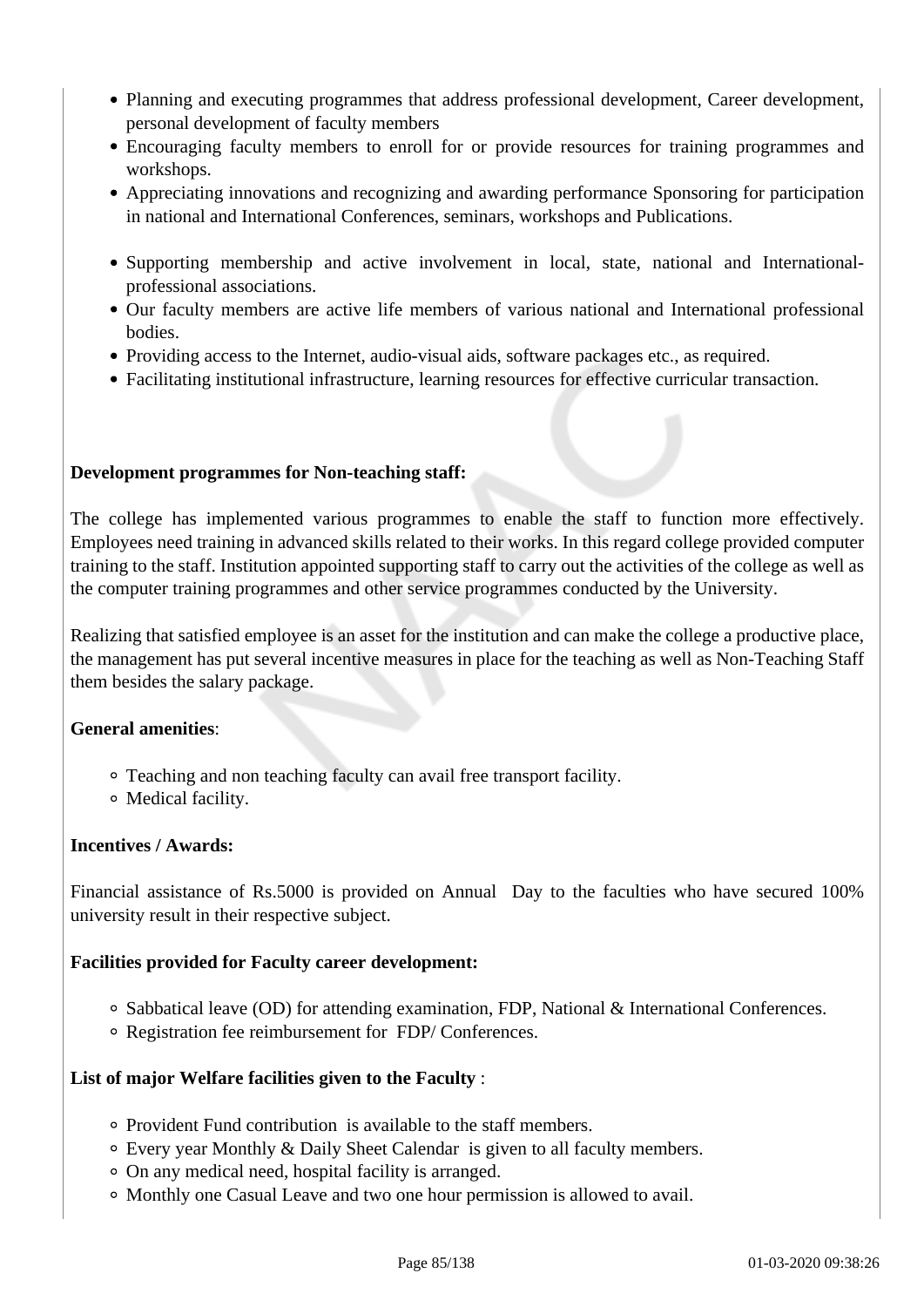- CPL is given to Staff Members for carrying out the assigned works during Holidays
- Yearly 28 days of Vacation leave ( winter-7 & summer -21) is given to faculty members.
- Yoga facilities are available.
- Sports (indoor game, outdoor games) are conducted Staff members.
- Medical leave are given to the employees during his/her job period.
- There is a provision of maternity leave for the staff.
- Safety insurance to all.

Fee concession to the wards of faculties in college and school

| <b>File Description</b>         | <b>Document</b>      |  |
|---------------------------------|----------------------|--|
| Any additional information      | <b>View Document</b> |  |
| Link for Additional Information | <b>View Document</b> |  |

# **6.3.2 Average percentage of teachers provided with financial support to attend conferences/workshops and towards membership fee of professional bodies during the last five years**

#### **Response:** 30.33

6.3.2.1 Number of teachers provided with financial support to attend conferences / workshops and towards membership fee of professional bodies year-wise during the last five years

| 2018-19 | 2017-18 | 2016-17 | 2015-16 | 2014-15 |
|---------|---------|---------|---------|---------|
| 82      | 111     | 79      | 63      | JJ      |

| <b>File Description</b>                                                                                                   | <b>Document</b>      |  |
|---------------------------------------------------------------------------------------------------------------------------|----------------------|--|
| Details of teachers provided with financial support<br>to attend conferences, workshops etc during the last<br>five years | <b>View Document</b> |  |
| Any additional information                                                                                                | <b>View Document</b> |  |

 **6.3.3 Average number of professional development /administrative training programs organized by the institution for teaching and non teaching staff during the last five years**

**Response:** 16.4

6.3.3.1 Total number of professional development / administrative training programs organized by the Institution for teaching and non teaching staff year-wise during the last five years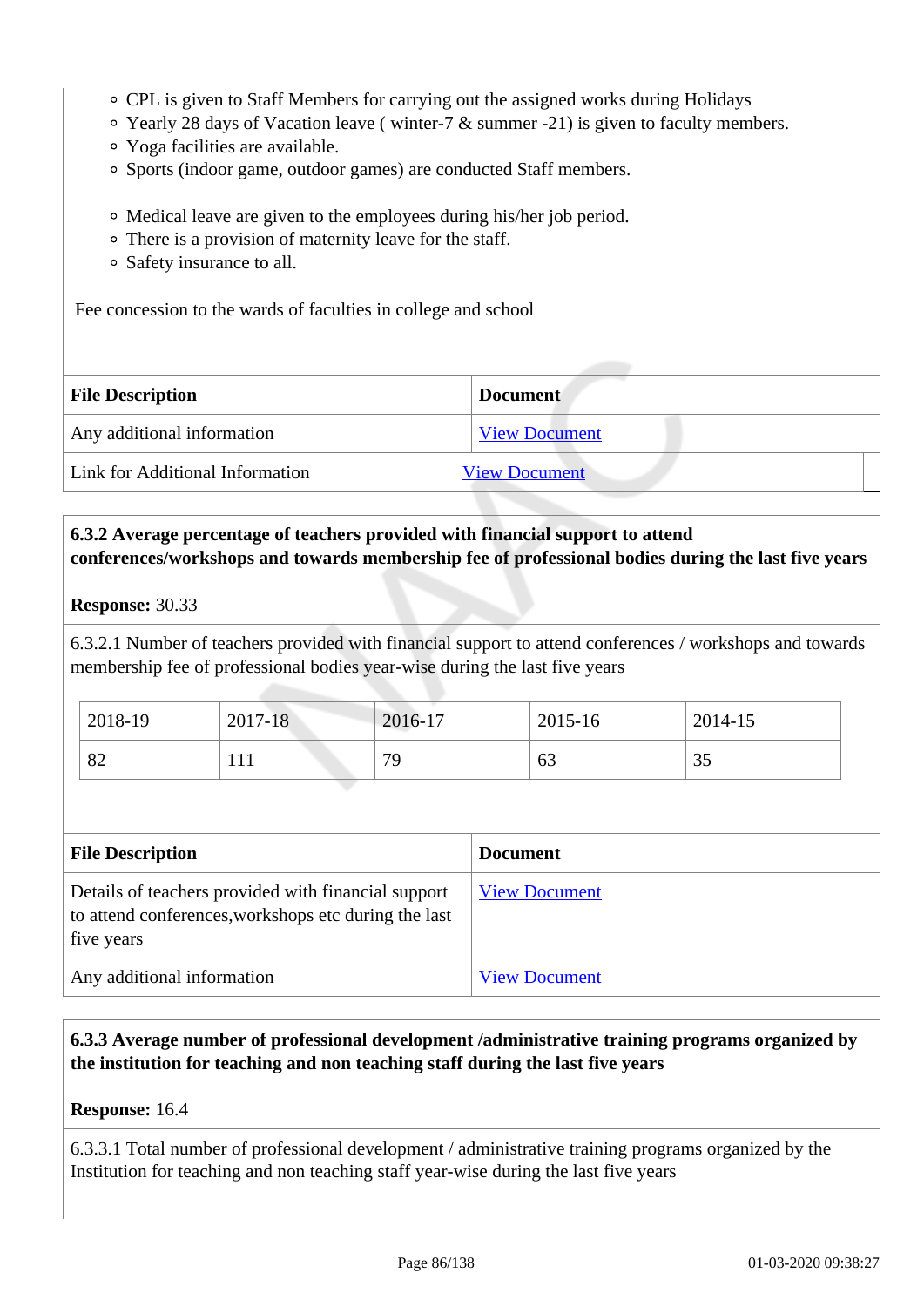| 2018-19 | 2017-18 | 2016-17                    | 2015-16 | 2014-15      |
|---------|---------|----------------------------|---------|--------------|
| 19      | 18      | $\overline{ }$<br><b>1</b> | 10      | $1^{\wedge}$ |

| <b>File Description</b>                                                                                                                       | <b>Document</b>      |
|-----------------------------------------------------------------------------------------------------------------------------------------------|----------------------|
| Reports of the Human Resource Development<br>Centres (UGC ASC or other relevant centres).                                                     | <b>View Document</b> |
| Reports of Academic Staff College or similar<br>centers                                                                                       | <b>View Document</b> |
| Details of professional development / administrative<br>training programs organized by the Institution for<br>teaching and non teaching staff | <b>View Document</b> |
| Any additional information                                                                                                                    | <b>View Document</b> |

# **6.3.4 Average percentage of teachers attending professional development programs viz., Orientation Program, Refresher Course, Short Term Course, Faculty Development Program during the last five years**

### **Response:** 20.53

6.3.4.1 Total number of teachers attending professional development programs, viz., Orientation Program, Refresher Course, Short Term Course, Faculty Development Programs year-wise during the last five years

| 2018-19 | 2017-18 | 2016-17  | 2015-16 | 2014-15 |
|---------|---------|----------|---------|---------|
| 59      | 47      | ⊏ລ<br>JJ | 46      | 42      |

| <b>File Description</b>                                                                       | <b>Document</b>      |
|-----------------------------------------------------------------------------------------------|----------------------|
| Reports of the Human Resource Development<br>Centres (UGC ASC or other relevant centers).     | <b>View Document</b> |
| <b>IQAC</b> report summary                                                                    | <b>View Document</b> |
| Details of teachers attending professional<br>development programs during the last five years | <b>View Document</b> |
| Any additional information                                                                    | <b>View Document</b> |

# **6.3.5 Institution has Performance Appraisal System for teaching and non-teaching staff**

**Response:**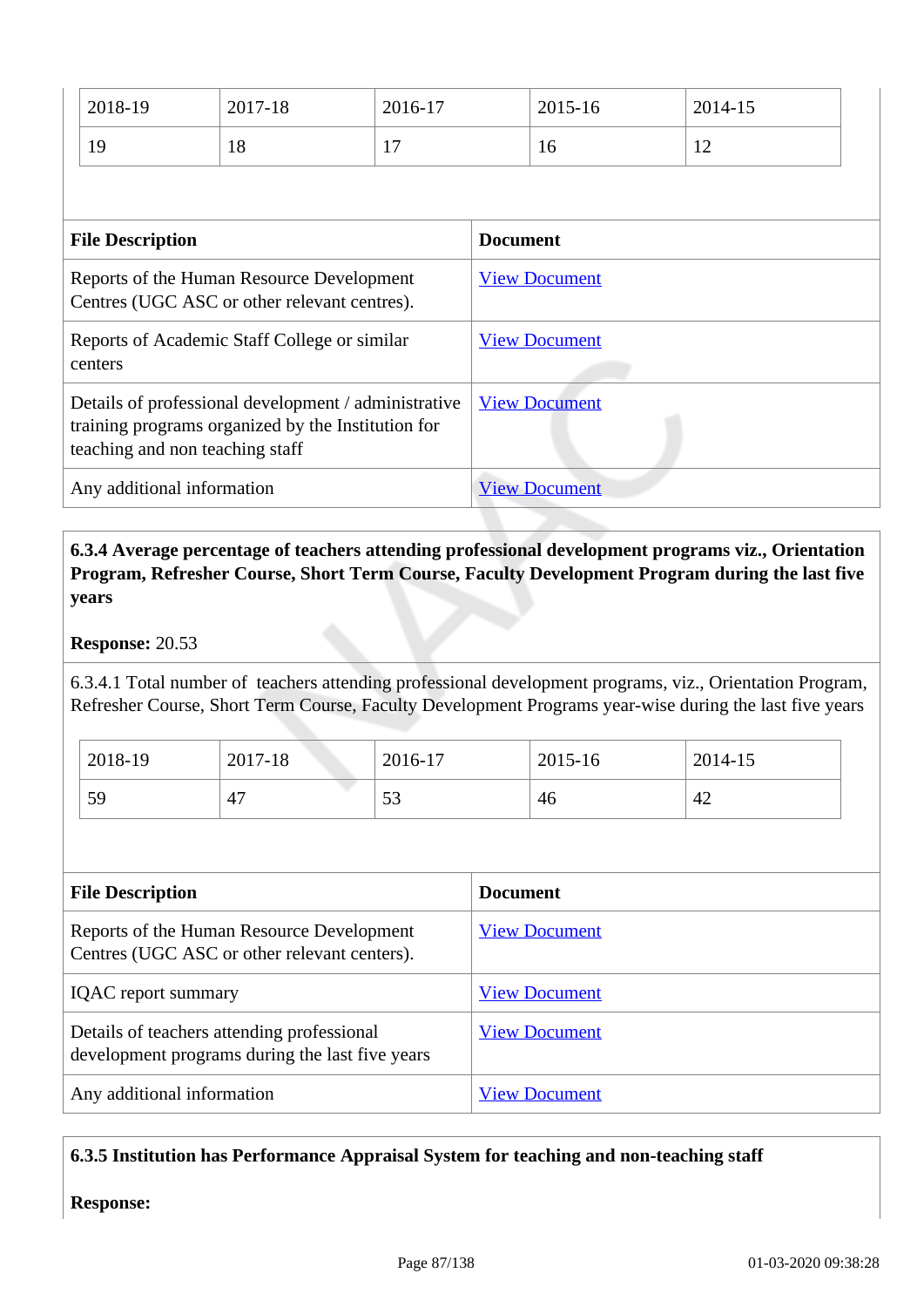The achievements of faculty members are monitored and maintained through Performance appraisal system as per the guidelines from the management.

Ø The traits of the Performance Appraisal System are class room delivery effectiveness , lesson plan/session plan/lecture notes preparation/execution, teaching methodology(initiatives), Academic planning & execution ,Assessment & enhancement of student learning, Class room management , Initiative/ commitment/leadership, Academic results .

Ø Additional academic activities, syllabus enrichment, participatory and innovative teaching learning methodology, and examination activities are assessed under this heading. Extracurricular and Cocurricular. Faculty contributions to student-related, field-based extracurricular and co-curricular activities covering socio-culture and other administrative activities are assessed. Research and Academic Contributions. Publication in journals, participation in conferences, seminars and workshops, faculty development programs, consulting, and projects are assessed under this head.

Ø The appraisal report of faculty is made by the concerned head of the department on the basis of yearly achievements, discipline, quality etc. and then submitted to the Head of the Institute. HOI is doing appraisal for Head of the Department.

Ø All the students from each and every class fill this form to help the institution assess the teacher performance and take necessary measures. The identities of students are not revealed.

Ø The Principal analyzes the student's reflections and shares it individually with the staff to help them judge their performance and overcome the difficulties. Counseling is provided to staff in order to help them improve their professional capabilities.

Ø The Principal evaluates the report and submit the report to the management.

The performance appraisal report duly filled and assessed by the Principal and management. The Management plays an active role in the performance appraisal of the staff. Annual increments and promotion in the grades are all implemented under the signatures of the managing committee. Recognition and increments are given to the professors who have completed their Ph.D. Likewise, the management ensures expeditious implementation of all the benefits after the appraisal of the faculty. The management takes effective decisions and the decisions taken are incorporated in the proceedings of the meetings of the managing committee and Governing Body.

| <b>File Description</b>    | <b>Document</b>      |  |
|----------------------------|----------------------|--|
| Any additional information | <b>View Document</b> |  |

# **6.4 Financial Management and Resource Mobilization**

### **6.4.1 Institution conducts internal and external financial audits regularly**

**Response:**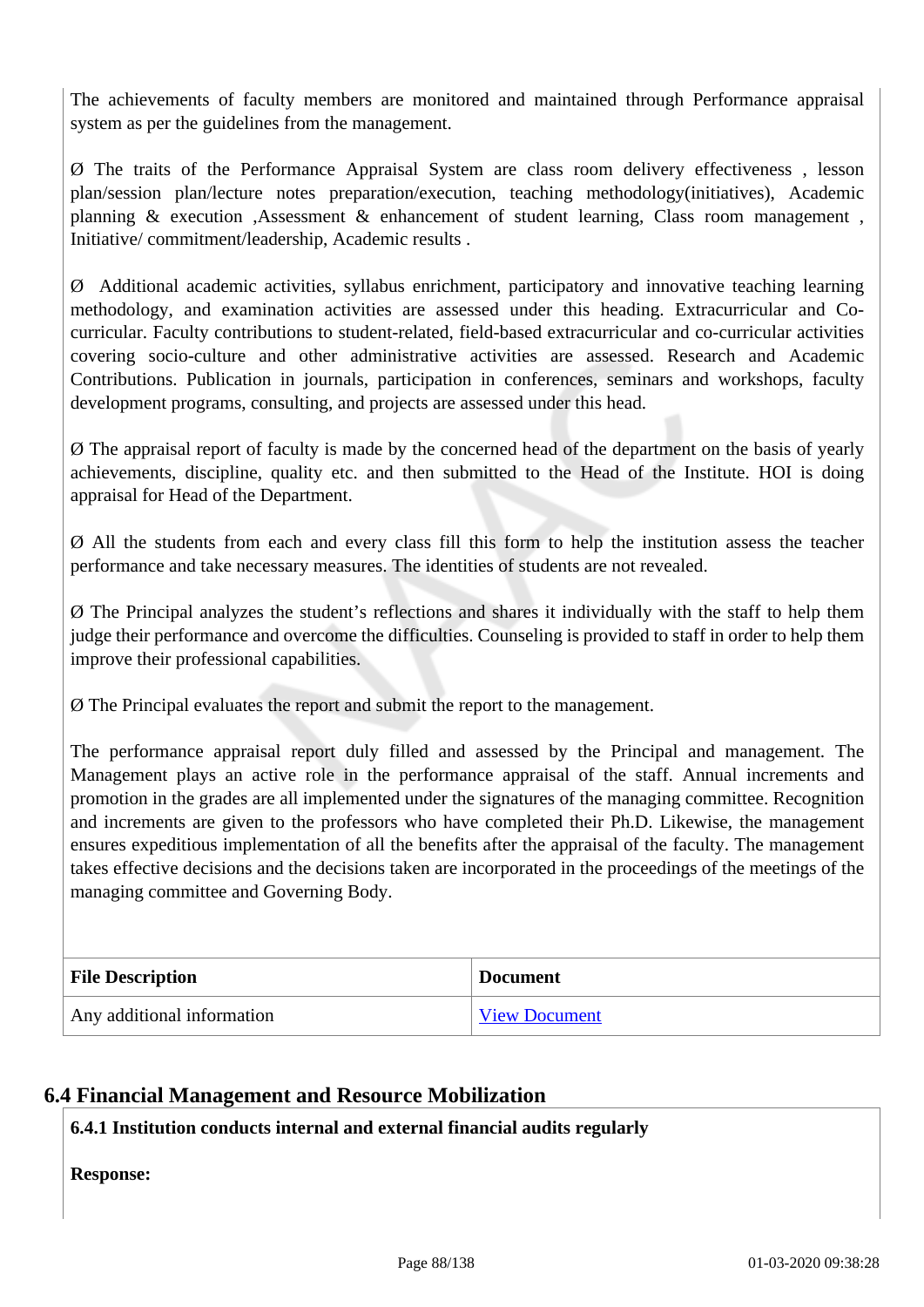Yes, Internal and External financial audits are conducted. Audit statements are updated in the college website duly signed by Chairman and Auditor.

The institution's financial resources are managed using various effective and efficient measures. The college has a fully computerized accounts department who makes sure that all the transactions are made via bank (Cheques & DD) and is supported through cheques and only duly authorized personnel can operate through the bank.

There is an efficient budget committee and purchase committee operating in the college who help in proper and efficient allocation and optimum usage of available funds.

There is a two tier checking process, internal audit and external audit, to check and follow up on the utilization of financial resources –

We have budgetary provisions for all administrative and academic activities.

# **MONITORING FINANCIAL MANAGEMENT PRACTICES THROUGH INTERNAL AUDIT, FINANCIAL PLANNING, BUDGET ALLOCATION, AUDITING**

**Financial planning** is done at the start of each financial year. Budget planning is based on:

Previous year's income-expenditure details

Anticipated expenditure for the coming financial year.

Early phase **tax planning** helps the institute to be up to date and on time with respect to tax payment.

All financial matters such as fee collection, salary distribution, tax payment etc are taken care of by the finance department.

Record of every transaction is maintained in the form of authentic receipts.

Accounting system is computerized for all financial transactions.

**Budget allocation** is based on requirements for different sections/departments.

**Budgetary provisions** are proportionally utilized for administrative and academic activities in order to ensure maintenance and expansion of SAEC

We have a Centralized **Purchase Committee** of SAEC. All material requirements of our institute including stationery for the new academic year are calculated at the end of previous academic year. Material planning is done on the basis of earlier year's consumption and incoming year's expected student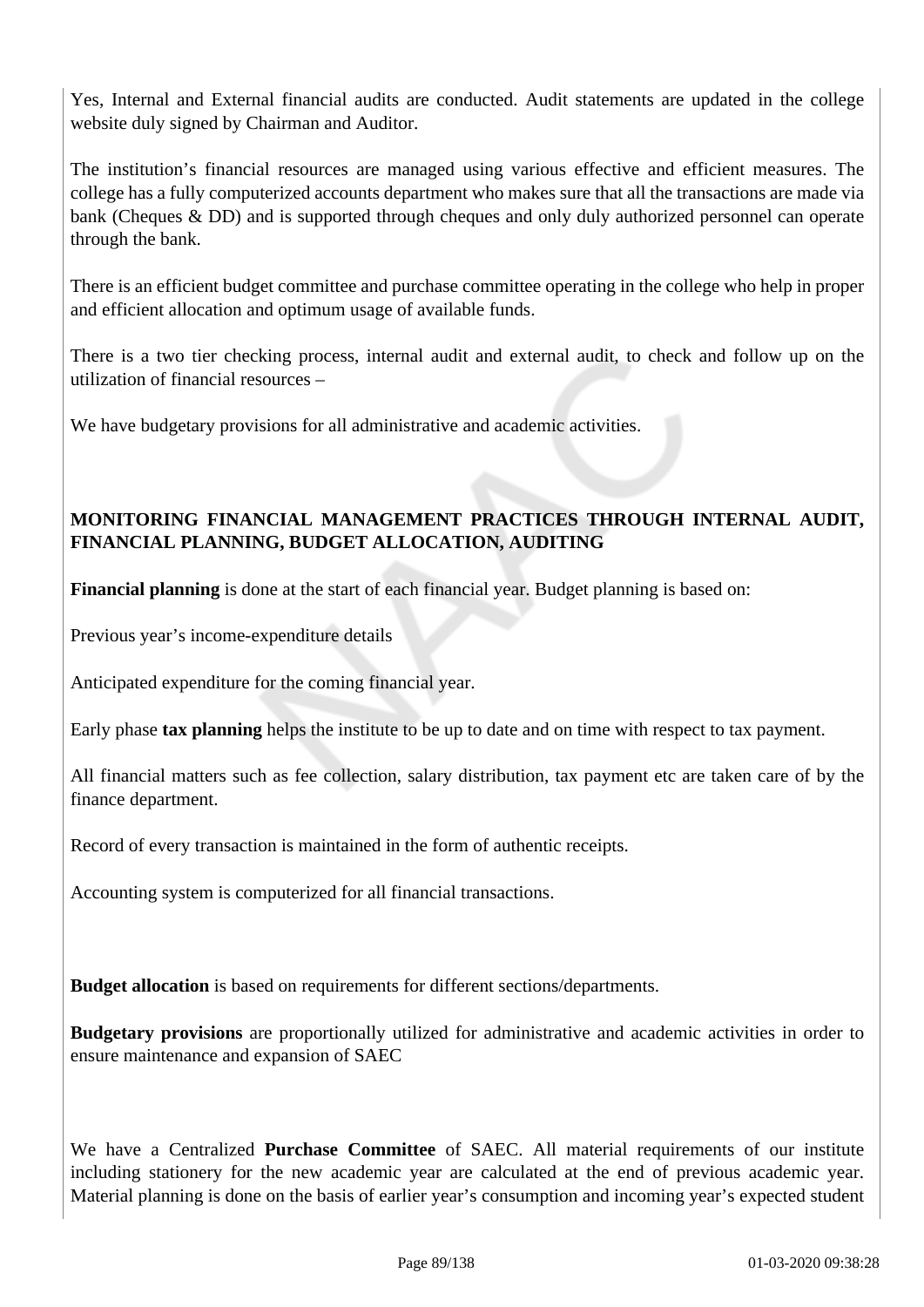strength. Requisition is placed to the Purchase Committee for all requirements. The Committee prepares their financial planning based on requisition received from various departments. The requirements are supplied in an organized and professional manner.

Emergency requirement is met with at local level.

If a condition so arises that the available budget is inadequate, then the Institute can meet with the deficit by taking aid from Trust.

In order to ensure reliability in terms of budget details and to avoid any form of discrepancy, **regular auditing** is done during which the planned budgetary details are compared with the factual data (fee receipts, bank statements, purchase & service bills etc).

v **Internal auditing** is done on a regular basis by Messrs. L.U. Krishnan & Co.**,** our internal auditor.

# **REGULARITY IN EXTERNAL AUDIT**

v **External/Statutory auditing** is done at the end of each financial year by our External Auditor Messrs. T.M. Jayachandran& Co.

All relevant data relating to financial matters as discussed above are organized and retained in a computerized system. This helps to computerize the entire **Financial Management System.**

| <b>File Description</b>         | <b>Document</b>      |
|---------------------------------|----------------------|
| Any additional information      | <b>View Document</b> |
| Link for Additional Information | <b>View Document</b> |

# **6.4.2 Funds / Grants received from non-government bodies, individuals, Philanthropists during the last five years (not covered in Criterion III) (INR in Lakhs)**

#### **Response:** 0

6.4.2.1 Total Grants received from non-government bodies, individuals, philanthropists year-wise during the last five years (INR in Lakhs)

| 2018-19 | 2017-18 | 2016-17 | $2015 - 16$ | 2014-15 |
|---------|---------|---------|-------------|---------|
| ν       |         |         |             |         |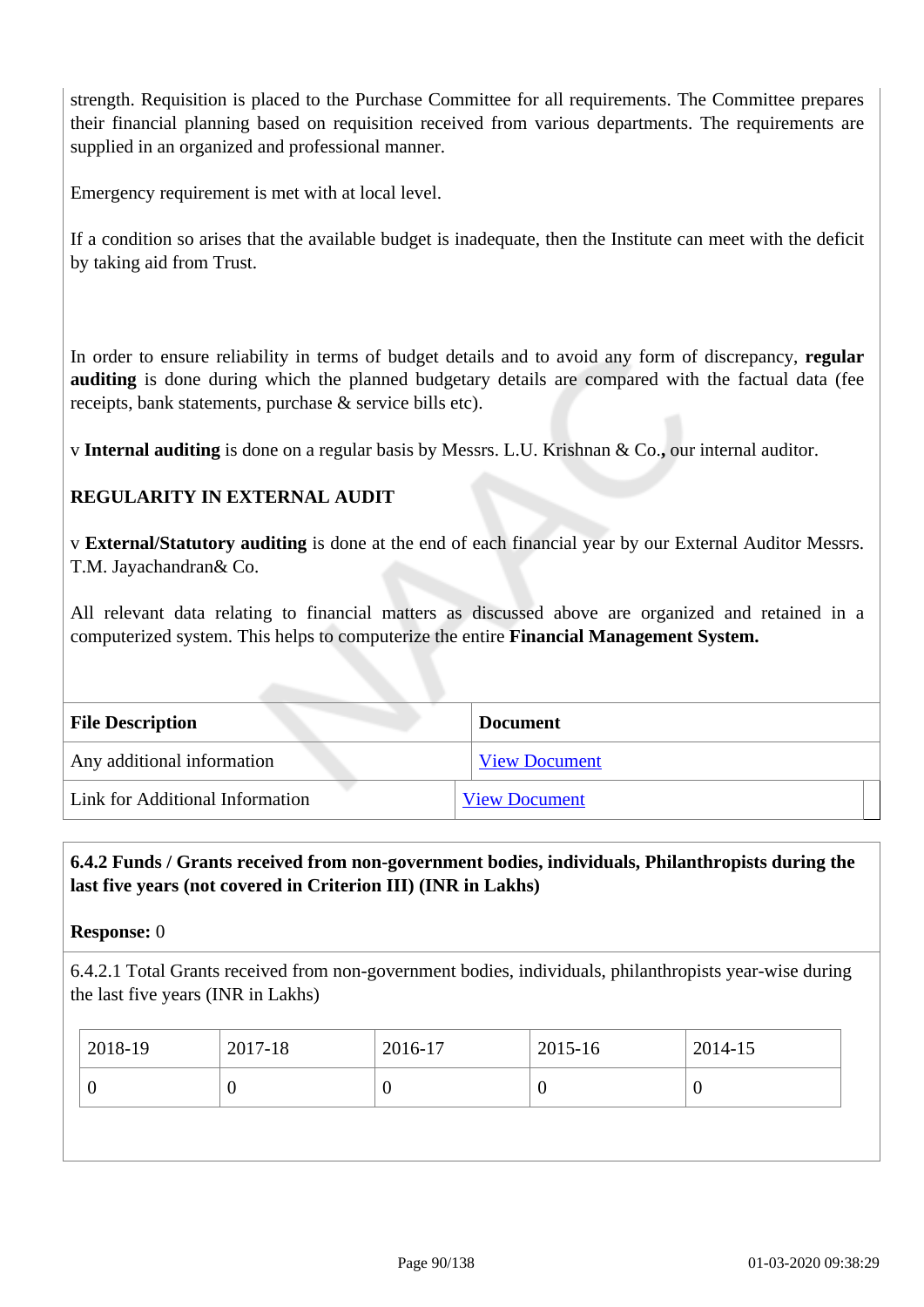| <b>File Description</b>                                                                      | <b>Document</b>      |
|----------------------------------------------------------------------------------------------|----------------------|
| Details of Funds / Grants received from non-<br>government bodies during the last five years | <b>View Document</b> |
| Any additional information                                                                   | <b>View Document</b> |
| Annual statements of accounts                                                                | <b>View Document</b> |

### **6.4.3 Institutional strategies for mobilisation of funds and the optimal utilisation of resources**

### **Response:**

Budgetary provisions are made use of for administrative and academic activities. Academic activities are given an equal weightage considering that all our courses are self-financing and hence self maintained

### **Budgetary provisions are utilized for:**

- Ø Infrastructure maintenance and development
- Ø upgrading the existing institutional system
- Ø Augmentation of library and laboratories.
- Ø Introduction of new and relevant technology
- Ø Improving the basic facilities provided to students and teachers
- Ø Salary for staff
- Ø Providing financial aid to needy students and staff
- Ø Staff welfare measures
- Ø Gym and other student's facilities
- Ø To be prepared for unexpected and emergency situations
- Ø Social activities and society welfare

Most importantly budgetary provisions are utilized for the expansion of SAEC in terms of both quality and quantity.

### **INSTITUTIONAL INITIATIVES FOR MOBILIZATION OF RESOURCES**

The source of income for the institute is:

Fees obtained from students of all courses.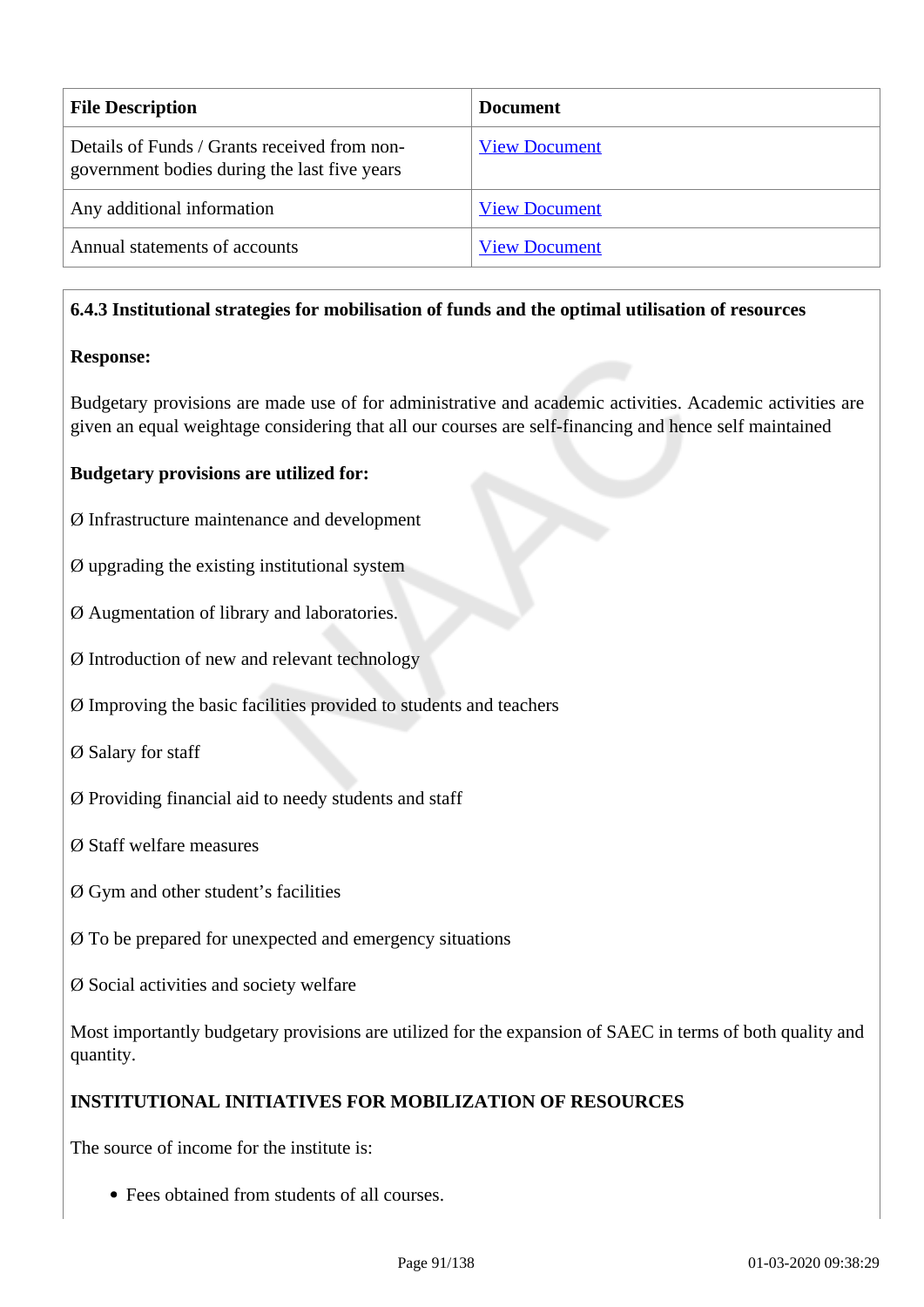If a condition so arises that the available budget is inadequate, then the **Institution can meet with the deficit by taking aid from Trust**.

Institute is also getting grants from various Government bodies like

- AICTE
- o TNSCST
- CVDRE
- DRDO
- o DST
- **o** BRNS
- o SERB
- **o** ISRO

 etc., and the grants are utilized to meet recurring and non recurring cost. And also grants are received from Non Government bodies i.e CST , IEEE ,ISTE ,SAE ,IETE etc., for institutional activities.

Knowledge is generated and applied in new innovations and technologies which in turn shall be utilized to enhance the quality of socio-economic and environmental conditions of society. The institute is committed to provide excellence in research. The professors from various department and the faculty members take a great effort in securing grants for Research work using their stupendous knowledge and experience in Research work and the fund thus secured is only utilized for R& D purpose.The institute has executed many major Research and Development projects. Donations from government and non government bodies, institutions are used for R&D.

The institute conducts the seminars, conferences and Faculty development programme and other cocurricular activities regularly and matching with the latest technology, innovations, research, changes and needs for the society.

Modern sports complex has been created to provide ample opportunities to conduct sports and enable student participation.

| <b>File Description</b>         | <b>Document</b>      |
|---------------------------------|----------------------|
| Any additional information      | <b>View Document</b> |
| Link for Additional Information | <b>View Document</b> |

# **6.5 Internal Quality Assurance System**

 **6.5.1 Internal Quality Assurance Cell (IQAC) has contributed significantly for institutionalizing the quality assurance strategies and processes**

**Response:**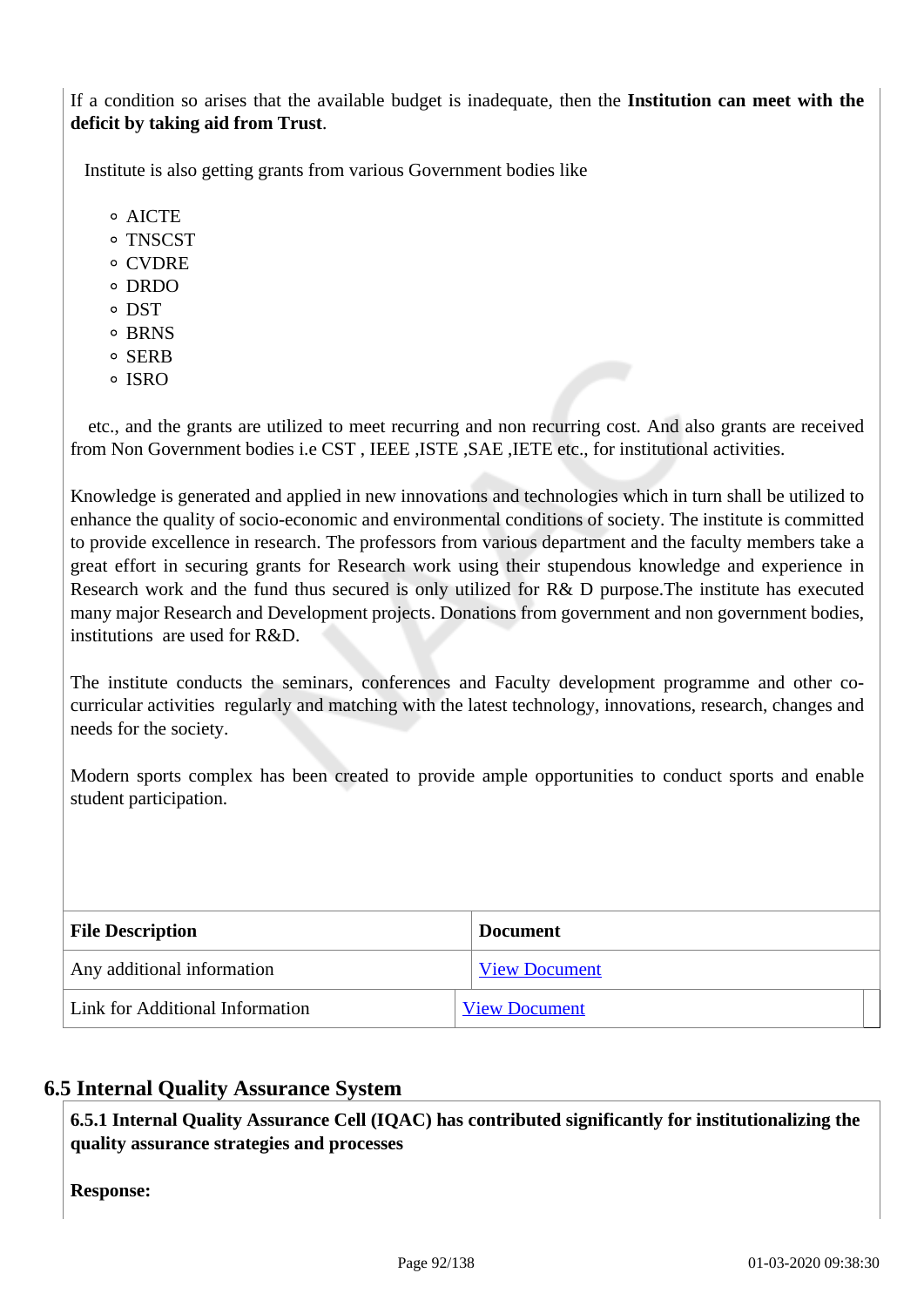# **1.Quality Management Systems:**

Course Outcome-Programme Outcome attainment

PEO attainment

Internal Audit

Corrective Action Reports(CAR)implementation based on the Audit.

# **PAC and DAC committees**

Department Advisory Committee (DAC) comprises of Management representative, stakeholders ,Academician from affiliating University and Industrialist.

Programme Assessment Committee (PAC) comprises of Programme Coordinators, NBA Criteria coordinators and this committee is headed by HoD.

Programme Assessment Committee (PAC) and Department Advisory Committee (DAC) discusses on imparting quality education to students. All changes incorporated are approved in DAC meetings.Assesment methods of PEOs&POs are discussed and approved in PAC &DAC meeting.Attainment methods are also discussed.

# **Mentoring system**

- The faculty advisors play the role of Mentors.
- Number of faculty mentors: 3 per class
- Students are allocated for each faculty advisors (Mentors)
- Number of students per mentor:  $\pm 20$
- Frequency of meeting: 15 days once

### **Counselling the student for course work & labarotory specific based on**

- Punctuality/Class Room Attentiveness,
- Attendance,
- University Exam Arrears,
- Internal Assessment Test Arrears,
- Dress Code
- Cleanliness& Obedience.
- Motivation towards Higher Studies/Entrepreneur/Placement,
- Co-curricular activities.
- University Rank.
- Sports Activities.
- Students are continuously counseled by the mentors in all the above aspects
- These students are counseled by the faculty during the Library/counseling hour and improvement is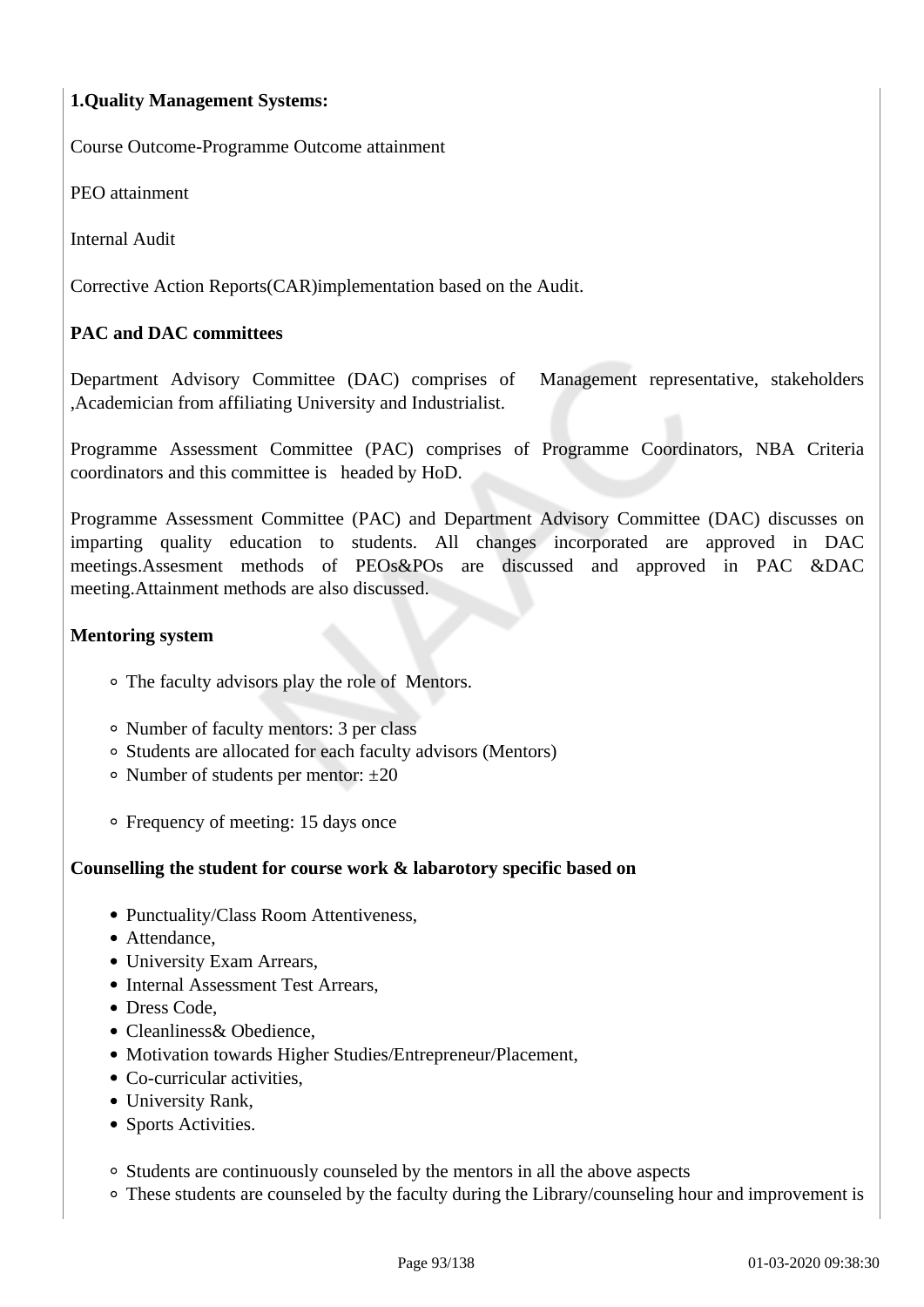also recorded in Mentoring efficacy at the end of each semester.

- Student with <75% attendance more than 3 arrears and disobeying are taken to HOD.
- Personal counseling is given to the student if required parental counseling is also given by the HOD.
- Some extreme cases with Aggressive behavior/ Personal issues /Health issues are recommended for Professional counseling.
- If no improvement is found even in professional counseling then the student is forwarded to the Principal for further action.

Proctor card maintenance

- FA should maintain the student record from 3st sem to 8th sem.
- The students personal detail along with their academic performance and progress is updated in 'Student Record' maintained by the mentor.
- The counselor whose primary activity is to monitor the academic progress of the students under their care and to take corrective measures for any aberration in their progress in academic pursuits.
- Proctor card is also submitted to the HOD with Mentoring efficacy each sem.

Daily attendance monitoring

- Daily attendance monitoring is the daily activity of the mentor. If prior intimation for leave was given through phone or with a Leave form, the student's absence is recorded in Daily attendance register with reason and frequency of absence is also marked.
- If no prior intimation, then mentors call their parents to inform about their absence and to know the reason for the same.
- Next day they enquire about their leave and get the leave letter with parent signature.
- $\circ$  The overall attendance report is analyzed & discussed with HOD, FAs and CAs for reason.
- If the reason for their absence is valid, then with medical certificate student forwarded to the principal.
- The Attendance is also boosted for those students after confirmation from principal.
- Consolidation attendance report displayed in Notice board for all the student.

| <b>File Description</b>         | <b>Document</b>      |  |
|---------------------------------|----------------------|--|
| Any additional information      | <b>View Document</b> |  |
| Link for Additional Information | <b>View Document</b> |  |

### **6.5.2 The institution reviews its teaching learning process, structures & methodologies of operations and learning outcomes at periodic intervals through IQAC set up as per norms**

**Response:** 

**Example 1: Academic Excellence Committee**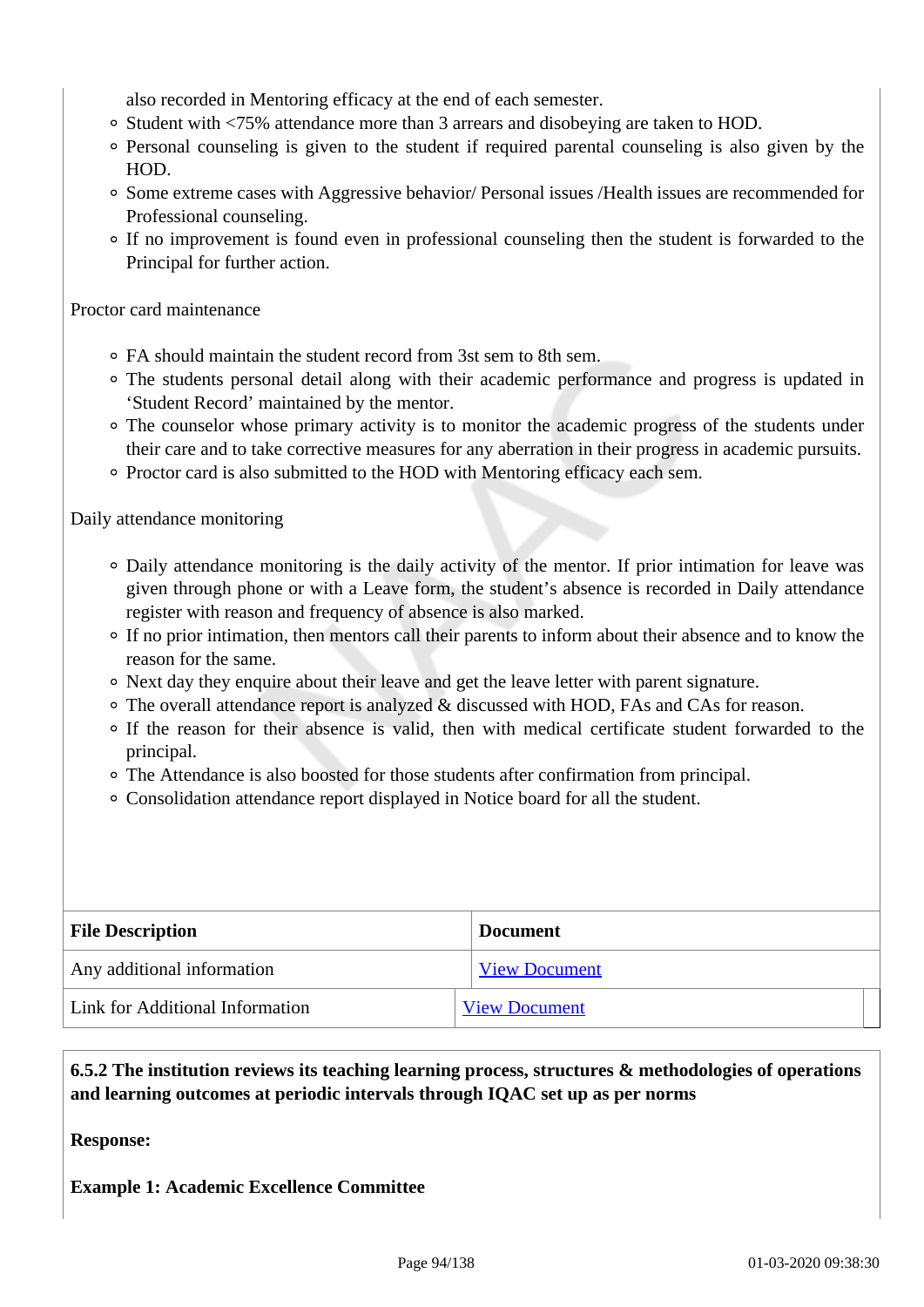1.IQAC is constantly evaluating teaching learning process through feedback.

2.Academic Calendar is scheduled by AEC coordinator with the approval of Principal and Director

3.Before the start of semester AEC monitors the following

- Subject Allocation as per the norms
- Preparation of Timetable and entering palpap software
- Any changes incurred in COs are to be approved in the PAC and DAC meetings of the department.
- Submission of Lecture notes, Question Banks, Lab manuals and check by inter departmental members. Check list is finally submitted to AEC coordinator. IQAC ensures the quality of teaching by the submission of the above by faculty.
- Teaching Pedagogy methods to be submitted by the course coordinators after discussions with the co subject Incharges and the same is ensured at the end of semester.
- AEC tries to impart quality teaching and learning methodologies by arranging NSLB classes to upgrade the student learning
- At the end of semester, Model Lab conduction is monitored by inter department members.
- All remedial classes are decided and informed to the departments through AEC.

#### **Example 2 : Academic Monitoring & Measurement**

1.Exam cell wing headed by the Exam cell coordinator ensures the conduction of tests as scheduled in the academic calendar without any flaws.

2.Checking the quality of question papersand answer book evaluation by subject experts in all departments.

3.Allocation of invigilation duties in a centralized manner.

4.Answer book evaluation is done by the concerned in charge, followed by answer book evaluation by subject experts.

5.Mark entry in Palpap software without any deviations.

6.Results are analyzed for all the Internal and University exams. Follow up actions for subjects with low pass percentage and the reason for the low results are recorded in MMFO5J

7.Based on this internal marks are calculated band entered in the Anna University web portal.

8.University results areanalysed after the publication of University results.

### **In addition to the above ,the following are also integrated to enhance the student skills,**

- 1.Strengthening the campus placements process to provide job opportunities for the Students
- 2.Strengthen the Environmental Projects for Green Campus.
- 3.Value Addition Programmes / career oriented technical training programmes for students to improve their technical acquaintance.
- 4.Management supports for Research Projects and encouraging research collaborations. On timely basis upgradation of Lab Equipment's to meet with the advanced technology across the departments
- 5.Encouraging Students for Industrial Visits to understand and to gain the knowledge of new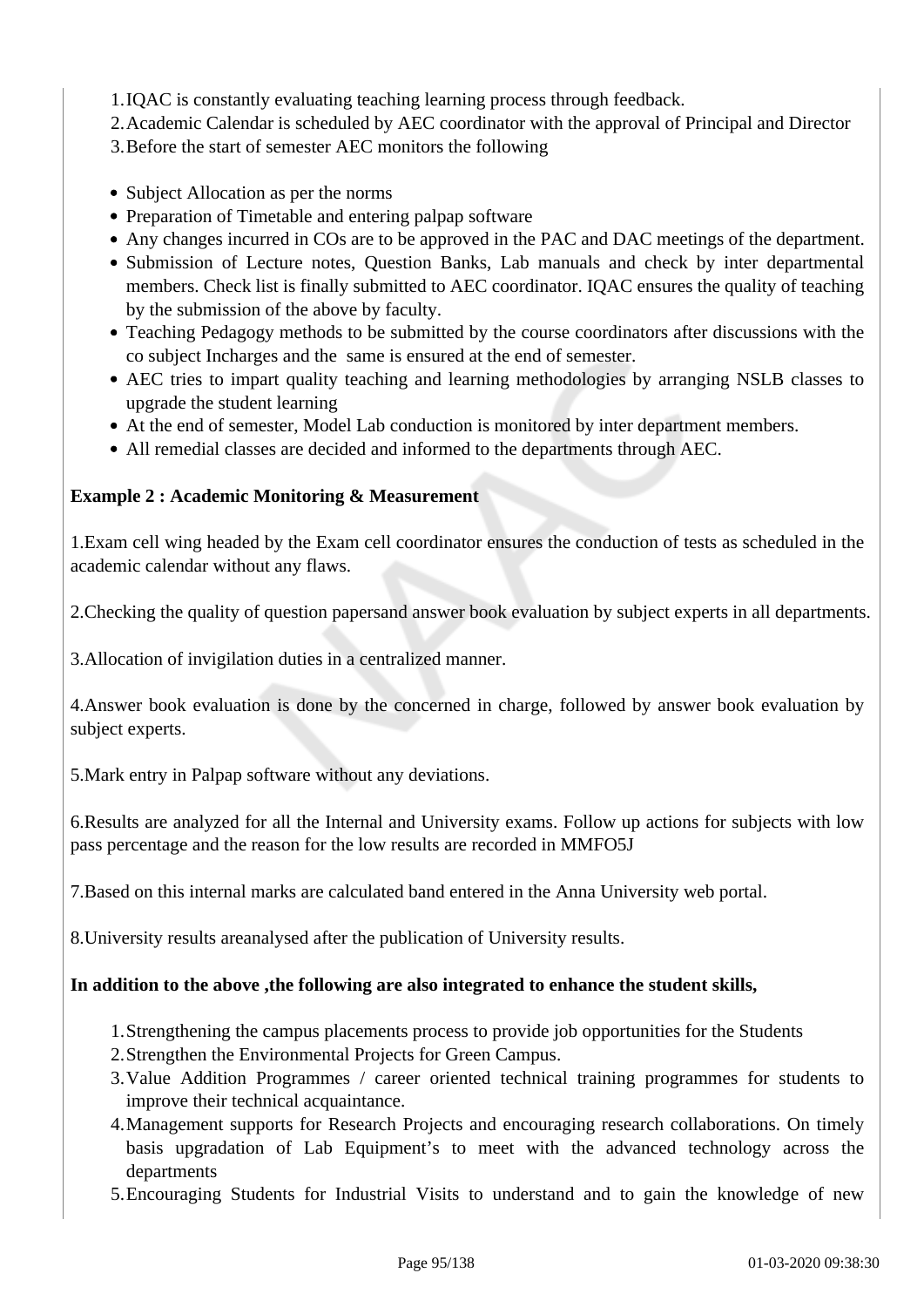concepts.8. Orientation programmes are conducted for Teaching and Non Teaching Staff Members. Staff and Students are Encouraged to apply their innovative projects to get funding from various Granting Agencies

- 6.Supplementary encouragement is given to Students to participate in different events like Sports / NSS / CSR activities
- 7.Regular interaction with class representatives and class advisors of each and every department for maintaining and sustaining quality education as directed by IQAC.
- 8.University Rank Holders were felicitated with cash awards and mementoes
- 9.Co-ordinated online Examination conducted by Government of India.

| <b>File Description</b>         | <b>Document</b>      |
|---------------------------------|----------------------|
| Any additional information      | <b>View Document</b> |
| Link for Additional Information | <b>View Document</b> |

### **6.5.3 Average number of quality initiatives by IQAC for promoting quality culture per year**

#### **Response:** 16.4

6.5.3.1 Number of quality initiatives by IQAC for promoting quality year-wise for the last five years

| 2018-19 | 2017-18 | 2016-17               | 2015-16 | 2014-15              |
|---------|---------|-----------------------|---------|----------------------|
| 19      | 18      | $\overline{ }$<br>. . | ΙV      | $1^\circ$<br>$\perp$ |

| <b>File Description</b>                                                         | <b>Document</b>      |
|---------------------------------------------------------------------------------|----------------------|
| Number of quality initiatives by IQAC per year for<br>promoting quality culture | <b>View Document</b> |
| Any additional information                                                      | <b>View Document</b> |
| <b>IQAC</b> link                                                                | <b>View Document</b> |

#### **6.5.4 Quality assurance initiatives of the institution include:**

- **1.Regular meeting of Internal Quality Assurance Cell (IQAC); timely submission of Annual Quality Assurance Report (AQAR) to NAAC; Feedback collected, analysed and used for improvements**
- **2.Academic Administrative Audit (AAA) and initiation of follow up action**
- **3.Participation in NIRF**
- **4.ISO Certification**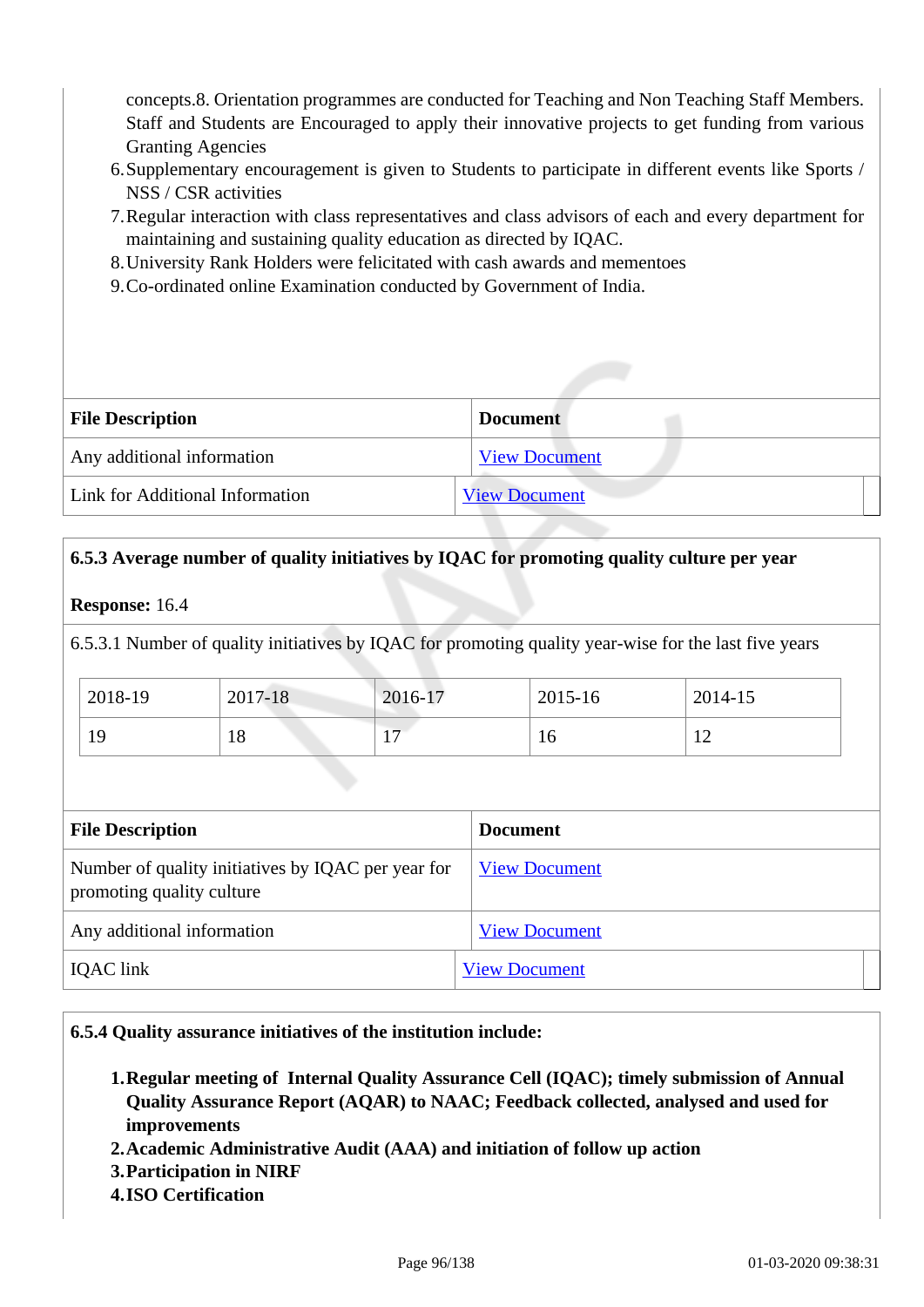### **5.NBA or any other quality audit**

# **A. Any 4 of the above**

- **B. Any 3 of the above**
- **C. Any 2 of the above**
- **D. Any 1 of the above**

### **Response:** B. Any 3 of the above

| <b>File Description</b>                                        | <b>Document</b>      |
|----------------------------------------------------------------|----------------------|
| e-copies of the accreditations and certifications              | <b>View Document</b> |
| Details of Quality assurance initiatives of the<br>institution | <b>View Document</b> |
| Any additional information                                     | <b>View Document</b> |
| Annual reports of institution                                  | <b>View Document</b> |

# **6.5.5 Incremental improvements made during the preceding five years** *(in case of first cycle)* **Post accreditation quality initiatives** *(second and subsequent cycles)*

### **Response:**

Our college has shown the following quality intiatives from 2014 to 2019

- **Thiru D. Dasarathan, Secretary,** S.A. Engineering College received the "**Best Edupreneur Award**" for Two consecutive Years from his excellence, Honorable Governor of Tamil Nadu Dr. K. Rosaiah, conducted by "Times of India"
- **AICTE / CII Survey has placed SAEC under PLATINUM CATEGORY** As one of the Best Industry Linked Computer/ IT, Electronics Engineering & Allied Engineering Institute.
- **SAEC Ranked 77** th Among Overall Private Engineering Colleges and Ranked 55th among Private Engineering Colleges in South Zone(Source – "THE WEEK")

### **2014-15**

- 1.**Department of Mechanical &EEE have been accredited from 1st July 2014 with a Validity of 2 years**
- 2.**Centre for Innovation Promotion and Entrepreneurship Development (CIPED) cell** was inaugurated .
- 3.20 Faculty Development Programmes were organized
- 4. 147 faculty attended training Programmes
- 5. 15 MOUs with ongoing activities
- 6.10 (UG- 3& PG-7) University ranks were secured by our students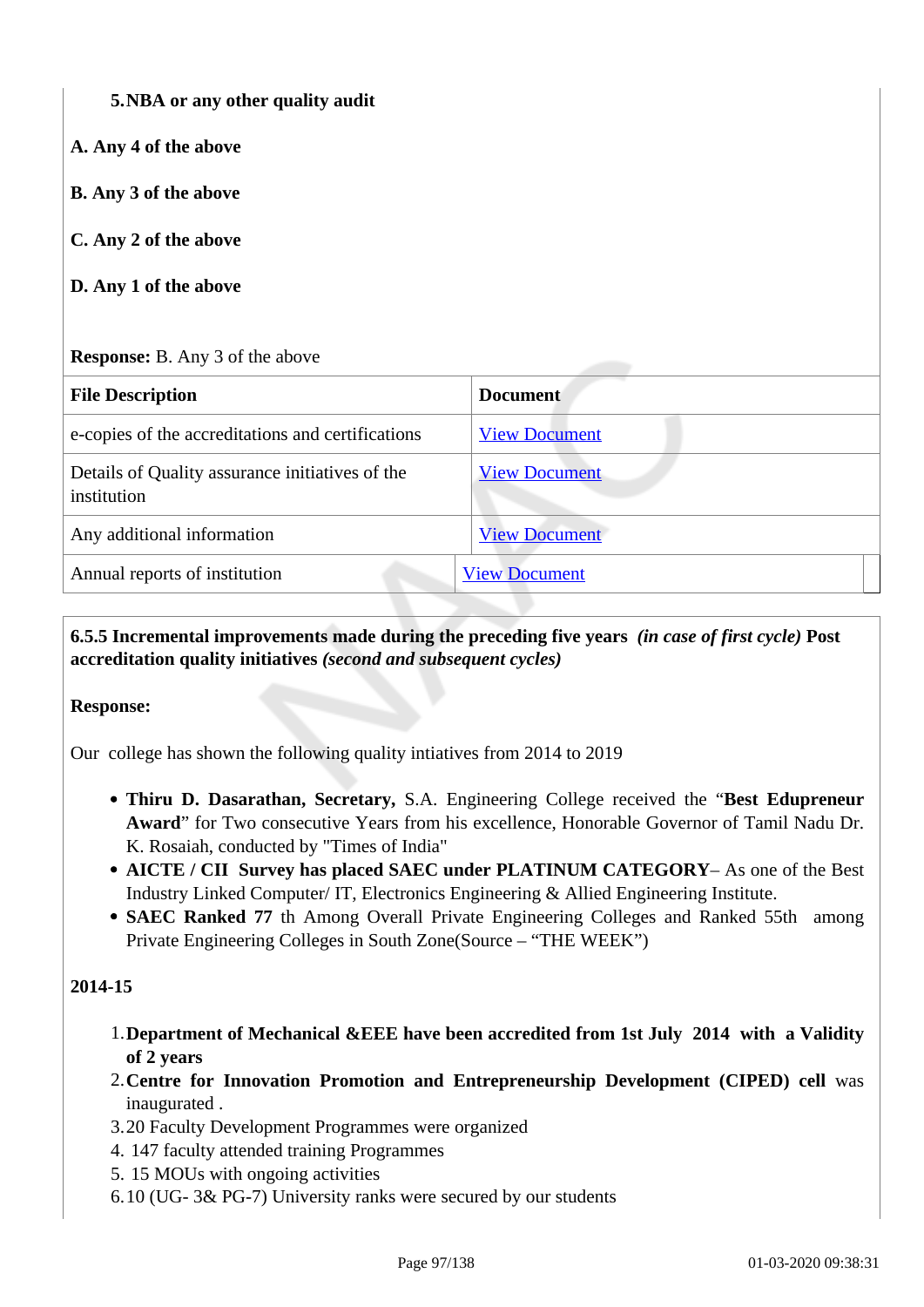### 7.**Engineering College of the year 2013-14** Awarded by Silicon India

8.**Best B-School** in Business India Survey 2013

### **2015-16**

- 1.16 (UG- 2 & PG-14) University ranks were secured by our students
- 2. 23 Faculty Development Programmes were organized
- 3.211 faculty attended training Programmes
- 4.NSLB classes were followed to improve the learning skills
- 5.**Best Accredited Student Branch Award by Computer Society of India for consecutive three years for 2015-16.**
- 6.**Best Engineering College with Excellent Faculty Award** by WWA, Asian education summit ,2016,New Delhi
- 7.6th Position with A++ Grade by Chronicle Engineering Survey 2016.
- 8.**Best Colleges Award-77th Position THE WEEK HANSA**
- 9.**Best Colleges Award-34th Position HIGHER EDUCATION REVIEW**
- 10.**High Quality Placements Survey- 20th Position HIGHER EDUCATION REVIEW**
- 11.**Best Colleges Award-15th Position CSR**
- 12.19 MOUs with ongoing activities

# **2016-17**

- 1.**17 (UG- 1& PG-16) University ranks were secured by our students**
- 2.32 Faculty Development Programmes were organized
- 3.219 faculty attended training programmes
- 4.Worldwide Achievers Foundation identified S.A Engineering College with Excellent faculty and awarded the institution as the **"Best Engineering College in Tamil Nadu"- Asian Education Summit 2016, New Delhi**
- 5.**Best Accredited Student Branch Award by Computer Society of India for consecutive three years for 2016-17**
- 6.**6th Position with A+ + Grade** by **Chronicle Engineering Survey 2016**
- 7.Worldwide Achievers Foundation identified S.A Engineering College with Excellent faculty and awarded the institution as the **"Best Engineering College in Tamil Nadu"- Asian Education Summit 2016, New Delhi**
- 8.Best Colleges Award-43rd Position (south zone) by **THE WEEK HANSA**
- 9.Best Colleges Award-66th Position (India)by **THE WEEK HANSA**
- 10.Best Colleges Award-2nd Position (Chennai) by **TIMES OF INDIA**
- 11.Best Colleges Award-4th Position (Tamil Nadu) **TIMES OF INDIA**
- 12.Best Colleges Award-54th Position by CSR
- 13.Best Private Engineering College in South India 2017 by MHRD
- 14. BEST ENGINEERING COLLEGE FOR THE YEAR 2017 -43rd position by OUTLOOK
- 15.10 MOUs with ongoing activities

# **2017-18**

- 1.**Mechanical and EEE departments have been accredited from 2017-18 to 2019-20 Upto 30-06-2020**
- 2.SAC Spark Automation Centre was established with in the college campus to promote skill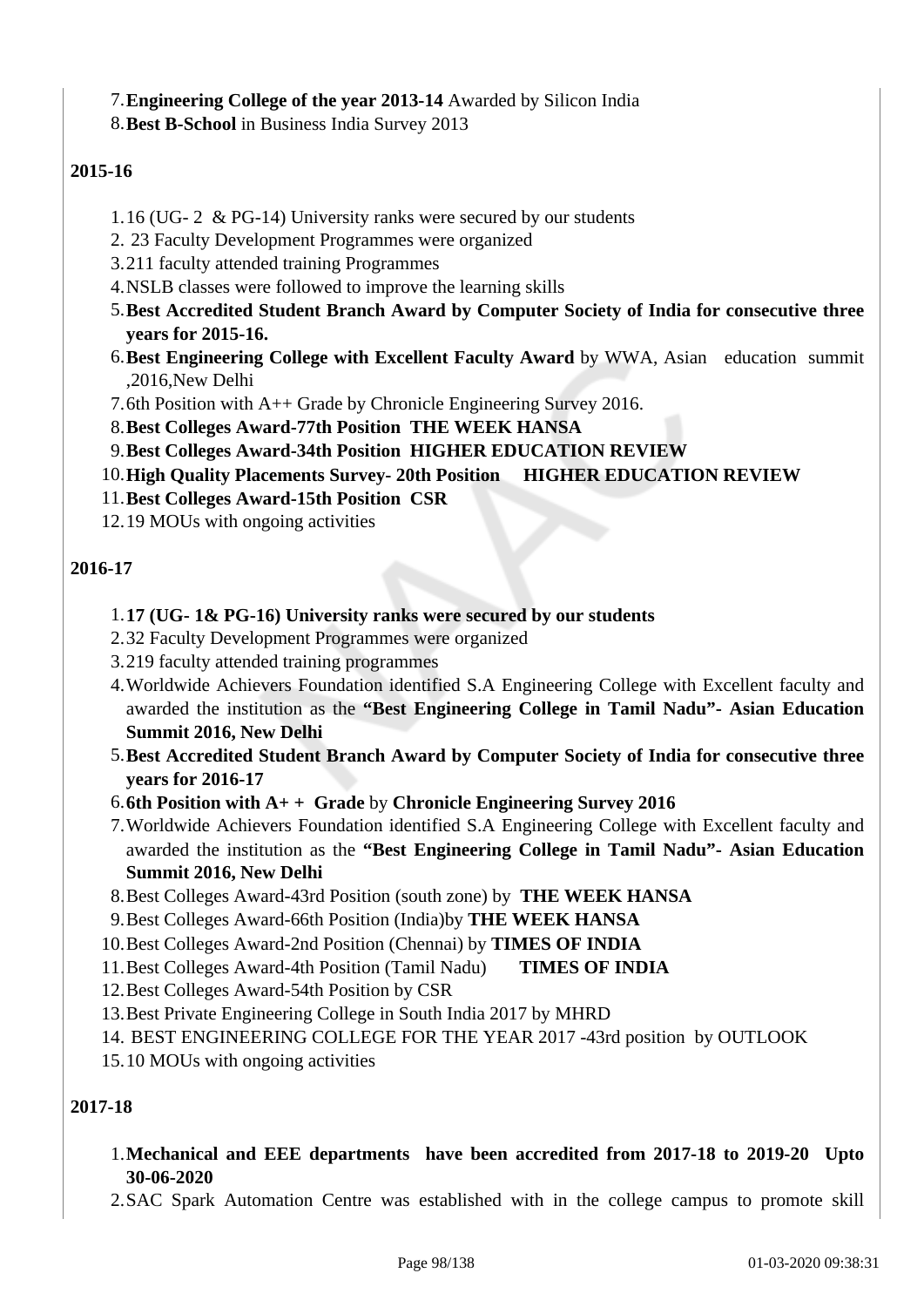enhancement for students

- 3.NSLB classes were followed to improve the learning skills
- 4.39 (UG- 10 & PG-29) University ranks were secured by our students
- 5.35 Faculty Development Programmes were organized
- 6.187 faculty attended training programmes
- 7.**Best Accredited Student Branch Award by Computer Society of India for consecutive three years for 2017-18.**
- 8.Department of Mathematics was recognized as Research Centre by Anna University Best Colleges Award-86th Position (India) THE WEEK HANSA 2017-18
- 9.Best Colleges Award-8th Position (Tamil Nadu) TIMES OF INDIA 2017-18
- 10.Best Colleges Award-1st Position (AU Affiliated Non- Autonomous Institution) TIMES OF INDIA 2017-18
- 11. A position -Top 100 Institutions in India INDIA TODAY -2017-18
- 12.15 MOUs with ongoing activities

#### **2018-19**

1.**S.A E.C was awarded with ISO 9001:2015 standards based on the external audit in June 2018**

- 2.Steps to secure autonomous status for the college and visit by the affiliating Anna University in March 2018 , and followed by NBA audit during February 2019.
- 3.**ECE, CSE & IT departments have been accredited from 2019-20 to 2021-22 with a Validity till 30.6.2022**.
- 4.95% of the faculty have attended Nptel examinations and successfully cleared the courses
- 5.**CUB- Centre for Unique Product Development was inaugurated**
- 6.**LATERN Innovative Engineering Private Ltd.,a company owned by Mr.Karthick Chandrasekhar, an alumni of SAEC** (Mechanical Engineering Department, 2014 Passed out Batch) was a incubatee of CIPED cell of our college and now has exited the cell as a successful entrepreneur.
- 7.31 Faculty Development Programmes were organized
- 8.187 faculty attended training programmes
- 9.3 (UG- 1& PG-2) University ranks were secured by our students
- 10.BEST ENGINEERING COLLEGE FOR THE YEAR 2018 -89th position OUTLOOK 2018-19
- 11.Best Colleges Award-17th Position (Tamil Nadu) TIMES OF INDIA 2018-19
- 12.Best Colleges Award-12th Position (Chennai) TIMES OF INDIA 2018-19
- 13.A+ in Grade-wise Listing, 39 in Top 75 Engg. Colleges and 32 in Zone-wise Listing CIVIL SERVICES CHRONICLE 2018-19
- 14.28th position in Outstanding Engg. Colleges Excellence CSR
- 15.Certificate of Appreciation Mindmap Enterprises Private Ltd

### 16.**Best Student branch Award from IEEE**

17.Five years of Active Participation in CISCO Networking Academy

18.7 MOUs with ongoing activities

### **2019-20**

### 1.**Autonomous visit by UGC Peer committee during August 2019**

2.Formation of **MHRD-Institute Innovation Council** headed by Dr.S.Baskar ,Professor ,Mechanical department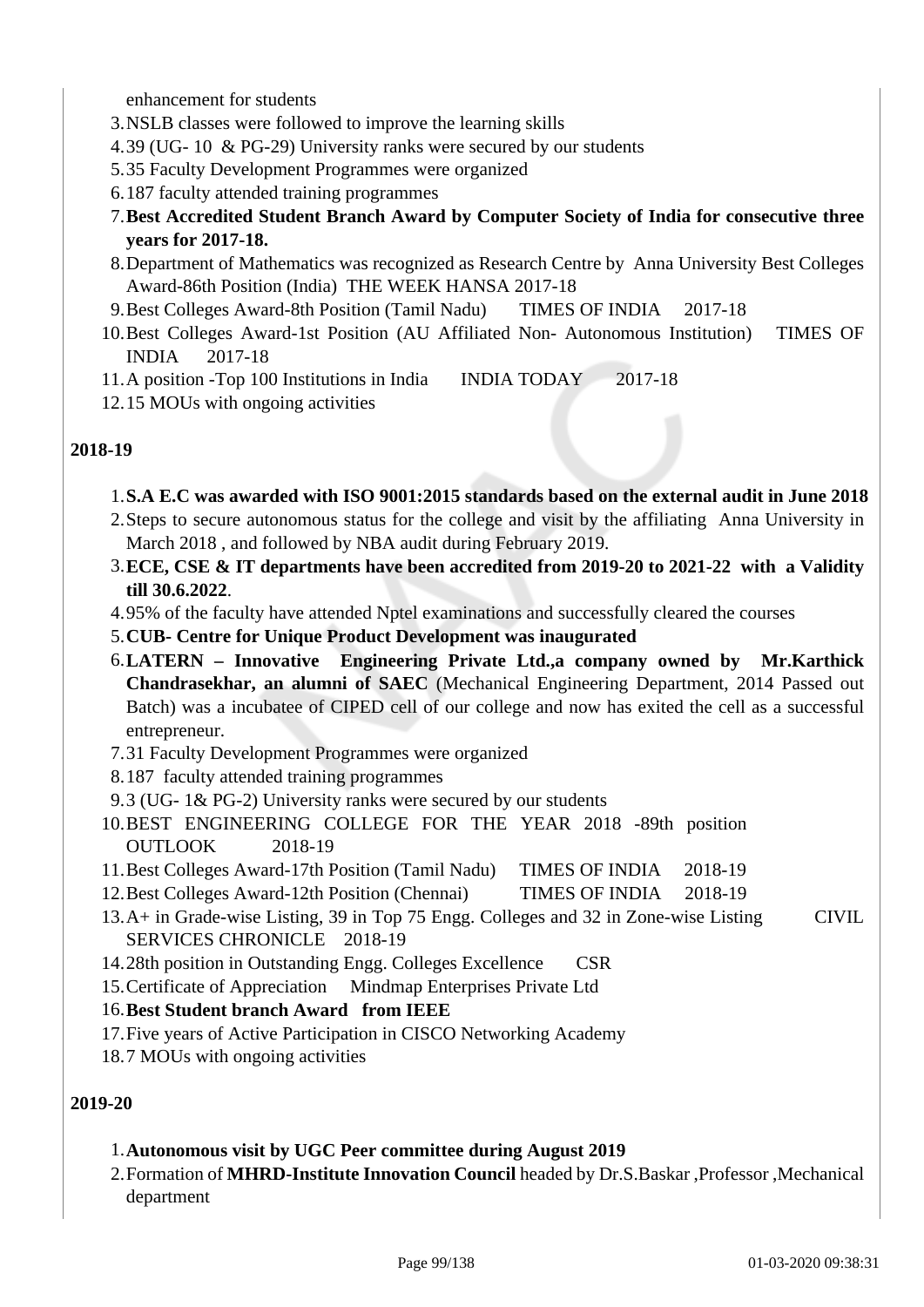- 3. V**irtual lab in association with Amritha labs was set up in our campus and was awarded First rank for clinching Top Performig Nodal Center in the month of July 2019, 2nd place in August and 4rth place in September**
- 4.Inauguration of Citizen Consumer club
- 5.Inauguration of IEI-SAEC Student Chapter organized by Mechanical Department.
- 6.4 Patents were granted at the mechanical department with the following title
- Dr.P.Sevvel-Food storage container- 17.05.2019
- Dr.R.Senthil Kumar & Dr.P.Sevvel Solar Parabolic utensil-16.08.2019
- Dr.P.Sevvel Helmet with Integrated Camera-11.07.2019
- Dr.S.Baskar & Mr.Anantha Raman Lakshmipathy Smart Bio Transesterification process for biodiesel Extraction-02.08.2019

| <b>File Description</b>    | <b>Document</b>      |
|----------------------------|----------------------|
| Any additional information | <b>View Document</b> |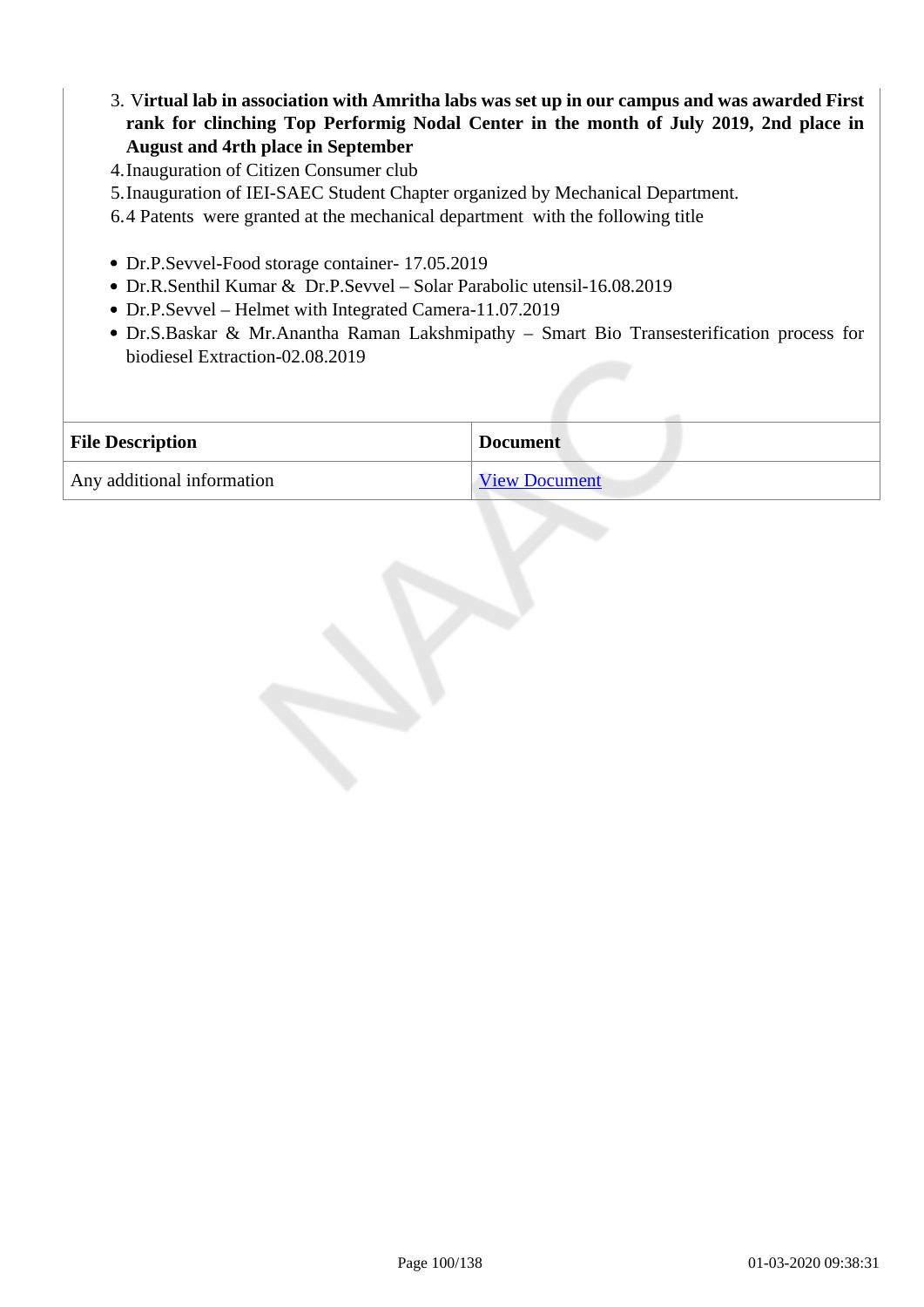# **7.1 Institutional Values and Social Responsibilities**

 **7.1.1 Number of gender equity promotion programs organized by the institution during the last five years** 

### **Response:** 18

7.1.1.1 Number of gender equity promotion programs organized by the institution year-wise during the last five years

| 2018-19 | 2017-18 | 2016-17 | 2015-16 | 2014-15 |
|---------|---------|---------|---------|---------|
|         | ت       |         |         |         |

| <b>File Description</b>                                                  | <b>Document</b>      |
|--------------------------------------------------------------------------|----------------------|
| Report of the event                                                      | <b>View Document</b> |
| List of gender equity promotion programs organized<br>by the institution | <b>View Document</b> |
| Any additional information                                               | <b>View Document</b> |

# **7.1.2**

### **1.Institution shows gender sensitivity in providing facilities such as:**

- **1.Safety and Security**
- **2.Counselling**
- **3.Common Room**

**Response:** 

### **a.Safety and Security**

The college takes utmost effort to ensure the safety and health of the students, staff, visitors to the campus**.** Gender sensitivity ensures that women and men enjoy the same status and have an equal opportunity to exercise their human rights and realize their full potential, especially young women. To promote the gender sensitivity, Women's empowerment cell is open to female faculty, professional staff and girl students. Severalprogrammes under gender sensitization were conducted on various topics such as Personal hygiene andWomen's day which create awareness and aims at changing behavior of students by enabling their comfort the study spot, work place and also ensuring professional growth. . Separate common room is available for both boys and girls students. If the students suffered by healthissues, college has the medical facility inside the campus.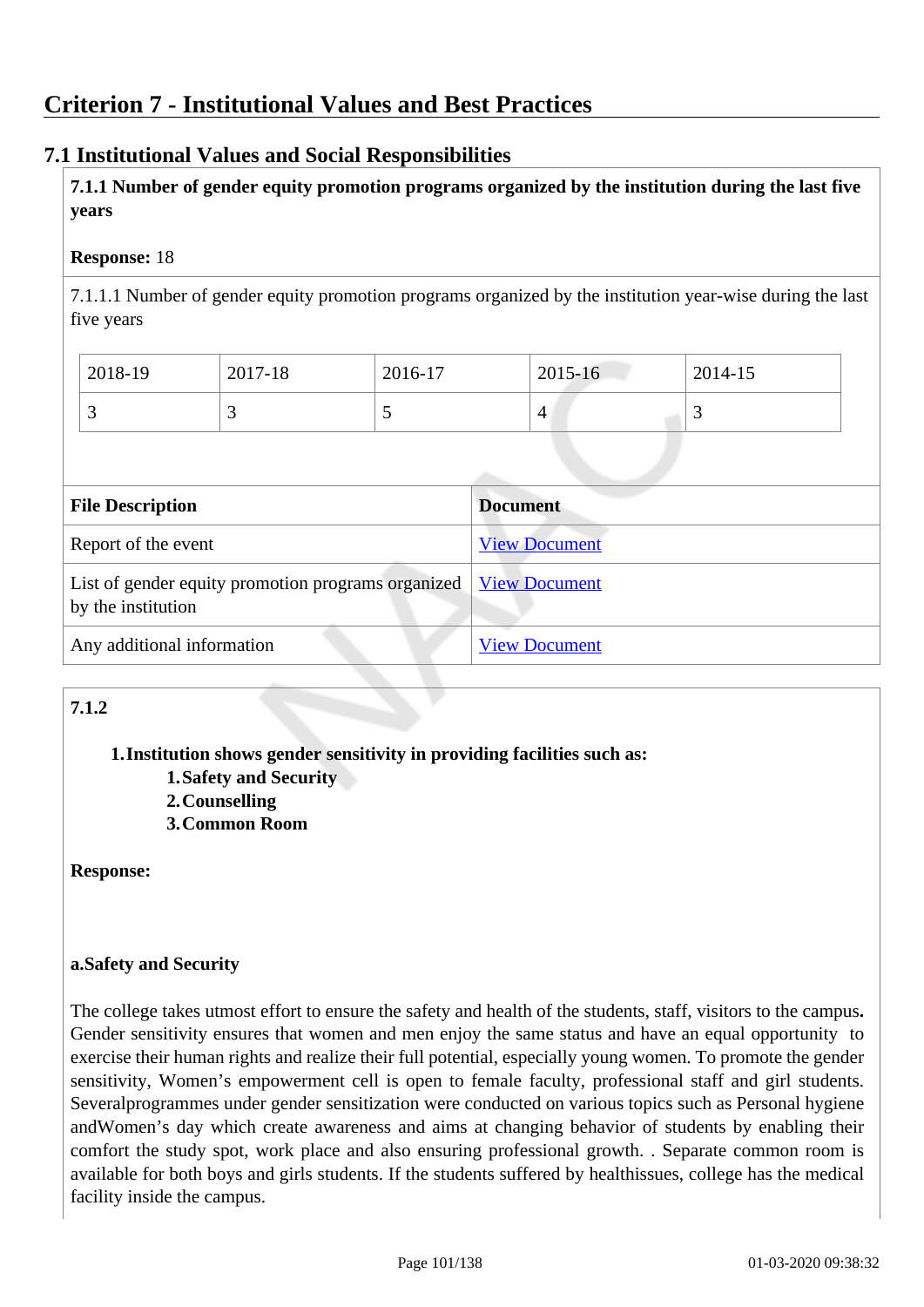The institute arranges medical camps for students and faculty members.

1.Seminars on women's hygiene are provided to all female faculty members and students.

2.Timings for entry and exit into hostels are strictly maintained.

3.Fire extinguisher is placed at different blocks inside the campus for providing the security.

4.CCTV cameras are located in the entire campus.

5.First Aid box is available in every department with common medicines.

6.https://saec.ac.in/anti-ragging-helpline

7.https://saec.ac.in/complaintsagainstsexualharassment

 The proofs of the safety measurements are maintained by securing the certificates duly certified by the authorities concerned. They are as such the Structural Soundness certificate certifying the stability of all the blocks of the buildings. The institution is also certified for the safety from fire.

 Canteen and Hostel Mess maintains the safe and hygiene provision of food and is also duly certified. The kitchen of the Hostel and canteen mess is certified by LPG for the safe use of the gas provision.

 The institution offers clean and good ground water and also possesses Water Quality Certificate. All the electrical appliances are maintained in a good conditioned and is certified for electrical safety.

 The staff and students of the institution utilize the lifts in all the blocks and for the same it has been certified. We take all the precautionary efforts for the safety and security of the students and staff and there are enough number of fire extinguishers available in all departments and laboratories.

 The whole institution is under CCTV surveillance for the safe access of the staff and students including the hostel (men and women).

 The institution has also been certified by **ITC - WoW** for the proper Waste Disposal management.

### **b) Counseling**

 Counselling can offer students a space to talk and think about problems and difficulties, and many find it helpful to be able to do this with someone who is not a friend or family member. Counselling is not about giving advice, but can help the faculty to understand the difficulties of students. Faculty can help students to make decisions and changes that may work better.

 The institute comprises of a Faculty Advisor for 18 to 20 students with a class advisor each for every class. The Faculty advisors maintain a Proctor card related to every student with detailed information about the academic & personal record. The institute comprises of an effective attendance monitoring system through which information about absentees is given to parents and reason for getting absent is obtained from the parents. Any issue regarding a student is informed and solved with the help of parents. The faculty advisor conducts counseling session 4 times in a semester and mentors the student to progress in academics.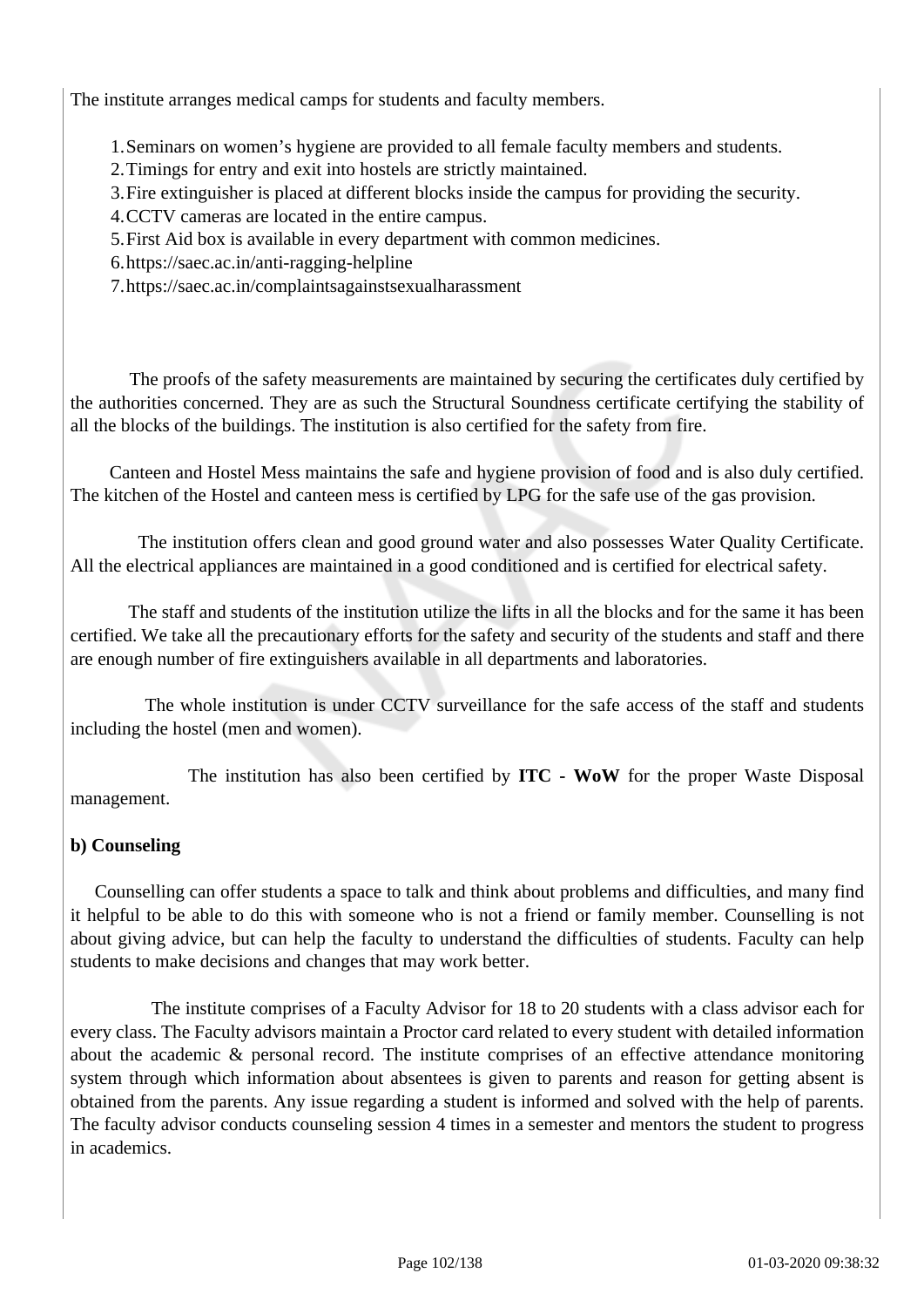### **Activities conducted as a part of academic counseling unit**

Mrs. V.O. Sangeetha is appointed at the authorized counselor for the institution.

An individual session was provided for the weaker students and for those students who requested for it.

Students are regularly monitored by the assigned faculty member keeping track of their difficult areas in studies and their personal life.

Online grievances are received through: http://www.saec.edugrievance.com/

#### **c) Common Room**

 Separate common room is available for both boys and girls students. The students utilize these for having lunch and also for common discussions.

### d)**Health Care Centre**

 The institute comprises of a Health Care Centre inside the campus with bedding facility. A registered Medical Practitioner with an Assistant is available throughout the day with required medicines and injections.

| <b>File Description</b>    | <b>Document</b>      |
|----------------------------|----------------------|
| Any additional information | <b>View Document</b> |

### **7.1.3 Alternate Energy initiatives such as:**

**1.Percentage of annual power requirement of the Institution met by the renewable energy sources**

**Response:** 4.87

7.1.3.1 Annual power requirement met by the renewable energy sources (in KWH)

Response: 126348

7.1.3.2 Total annual power requirement (in KWH)

Response: 2592000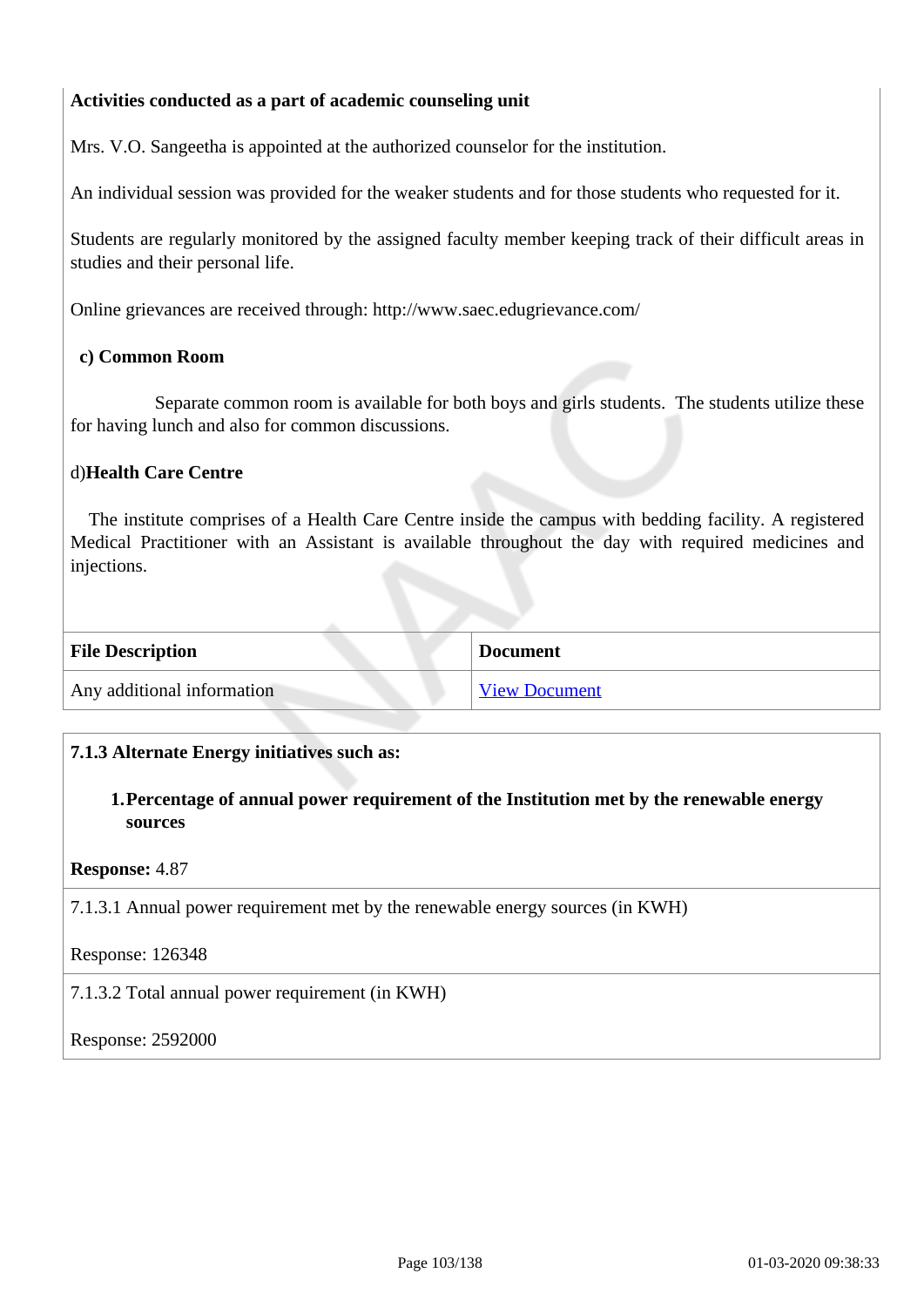| <b>File Description</b>                                                            | <b>Document</b>      |
|------------------------------------------------------------------------------------|----------------------|
| Details of power requirement of the Institution met<br>by renewable energy sources | <b>View Document</b> |
| Any additional information                                                         | <b>View Document</b> |
| Link for Additional Information                                                    | <b>View Document</b> |

# **7.1.4 Percentage of annual lighting power requirements met through LED bulbs**

### **Response:** 0.98

7.1.4.1 Annual lighting power requirement met through LED bulbs (in KWH)

Response: 1

7.1.4.2 Annual lighting power requirement (in KWH)

Response: 102.441

| <b>File Description</b>                                         | <b>Document</b>      |
|-----------------------------------------------------------------|----------------------|
| Details of lighting power requirements met through<br>LED bulbs | <b>View Document</b> |
| Any additional information                                      | <b>View Document</b> |

#### **7.1.5 Waste Management steps including:**

- **Solid waste management**
- **Liquid waste management**
- **E-waste management**

#### **Response:**

#### **a. Solid Waste Management**

At S.A. Engineering College the solid waste are collected and segregated as degradable and nondegradable waste and it is transported to the nearest municipal waste collection area through trucks.

**Proposed management of solid waste**: Solid wastes are collected daily and dumped in pits excavated for this purpose inside the campus area and allowed to decompose.

### **Waste Collection Details**

# **Location:**

Ø Class rooms, Labs, Staff rooms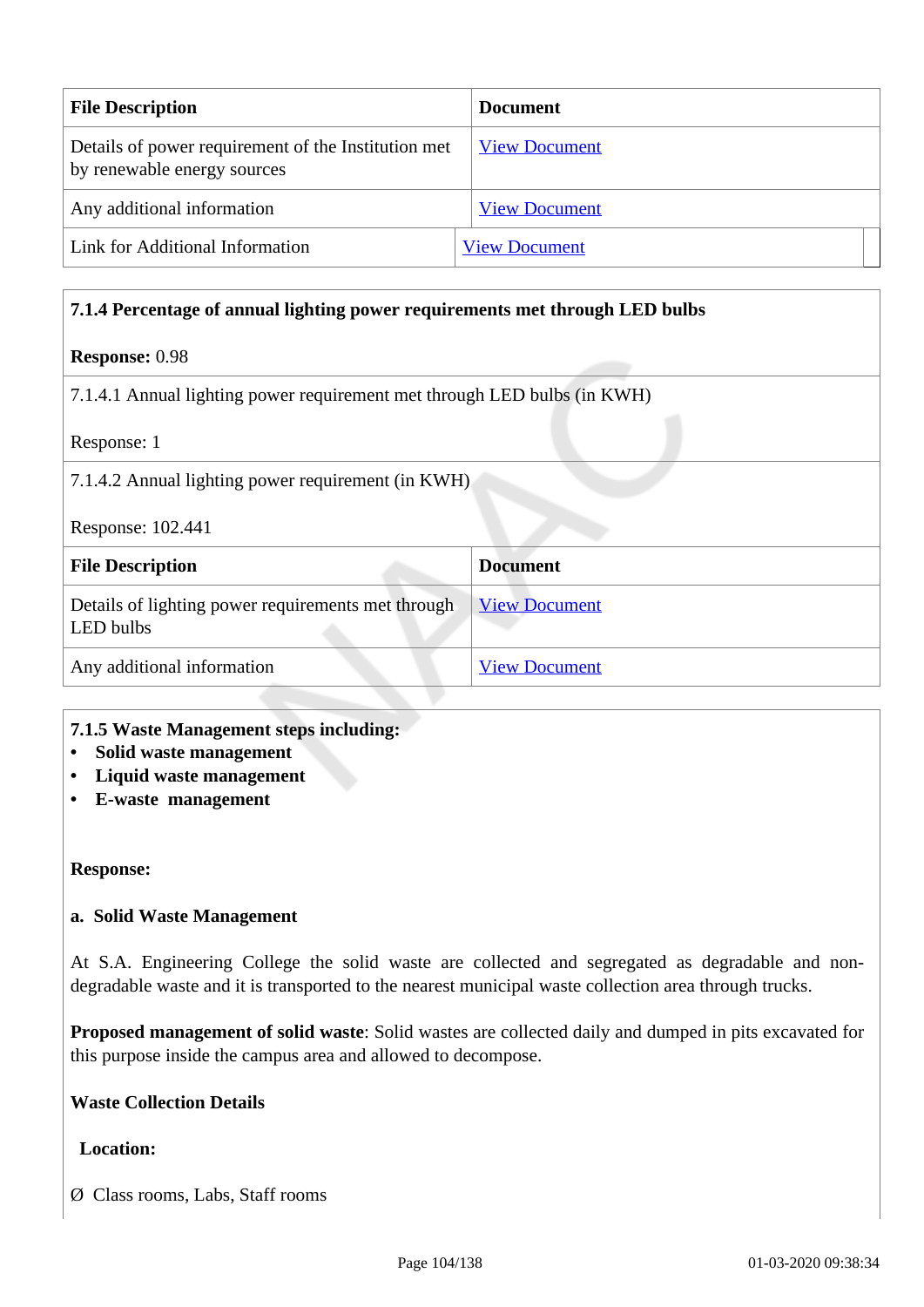- Ø Dining area
- Ø Common Area.
- Materilas Use for Collection
- Ø Gloves
- Ø Garbage Bags
- Ø Face mask

Procedure

- Ø Meeting with students
- Ø Meeting with workers, sweepers.
- Ø Garbage collection inside the campus
- Ø Segregaton of waste.

#### **b. Liquid waste management**

 Liquid waste includes waste from labs,kitches and other waste water. As the waste water is non hazardous, it is cleaned and the recycled water is diverted to the garden to maintain plants inside the campus.

#### **c. E-Waste Management**

 Discarded electrixcal or electronic devices which are for refurbishment, reuse, resale through material recovery or disposal are considered as e. waste.Electronic scrap components such as CPUs contain potentially harmfull chemicals such as lead, cadmium, brominated flame retardants.

 Our Institution takes great care to make sure that the E- waste in the college is disposed in a proper manner.

 Old computers and its accessories are sold as scrap to M/s. VIROGREEN INDIA Pvt. Ltd., designated as authorized buyer by the TamilNadu Pollution Control Board. For this purpose, MoU has been initiated with the firm.

| <b>File Description</b>         | <b>Document</b>      |
|---------------------------------|----------------------|
| Any additional information      | <b>View Document</b> |
| Link for Additional Information | <b>View Document</b> |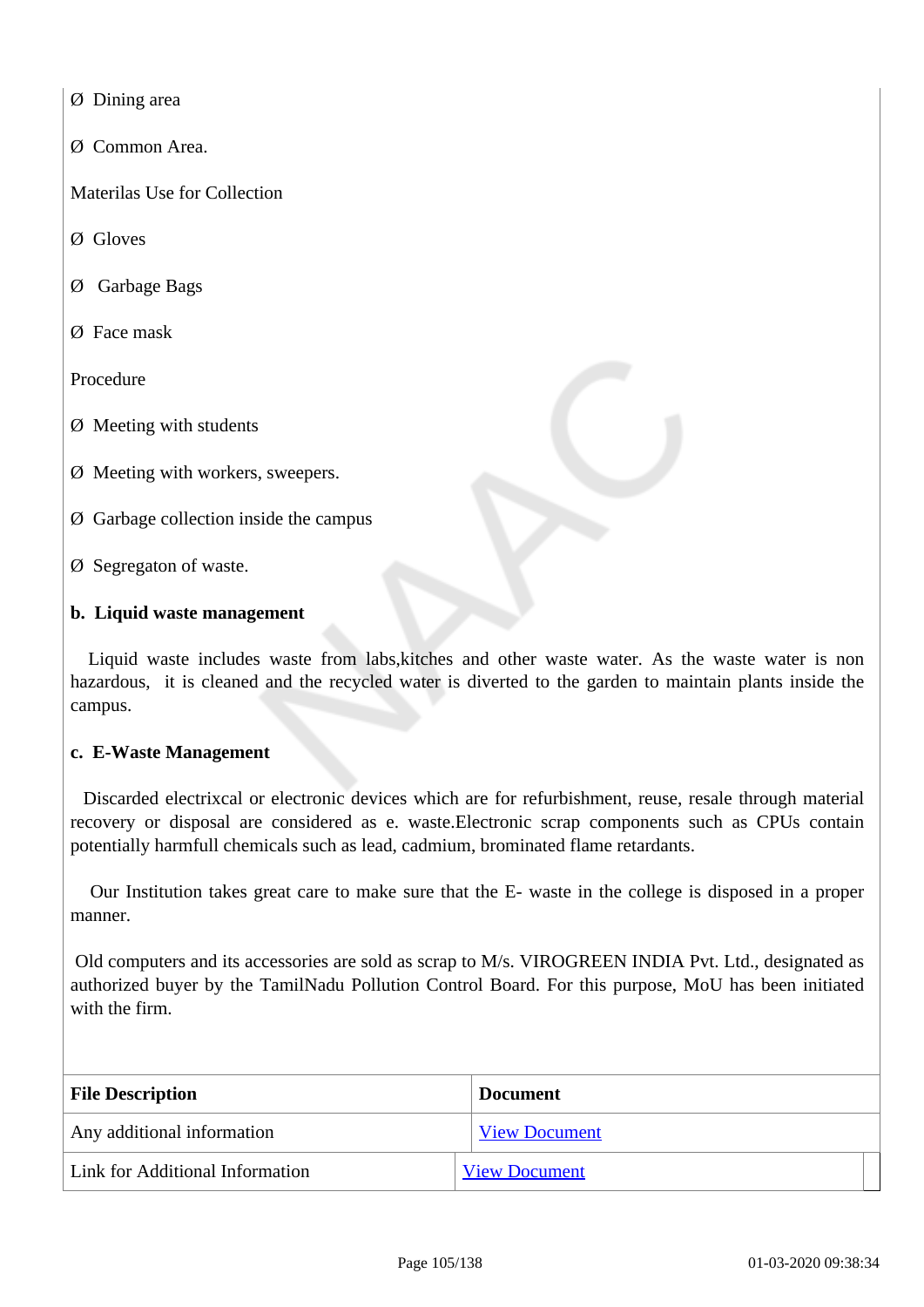### **7.1.6 Rain water harvesting structures and utilization in the campus**

# **Response:**

S.A.ENGINEERING COLLEGE has implemented rainwater harvesting, which has saved significant amount of water. **CSE, ECE & MECHANICAL** blocks have rainwater-harvesting structure and the rainwater is allowed to go underground through the structures. The rain water which is channelized to raise the ground water level. Since the college well is much below the road level, water level rises in rainy season. Water collected from terrace by **PVC pipe (4 inch pipe)** outlet depends upon the area and number of pipes provided. Water is flowing through the pipes and drains in the rainwater harvesting pit. The drain wells are constructed for water collection & recharge of surrounding ground. Rain water pit is filled with gravels and sand for percolation of water for recharging the surrounding ground area. Total 3 numbers of **3'0" dia 5'0"** depth rain water harvesting pit are available at the campus

| <b>File Description</b>         | <b>Document</b>      |
|---------------------------------|----------------------|
| Any additional information      | <b>View Document</b> |
| Link for Additional Information | <b>View Document</b> |

- **7.1.7 Green Practices**
- **Students, staff using**
- **a) Bicycles**
- **b) Public Transport**
- **c) Pedestrian friendly roads**
- **Plastic-free campus**
- **Paperless office**
- **Green landscaping with trees and plants**

#### **Response:**

Environment consciousness is the mission of the institute and tree plantation is the major concern of the management to maintain the unblemished purity and beauty of the college to provide a congenial atmosphere for the academic and non-academic pursuits. The entire campus has landscaping with green grass, ornamental plants and shady trees making the campus very green and beautiful. College is very proud of this green and pollution-free atmosphere which is conducive for good educational ambience. For this a well grown (ranging from 4 to 5ft) trees which is good in oxygen supply and requires low maintenance and water demand,were procured from a nursery and kept stack in the college premises. Lawns have been developed and maintained. Nurturing the existing trees and making the environment green is one of the pursuits that develop eco-concern among the students. As part of this exercise,been involved in planting saplings in the last few–The infrastructure and facilities available on campus are amongst the very best. It is a wholly self-contained campus comprising of everything that students on campus would ever require.

### **Bicycles**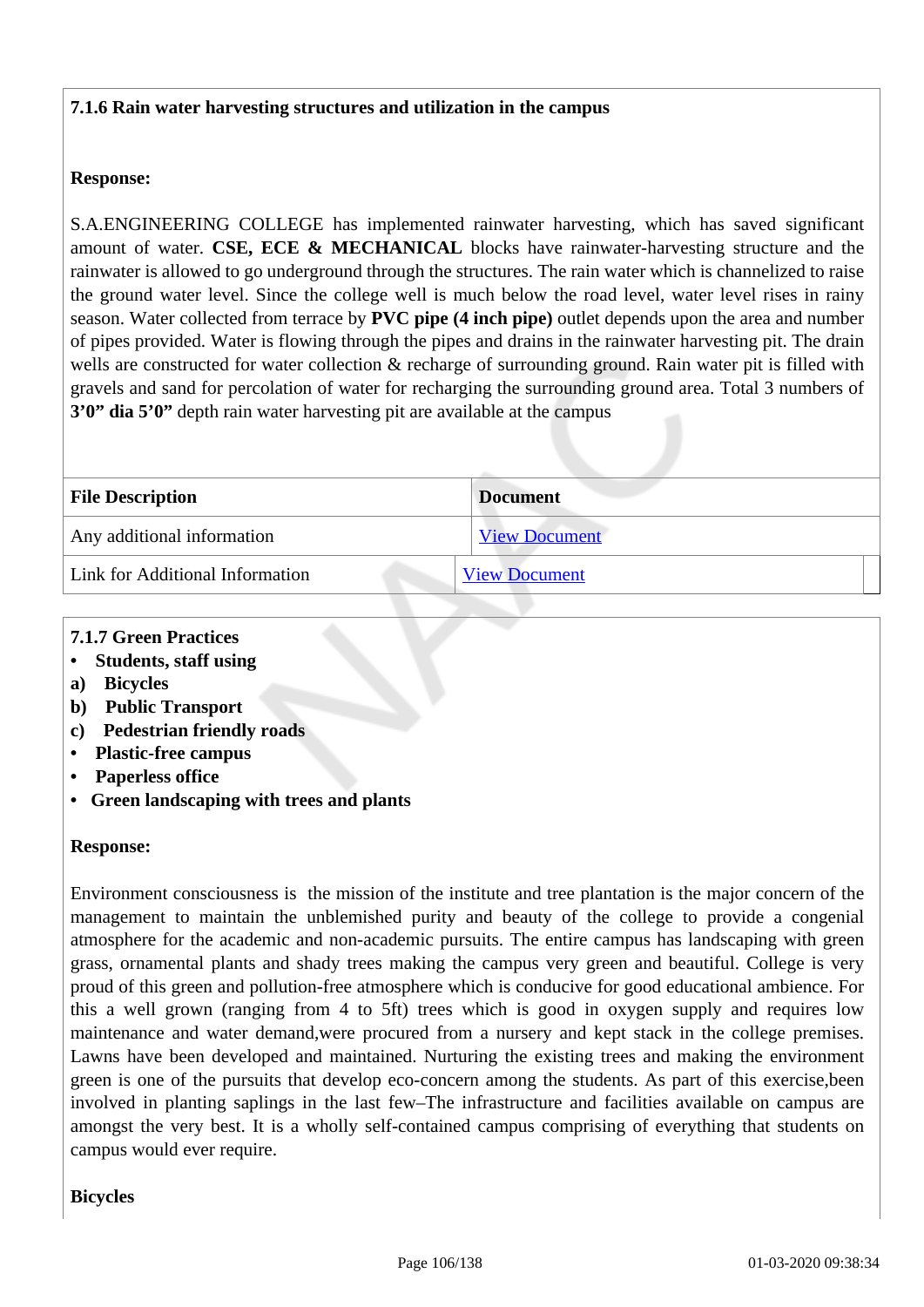In S.A. Engineering College few non-teaching staff as well as some students uses bicycles to come to college.

# **Pedestrian Friendly Roads**

Pedestrian Friendly Roads are used by students, staff and others to move around the campus.

#### **Plastic-free campus (Single Use)**

To create awareness among the students about the harmful effect of single use plastic materials and to try to make college as a plastic free campus, International plastic free day **(3rd July)** was celebrated.

#### **Energy conservation**

In our college, classrooms have number of large windows, so natural light are sufficient instead of using the electric lights.

#### **Use of renewable energy(SOLAR PANEL)**

Solar power is utilized for 21 Streets lights. (Per day Average of 76 KWHR Power saved)

The college is using solar powered heaters which have been installed in the boy's hostel from 2007.

#### **Plantation:**

Tree plantations are organized regularly to create clean and green campus. NSS\YRC coordinator organizes tree plantation internally and externally for every semester.

#### **Hazardous waste management**

The use od Hazardous chemicals is minimal. Lab In-charge takes care of the chemicals and safeties norms in the laboratory are strictly followed. Students are made aware of the hazardous chemicals and safety aspects when they are given instructions before utilizing the chemicals. The labs are well ventilated and spacious and equipped with exhausts. 24 hours water supply is available in labs and safety of the students is given top priority in planning a facility.

#### **E –Waste management**:

The e-waste generated is given to the authorized dealers who purchase the scrap and reuse the useful components. The e-waste materials are collected and kept in one place and then sold to the concerned recycling agents M/s. VIROGREEN INDIA Pvt. Ltd

| <b>File Description</b>         | <b>Document</b>      |  |
|---------------------------------|----------------------|--|
| Any additional information      | <b>View Document</b> |  |
| Link for Additional Information | <b>View Document</b> |  |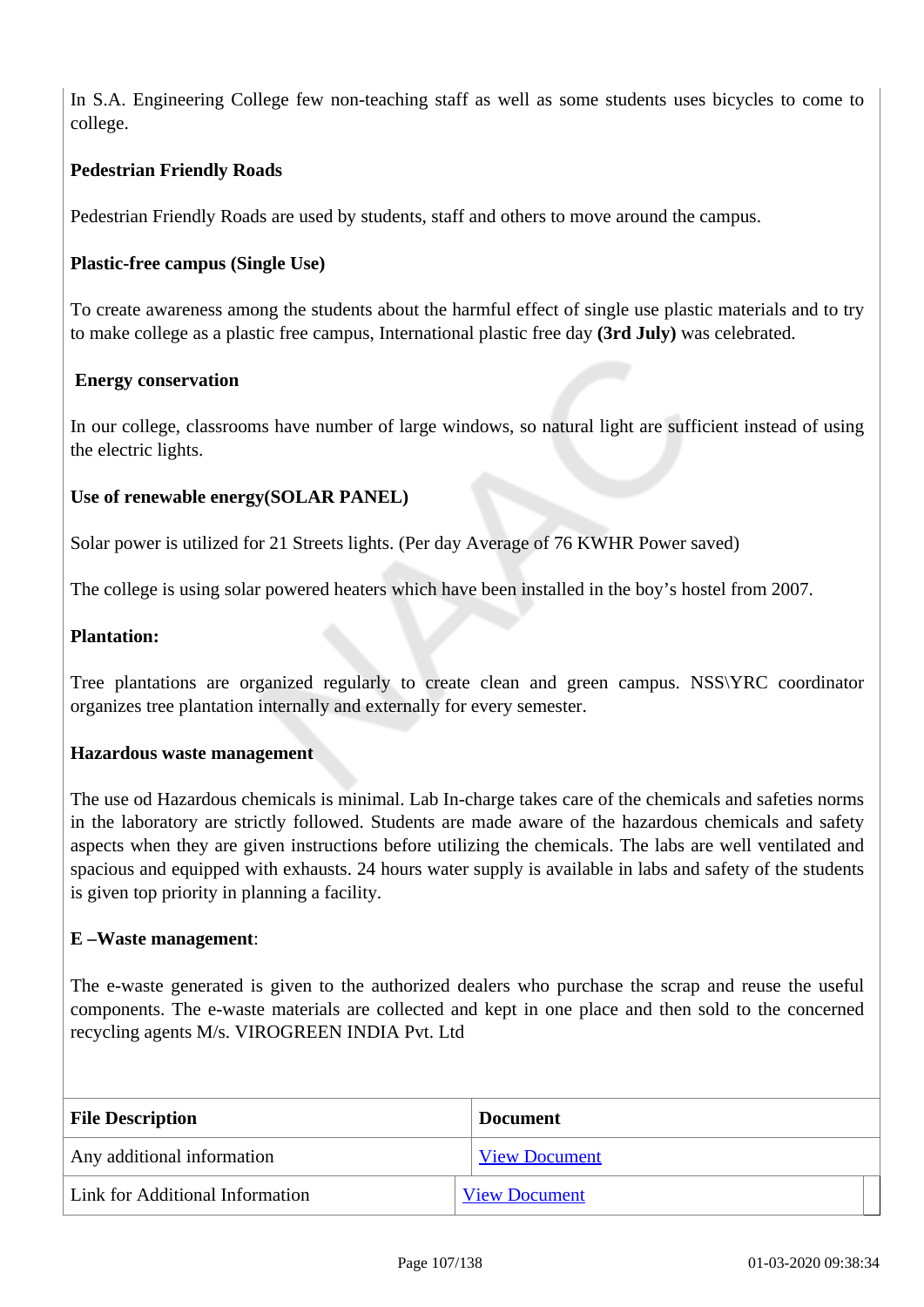# **7.1.8 Average percentage expenditure on green initiatives and waste management excluding salary component during the last five years**

#### **Response:** 0

7.1.8.1 Total expenditure on green initiatives and waste management excluding salary component yearwise during the last five years(INR in Lakhs)

| 2018-19 | 2017-18 | 2016-17 | 2015-16 | 2014-15 |
|---------|---------|---------|---------|---------|
| υ       |         | U       |         | ν       |

| <b>File Description</b>                                                                        | <b>Document</b>      |  |
|------------------------------------------------------------------------------------------------|----------------------|--|
| Green audit report                                                                             | <b>View Document</b> |  |
| Details of expenditure on green initiatives and waste<br>management during the last five years | <b>View Document</b> |  |
| Any additional information                                                                     | <b>View Document</b> |  |

**7.1.9 Differently abled (Divyangjan) Friendliness Resources available in the institution:**

- **1.Physical facilities**
- **2.Provision for lift**
- **3.Ramp / Rails**
- **4.Braille Software/facilities**
- **5.Rest Rooms**
- **6.Scribes for examination**
- **7.Special skill development for differently abled students**
- **8.Any other similar facility (Specify)**

### **A. 7 and more of the above**

#### **B. At least 6 of the above**

**C. At least 4 of the above**

### **D. At least 2 of the above**

**Response:** D. At least 2 of the above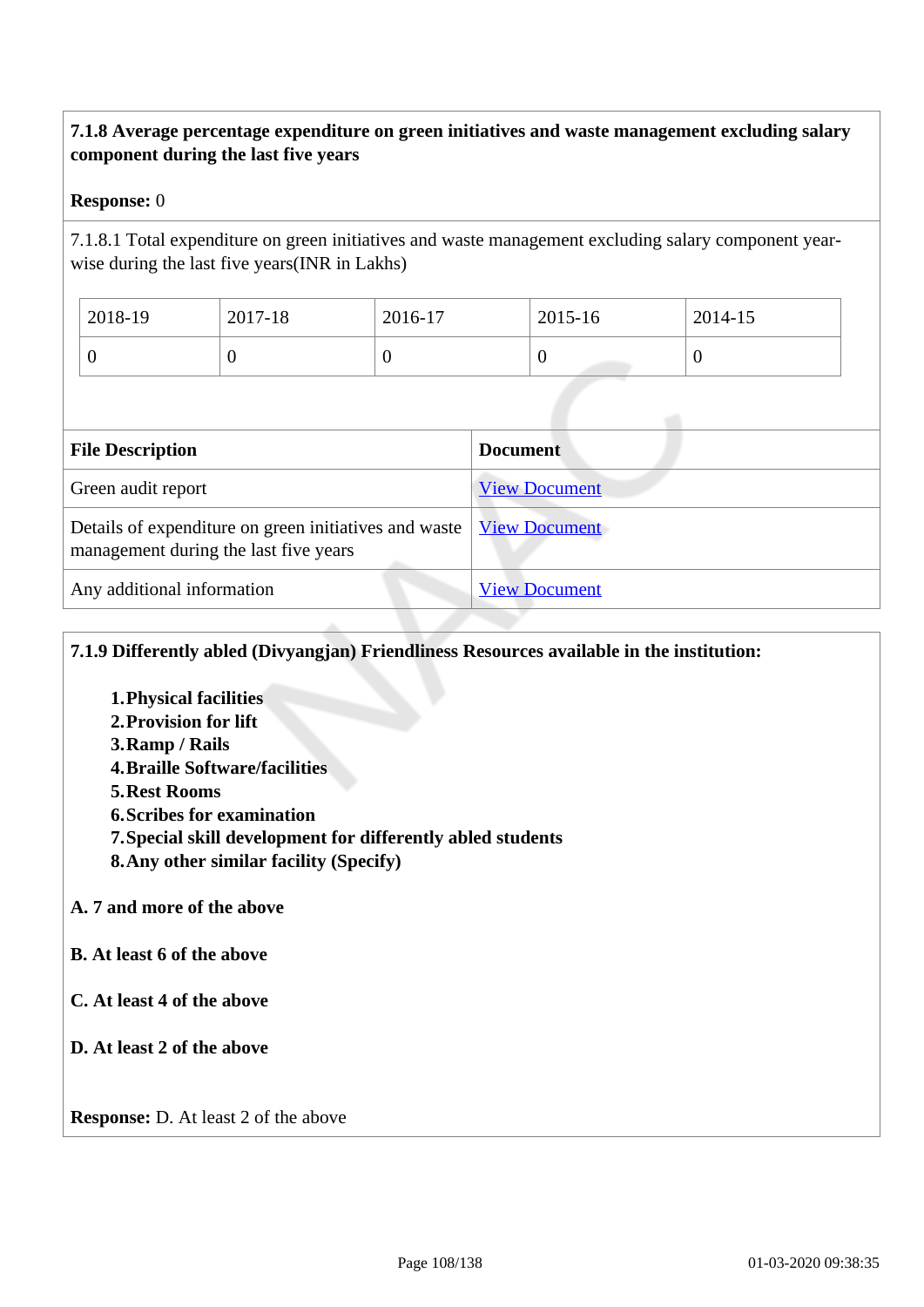| <b>File Description</b>                                   | <b>Document</b>      |
|-----------------------------------------------------------|----------------------|
| Resources available in the institution for<br>Divyangjan  | <b>View Document</b> |
| Any additional information                                | <b>View Document</b> |
| link to photos and videos of facilities for<br>Divyangjan | <b>View Document</b> |

# **7.1.10 Number of Specific initiatives to address locational advantages and disadvantages during the last five years**

#### **Response:** 0

7.1.10.1 Number of specific initiatives to address locational advantages and disadvantages year-wise during the last five years

| 2018-19 | 2017-18 | $2016-17$ | 2015-16 | 2014-15 |
|---------|---------|-----------|---------|---------|
|         |         | ◡         |         |         |

| <b>File Description</b>                                                              | <b>Document</b>      |
|--------------------------------------------------------------------------------------|----------------------|
| Number of Specific initiatives to address locational<br>advantages and disadvantages | <b>View Document</b> |
| Any additional information                                                           | <b>View Document</b> |

# **7.1.11 Number of initiatives taken to engage with and contribute to local community during the last five years (Not addressed elsewhere)**

#### **Response:** 0

7.1.11.1 Number of initiatives taken to engage with and contribute to local community year-wise during the last five years

| 2018-19 | 2017-18 | 2016-17 | 2015-16 | 2014-15          |
|---------|---------|---------|---------|------------------|
|         |         | ◡       | ν       | $\boldsymbol{0}$ |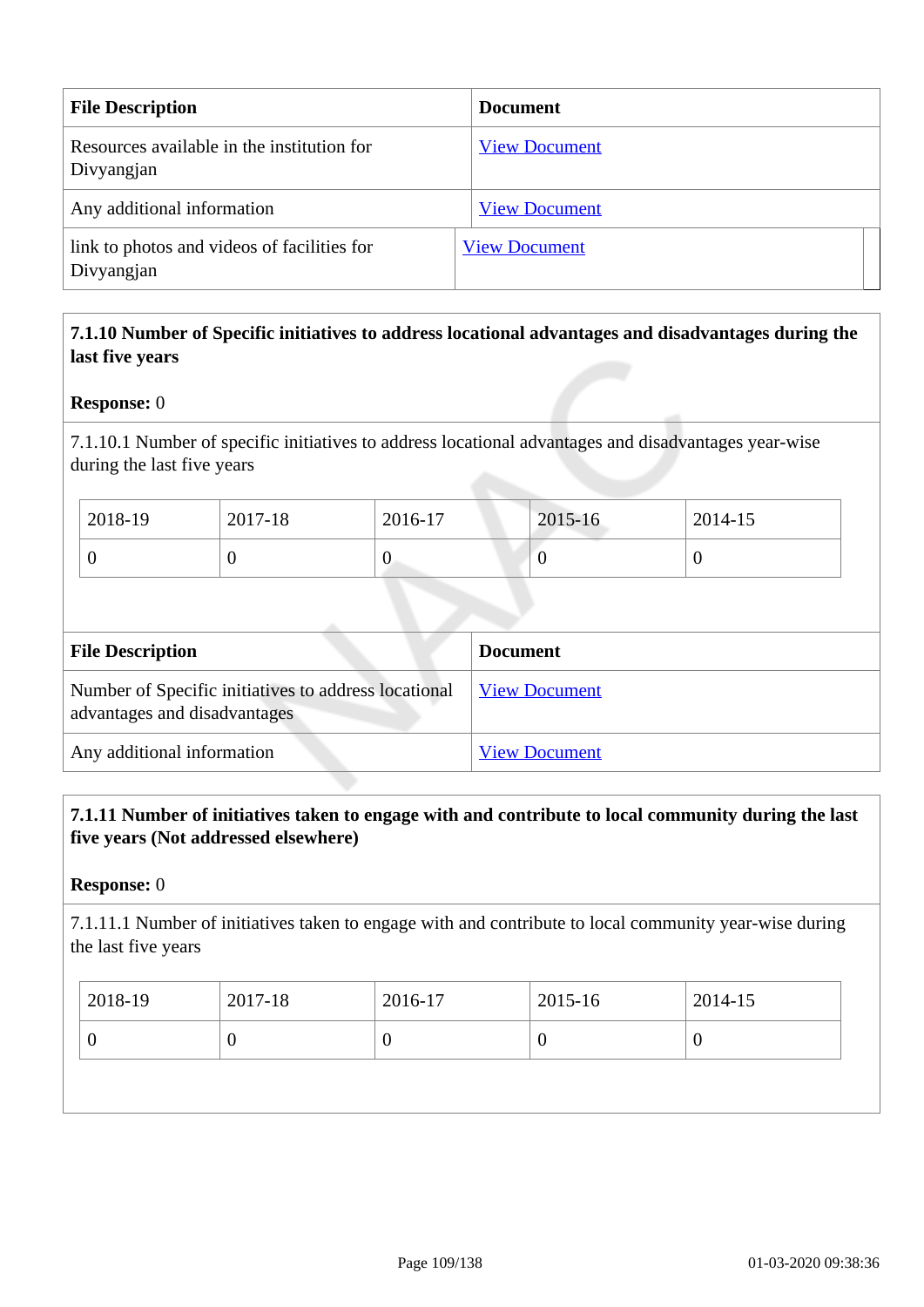| <b>File Description</b>    | <b>Document</b>      |
|----------------------------|----------------------|
| Report of the event        | <b>View Document</b> |
| Any additional information | <b>View Document</b> |

# **7.1.12**

# **Code of conduct handbook exists for students, teachers, governing body, administration including Vice Chancellor / Director / Principal /Officials and support staff**

| <b>Response: Yes</b> |  |  |
|----------------------|--|--|
|----------------------|--|--|

| <b>File Description</b>                                                                                                           | <b>Document</b>      |
|-----------------------------------------------------------------------------------------------------------------------------------|----------------------|
| Any additional information                                                                                                        | <b>View Document</b> |
| URL to Handbook on code of conduct for<br>students and teachers, manuals and brochures on<br>human values and professional ethics | <b>View Document</b> |

| 7.1.13 Display of core values in the institution and on its website |                      |  |
|---------------------------------------------------------------------|----------------------|--|
| <b>Response:</b> Yes                                                |                      |  |
| <b>File Description</b>                                             | <b>Document</b>      |  |
| Any additional information                                          | <b>View Document</b> |  |
| Provide URL of website that displays core values                    | <b>View Document</b> |  |

 **7.1.14 The institution plans and organizes appropriate activities to increase consciousness about national identities and symbols; Fundamental Duties and Rights of Indian citizens and other constitutional obligations**

#### **Response:** No

| <b>File Description</b>                                                                            | <b>Document</b>      |
|----------------------------------------------------------------------------------------------------|----------------------|
| Details of activities organized to increase<br>consciousness about national identities and symbols | <b>View Document</b> |
| Any additional information                                                                         | <b>View Document</b> |

# **7.1.15 The institution offers a course on Human Values and professional ethics**

#### **Response:** Yes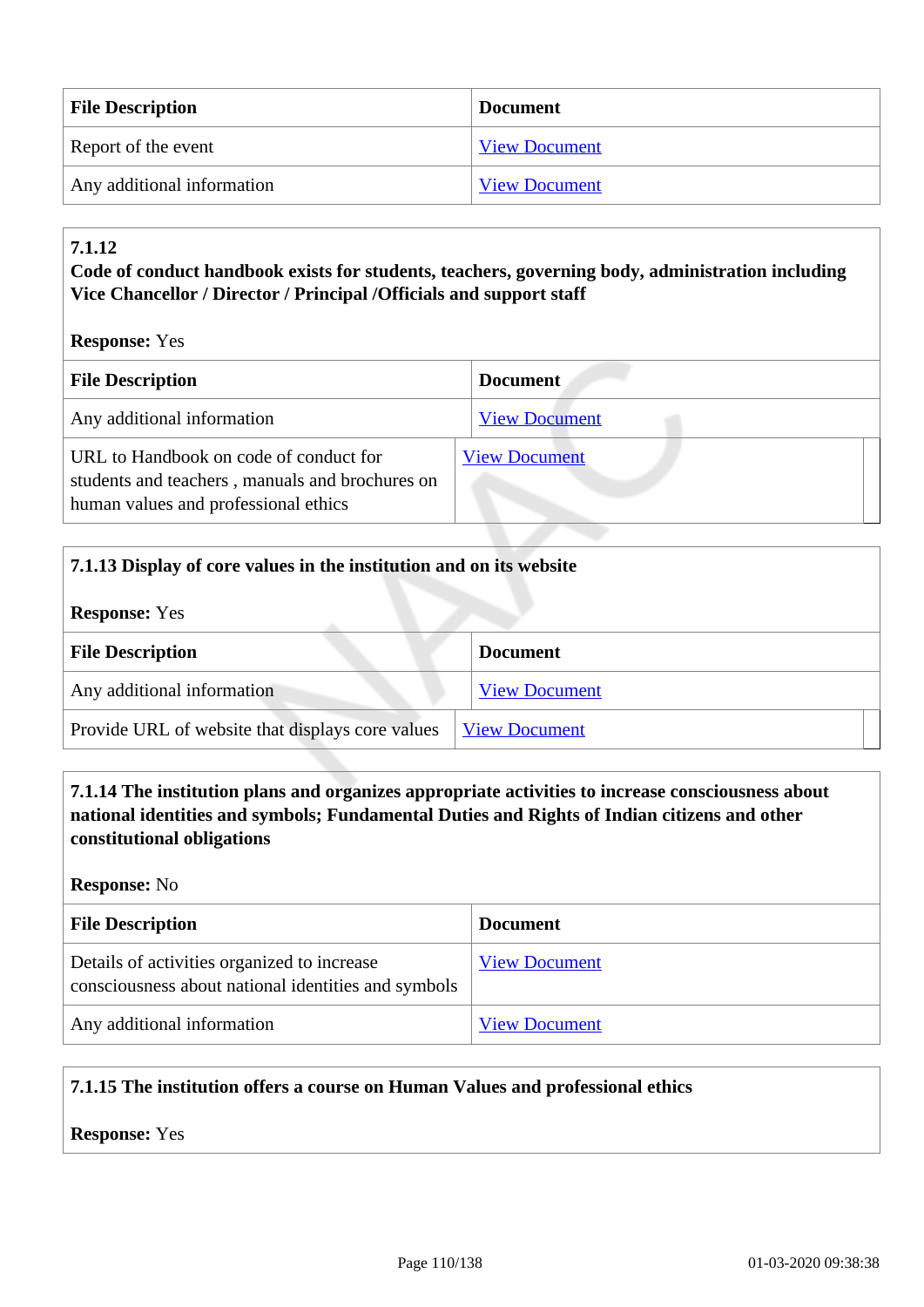| <b>File Description</b>                                                                     | <b>Document</b>      |
|---------------------------------------------------------------------------------------------|----------------------|
| Any additional information                                                                  | <b>View Document</b> |
| Provide link to Courses on Human Values and<br>professional ethics on Institutional website | <b>View Document</b> |

# **7.1.16 The institution functioning is as per professional code of prescribed / suggested by statutory bodies / regulatory authorities for different professions**

**Response:** Yes

| <b>File Description</b>                                                                        | <b>Document</b>      |
|------------------------------------------------------------------------------------------------|----------------------|
| Any additional information                                                                     | <b>View Document</b> |
| Provide URL of supporting documents to prove<br>institution functions as per professional code | <b>View Document</b> |

 **7.1.17 Number of activities conducted for promotion of universal values (Truth, Righteous conduct, Love, Non-Violence and peace); national values, human values, national integration, communal harmony and social cohesion as well as for observance of fundamental duties during the last five years**

#### **Response:** 0

7.1.17.1 Number of activities conducted for promotion of universal values (Truth, Righteous conduct, Love, Non-Violence and peace); national values, human values, national integration, communal harmony and social cohesion as well as for observance of fundamental duties year-wise during the last five years

| 2018-19 | 2017-18 | 2016-17 | 2015-16 | 2014-15 |
|---------|---------|---------|---------|---------|
|         |         |         |         |         |

| <b>File Description</b>                                           | <b>Document</b>      |
|-------------------------------------------------------------------|----------------------|
| List of activities conducted for promotion of<br>universal values | <b>View Document</b> |
| Any additional information                                        | <b>View Document</b> |

# **7.1.18 Institution organizes national festivals and birth / death anniversaries of the great Indian personalities**

**Response:**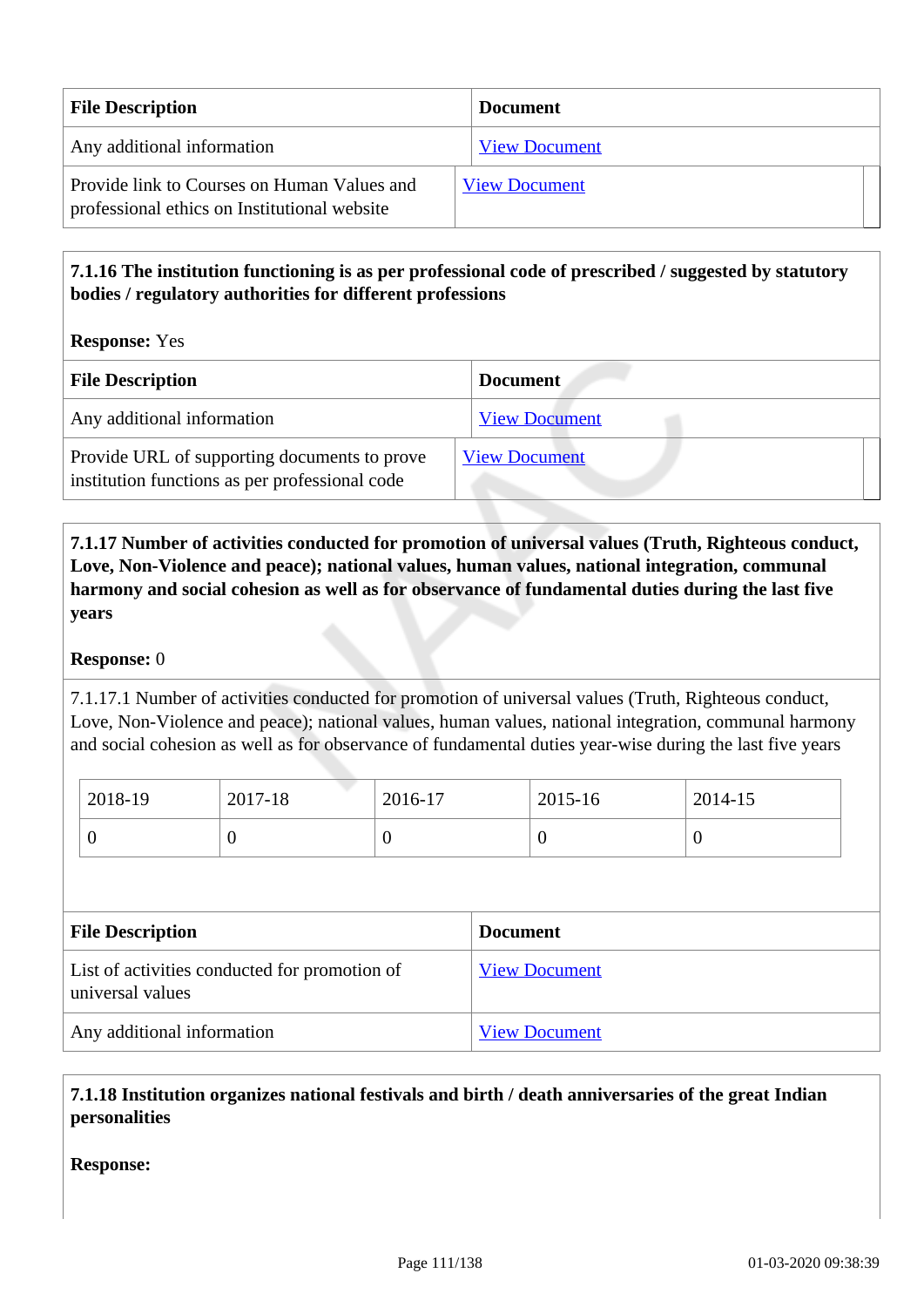Our Institution Organizes National Festivals and Birth and Death Anniversaries of great Indian Personalities with enthusiasm. Our students are on a mission towards better India by breaking the boundaries of religion and caste. Thoughts of great Indian personalities sowed into the young minds through the exhibitions and programs conducted on these days. The institution practices pluralist approach towards all religion functions and encourages the students and faculty to showcase the same. Every year our institute organizes the national festivals and birth / death anniversaries of the great Indian personalities. Staff and students get to know the importance of national integrity in the country in general and their role in it in particular.

Every year our institute organizes the national festivals and birth / death anniversaries of the great Indian personalities. Staff and students get to know the importance of national integrity in the country in general and their role in it in particular.

1. **Dr. A.P.J. Abdul Kalam Remembrance (Innovation Day):** Our students celebrated the Abdul Kalam Remembrance Day on 26th of July. On this day the great leader was remembered and these quotes were charted by the prepared by the students. The students also delivered a speech about him and his great activities.

2. **Dr. Sarvepalli Radhakrishnan (Teachers Day):** Our students organize teacher's day celebration on 5th September. They invite teachers from all the departments and honor them by presenting them with gifts and greeting cards. The students also prepared charts with teacher's day special drawings and quotes. The students also conduct cultural activities dedicating it to the teachers.

**Gandhi Jayanthi:** A standout amongst the most mainstream events in India and one of the three national occasions, Gandhi Jayanti is praised in our Institute on 2nd October of consistently to stamp the birth commemoration of Mahatma Gandhi. Gandhi was additionally famously known as the Father of our Nation, Bapu or basically Mahatma. .

| <b>File Description</b>    | <b>Document</b>      |
|----------------------------|----------------------|
| Any additional information | <b>View Document</b> |

 **7.1.19 The institution maintains complete transparency in its financial, academic, administrative and auxiliary functions**

**Response:** 

**Financial Transparency**

 An institution maintains its financial transparency in the execution of the academic activities in a budgeted manner. Institutional budgeting is the process wherein the plans of institutional programs are transformed to an orderly, itemized, systematic operation of academic activities for the enrichment of the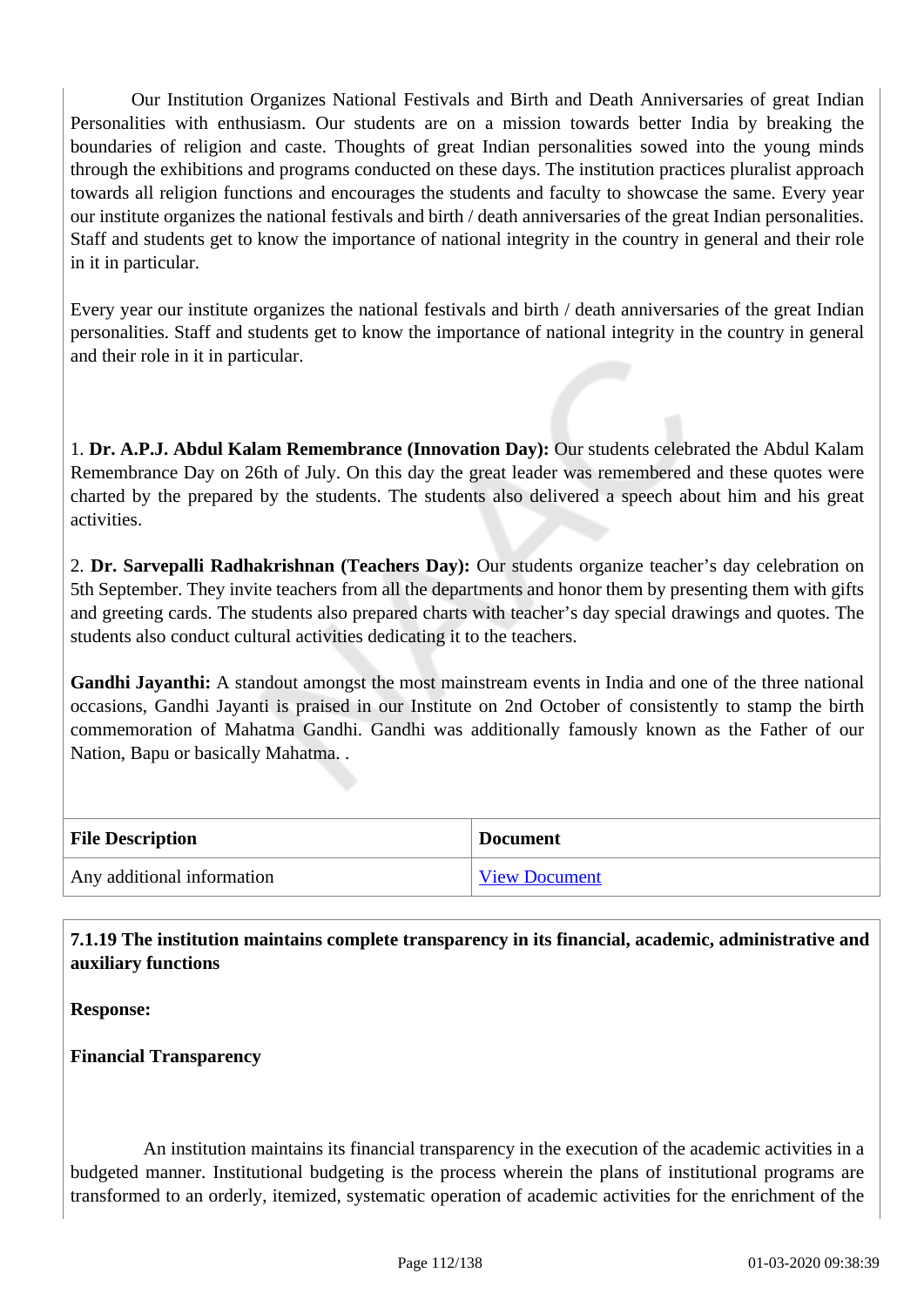students, teaching and non-teaching faculty.

 Budget serves as the actuator for the anticipated and actual revenues and expenditures. The procedure of the institutional budget encompasses the principal's discussion with the trust members about the previous academic year expenditure. Then he initiates the respective the administrative officer, department heads, physical education department, library research and development head, placement head, hostel in charge and canteen in charge for the preparation of the budget with the anticipated expenditure for the current academic year. The administrative officer of the institution prepares the budget including the expenses such as the salary for the teaching and non-teaching faculty, administrative expense, Medical expense, electricity expense, General programmes expenses and so on.

 The Head, Research and Development prepares the budget based on expense of the Research Centre, funded projects and consultancy projects proposed to carry out for the academic year. The Placement Head formulates the budget to conduct trainings for the staff and students and for making arrangements for the placement of students.

 The senior librarian prepares the list of books, magazines, newspapers, journals and periodicals for purchase for the main and department library recommended by the library coordinators of the departments, duly verified by the heads of the departments and obtains the approval of the head of the institution. The heads of the departments have the authority to enhance the department infrastructure bringing in new equipment and software for the laboratories as per the requirement of the Anna University.

 Hostel and canteen in charges fix the budget for store maintenance, salary, furniture and fitting. Transport head formulates the budget for vehicle purchase if there is any and for maintenance and fuel.

 Physical Director fixes the budget for the expenses in conducting zonal and inter college sports, training and for the purchase for new sports materials.

 All the in charges get the approval of the head of the institution in the budget prepared for the academic year. And the same would be presented by the Principal in the Trust Meet. Once the trustees approve the budget, the fund is released by the Chairman and the Secretary along with the Treasurer. The fund is then transferred by the Principal to various in charges to execute their budgeted activities. After the utilization of the fund the in charges prepare the statement for the income and their expenditure. These statements are collected and an overall expenditure statement for the academic year is prepared by the Principal and the same is presented by him in the Trust meet. And thus the budget in an institution takes its cyclic performance. Furthermore, all these activities are documented ISO formats and duly verified and approved every year.

| <b>File Description</b>    | <b>Document</b>      |
|----------------------------|----------------------|
| Any additional information | <b>View Document</b> |

# **7.2 Best Practices**

**7.2.1 Describe at least two institutional best practices (as per NAAC Format)**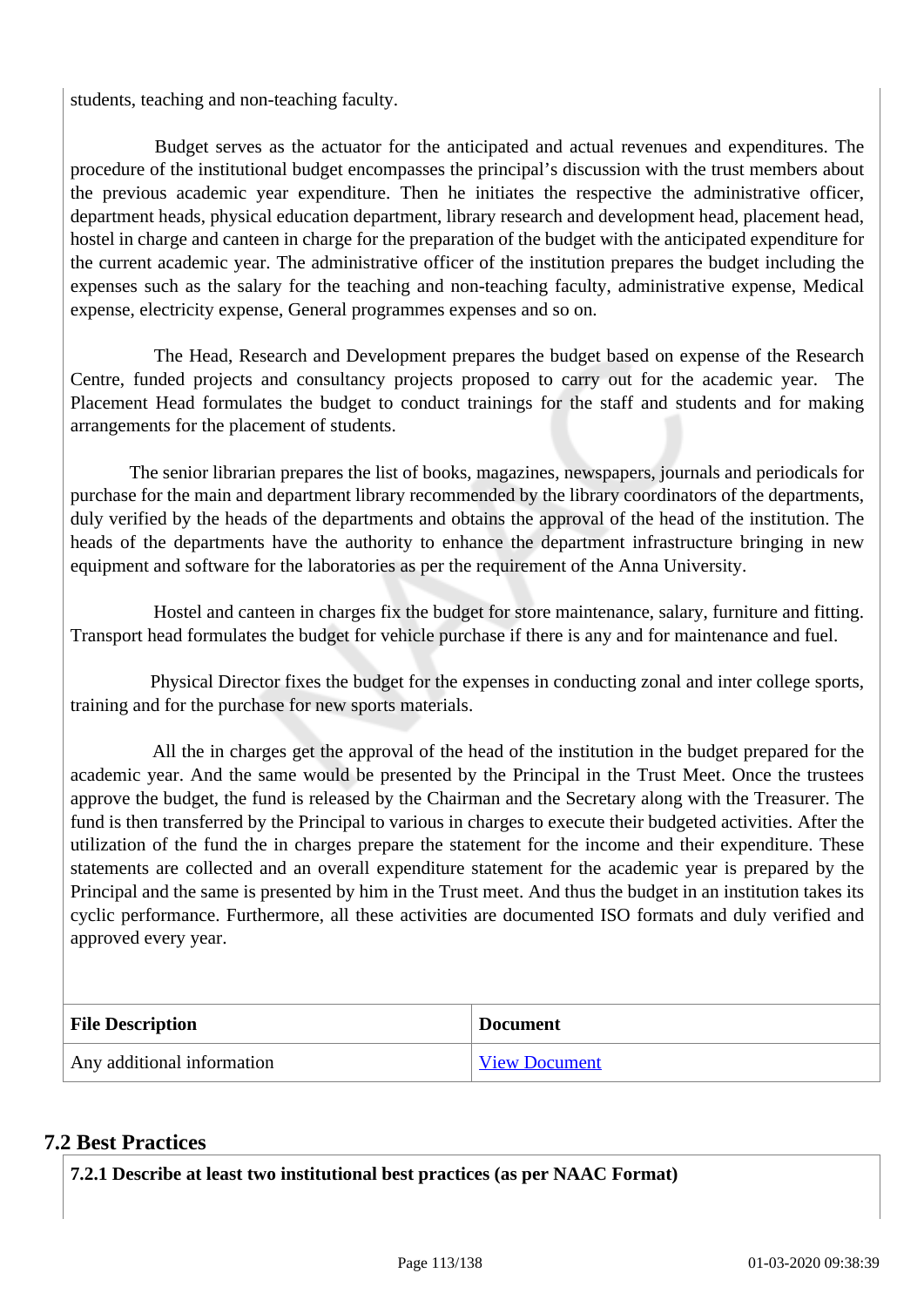#### **Response:**

### **1. Title of the Practice:**

Assessment of Programme Outcome & Faculty Development

### **2. Goal:**

The aim of the practice "**Assessment of Programme Outcome"** followed by the Institute is to create a platform to enrich Students Performance and Placements, motivate to do higher studies to improve global economy and faculty productivity.

#### **3.The Context:**

Every semester, Result Analysis is done to evaluate students' performance and corrective measures are taken for further improvement. Placement records are analyzed every year and feedback from the employers is also collected. Industry oriented training is imparted to the students to enhance their employability skills. Up gradation in acquiring updated technical skills is ensured through innovative projects.

360 Degree evaluation (Students feedback, Head of the Department's report, Principal's report, and Administrative feedback) for faculty is done. Academic Excellence Committee analyses the same and takes measures to fill the gap in teaching efficacy by arranging training and orientation programmes to enrich the eminence.

All faculty members are encouraged to take up research works to obtain higher degree and research project funds from outside agencies to establish world class research laboratories and increase the status of the **Institute.** 

# **4.The Practice**

Distribution of responsibilities in teaching and learning is mapped to effect significant Strategic change and enforce institution-wide policies. Caliber of the faculty is identified for successful implementation of reforms to strengthen their commitment to improve quality teaching. Heads of departments are given explicit responsibilities for nurturing quality teaching and learning and ensure that the leadership responsibilities are utilized to achieve the desired results.

A conducive atmosphere is created for everyone (teacher, student, support staff, etc.) to identify a clear leadership structure. It is ensured that the teaching and learning framework can be easily adapted to reflect teaching faculty's values, ethos and modus operandi. Progress in implementing the framework is monitored and reports are analyzed by the department heads and Principal. Appropriate platforms exist for sharing experience and initiatives across the institute.

#### **5. Evidence of Success**

Evidence of success, benchmarks and review of results exist. The students' performance in university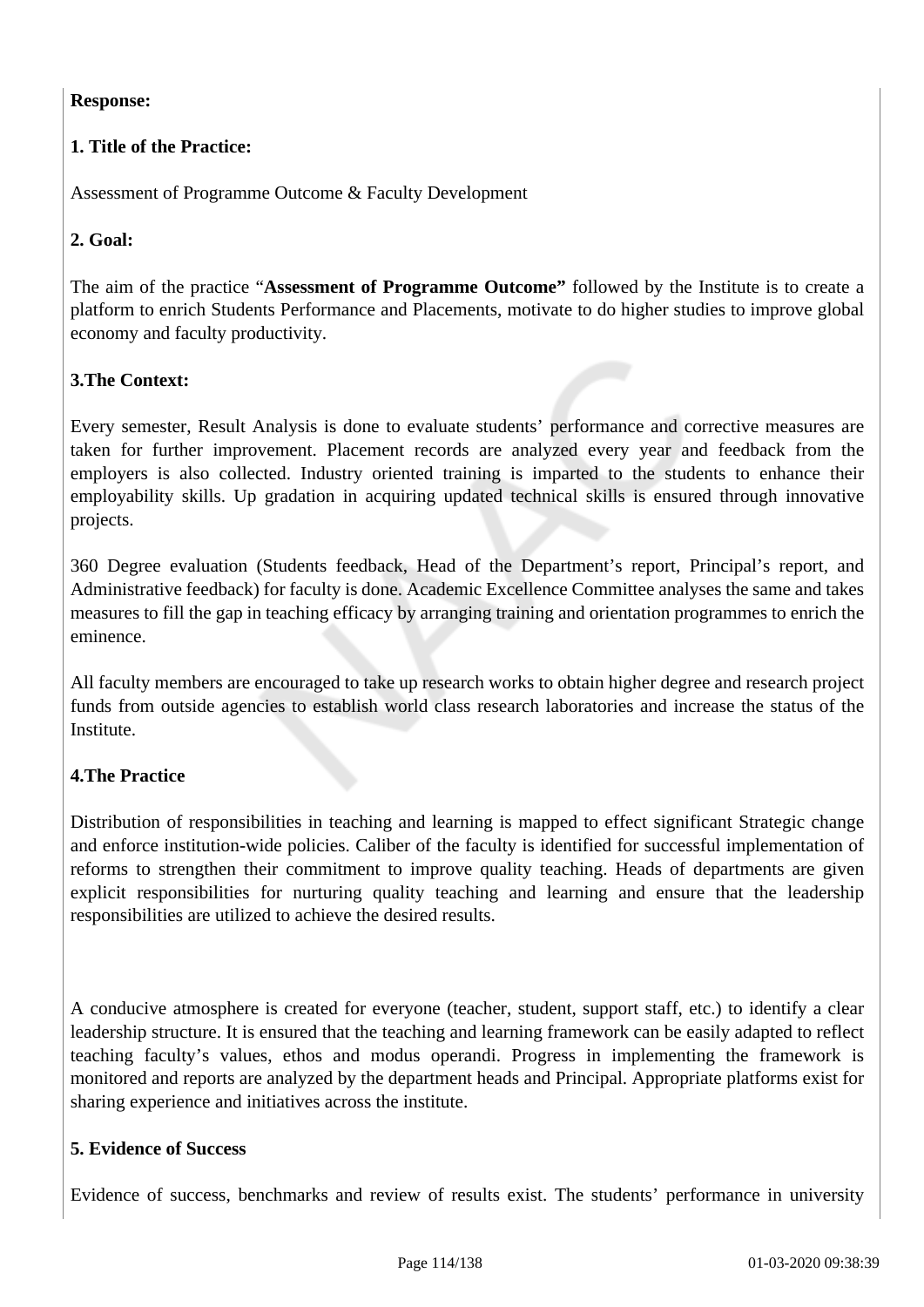examinations have been gradually improving. Many faculty members have completed and awarded Ph.D. degree and some more are in the verge of submission of their Thesis. This practice helps increasing the number of national and international research publications. Students are highly motivated in innovative projects and won prizes in technical competitions and published research papers in conferences and workshops. Students are also inclined to pursue higher education to quench their thirst in modern technology. This helps to enrich the society and the quality of life as well.

#### **6. Problems Encountered and Resources Required:**

Some students' lack of concentration in studies necessitates the implementation special attention through special coaching classes. Regular tests are also conducted through there may be decrease in percentage sometimes. Students are thrown open to the practice in problematic subjects through Assignment books. Counseling rendered through continuous monitoring to bring out the best of them. Consistent monetary and moral support is extended from the management in upgrading research laboratories, conducting seminars, workshops, symposia for enhancing the students' career.

# **BEST PRACTICES II**

#### **1.Title of the practice**

Daily attendance monitoring

#### **2. Goal**

To achieve 100% attendance in each class

#### **3. The context**

Difficulty in coping with the studies results in disinterestedness towards studies. Some such students are inclined to slight learning and absent themselves to the classes. In view of evading unnecessary absence to the classes.

#### **4. The practice**

Students' attendance is monitored everyday by the Faculty advisors. If any absence is identified, the parents are intimated and reason for absence is obtained. An entry of the same is done in a register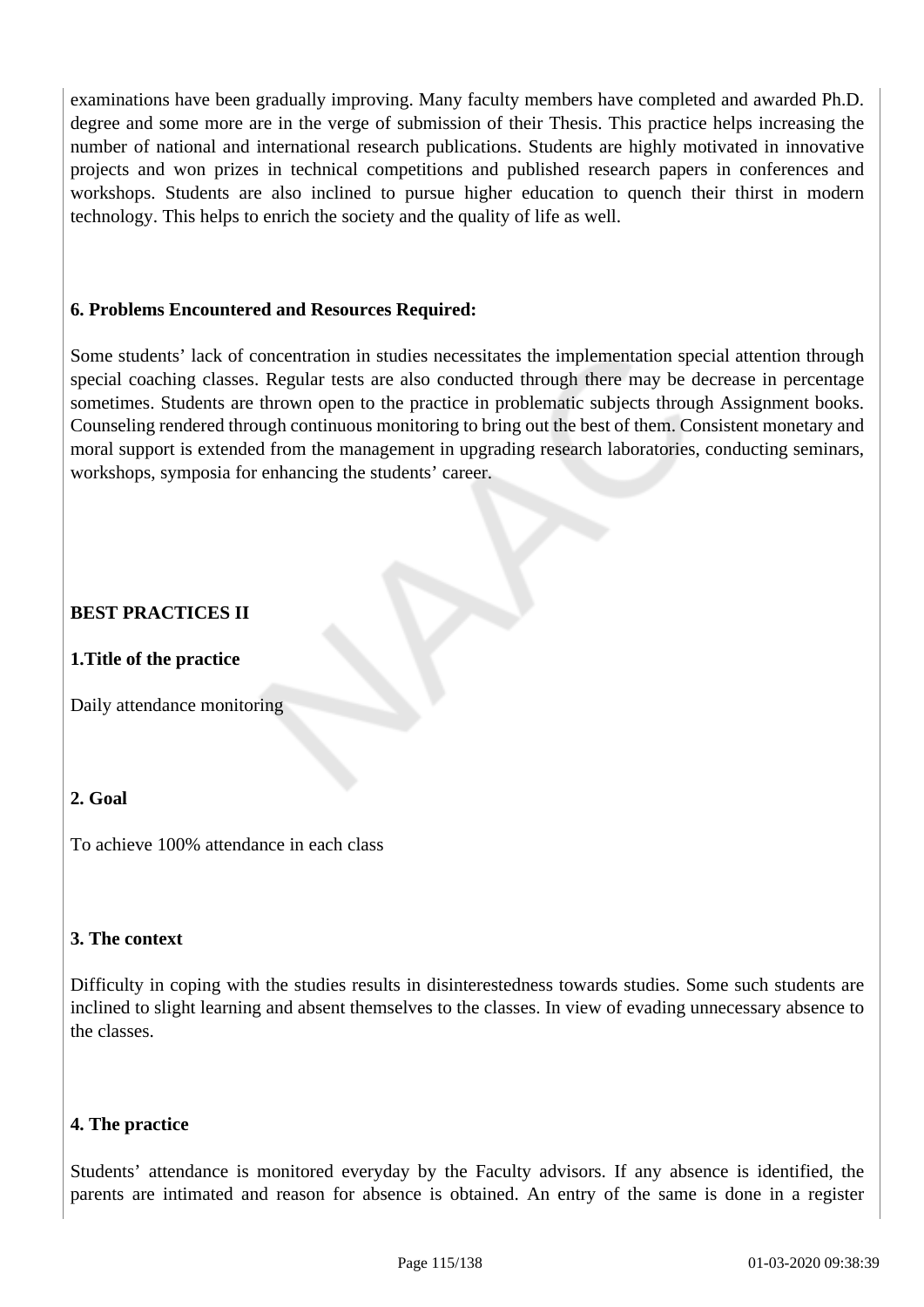exclusively maintained for this purpose. The register is taken to the perusal of the Head of the departments and the Principal and acknowledged by them. The absentees are counseled by the Faculty advisors to make them committed to their studies which eventually fetch a good attendance.

Circular for 100% attendance

#### **5. Evidence of success**

This regular follow up of students and parents every day, aids to track the students and keep them in the streamline. The number of students produce 100% attendance is getting enhanced.

#### **6.Problems encountered and Resource required**

In alignment with the absence, some parents do not respond the faculty properly which may affect the result of the students. Contingent upon the parental response they are given an understanding of the necessity of the attendance to cope with the studies. Students are also counseled and guided individually in bringing up the interest in learning. Identified repetition in individual's absence is taken to the attention of the Head of the department and the student is counseled by the department head. Long absence is also encountered occasionally due to the ill-health of some students and notification is sent to the parents for a meeting in person. Parents and students are counseled for unaffected continuance of studies.

| <b>File Description</b>         | <b>Document</b>      |
|---------------------------------|----------------------|
| Any additional information      | <b>View Document</b> |
| Link for Additional Information | <b>View Document</b> |

# **7.3 Institutional Distinctiveness**

 **7.3.1 Describe/Explain the performance of the institution in one area distinctive to its vision, priority and thrust**

**Response:** 

#### **1.Title of the Institutional Distinctiveness:**

Research and Development

**2.Objectives of the Practice to reach its vision**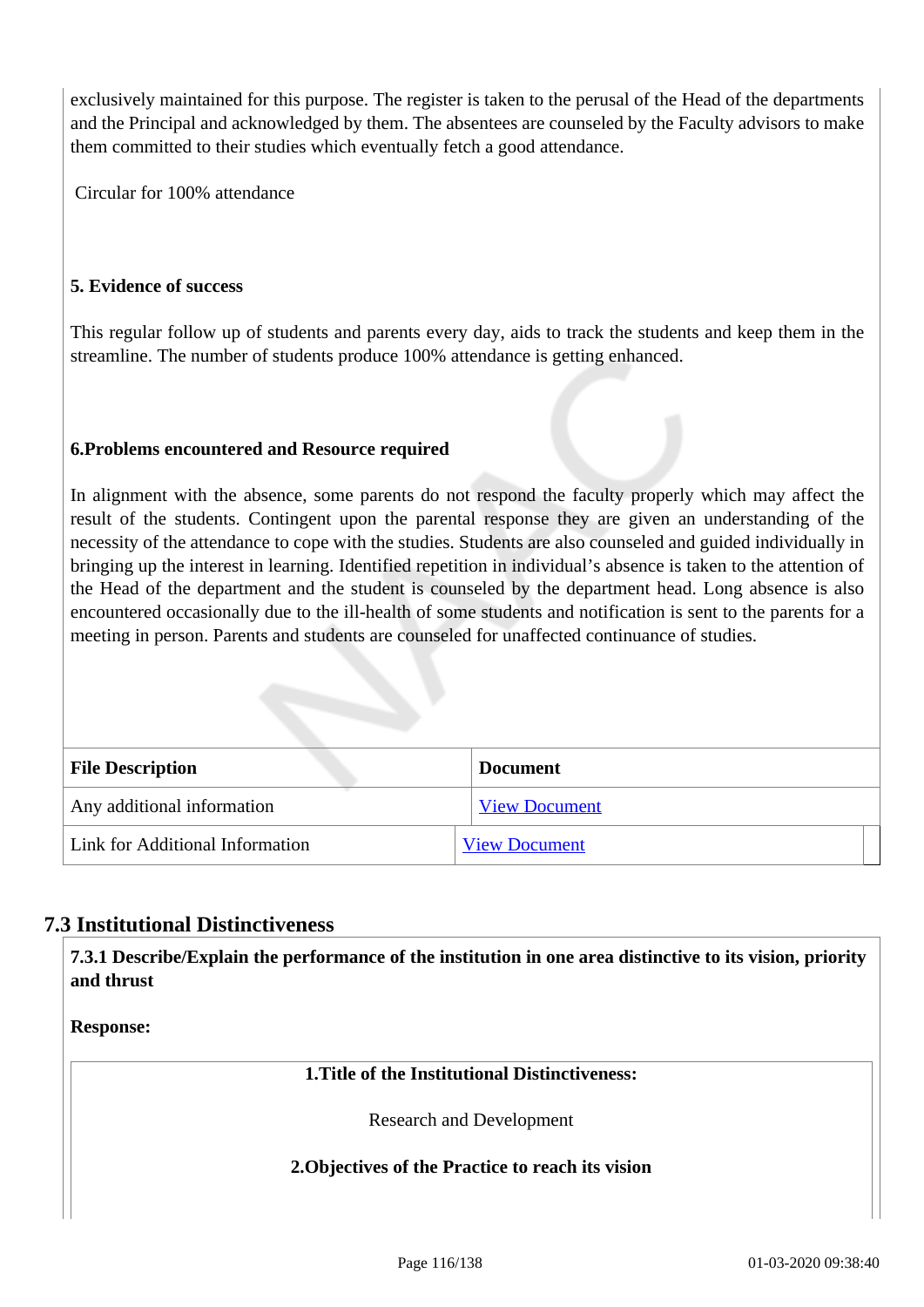Ø The Research & Development is to facilitate academic research for the development of the academicians and the institution.

 $\varnothing$  It aims to bring about a dynamic equilibrium with its social and economic environment for excellence in education, research and service to the nation.

Ø To explore unreached areas by bringing openness in multi-disciplinary research.

Ø To provide a supportive research environment in which scholars, at every stage of their career, can flourish and develop.

# **3.The Context of priority**

SAEC has been the key contributor of Research and Development in nurturing the faculty and students through various academic programs conducted by the different departments. Students and staff have been encouraged to carry out innovative, sponsored research works in the departments in terms of development and technology. SAEC is committed to knowledge transfer and engross technology transfer in order to enhance the quality of socio-economic and ecological conditions of society.

As a part of the career enhancement, faculty members are thrown open to the opportunities to register for PhD degrees. A large number of faculty members in various departments are pursuing Ph.D. programmes. The number of publications in reputed, peer-reviewed journals, which is a good sign of research output, has been quite substantial during the last three years. Interdisciplinary approach is being used to address common issues in society.

# **4.The Practice of Thrust over the achievement**

o Devise strategies to assist the research scholars in meeting their research objectives

o Periodical review of research strategies and plans of department developments through road map

o Analyzing the road map areas for initializing inter disciplinary research

o Identification of new initiatives and opportunities in the innovation area

o Effective publication of the research works in reputed journals and conferences

o Identification of social issues and bringing about a solution to the issues

#### **5.Evidence of Success**

S. A. Engineering College has been recognized as a Research Center Approved by Anna University,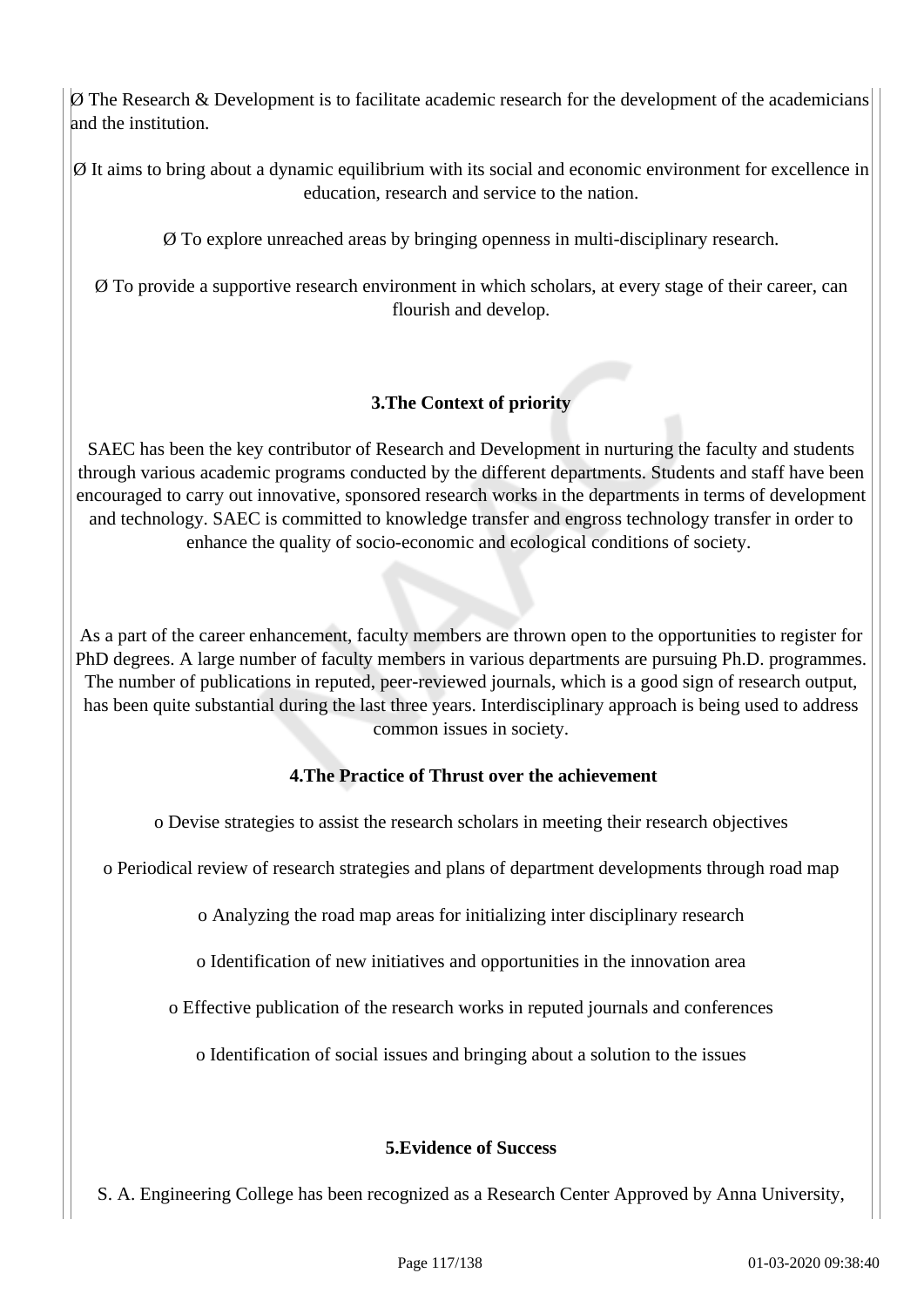Chennai for the following Departments.

- 1. Department Of Mechanical Engineering
- 2. Department of Electronics and Communication Engineering

3. Department of Electrical and Electronics Engineering

4. Department of Computer Science and Engineering

The institute has executed many major Research and Development projects funded by government and nongovernment organizations such as AICTE, MRNE, SERB, CSIR, and DRDO etc. Ample number of staff have registered for their Ph.D. programmes and pursuing with the same. The Research Centers help the staff and students to render a consistent attentiveness towards their research works as a part of their professional enrichment. Students and staff have published papers in various reputed Journals and National and International Conferences.

#### **6.Problems Encountered and Resources Required**

The reception of funds for the implementation part of the projects. Sometimes high cost is involved in executing research activities specifically concerning capital equipment. The management partially provides optimum funds to implement the research practices to the possible extent. The institute also receives funds from outside agencies, which greatly helps in upgrading research laboratories and promoting the practice.

| <b>File Description</b>         | <b>Document</b>      |
|---------------------------------|----------------------|
| Any additional information      | <b>View Document</b> |
| Link for Additional Information | <b>View Document</b> |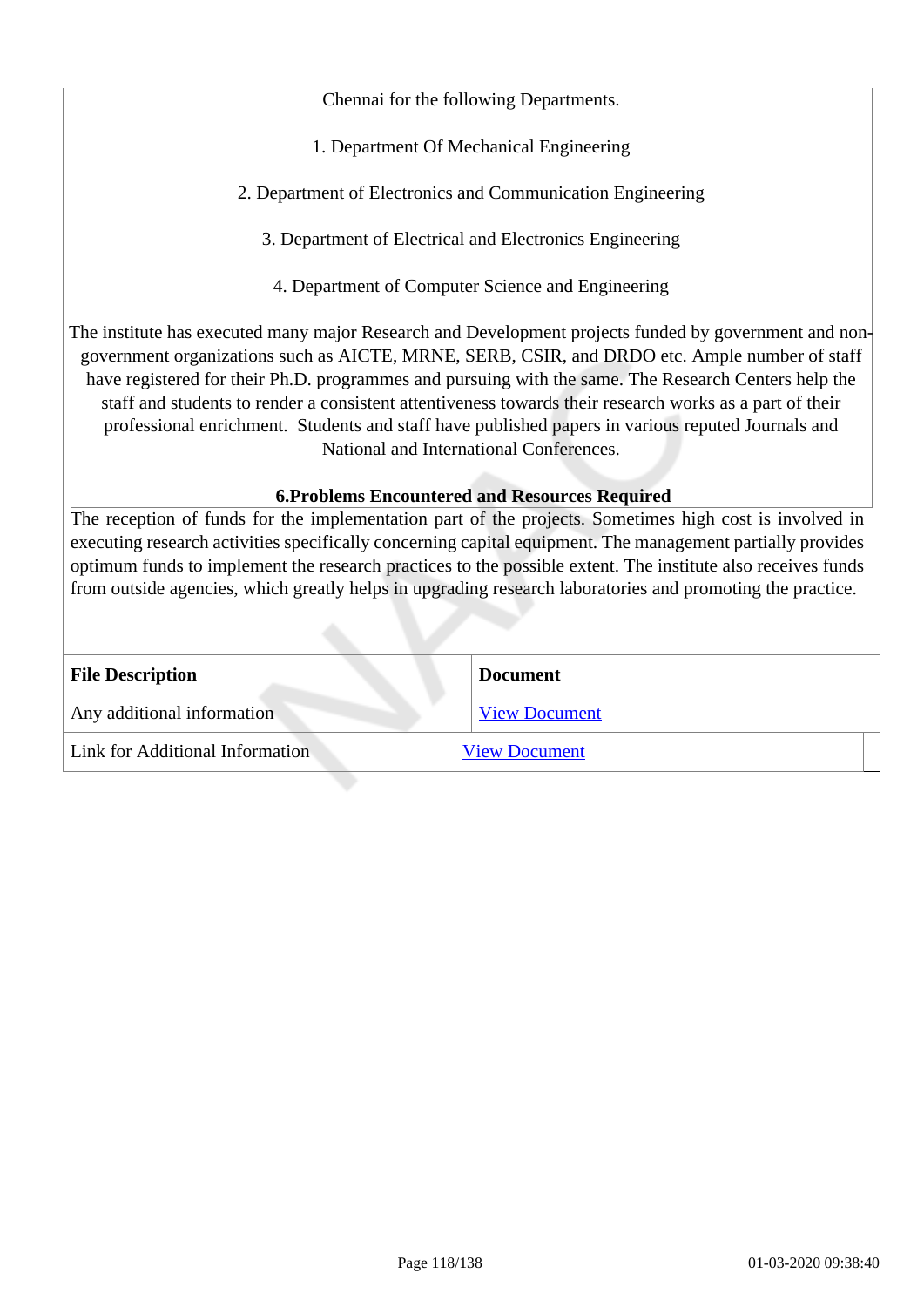# **5. CONCLUSION**

# **Additional Information :**

Our college has a well-established framework for the implementation of Quality initiatives, Teaching learning process, to improve on Customer related feedbacks. Resource Management Library and Laboratory related process are well defined as per ISO 9001:2015 standards.

IQAC cell operates in full swing and monitors the overall Teaching learning process .IQAC also looks for Quality implementation such as NBA ,NAAC for the college.

Our college has signed various Memorandum of Understanding between companies so as to improve industry institute interaction. Value Added Courses, Industrial Visits, Inplant training, Internships, Field Projects are also provided to students

Placement team takes charge of providing Business English Certificate to students in the second year, Soft skills, Technical training during the Prefinal and Final years

Exam Cell works with a team of young and energetic faculty to frame the Timetable for internal test, Hall allocation, Allocation of Faculty for invigilation duty, Monitoring the students and prevention of malpractice. Professors monitor the student for their performance during tests. Non perfomers are identified by the Professors and those students are asked to rewrite the test

S.A.Engineering college has Enterprise Resource Planning software Insproplus Software which deals with the over all teaching learning process , Student details entry, Attendance entry, Mark entry for Internal Assessment etc

# **Concluding Remarks :**

With strong quality management culture embedded into our system of Teaching Learning, Research and Governance, we strive hard to serve all the stakeholders. Our institution emphasizes quality Technical education to develop new knowledge, New professional practices for the betterment of society. We take all the feedback from our existing practices and reunite the practices by keeping our strategic objective intact. New courses on the new ways of knowledge is planned to cater to the need of digital transformation in all the aspect of business. By developing better quality manpower, we will be contributing significant part in Indian Technical Scenario.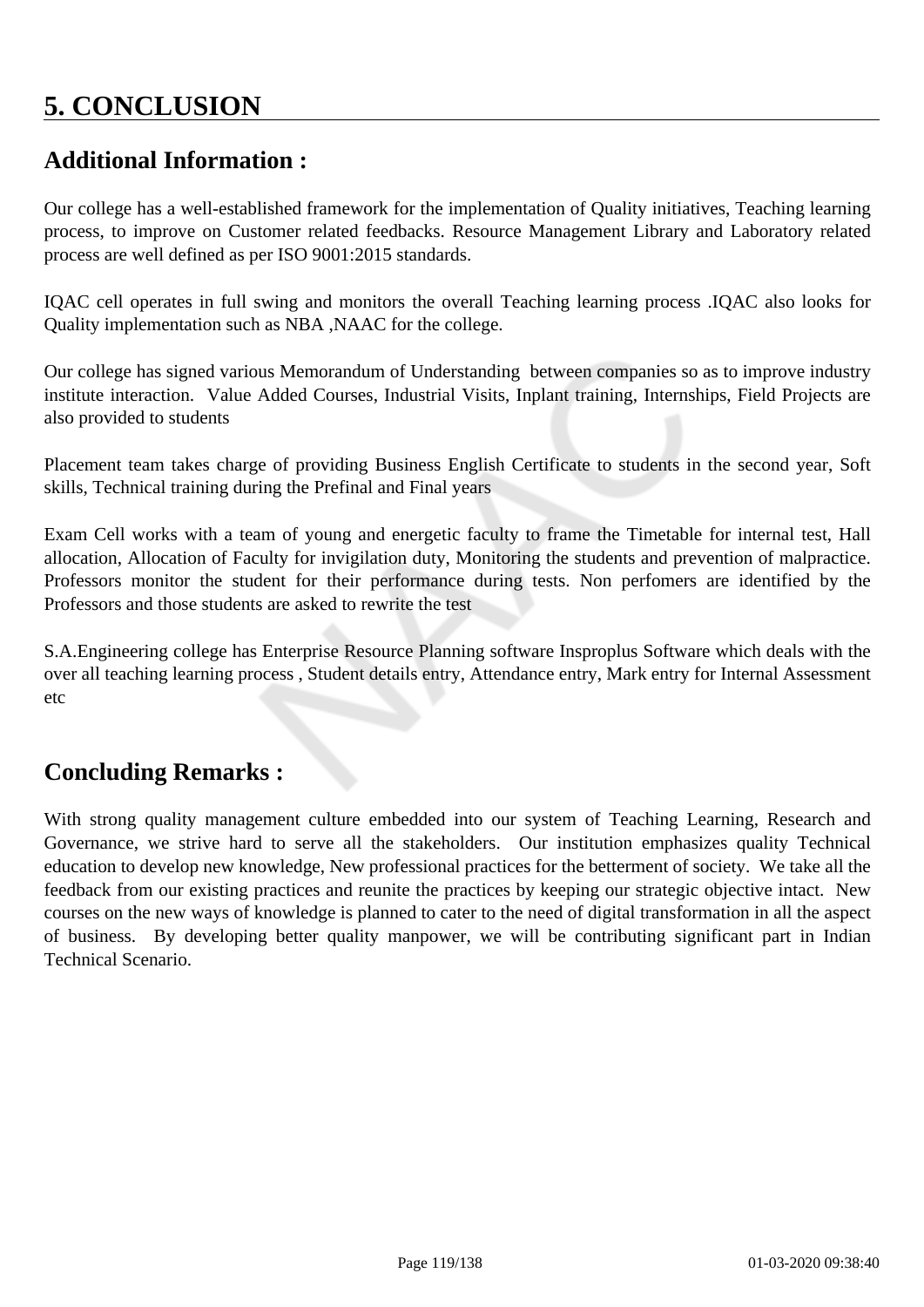# **6.ANNEXURE**

# **1.Metrics Level Deviations** Metric ID Sub Questions and Answers before and after DVV Verification 1.1.2 Number of certificate/diploma program introduced during the last five years 1.1.2.1. **Number of certificate/diploma programs introduced year-wise during the last five years** Answer before DVV Verification: 2018-19 2017-18 2016-17 2015-16 2014-15 8 7 6 4 3 Answer After DVV Verification : 2018-19 2017-18 2016-17 2015-16 2014-15  $0 \t 0 \t 0 \t 0$ 1.1.3 Percentage of participation of full time teachers in various bodies of the Universities/ Autonomous Colleges/ Other Colleges, such as BoS and Academic Council during the last five years 1.1.3.1. Number of teachers participating in various bodies of the Institution, such as BoS and Academic Council year-wise during the last five years Answer before DVV Verification: 2018-19 2017-18 2016-17 2015-16 2014-15 92 93 64 114 92 Answer After DVV Verification : 2018-19 2017-18 2016-17 2015-16 2014-15  $1 \qquad \begin{array}{|c|c|c|c|c|} \hline 0 & 0 & 0 \end{array}$ 1.2.1 Percentage of new Courses introduced out of the total number of courses across all Programs offered during last five years 1.2.1.1. How many new courses are introduced within the last five years Answer before DVV Verification : 123 Answer after DVV Verification: 108 1.2.3 Average percentage of students enrolled in subject related Certificate/ Diploma programs/Add-on programs as against the total number of students during the last five years

 1.2.3.1. Number of students enrolled in subject related Certificate or Diploma or Add-on programs year-wise during the last five years Answer before DVV Verification: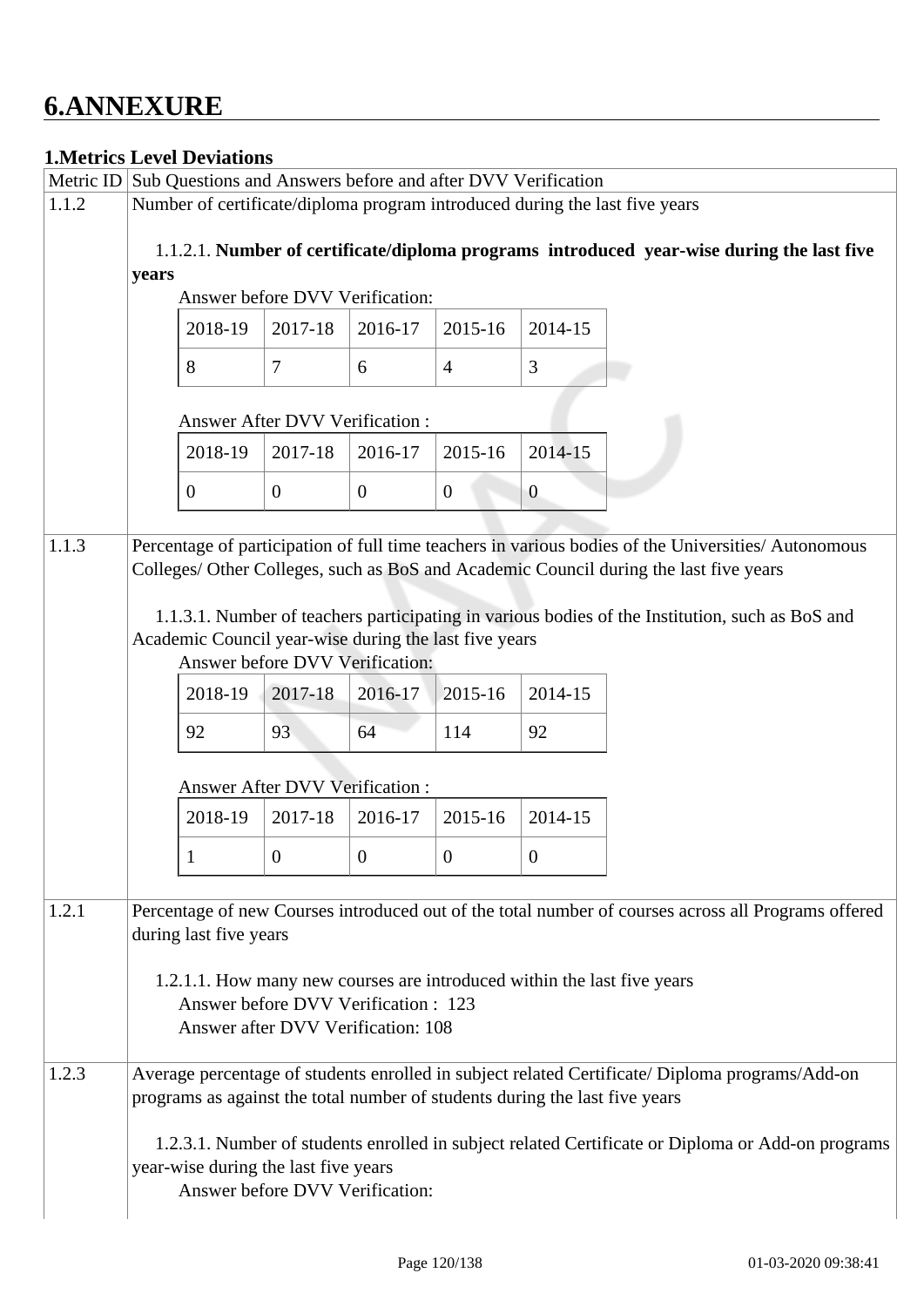|       |                                | 2018-19                                       | 2017-18                                                                   | 2016-17        | 2015-16        | 2014-15      |                                                                                                         |  |  |  |  |
|-------|--------------------------------|-----------------------------------------------|---------------------------------------------------------------------------|----------------|----------------|--------------|---------------------------------------------------------------------------------------------------------|--|--|--|--|
|       |                                | 801                                           | 924                                                                       | 619            | 456            | 356          |                                                                                                         |  |  |  |  |
|       |                                |                                               | Answer After DVV Verification :                                           |                |                |              |                                                                                                         |  |  |  |  |
|       |                                | 2018-19                                       | 2017-18                                                                   | 2016-17        | 2015-16        | 2014-15      |                                                                                                         |  |  |  |  |
|       |                                | 32                                            | $\theta$                                                                  | $\overline{0}$ | $\overline{0}$ | $\mathbf{0}$ |                                                                                                         |  |  |  |  |
|       |                                | and others have been considered               |                                                                           |                |                |              | Remark : The Students with 5 Days certificate program in internet of things have been removed           |  |  |  |  |
| 1.3.2 |                                |                                               |                                                                           |                |                |              | Number of value added courses imparting transferable and life skills offered during the last five years |  |  |  |  |
|       |                                | last five years                               | Answer before DVV Verification : 114<br>Answer after DVV Verification: 60 |                |                |              | 1.3.2.1. Number of value-added courses imparting transferable and life skills offered during the        |  |  |  |  |
| 2.1.1 |                                |                                               |                                                                           |                |                |              | Average percentage of students from other States and Countries during the last five years               |  |  |  |  |
|       |                                |                                               | Answer before DVV Verification:                                           |                |                |              | 2.1.1.1. Number of students from other states and countries year-wise during the last five years        |  |  |  |  |
|       |                                | 2018-19                                       | 2017-18                                                                   | 2016-17        | 2015-16        | 2014-15      |                                                                                                         |  |  |  |  |
|       |                                | 26                                            | 09                                                                        | 16             | 16             | 12           |                                                                                                         |  |  |  |  |
|       | Answer After DVV Verification: |                                               |                                                                           |                |                |              |                                                                                                         |  |  |  |  |
|       |                                | 2018-19                                       | 2017-18                                                                   | 2016-17        | 2015-16        | 2014-15      |                                                                                                         |  |  |  |  |
|       |                                | 26                                            | 09                                                                        | 16             | 16             | 12           |                                                                                                         |  |  |  |  |
| 2.1.3 |                                | reservation policy during the last five years |                                                                           |                |                |              | Average percentage of seats filled against seats reserved for various categories as per applicable      |  |  |  |  |
|       | five years                     |                                               | Answer before DVV Verification:                                           |                |                |              | 2.1.3.1. Number of actual students admitted from the reserved categories year-wise during the last      |  |  |  |  |
|       |                                | 2018-19                                       | 2017-18                                                                   | 2016-17        | 2015-16        | 2014-15      |                                                                                                         |  |  |  |  |
|       |                                | 257                                           | 378                                                                       | 457            | 525            | 672          |                                                                                                         |  |  |  |  |
|       |                                |                                               | Answer After DVV Verification :                                           |                |                |              |                                                                                                         |  |  |  |  |
|       |                                | 2018-19                                       | 2017-18                                                                   | 2016-17        | 2015-16        | 2014-15      |                                                                                                         |  |  |  |  |
|       |                                | 257                                           | 378                                                                       | 457            | 525            | 672          |                                                                                                         |  |  |  |  |
|       |                                |                                               |                                                                           |                |                |              |                                                                                                         |  |  |  |  |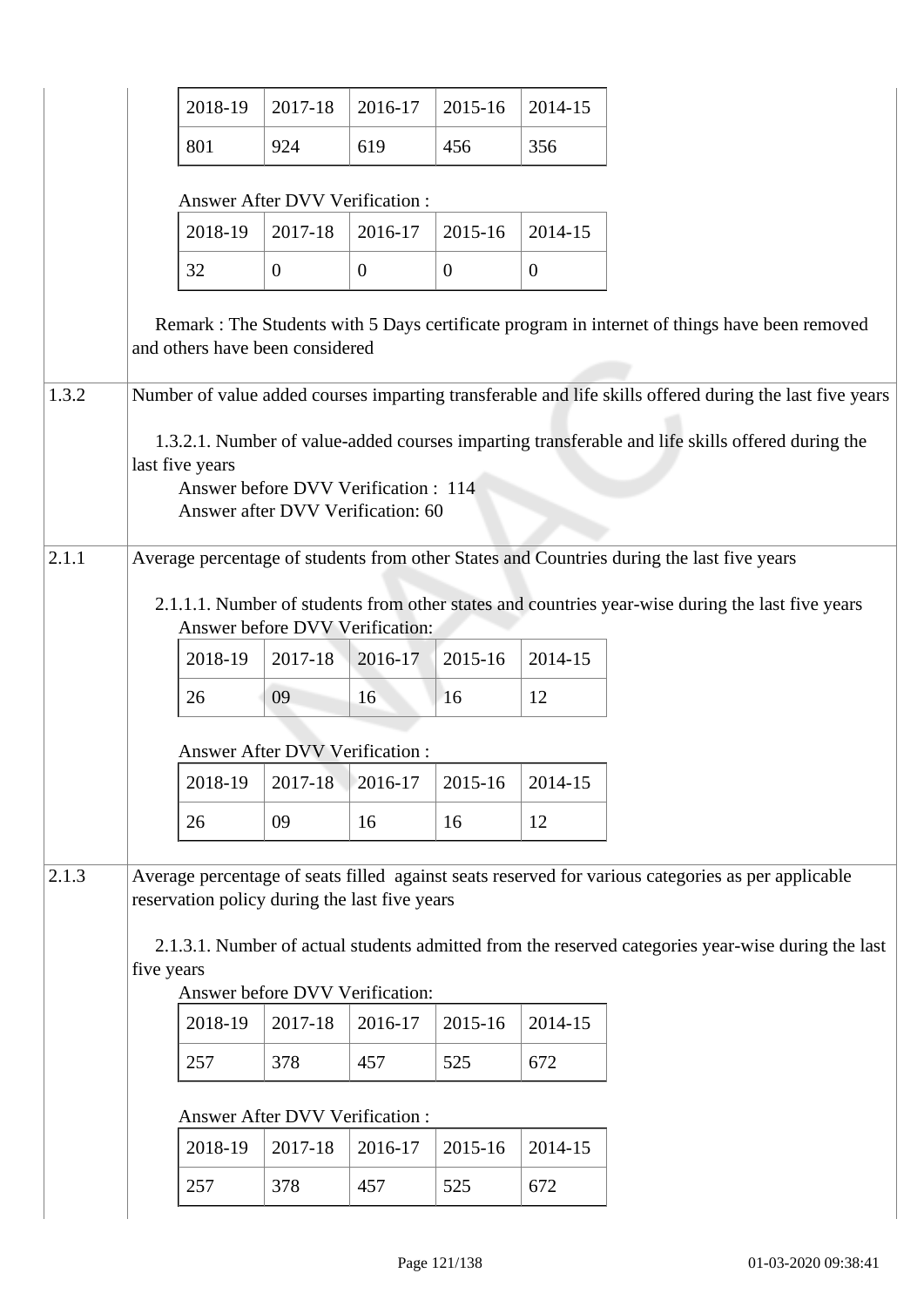|       |                                 |                                                                   |                |                | Ratio of students to mentor for academic and stress related issues                                                                                                                                                                                              |
|-------|---------------------------------|-------------------------------------------------------------------|----------------|----------------|-----------------------------------------------------------------------------------------------------------------------------------------------------------------------------------------------------------------------------------------------------------------|
|       |                                 | 2.3.3.1. Number of mentors<br>Answer before DVV Verification: 147 |                |                |                                                                                                                                                                                                                                                                 |
|       |                                 | Answer after DVV Verification: 147                                |                |                |                                                                                                                                                                                                                                                                 |
|       |                                 |                                                                   |                |                | Remark: The HEI input updated as per attached supporting document                                                                                                                                                                                               |
| 2.4.2 |                                 |                                                                   |                |                | Average percentage of full time teachers with Ph.D. during the last five years                                                                                                                                                                                  |
|       |                                 | Answer before DVV Verification:                                   |                |                | 2.4.2.1. Number of full time teachers with Ph.D. year-wise during the last five years                                                                                                                                                                           |
|       | 2018-19                         | 2017-18                                                           | 2016-17        | 2015-16        | 2014-15                                                                                                                                                                                                                                                         |
|       | 31                              | 37                                                                | 35             | 31             | 30                                                                                                                                                                                                                                                              |
|       |                                 | <b>Answer After DVV Verification:</b>                             |                |                |                                                                                                                                                                                                                                                                 |
|       | 2018-19                         | 2017-18                                                           | 2016-17        | 2015-16        | 2014-15                                                                                                                                                                                                                                                         |
|       | 31                              | 37                                                                | 35             | 31             | 30                                                                                                                                                                                                                                                              |
|       | Answer before DVV Verification: |                                                                   |                |                | International level from Government, recognised bodies during the last five years<br>2.4.4.1. Number of full time teachers receiving awards from state /national /international level<br>from Government recognised bodies year-wise during the last five years |
|       |                                 |                                                                   |                |                |                                                                                                                                                                                                                                                                 |
|       | 2018-19                         | 2017-18                                                           | 2016-17        | 2015-16        | 2014-15                                                                                                                                                                                                                                                         |
|       | 27                              | 41                                                                | 43             | $\overline{4}$ | 2                                                                                                                                                                                                                                                               |
|       |                                 | Answer After DVV Verification :                                   |                |                |                                                                                                                                                                                                                                                                 |
|       | 2018-19                         | 2017-18                                                           | 2016-17        | 2015-16        | 2014-15                                                                                                                                                                                                                                                         |
|       | $\overline{4}$                  | 6                                                                 | $\overline{7}$ | 3              | $\overline{2}$                                                                                                                                                                                                                                                  |
| 2.6.3 |                                 | Average pass percentage of Students                               |                |                |                                                                                                                                                                                                                                                                 |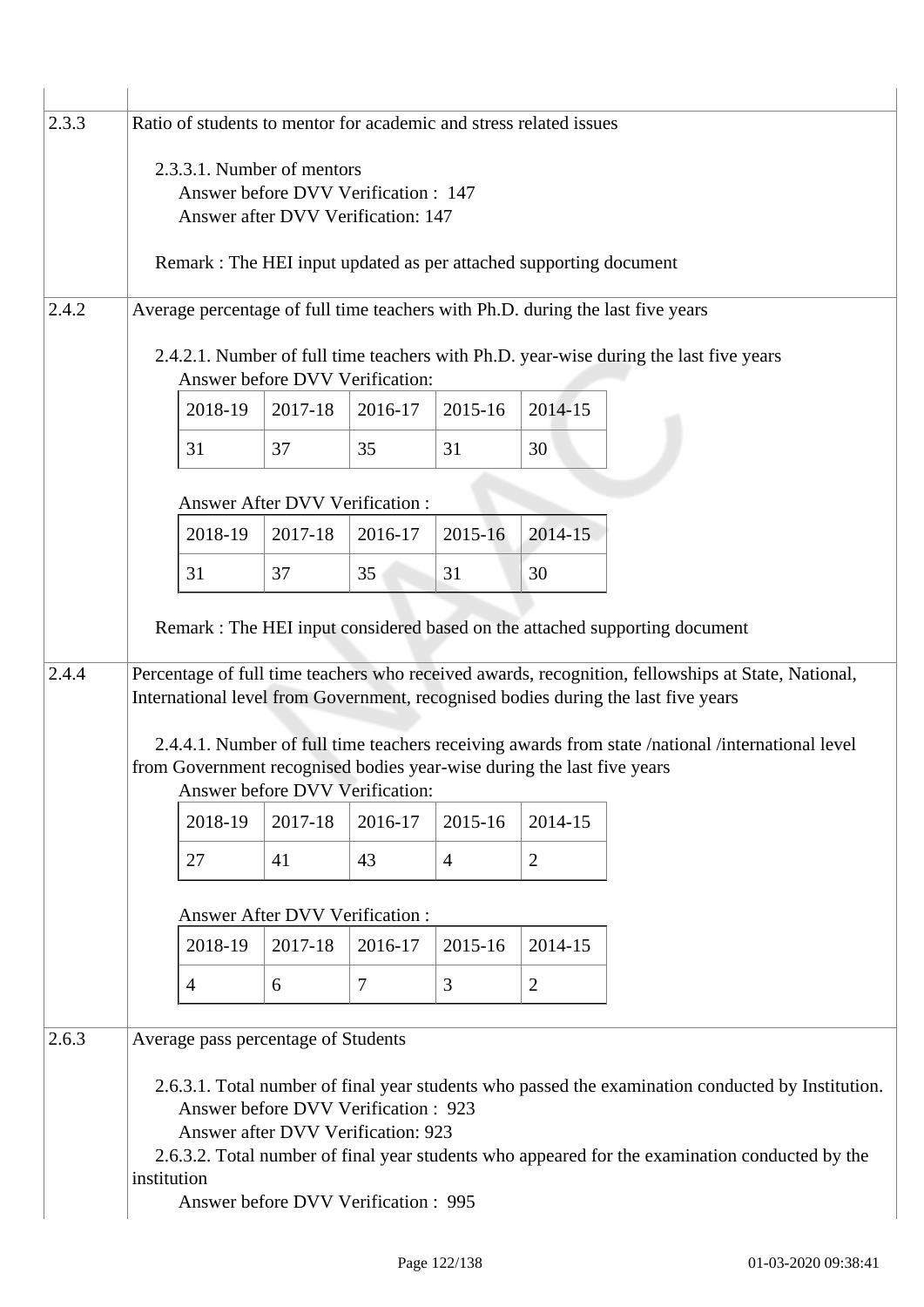|       | Answer after DVV Verification: 995                                                                                                                                                                          |          |          |          |          |                                                                                                                                                                                                                                                                                                                                                                                                               |
|-------|-------------------------------------------------------------------------------------------------------------------------------------------------------------------------------------------------------------|----------|----------|----------|----------|---------------------------------------------------------------------------------------------------------------------------------------------------------------------------------------------------------------------------------------------------------------------------------------------------------------------------------------------------------------------------------------------------------------|
|       | Remark : The HEI input considered based on self attested document                                                                                                                                           |          |          |          |          |                                                                                                                                                                                                                                                                                                                                                                                                               |
| 3.1.1 | (INR in Lakhs)<br>during the last five years (INR in Lakhs)                                                                                                                                                 |          |          |          |          | Grants for research projects sponsored by government/non government sources such as industry<br>, corporate houses, international bodies, endowment, chairs in the institution during the last five years<br>3.1.1.1. Total Grants for research projects sponsored by the non-government sources such as<br>industry, corporate houses, international bodies, endowments, Chairs in the institution year-wise |
|       | Answer before DVV Verification:                                                                                                                                                                             |          |          |          |          |                                                                                                                                                                                                                                                                                                                                                                                                               |
|       | 2018-19                                                                                                                                                                                                     | 2017-18  | 2016-17  | 2015-16  | 2014-15  |                                                                                                                                                                                                                                                                                                                                                                                                               |
|       | 73.35479                                                                                                                                                                                                    | 19.38273 | 50.08456 | 52.42457 | 2.300000 |                                                                                                                                                                                                                                                                                                                                                                                                               |
|       | Answer After DVV Verification :                                                                                                                                                                             |          |          |          |          |                                                                                                                                                                                                                                                                                                                                                                                                               |
|       | 2018-19                                                                                                                                                                                                     | 2017-18  | 2016-17  | 2015-16  | 2014-15  |                                                                                                                                                                                                                                                                                                                                                                                                               |
|       | 56.02                                                                                                                                                                                                       | 10.19    | 46.66    | 3.67     | 1.30     |                                                                                                                                                                                                                                                                                                                                                                                                               |
|       | active solar Still (Inclined) / Solar still with FPC 2014-15 Solar E Bike                                                                                                                                   |          |          |          |          | automated road for unmanned railway crossings 2. Control panel assembly & program 2016-17<br>1. Biodiesel From Apis mellifera 2. Wheel Chair for Physically Challenged 3. Low Cost 3D Printing<br>Machine 2015-16 1. Hybrid Vehicle Challenge-16 2. Electric Solar Vehicle Championship -16 3. PVT                                                                                                            |
| 3.1.2 | Percentage of teachers recognised as research guides at present<br>3.1.2.1. Number of teachers recognised as research guides<br>Answer before DVV Verification : 30<br>Answer after DVV Verification: 30    |          |          |          |          | Remark : The HEI input considered based on supporting documents attached.                                                                                                                                                                                                                                                                                                                                     |
| 3.1.3 | during the last five year<br>the last five years<br>Answer before DVV Verification : 100<br>Answer after DVV Verification: 48<br>Answer before DVV Verification : 245<br>Answer after DVV Verification: 569 |          |          |          |          | Number of research projects per teacher funded, by government and non-government agencies,<br>3.1.3.1. Number of research projects funded by government and non-government agencies during<br>3.1.3.2. Number of full time teachers worked in the institution during the last 5 years                                                                                                                         |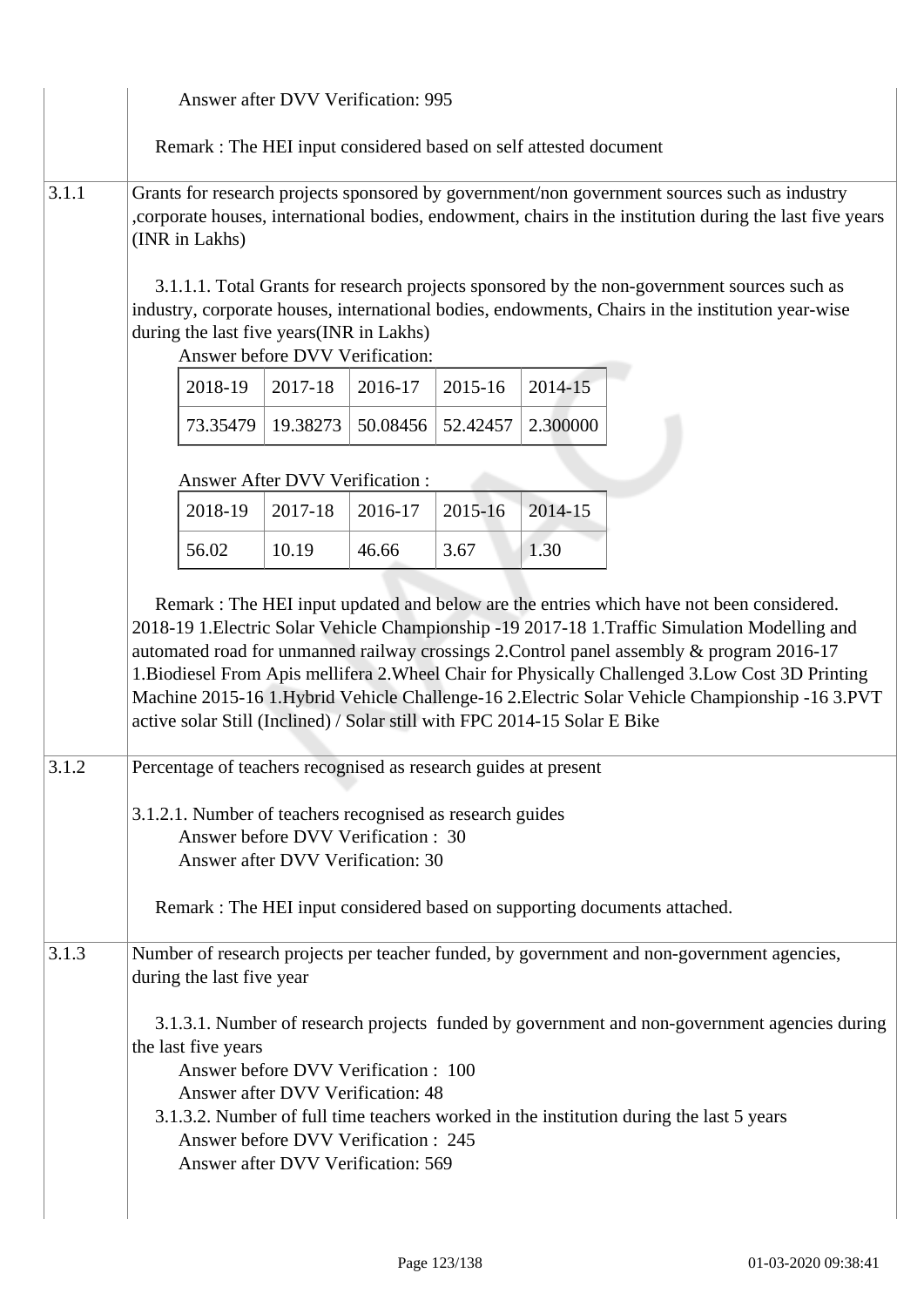|       |       |                                                                 |         |                                                                          |         |         | Remark : The HEI input updated for 3.1.1 and 3.1.3.1 basis comments given in 3.1.1                                                                                       |
|-------|-------|-----------------------------------------------------------------|---------|--------------------------------------------------------------------------|---------|---------|--------------------------------------------------------------------------------------------------------------------------------------------------------------------------|
| 3.2.2 |       | Academia Innovative practices during the last five years        |         |                                                                          |         |         | Number of workshops/seminars conducted on Intellectual Property Rights (IPR) and Industry-                                                                               |
|       |       |                                                                 |         | Answer before DVV Verification:                                          |         |         | 3.2.2.1. Number of workshops/seminars conducted on Intellectual Property Rights (IPR) and<br>Industry-Academia Innovative practices year-wise during the last five years |
|       |       | 2018-19                                                         | 2017-18 | 2016-17                                                                  | 2015-16 | 2014-15 |                                                                                                                                                                          |
|       |       | 82                                                              | 100     | 75                                                                       | 64      | 52      |                                                                                                                                                                          |
|       |       | Answer After DVV Verification:                                  |         |                                                                          |         |         |                                                                                                                                                                          |
|       |       | 2018-19                                                         | 2017-18 | 2016-17                                                                  | 2015-16 | 2014-15 |                                                                                                                                                                          |
|       |       | 71                                                              | 71      | 63                                                                       | 53      | 43      |                                                                                                                                                                          |
| 3.3.1 |       |                                                                 |         |                                                                          |         |         | The institution has a stated Code of Ethics to check malpractices and plagiarism in Research                                                                             |
|       |       |                                                                 |         | Answer before DVV Verification : Yes                                     |         |         |                                                                                                                                                                          |
|       |       |                                                                 |         | Answer After DVV Verification: No                                        |         |         |                                                                                                                                                                          |
|       |       | has not provided documents as requested by DVV.                 |         |                                                                          |         |         | Remark : The HEI given link is non functional. the Software invoice is of AY 2013-14. The HEI                                                                            |
| 3.3.3 |       | Number of Ph.D.s awarded per teacher during the last five years |         |                                                                          |         |         |                                                                                                                                                                          |
|       |       | 3.3.3.1. How many Ph.Ds awarded within last five years          |         |                                                                          |         |         |                                                                                                                                                                          |
|       |       |                                                                 |         | Answer before DVV Verification : 42<br>Answer after DVV Verification: 32 |         |         |                                                                                                                                                                          |
|       |       |                                                                 |         |                                                                          |         |         | 3.3.3.2. Number of teachers recognized as guides during the last five years                                                                                              |
|       |       |                                                                 |         | Answer before DVV Verification: 30<br>Answer after DVV Verification: 30  |         |         |                                                                                                                                                                          |
|       |       |                                                                 |         |                                                                          |         |         | Remark : 3.3.3.1 - HEI input updated as per attached supporting document of 32 Ph.Ds awarded                                                                             |
|       |       | within last five years                                          |         |                                                                          |         |         |                                                                                                                                                                          |
| 3.3.4 | years |                                                                 |         |                                                                          |         |         | Number of research papers per teacher in the Journals notified on UGC website during the last five                                                                       |
|       |       |                                                                 |         |                                                                          |         |         | 3.3.4.1. Number of research papers in the Journals notified on UGC website during the last five                                                                          |
|       | years |                                                                 |         | Answer before DVV Verification:                                          |         |         |                                                                                                                                                                          |
|       |       | 2018-19                                                         | 2017-18 | 2016-17                                                                  | 2015-16 | 2014-15 |                                                                                                                                                                          |
|       |       | 180                                                             | 267     | 233                                                                      | 163     | 137     |                                                                                                                                                                          |
|       |       | <b>Answer After DVV Verification:</b>                           |         |                                                                          |         |         |                                                                                                                                                                          |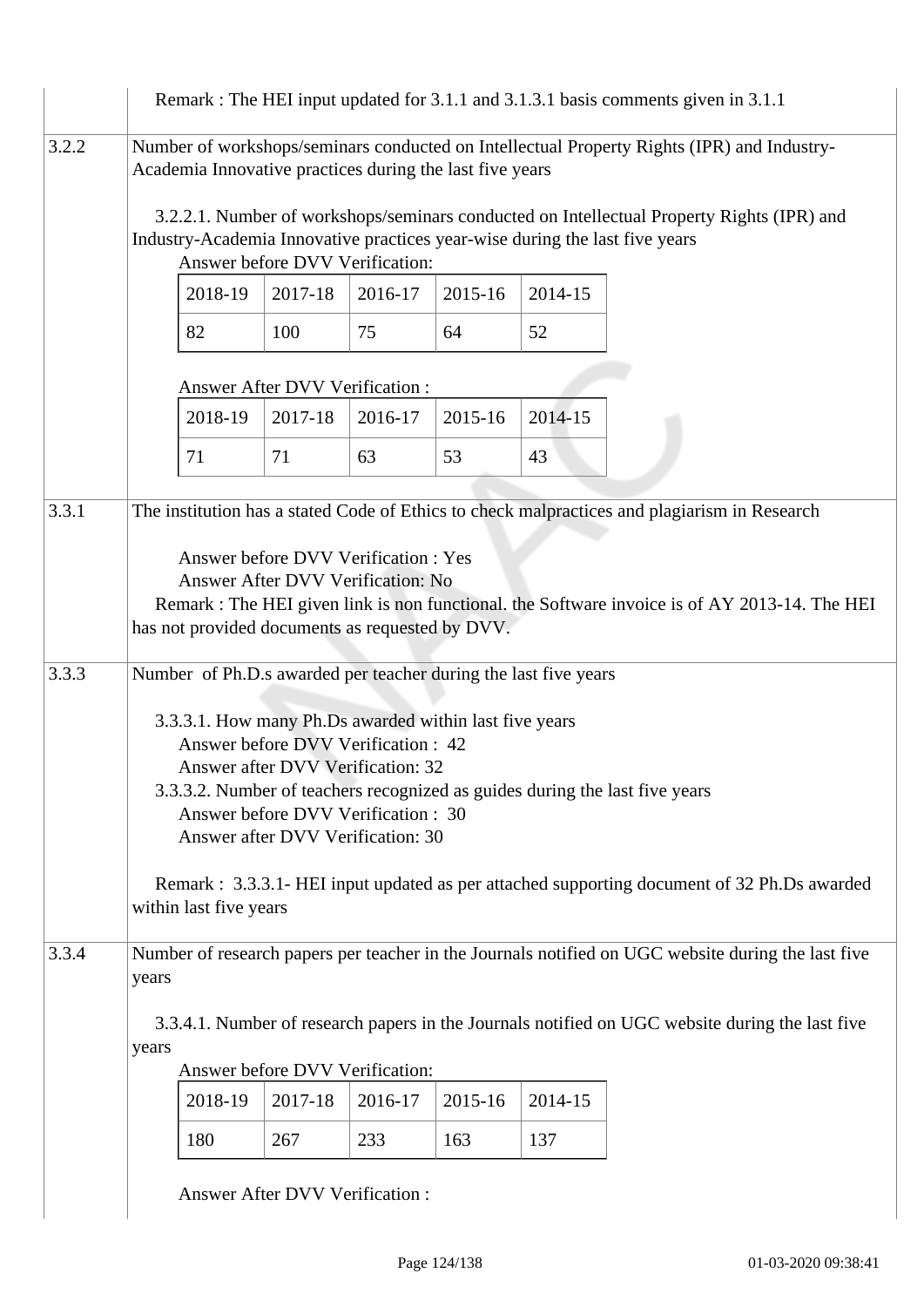| 2018-19<br>2017-18<br>2016-17<br>2015-16<br>2014-15<br>48<br>70<br>54<br>31<br>15<br>Number of books and chapters in edited volumes/books published and papers in<br>national/international conference proceedings per teacher during the last five years<br>3.3.5.1. Total number of books and chapters in edited volumes / books published, and papers in<br>national/international conference-proceedings year-wise during the last five years<br>Answer before DVV Verification:<br>2017-18<br>2018-19<br>2016-17<br>2015-16<br>2014-15<br>139<br>172<br>205<br>151<br>165<br>Answer After DVV Verification:<br>2018-19<br>2014-15<br>2017-18<br>2016-17<br>2015-16<br>$\overline{2}$<br>9<br>32<br>15<br>17 |                |  |  |  |
|------------------------------------------------------------------------------------------------------------------------------------------------------------------------------------------------------------------------------------------------------------------------------------------------------------------------------------------------------------------------------------------------------------------------------------------------------------------------------------------------------------------------------------------------------------------------------------------------------------------------------------------------------------------------------------------------------------------|----------------|--|--|--|
|                                                                                                                                                                                                                                                                                                                                                                                                                                                                                                                                                                                                                                                                                                                  |                |  |  |  |
|                                                                                                                                                                                                                                                                                                                                                                                                                                                                                                                                                                                                                                                                                                                  |                |  |  |  |
| Number of awards and recognition received for extension activities from Government /recognised<br>bodies during the last five years                                                                                                                                                                                                                                                                                                                                                                                                                                                                                                                                                                              | 3.3.5<br>3.4.2 |  |  |  |
|                                                                                                                                                                                                                                                                                                                                                                                                                                                                                                                                                                                                                                                                                                                  |                |  |  |  |
| 3.4.2.1. Total number of awards and recognition received for extension activities from<br>Government /recognised bodies year-wise during the last five years<br>Answer before DVV Verification:<br>2014-15<br>2018-19<br>2017-18<br>2015-16<br>2016-17                                                                                                                                                                                                                                                                                                                                                                                                                                                           |                |  |  |  |
| 9<br>12<br>14<br>6<br>$\mathbf{1}$                                                                                                                                                                                                                                                                                                                                                                                                                                                                                                                                                                                                                                                                               |                |  |  |  |
| <b>Answer After DVV Verification:</b>                                                                                                                                                                                                                                                                                                                                                                                                                                                                                                                                                                                                                                                                            |                |  |  |  |
| 2017-18<br>2015-16<br>2014-15<br>2018-19<br>2016-17                                                                                                                                                                                                                                                                                                                                                                                                                                                                                                                                                                                                                                                              |                |  |  |  |
| $\overline{0}$<br>$\mathbf{0}$<br>$\overline{4}$<br>$\overline{4}$<br>$\overline{4}$                                                                                                                                                                                                                                                                                                                                                                                                                                                                                                                                                                                                                             |                |  |  |  |
| Number of extension and outreach Programs conducted in collaboration with Industry, Community<br>and Non- Government Organizations through NSS/ NCC/ Red Cross/ YRC etc., during the last five<br>years                                                                                                                                                                                                                                                                                                                                                                                                                                                                                                          | 3.4.3          |  |  |  |
| 3.4.3.1. Number of extension and outreach Programs conducted in collaboration with Industry,<br>Community and Non- Government Organizations through NSS/ NCC/ Red Cross/ YRC etc., year-<br>wise during the last five years<br>Answer before DVV Verification:                                                                                                                                                                                                                                                                                                                                                                                                                                                   |                |  |  |  |
| 2015-16<br>2014-15<br>2018-19<br>2017-18<br>2016-17<br>13<br>14<br>14<br>14<br>17                                                                                                                                                                                                                                                                                                                                                                                                                                                                                                                                                                                                                                |                |  |  |  |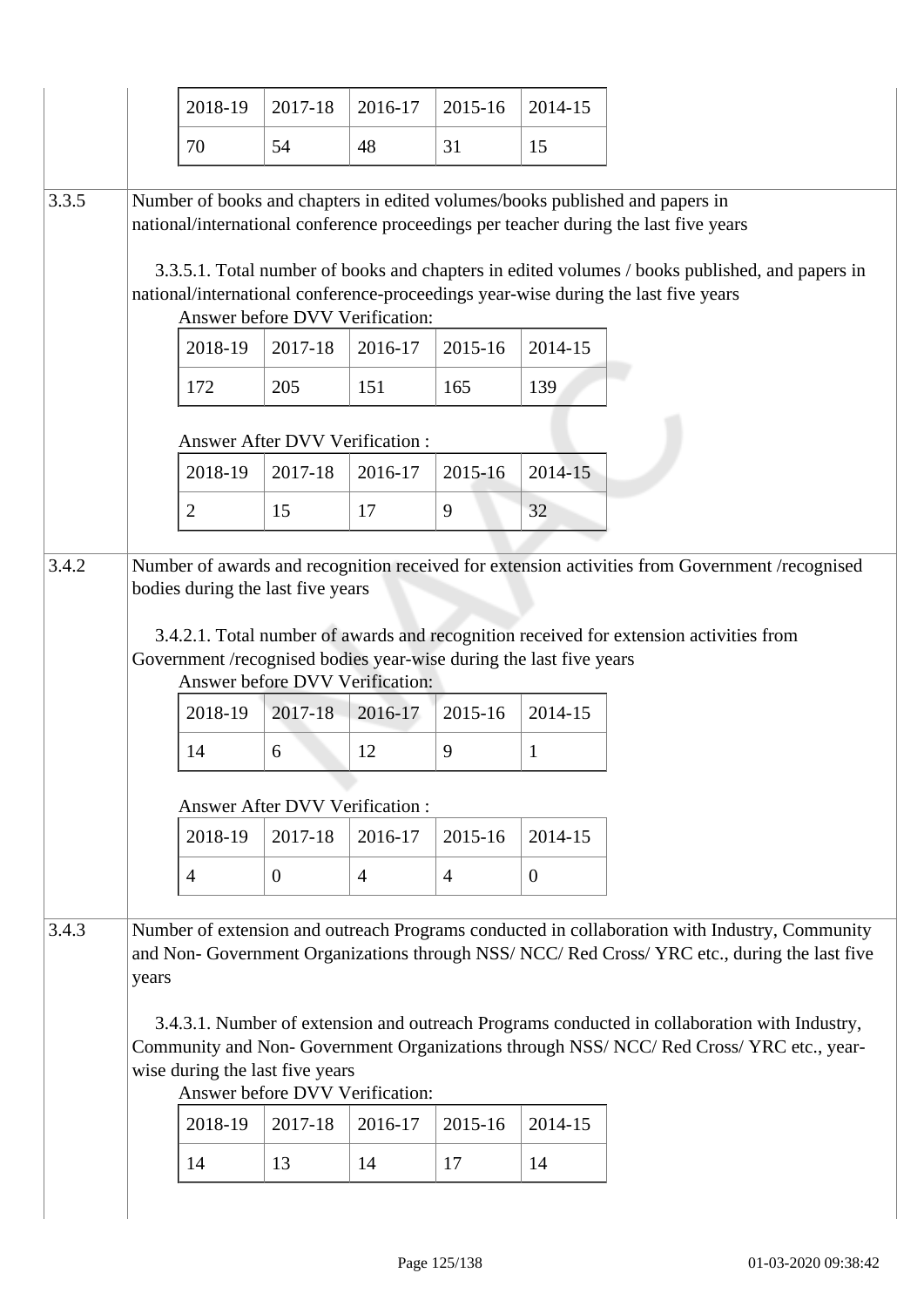|       |                                          | Answer After DVV Verification:  |                                                                                                       |         |                  |                                                                                                                                                                                                                                                                                           |
|-------|------------------------------------------|---------------------------------|-------------------------------------------------------------------------------------------------------|---------|------------------|-------------------------------------------------------------------------------------------------------------------------------------------------------------------------------------------------------------------------------------------------------------------------------------------|
|       | 2018-19                                  | 2017-18                         | 2016-17                                                                                               | 2015-16 | 2014-15          |                                                                                                                                                                                                                                                                                           |
|       | 11                                       | 10                              | 10                                                                                                    | 13      | 10               |                                                                                                                                                                                                                                                                                           |
| 3.4.4 | Issue, etc. during the last five years   |                                 |                                                                                                       |         |                  | Average percentage of students participating in extension activities with Government Organisations,<br>Non-Government Organisations and programs such as Swachh Bharat, Aids Awareness, Gender<br>3.4.4.1. Total number of students participating in extension activities with Government |
|       |                                          |                                 | Awareness, Gender Issue, etc. year-wise during the last five years<br>Answer before DVV Verification: |         |                  | Organisations, Non-Government Organisations and programs such as Swachh Bharat, Aids                                                                                                                                                                                                      |
|       | 2018-19                                  | 2017-18                         | 2016-17                                                                                               | 2015-16 | 2014-15          |                                                                                                                                                                                                                                                                                           |
|       | 2388                                     | 3153                            | 3328                                                                                                  | 2796    | 2734             |                                                                                                                                                                                                                                                                                           |
|       |                                          | Answer After DVV Verification:  |                                                                                                       |         |                  |                                                                                                                                                                                                                                                                                           |
|       | 2018-19                                  | 2017-18                         | 2016-17                                                                                               | 2015-16 | 2014-15          |                                                                                                                                                                                                                                                                                           |
|       | $\boldsymbol{0}$                         | 50                              | $\boldsymbol{0}$                                                                                      | 150     | $\boldsymbol{0}$ |                                                                                                                                                                                                                                                                                           |
| 3.5.1 |                                          |                                 |                                                                                                       |         |                  | Remark : The Following have been considered 1. Voters Awareness Programme 2015-16 2. Camp<br>For Enrollment of Young Voters 2017-18 NSS/NCC/YRC activities are not considered<br>Number of linkages for faculty exchange, student exchange, internship, field trip, on-the-job training,  |
|       | research, etc during the last five years |                                 | job training, research, etc year-wise during the last five years<br>Answer before DVV Verification:   |         |                  | 3.5.1.1. Number of linkages for faculty exchange, student exchange, internship, field trip, on-the-                                                                                                                                                                                       |
|       | 2018-19                                  | 2017-18                         | 2016-17                                                                                               | 2015-16 | 2014-15          |                                                                                                                                                                                                                                                                                           |
|       | 279                                      | 358                             | 211                                                                                                   | 186     | 166              |                                                                                                                                                                                                                                                                                           |
|       |                                          | Answer After DVV Verification : |                                                                                                       |         |                  |                                                                                                                                                                                                                                                                                           |
|       | 2018-19                                  | 2017-18                         | 2016-17                                                                                               | 2015-16 | 2014-15          |                                                                                                                                                                                                                                                                                           |
|       | 43                                       | 48                              | 43                                                                                                    | 52      | 40               |                                                                                                                                                                                                                                                                                           |
|       |                                          |                                 | for internships/training are not considered in this metric.                                           |         |                  | Remark : The Following have been considered 1. Field trips/visits 2. Research other documents                                                                                                                                                                                             |
| 3.5.2 | ongoing activities to be considered)     |                                 |                                                                                                       |         |                  | Number of functional MoUs with institutions of National/International importance, Other<br>Institutions, Industries, Corporate houses etc., during the last five years (only functional MoUs with                                                                                         |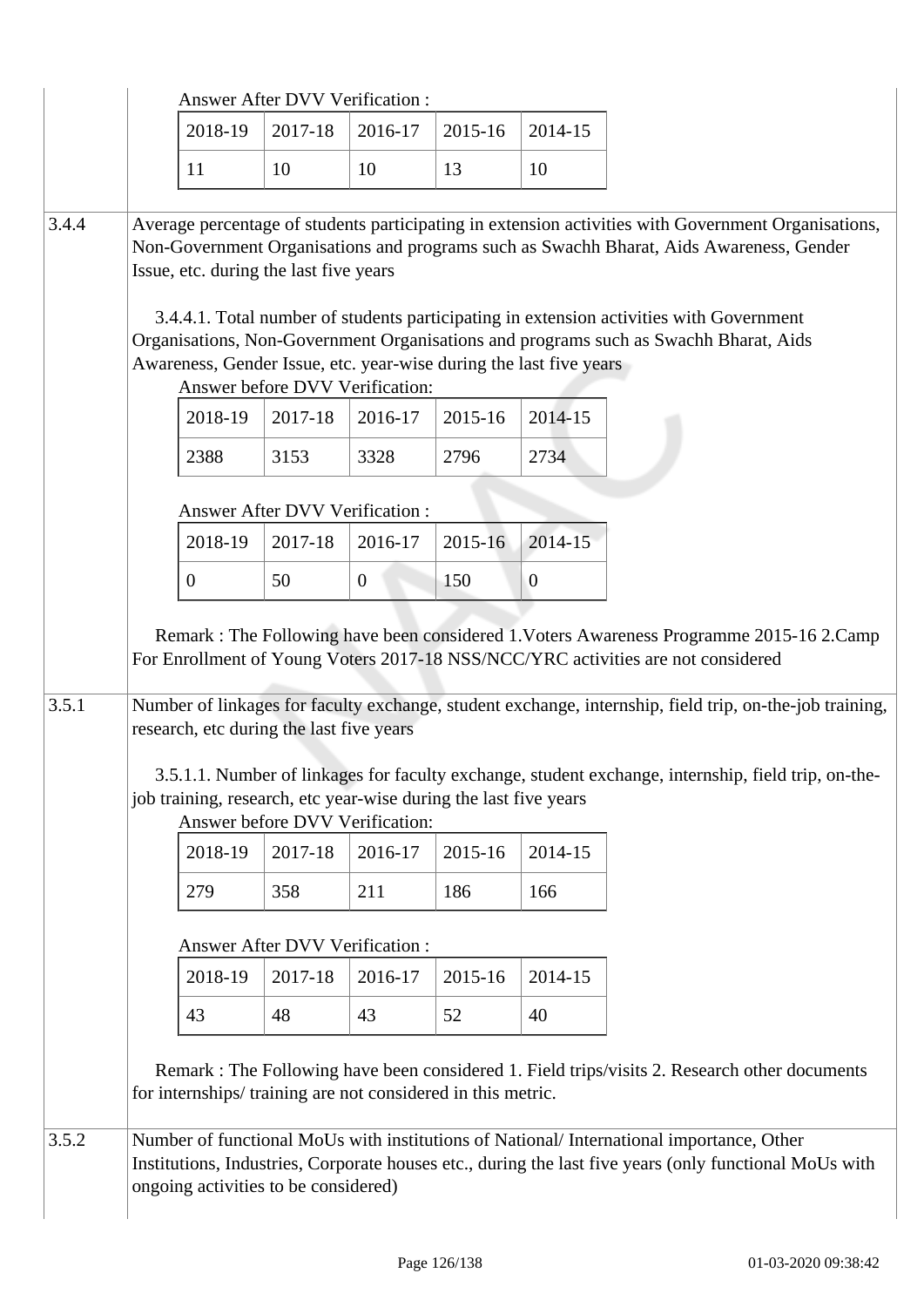3.5.2.1. Number of functional MoUs with institutions of national, international importance, other universities, industries, corporate houses etc. year-wise during the last five years (only functional MoUs with ongoing activities to be considered)

| Answer before DVV Verification: |  |
|---------------------------------|--|
|---------------------------------|--|

|       |        | 2018-19          | 2017-18                                    | 2016-17 | 2015-16                                                                                                                                                                                            | 2014-15 |
|-------|--------|------------------|--------------------------------------------|---------|----------------------------------------------------------------------------------------------------------------------------------------------------------------------------------------------------|---------|
|       |        | $\tau$           | 15                                         | 10      | 19                                                                                                                                                                                                 | 15      |
|       |        |                  | Answer After DVV Verification :            |         |                                                                                                                                                                                                    |         |
|       |        | 2018-19          | 2017-18                                    | 2016-17 | 2015-16                                                                                                                                                                                            | 2014-15 |
|       |        | 7                | 15                                         | 10      | 19                                                                                                                                                                                                 | 15      |
|       |        |                  |                                            |         | Remark : The HEI input accepted based on supporting documents provided                                                                                                                             |         |
| 4.1.3 | etc    |                  |                                            |         | Percentage of classrooms and seminar halls with ICT - enabled facilities such as smart class, LMS,                                                                                                 |         |
|       |        |                  |                                            |         | 4.1.3.1. Number of classrooms and seminar halls with ICT facilities                                                                                                                                |         |
|       |        |                  | Answer before DVV Verification : 54        |         |                                                                                                                                                                                                    |         |
|       |        |                  | Answer after DVV Verification: 54          |         |                                                                                                                                                                                                    |         |
|       |        |                  |                                            |         | Remark : The HEI input updated as per attached supporting document.                                                                                                                                |         |
| 4.1.4 |        |                  |                                            |         | Average percentage of budget allocation, excluding salary for infrastructure augmentation during the                                                                                               |         |
|       |        | last five years. |                                            |         |                                                                                                                                                                                                    |         |
|       |        |                  |                                            |         | 4.1.4.1. Budget allocation for infrastructure augmentation, excluding salary year-wise during the                                                                                                  |         |
|       |        |                  | last five years (INR in Lakhs)             |         |                                                                                                                                                                                                    |         |
|       |        | 2018-19          | Answer before DVV Verification:<br>2017-18 | 2016-17 | 2015-16                                                                                                                                                                                            | 2014-15 |
|       |        |                  |                                            |         |                                                                                                                                                                                                    |         |
|       |        | 350.05           | 300.06                                     | 438.31  | 424.11                                                                                                                                                                                             | 679.20  |
|       |        |                  | Answer After DVV Verification:             |         |                                                                                                                                                                                                    |         |
|       |        | 2018-19          | 2017-18                                    | 2016-17 | 2015-16                                                                                                                                                                                            | 2014-15 |
|       |        | 19.9             | 405.77                                     | 426.54  | 253.07                                                                                                                                                                                             | 468.28  |
|       |        |                  |                                            |         |                                                                                                                                                                                                    |         |
|       |        |                  |                                            |         | Remark : The HEI provided Financial statements are not clear and not complete for all AY's, the<br>DVV had requested a CA certificate for the subject of metric, which HEI has not provided. hence |         |
|       |        |                  |                                            |         | DVV has updated to the best of visible figures for Budget allocation for infrastructure augmentation,                                                                                              |         |
|       |        |                  |                                            |         | excluding salary year-wise during the last five years (INR in Lakhs)                                                                                                                               |         |
| 4.2.4 |        |                  |                                            |         | Average annual expenditure for purchase of books and journals during the last five years (INR in                                                                                                   |         |
|       | Lakhs) |                  |                                            |         |                                                                                                                                                                                                    |         |
|       |        |                  |                                            |         |                                                                                                                                                                                                    |         |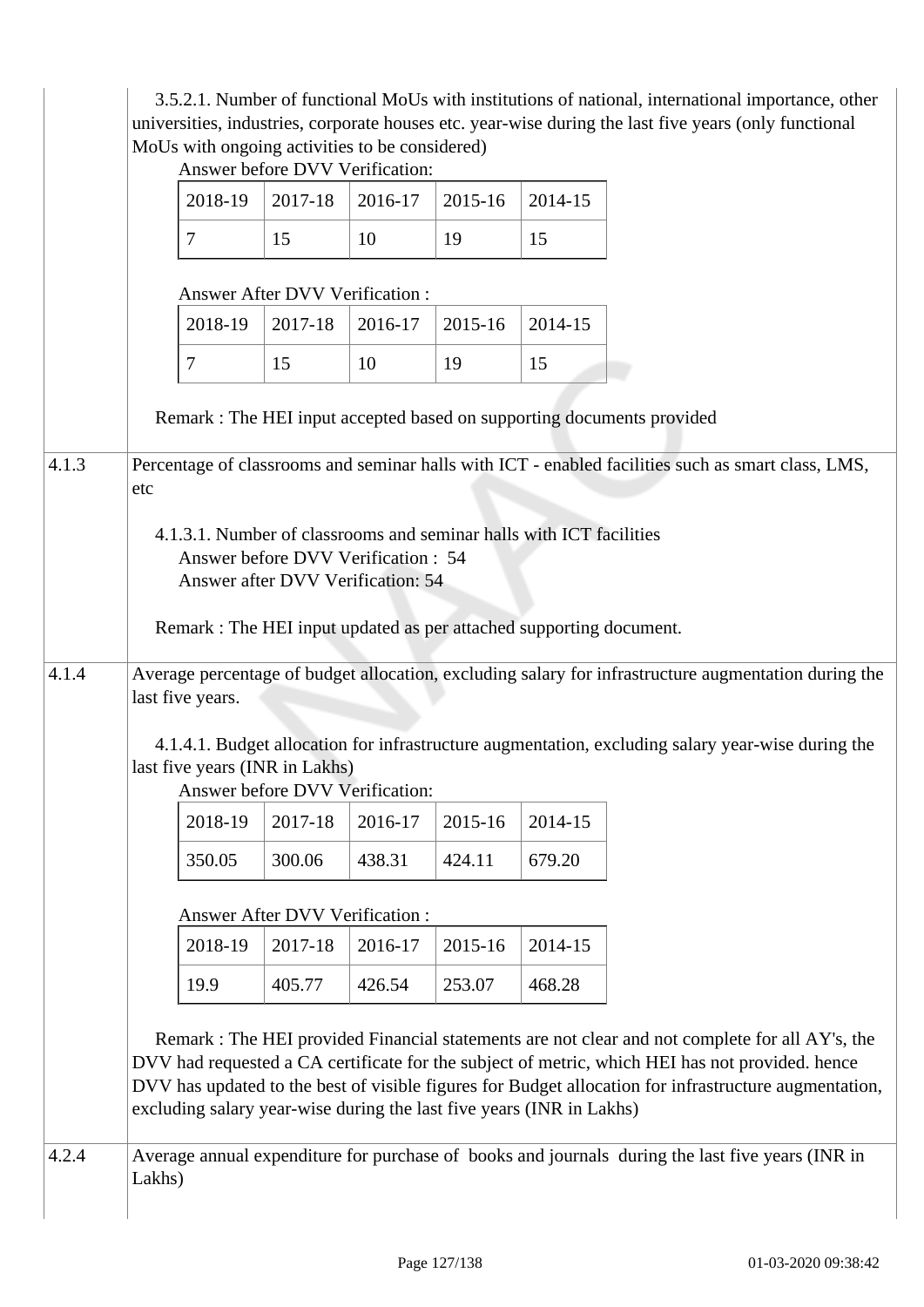|       |       | years (INR in Lakhs)                                                       |          | Answer before DVV Verification: |          |         | 4.2.4.1. Annual expenditure for purchase of books and journals year-wise during the last five                                                                                                                                                                                                                                                                                                                                                                                                                  |
|-------|-------|----------------------------------------------------------------------------|----------|---------------------------------|----------|---------|----------------------------------------------------------------------------------------------------------------------------------------------------------------------------------------------------------------------------------------------------------------------------------------------------------------------------------------------------------------------------------------------------------------------------------------------------------------------------------------------------------------|
|       |       | 2018-19                                                                    | 2017-18  | 2016-17                         | 2015-16  | 2014-15 |                                                                                                                                                                                                                                                                                                                                                                                                                                                                                                                |
|       |       | 16.62766                                                                   | 16.74137 | 14.94710                        | 14.01009 | 15.1911 |                                                                                                                                                                                                                                                                                                                                                                                                                                                                                                                |
|       |       | <b>Answer After DVV Verification:</b>                                      |          |                                 |          |         |                                                                                                                                                                                                                                                                                                                                                                                                                                                                                                                |
|       |       | 2018-19                                                                    | 2017-18  | 2016-17                         | 2015-16  | 2014-15 |                                                                                                                                                                                                                                                                                                                                                                                                                                                                                                                |
|       |       | 9.48                                                                       | 15.28    | 1.67                            | 6.06     | 10.95   |                                                                                                                                                                                                                                                                                                                                                                                                                                                                                                                |
|       |       | DVV had requested for CA certificate but HEI has not provided.             |          |                                 |          |         | Remark : The HEI input updated for purchase of books and journals for Library purpose. The                                                                                                                                                                                                                                                                                                                                                                                                                     |
| 4.2.6 |       | Percentage per day usage of library by teachers and students               |          |                                 |          |         |                                                                                                                                                                                                                                                                                                                                                                                                                                                                                                                |
|       |       | Answer before DVV Verification : 514<br>Answer after DVV Verification: 182 |          |                                 |          |         | 4.2.6.1. Average number of teachers and students using library per day over last one year                                                                                                                                                                                                                                                                                                                                                                                                                      |
|       |       | days entry log register.                                                   |          |                                 |          |         | Remark : The HEI input updated. The DVV has taken the highest number from the requested 5                                                                                                                                                                                                                                                                                                                                                                                                                      |
| 4.4.1 |       | excluding salary component, as a percentage during the last five years     |          |                                 |          |         | Average Expenditure incurred on maintenance of physical facilities and academic support facilities                                                                                                                                                                                                                                                                                                                                                                                                             |
|       |       |                                                                            |          | Answer before DVV Verification: |          |         | 4.4.1.1. Expenditure incurred on maintenance of physical facilities and academic support<br>facilities excluding salary component year-wise during the last five years (INR in Lakhs)                                                                                                                                                                                                                                                                                                                          |
|       |       | 2018-19                                                                    | 2017-18  | 2016-17                         | 2015-16  | 2014-15 |                                                                                                                                                                                                                                                                                                                                                                                                                                                                                                                |
|       |       | 864.758                                                                    | 974.746  | 867.068                         | 723.610  | 659.374 |                                                                                                                                                                                                                                                                                                                                                                                                                                                                                                                |
|       |       | <b>Answer After DVV Verification:</b>                                      |          |                                 |          |         |                                                                                                                                                                                                                                                                                                                                                                                                                                                                                                                |
|       |       | 2018-19                                                                    | 2017-18  | 2016-17                         | 2015-16  | 2014-15 |                                                                                                                                                                                                                                                                                                                                                                                                                                                                                                                |
|       |       | 654                                                                        | 705      | 606                             | 541      | 480     |                                                                                                                                                                                                                                                                                                                                                                                                                                                                                                                |
|       | clear |                                                                            |          |                                 |          |         | Remark : The HEI has not provided CA certificate the subject of the metric as requested by DVV.<br>HEI has included many expense head into this metric which are not relevant such as - Interest and<br>bank charges -Insurance charges - advertisement expenses -Bad Debts -Rent - Travelling and<br>conveyance -Salaries - Web Design charges and many other. The DVV has updated the values to the<br>best of its knowledge as per available financial statement. moreover the financial statements are not |
| 5.1.2 |       |                                                                            |          |                                 |          |         | Average percentage of students benefited by scholarships, freeships, etc. provided by the institution                                                                                                                                                                                                                                                                                                                                                                                                          |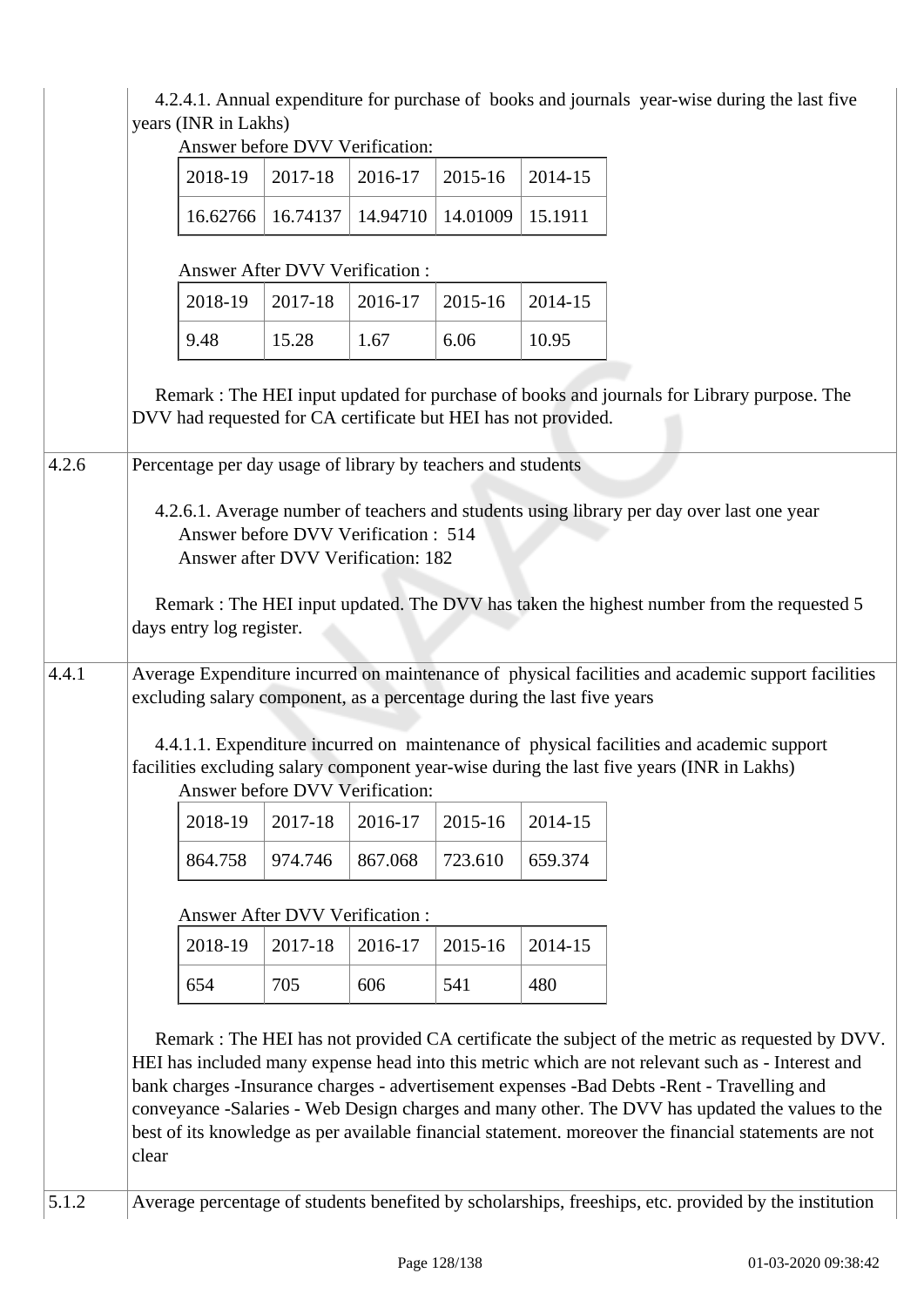besides government schemes during the last five years

 5.1.2.1. Total number of students benefited by scholarships, freeships, etc provided by the institution besides government schemes year-wise during the last five years Answer before DVV Verification:

|       | 2018-19                                                                     | 2017-18                         | 2016-17        | 2015-16        | 2014-15                                                                                                                |                                                                                             |
|-------|-----------------------------------------------------------------------------|---------------------------------|----------------|----------------|------------------------------------------------------------------------------------------------------------------------|---------------------------------------------------------------------------------------------|
|       | 109                                                                         | $\mathbf{0}$                    | $\overline{0}$ | $\overline{0}$ | $\boldsymbol{0}$                                                                                                       |                                                                                             |
|       |                                                                             | Answer After DVV Verification : |                |                |                                                                                                                        |                                                                                             |
|       | 2018-19                                                                     | 2017-18                         | 2016-17        | 2015-16        | 2014-15                                                                                                                |                                                                                             |
|       | 101                                                                         | $\mathbf{0}$                    | $\overline{0}$ | $\theta$       | $\overline{0}$                                                                                                         |                                                                                             |
| 5.1.3 | Number of capability enhancement and development schemes -                  |                                 |                |                |                                                                                                                        |                                                                                             |
|       | 1. For competitive examinations                                             |                                 |                |                |                                                                                                                        |                                                                                             |
|       | 2. Career counselling                                                       |                                 |                |                |                                                                                                                        |                                                                                             |
|       | 3. Soft skill development                                                   |                                 |                |                |                                                                                                                        |                                                                                             |
|       | 4. Remedial coaching                                                        |                                 |                |                |                                                                                                                        |                                                                                             |
|       | 5. Language lab                                                             |                                 |                |                |                                                                                                                        |                                                                                             |
|       | 6. Bridge courses                                                           |                                 |                |                |                                                                                                                        |                                                                                             |
|       | 7. Yoga and meditation                                                      |                                 |                |                |                                                                                                                        |                                                                                             |
|       | 8. Personal Counselling                                                     |                                 |                |                |                                                                                                                        |                                                                                             |
|       |                                                                             |                                 |                |                |                                                                                                                        |                                                                                             |
|       |                                                                             |                                 |                |                | Answer before DVV Verification : A. 7 or more of the above<br>Answer After DVV Verification: A. 7 or more of the above |                                                                                             |
|       | Remark : The HEI input updated as per attached supporting document          |                                 |                |                |                                                                                                                        |                                                                                             |
| 5.1.4 | counselling offered by the institution during the last five years           |                                 |                |                |                                                                                                                        | Average percentage of student benefited by guidance for competitive examinations and career |
|       |                                                                             |                                 |                |                |                                                                                                                        |                                                                                             |
|       | counselling offered by the institution year-wise during the last five years |                                 |                |                |                                                                                                                        | 5.1.4.1. Number of students benefited by guidance for competitive examinations and career   |
|       |                                                                             | Answer before DVV Verification: |                |                |                                                                                                                        |                                                                                             |
|       | 2018-19                                                                     | 2017-18                         | 2016-17        | 2015-16        | 2014-15                                                                                                                |                                                                                             |
|       | 2032                                                                        | 2287                            | 2372           | 2266           | 1881                                                                                                                   |                                                                                             |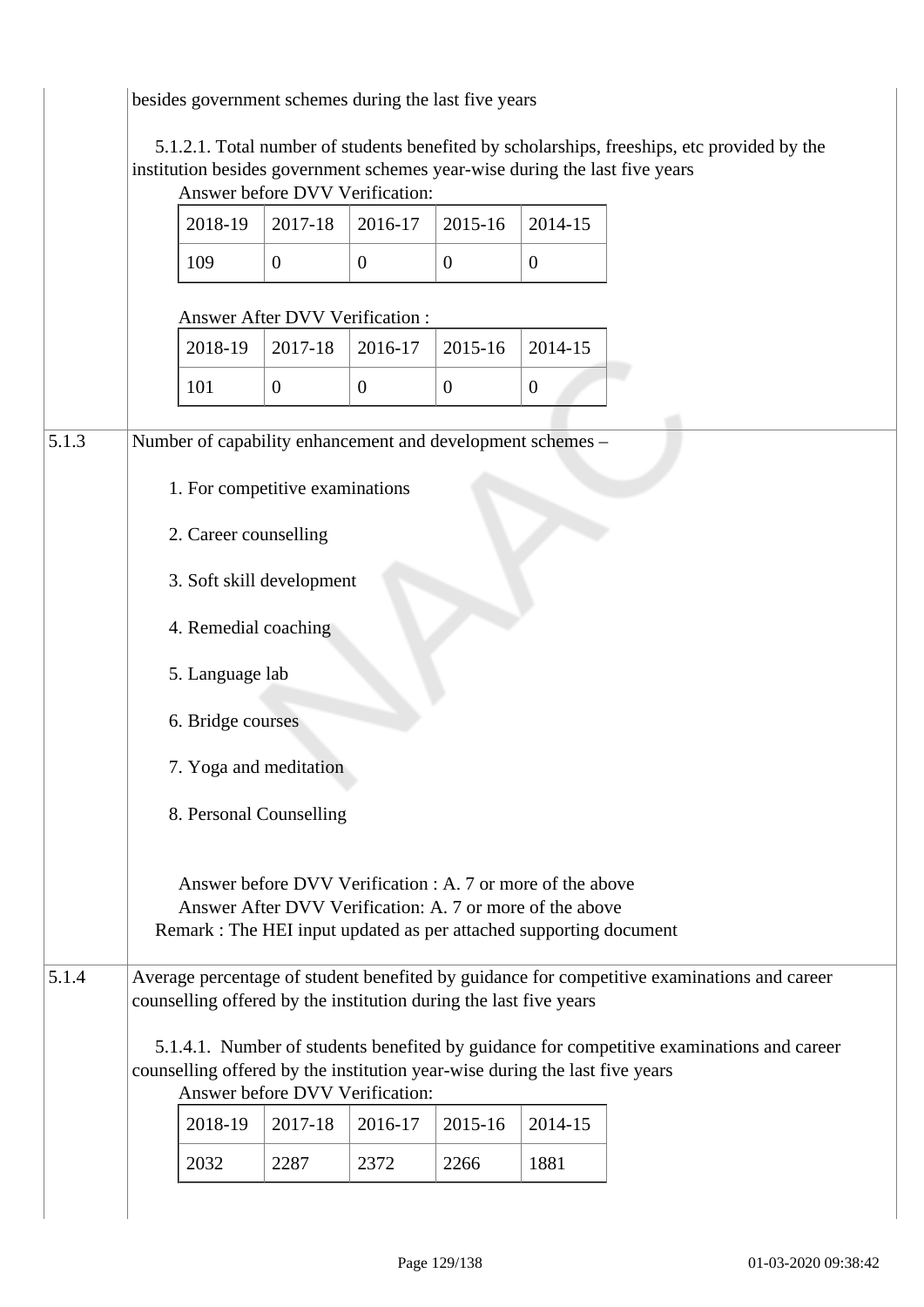|       |                                                                     | Answer After DVV Verification :       |                |                |                |                                                                                                                                                                                                                                                                                                                                                                                                                 |
|-------|---------------------------------------------------------------------|---------------------------------------|----------------|----------------|----------------|-----------------------------------------------------------------------------------------------------------------------------------------------------------------------------------------------------------------------------------------------------------------------------------------------------------------------------------------------------------------------------------------------------------------|
|       | 2018-19                                                             | 2017-18                               | 2016-17        | 2015-16        | 2014-15        |                                                                                                                                                                                                                                                                                                                                                                                                                 |
|       | 23                                                                  | $\overline{0}$                        | $\overline{0}$ | 48             | $\mathbf{0}$   |                                                                                                                                                                                                                                                                                                                                                                                                                 |
|       | 2018-19. The HEI has given same picture of workshop in class twice. |                                       |                |                |                | Remark : The HEI has not provided the details as required by DVV, It has given circulars for<br>programs/workshops such as motivational guest lectures, alumni meets, Recent trends in IT, Building<br>application with Java script, Alumni interaction. The HEI has given attendance lists with no mention<br>of year/ date. as per available attendance lists with date/year has been updated for 2015-16 and |
| 5.1.5 | last five years                                                     |                                       |                |                |                | Average percentage of students benefited by Vocational Education and Training (VET) during the                                                                                                                                                                                                                                                                                                                  |
|       |                                                                     | Answer before DVV Verification:       |                |                |                | 5.1.5.1. Number of students attending VET year-wise during the last five years                                                                                                                                                                                                                                                                                                                                  |
|       | 2018-19                                                             | 2017-18                               | 2016-17        | 2015-16        | 2014-15        |                                                                                                                                                                                                                                                                                                                                                                                                                 |
|       | 2368                                                                | 2465                                  | 1541           | 1612           | 1310           |                                                                                                                                                                                                                                                                                                                                                                                                                 |
|       |                                                                     | <b>Answer After DVV Verification:</b> |                |                |                |                                                                                                                                                                                                                                                                                                                                                                                                                 |
|       | 2018-19                                                             | 2017-18                               | 2016-17        | 2015-16        | 2014-15        |                                                                                                                                                                                                                                                                                                                                                                                                                 |
|       | $\boldsymbol{0}$                                                    | $\mathbf{0}$                          | $\mathbf{0}$   | $\overline{0}$ | $\overline{0}$ |                                                                                                                                                                                                                                                                                                                                                                                                                 |
| 5.2.1 |                                                                     |                                       |                |                |                | Average percentage of placement of outgoing students during the last five years                                                                                                                                                                                                                                                                                                                                 |
|       |                                                                     | Answer before DVV Verification:       |                |                |                | 5.2.1.1. Number of outgoing students placed year-wise during the last five years                                                                                                                                                                                                                                                                                                                                |
|       | 2018-19                                                             | 2017-18                               | 2016-17        | 2015-16        | 2014-15        |                                                                                                                                                                                                                                                                                                                                                                                                                 |
|       | 573                                                                 | 739                                   | 688            | 683            | 400            |                                                                                                                                                                                                                                                                                                                                                                                                                 |
|       |                                                                     | Answer After DVV Verification:        |                |                |                |                                                                                                                                                                                                                                                                                                                                                                                                                 |
|       | 2018-19                                                             | 2017-18                               | 2016-17        | 2015-16        | 2014-15        |                                                                                                                                                                                                                                                                                                                                                                                                                 |
|       | 573                                                                 | 739                                   | 688            | 683            | 400            |                                                                                                                                                                                                                                                                                                                                                                                                                 |
|       | during the last five years                                          |                                       |                |                |                | Remark : The HEI input updated as per attached self attested outgoing students placed year-wise                                                                                                                                                                                                                                                                                                                 |
| 5.2.3 | government examinations)                                            |                                       |                |                |                | Average percentage of students qualifying in State/National/International level examinations during<br>the last five years (eg: NET/ SLET/ GATE/ GMAT/ CAT/ GRE/ TOEFL/ Civil Services/State                                                                                                                                                                                                                    |
|       |                                                                     |                                       |                |                |                | 5.2.3.1. Number of students qualifying in state/national/international level examinations (eg:                                                                                                                                                                                                                                                                                                                  |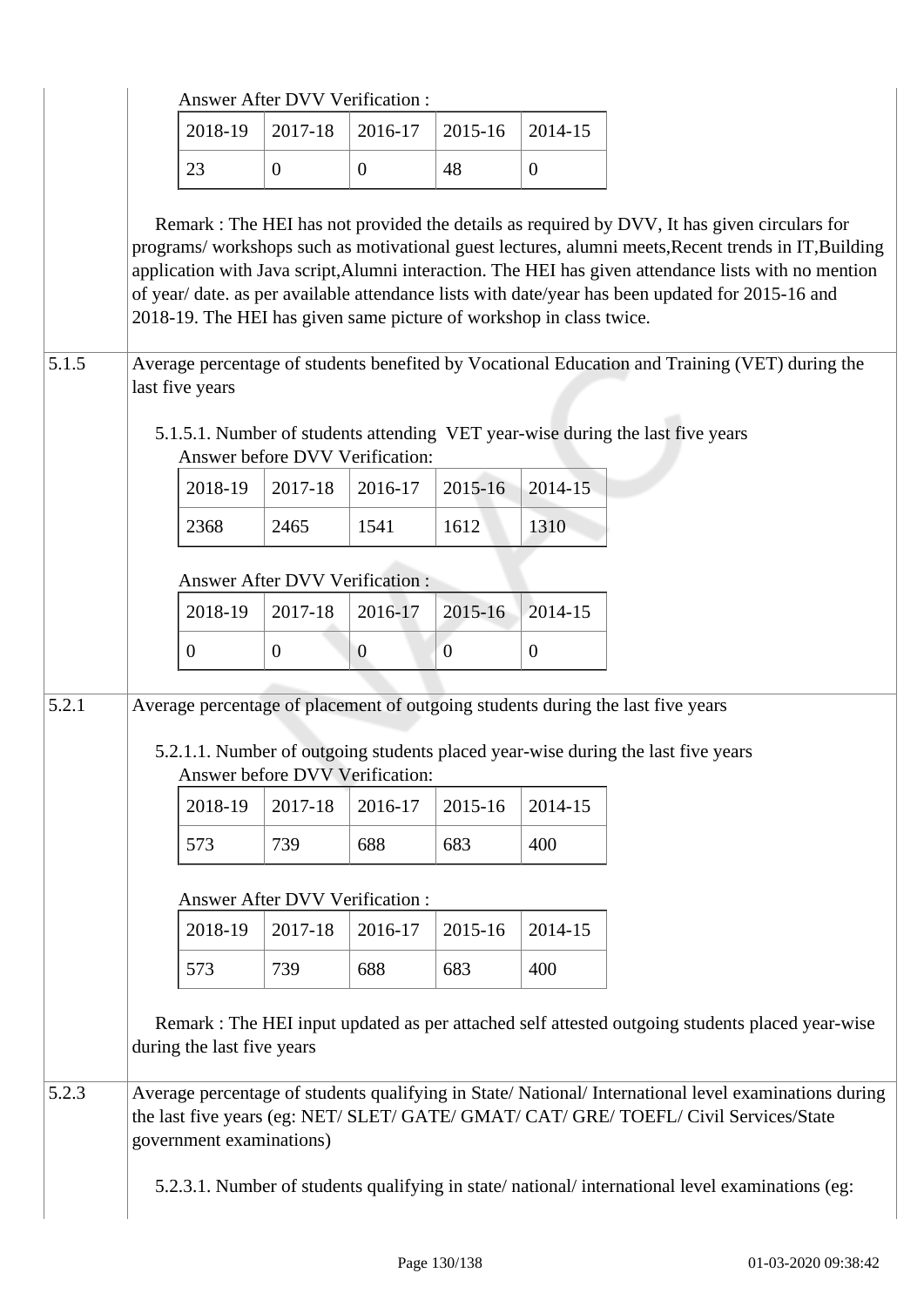| NET/SLET/GATE/GMAT/CAT/GRE/TOEFL/Civil services/State government examinations) |  |
|--------------------------------------------------------------------------------|--|
| year-wise during the last five years                                           |  |

|       |      |                                                                                                                                                                                                                                                                                                                              |                                 | Answer before DVV Verification: |                  |                |  |  |
|-------|------|------------------------------------------------------------------------------------------------------------------------------------------------------------------------------------------------------------------------------------------------------------------------------------------------------------------------------|---------------------------------|---------------------------------|------------------|----------------|--|--|
|       |      | 2018-19                                                                                                                                                                                                                                                                                                                      | 2017-18                         | 2016-17                         | 2015-16          | 2014-15        |  |  |
|       |      | $\overline{2}$                                                                                                                                                                                                                                                                                                               | $\overline{2}$                  | $\theta$                        | $\overline{0}$   | 1              |  |  |
|       |      |                                                                                                                                                                                                                                                                                                                              |                                 |                                 |                  |                |  |  |
|       |      |                                                                                                                                                                                                                                                                                                                              | Answer After DVV Verification : |                                 |                  |                |  |  |
|       |      | 2018-19                                                                                                                                                                                                                                                                                                                      | 2017-18                         | 2016-17                         | 2015-16          | 2014-15        |  |  |
|       |      | $\overline{2}$                                                                                                                                                                                                                                                                                                               | $\overline{2}$                  | $\overline{0}$                  | $\overline{0}$   | 1              |  |  |
|       |      | 5.2.3.2. Number of students who have appeared for the exams year-wise during the last five years                                                                                                                                                                                                                             | Answer before DVV Verification: |                                 |                  |                |  |  |
|       |      | 2018-19                                                                                                                                                                                                                                                                                                                      | 2017-18                         | 2016-17                         | 2015-16          | 2014-15        |  |  |
|       |      | international level (award for a team event should be counted as one) during the last five years.<br>5.3.1.1. Number of awards/medals for outstanding performance in sports/cultural activities at<br>national/international level (award for a team event should be counted as one) year-wise during the<br>last five years |                                 |                                 |                  |                |  |  |
|       |      |                                                                                                                                                                                                                                                                                                                              | Answer before DVV Verification: |                                 |                  |                |  |  |
|       |      |                                                                                                                                                                                                                                                                                                                              |                                 |                                 |                  |                |  |  |
|       |      | 2018-19                                                                                                                                                                                                                                                                                                                      | 2017-18                         | 2016-17                         | 2015-16          | 2014-15        |  |  |
|       |      | 15                                                                                                                                                                                                                                                                                                                           | 11                              | 7                               | 6                | $\mathbf{1}$   |  |  |
|       |      |                                                                                                                                                                                                                                                                                                                              | Answer After DVV Verification:  |                                 |                  |                |  |  |
|       |      | 2018-19                                                                                                                                                                                                                                                                                                                      | 2017-18                         | 2016-17                         | 2015-16          | 2014-15        |  |  |
|       |      | 0                                                                                                                                                                                                                                                                                                                            | $\overline{2}$                  | $\boldsymbol{0}$                | $\boldsymbol{0}$ | $\overline{0}$ |  |  |
|       |      |                                                                                                                                                                                                                                                                                                                              |                                 |                                 |                  |                |  |  |
| 5.3.3 | year | Average number of sports and cultural activities/ competitions organised at the institution level per                                                                                                                                                                                                                        |                                 |                                 |                  |                |  |  |
|       |      | 5.3.3.1. Number of sports and cultural activities / competitions organised at the institution level<br>year-wise during the last five years                                                                                                                                                                                  | Answer before DVV Verification: |                                 |                  |                |  |  |
|       |      | 2018-19                                                                                                                                                                                                                                                                                                                      | 2017-18                         | 2016-17                         | 2015-16          | 2014-15        |  |  |
|       |      | 15                                                                                                                                                                                                                                                                                                                           | 12                              | 10                              | 11               | $\overline{4}$ |  |  |
|       |      |                                                                                                                                                                                                                                                                                                                              | Answer After DVV Verification:  |                                 |                  |                |  |  |
|       |      | 2018-19                                                                                                                                                                                                                                                                                                                      | 2017-18                         | 2016-17                         | 2015-16          | 2014-15        |  |  |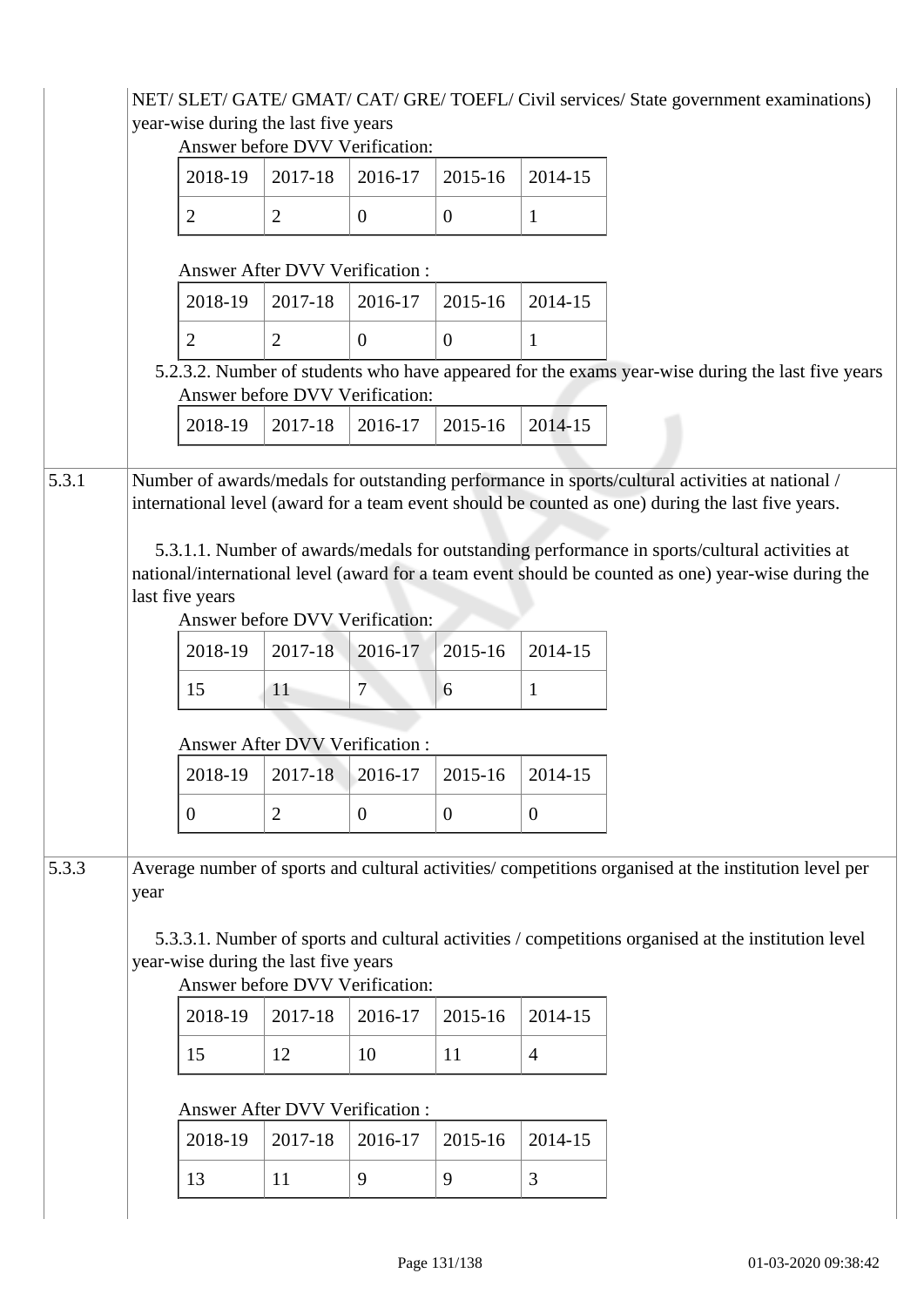|       |       | Remark: The HEI input updated based on HEI clarification response          |                                        |         |                                            |         |                                                                                                                                                                                                                                                                                                |
|-------|-------|----------------------------------------------------------------------------|----------------------------------------|---------|--------------------------------------------|---------|------------------------------------------------------------------------------------------------------------------------------------------------------------------------------------------------------------------------------------------------------------------------------------------------|
| 5.4.2 |       | Alumni contribution during the last five years(INR in Lakhs)               |                                        |         |                                            |         |                                                                                                                                                                                                                                                                                                |
|       |       |                                                                            | Answer After DVV Verification: <1 Lakh |         | Answer before DVV Verification : ? 5 Lakhs |         | Remark: As HEI has not provided Audited statement highlighting Alumni Association                                                                                                                                                                                                              |
|       |       |                                                                            |                                        |         |                                            |         | contribution duly certified by Chartered Accountant during the last five years as proof to its claim, its<br>input cannot be verified based on Excel, hence input updated to lowest level                                                                                                      |
| 5.4.3 |       |                                                                            |                                        |         |                                            |         | Number of Alumni Association / Chapters meetings held during the last five years                                                                                                                                                                                                               |
|       | years |                                                                            |                                        |         |                                            |         | 5.4.3.1. Number of Alumni Association / Chapters meetings held year-wise during the last five                                                                                                                                                                                                  |
|       |       |                                                                            | Answer before DVV Verification:        |         |                                            |         |                                                                                                                                                                                                                                                                                                |
|       |       | 2018-19                                                                    | 2017-18                                | 2016-17 | 2015-16                                    | 2014-15 |                                                                                                                                                                                                                                                                                                |
|       |       | 11                                                                         | 11                                     | 8       | 11                                         | 11      |                                                                                                                                                                                                                                                                                                |
|       |       |                                                                            | Answer After DVV Verification :        |         |                                            |         |                                                                                                                                                                                                                                                                                                |
|       |       | 2018-19                                                                    | 2017-18                                | 2016-17 | 2015-16                                    | 2014-15 |                                                                                                                                                                                                                                                                                                |
|       |       | 1                                                                          | $\overline{2}$                         | 1       | 1                                          | 1       |                                                                                                                                                                                                                                                                                                |
| 6.3.3 |       | institution for teaching and non teaching staff during the last five years | Answer before DVV Verification:        |         |                                            |         | Average number of professional development /administrative training programs organized by the<br>6.3.3.1. Total number of professional development / administrative training programs organized<br>by the Institution for teaching and non teaching staff year-wise during the last five years |
|       |       | 2018-19                                                                    | 2017-18                                | 2016-17 | 2015-16                                    | 2014-15 |                                                                                                                                                                                                                                                                                                |
|       |       | 31                                                                         | 35                                     | 32      | 23                                         | 20      |                                                                                                                                                                                                                                                                                                |
|       |       |                                                                            | Answer After DVV Verification :        |         |                                            |         |                                                                                                                                                                                                                                                                                                |
|       |       | 2018-19                                                                    | 2017-18                                | 2016-17 | 2015-16                                    | 2014-15 |                                                                                                                                                                                                                                                                                                |
|       |       | 19                                                                         | 18                                     | 17      | 16                                         | 12      |                                                                                                                                                                                                                                                                                                |
| 6.3.4 | years |                                                                            |                                        |         |                                            |         | Average percentage of teachers attending professional development programs viz., Orientation<br>Program, Refresher Course, Short Term Course, Faculty Development Program during the last five                                                                                                 |
|       |       | last five years                                                            |                                        |         |                                            |         | 6.3.4.1. Total number of teachers attending professional development programs, viz., Orientation<br>Program, Refresher Course, Short Term Course, Faculty Development Programs year-wise during the                                                                                            |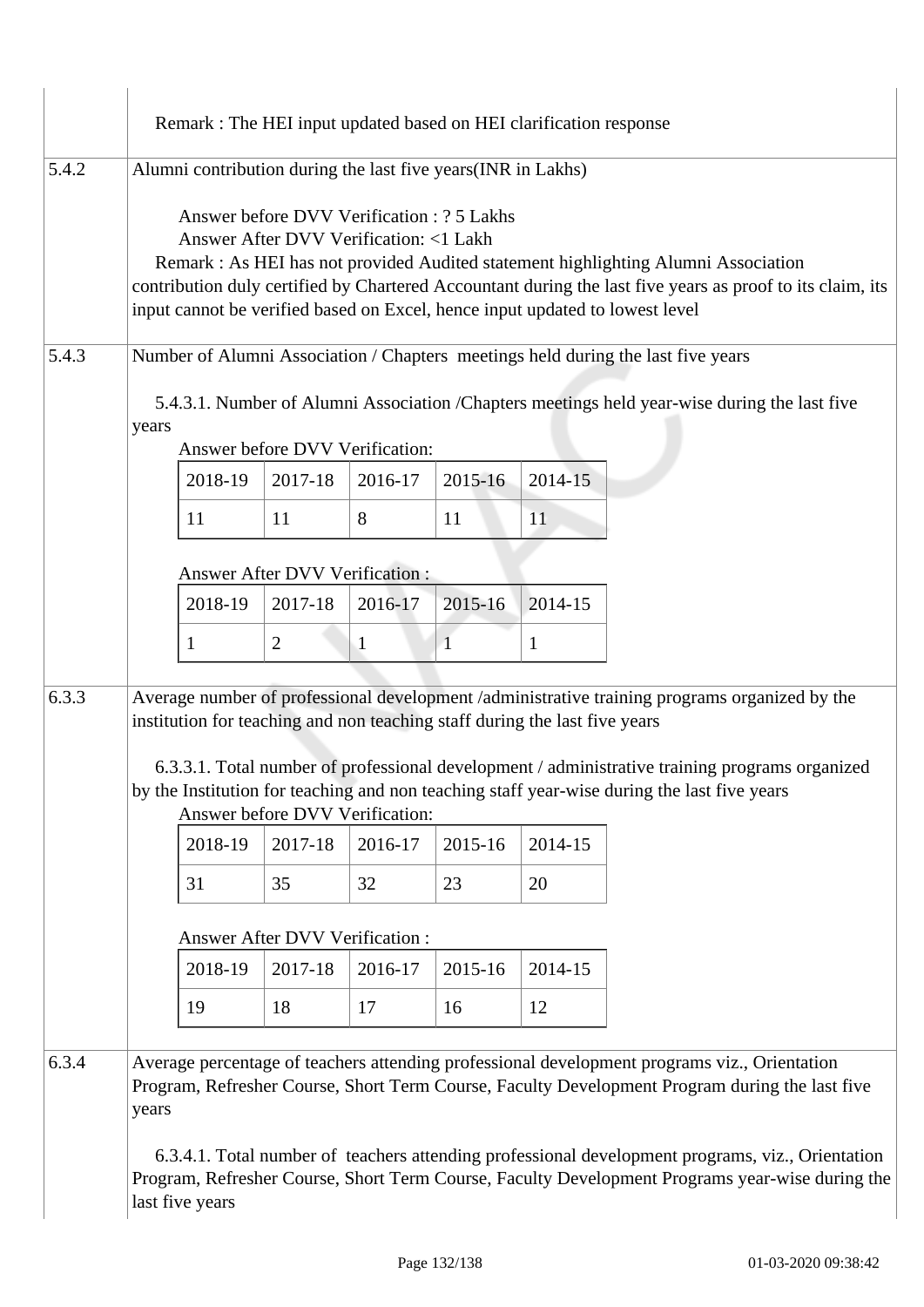|       |       |                  | Answer before DVV Verification:                                                                                                                                                                                                                                                |                  |                  |                  |
|-------|-------|------------------|--------------------------------------------------------------------------------------------------------------------------------------------------------------------------------------------------------------------------------------------------------------------------------|------------------|------------------|------------------|
|       |       | 2018-19          | 2017-18                                                                                                                                                                                                                                                                        | 2016-17          | 2015-16          | 2014-15          |
|       |       | 187              | 187                                                                                                                                                                                                                                                                            | 219              | 211              | 147              |
|       |       |                  | Answer After DVV Verification:                                                                                                                                                                                                                                                 |                  |                  |                  |
|       |       | 2018-19          | 2017-18                                                                                                                                                                                                                                                                        | 2016-17          | 2015-16          | 2014-15          |
|       |       | 59               | 47                                                                                                                                                                                                                                                                             | 53               | 46               | 42               |
|       |       |                  | Remark : The HEI input updated for only professional development programs viz., Orientation<br>Program, Refresher Course, Short Term Course, Faculty Development Program during the last five<br>years. All one day workshops/seminars/ paper presentations have been removed. |                  |                  |                  |
| 6.4.2 |       |                  | Funds / Grants received from non-government bodies, individuals, Philanthropists during the last five<br>years (not covered in Criterion III) (INR in Lakhs)                                                                                                                   |                  |                  |                  |
|       |       |                  | 6.4.2.1. Total Grants received from non-government bodies, individuals, philanthropists year-wise                                                                                                                                                                              |                  |                  |                  |
|       |       |                  | during the last five years (INR in Lakhs)<br>Answer before DVV Verification:                                                                                                                                                                                                   |                  |                  |                  |
|       |       | 2018-19          | 2017-18                                                                                                                                                                                                                                                                        | 2016-17          | 2015-16          | 2014-15          |
|       |       | 17.36            | 9.49                                                                                                                                                                                                                                                                           | 21.59            | 25.38            | 11.27            |
|       |       |                  | Answer After DVV Verification:                                                                                                                                                                                                                                                 |                  |                  |                  |
|       |       | 2018-19          | 2017-18                                                                                                                                                                                                                                                                        | 2016-17          | 2015-16          | 2014-15          |
|       |       | $\boldsymbol{0}$ | $\boldsymbol{0}$                                                                                                                                                                                                                                                               | $\boldsymbol{0}$ | $\boldsymbol{0}$ | $\boldsymbol{0}$ |
|       |       |                  | Remark : The HEI input updated as expenditure incurred for staff welfare is not considered as<br>Grants received from non-government bodies, individuals, philanthropists. Moreover conduct of                                                                                 |                  |                  |                  |
|       |       |                  | workshops by various organisations/institutions is also not as per the subject.                                                                                                                                                                                                |                  |                  |                  |
|       |       |                  | Average number of quality initiatives by IQAC for promoting quality culture per year                                                                                                                                                                                           |                  |                  |                  |
|       | years |                  | 6.5.3.1. Number of quality initiatives by IQAC for promoting quality year-wise for the last five                                                                                                                                                                               |                  |                  |                  |
|       |       | 2018-19          | Answer before DVV Verification:<br>2017-18                                                                                                                                                                                                                                     | 2016-17          | 2015-16          | 2014-15          |
|       |       | 31               | 35                                                                                                                                                                                                                                                                             | 32               | 23               | 20               |
|       |       |                  |                                                                                                                                                                                                                                                                                |                  |                  |                  |
| 6.5.3 |       | 2018-19          | Answer After DVV Verification :<br>2017-18                                                                                                                                                                                                                                     | 2016-17          | 2015-16          | 2014-15          |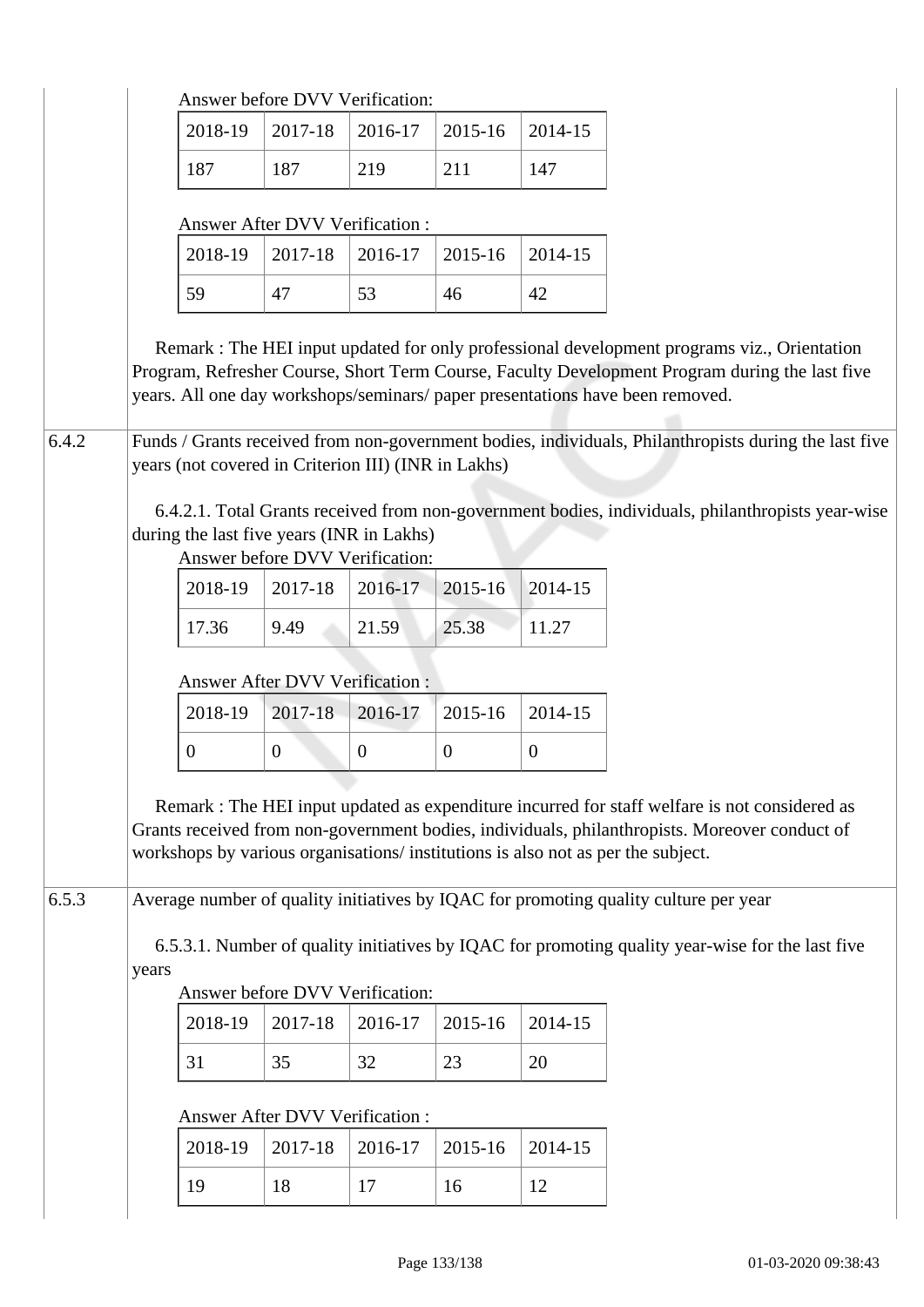| 6.5.4 |       |                            |                                                                                                                             |         | Quality assurance initiatives of the institution include:                                                                                                                 |                |                                                                                                                                                                                 |
|-------|-------|----------------------------|-----------------------------------------------------------------------------------------------------------------------------|---------|---------------------------------------------------------------------------------------------------------------------------------------------------------------------------|----------------|---------------------------------------------------------------------------------------------------------------------------------------------------------------------------------|
|       |       | improvements               |                                                                                                                             |         |                                                                                                                                                                           |                | 1. Regular meeting of Internal Quality Assurance Cell (IQAC); timely submission of Annual<br>Quality Assurance Report (AQAR) to NAAC; Feedback collected, analysed and used for |
|       |       |                            |                                                                                                                             |         |                                                                                                                                                                           |                | 2. Academic Administrative Audit (AAA) and initiation of follow up action                                                                                                       |
|       |       |                            | 3. Participation in NIRF                                                                                                    |         |                                                                                                                                                                           |                |                                                                                                                                                                                 |
|       |       | 4. ISO Certification       |                                                                                                                             |         |                                                                                                                                                                           |                |                                                                                                                                                                                 |
|       |       |                            | 5. NBA or any other quality audit                                                                                           |         |                                                                                                                                                                           |                |                                                                                                                                                                                 |
|       |       |                            |                                                                                                                             |         | Answer before DVV Verification : A. Any 4 of the above<br>Answer After DVV Verification: B. Any 3 of the above<br>has attached documents of ISO certification and not AAA |                | Remark : The HEI input updated to Any 3 of the above. HEI input not considered for AAA as it                                                                                    |
| 7.1.1 | years |                            |                                                                                                                             |         |                                                                                                                                                                           |                | Number of gender equity promotion programs organized by the institution during the last five                                                                                    |
|       |       | during the last five years | Answer before DVV Verification:                                                                                             |         |                                                                                                                                                                           |                | 7.1.1.1. Number of gender equity promotion programs organized by the institution year-wise                                                                                      |
|       |       | 2018-19                    | 2017-18                                                                                                                     | 2016-17 | 2015-16                                                                                                                                                                   | 2014-15        |                                                                                                                                                                                 |
|       |       | 4                          | $\overline{4}$                                                                                                              | 5       | 3                                                                                                                                                                         | 3              |                                                                                                                                                                                 |
|       |       |                            | Answer After DVV Verification :                                                                                             |         |                                                                                                                                                                           |                |                                                                                                                                                                                 |
|       |       | 2018-19                    | 2017-18                                                                                                                     | 2016-17 | 2015-16                                                                                                                                                                   | 2014-15        |                                                                                                                                                                                 |
|       |       | 3                          | 3                                                                                                                           | 5       | $\overline{4}$                                                                                                                                                            | $\overline{3}$ |                                                                                                                                                                                 |
| 7.1.3 |       |                            | Alternate Energy initiatives such as:                                                                                       |         |                                                                                                                                                                           |                |                                                                                                                                                                                 |
|       |       | sources                    |                                                                                                                             |         |                                                                                                                                                                           |                | 1. Percentage of annual power requirement of the Institution met by the renewable energy                                                                                        |
|       |       |                            | Answer before DVV Verification: 126348<br>Answer after DVV Verification: 126348<br>Answer before DVV Verification : 2592000 |         | 7.1.3.2. Total annual power requirement (in KWH)                                                                                                                          |                | 7.1.3.1. Annual power requirement met by the renewable energy sources (in KWH)                                                                                                  |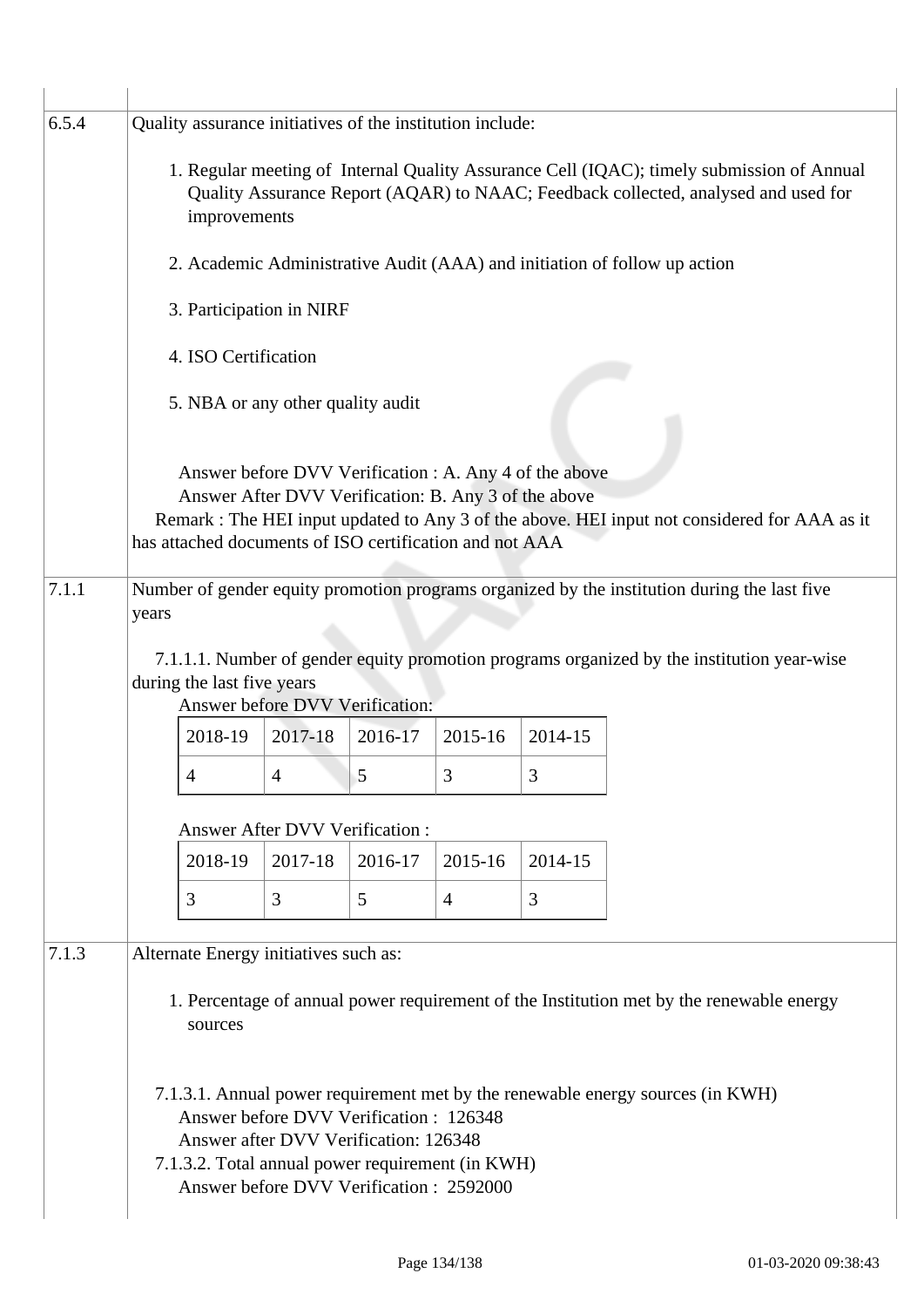|       | Answer after DVV Verification: 2592000                                                                                                                                                                                                                                        |                                            |                |                |                                                                                                                          |                                                                                                                                                                                              |
|-------|-------------------------------------------------------------------------------------------------------------------------------------------------------------------------------------------------------------------------------------------------------------------------------|--------------------------------------------|----------------|----------------|--------------------------------------------------------------------------------------------------------------------------|----------------------------------------------------------------------------------------------------------------------------------------------------------------------------------------------|
|       |                                                                                                                                                                                                                                                                               |                                            |                |                | Remark : The HEI input accepted based on clarification response                                                          |                                                                                                                                                                                              |
| 7.1.4 |                                                                                                                                                                                                                                                                               |                                            |                |                | Percentage of annual lighting power requirements met through LED bulbs                                                   |                                                                                                                                                                                              |
|       | Answer before DVV Verification: 9.11<br>Answer after DVV Verification: 1<br>7.1.4.2. Annual lighting power requirement (in KWH)<br>Answer before DVV Verification: 102.441<br>Answer after DVV Verification: 102.441                                                          |                                            |                |                |                                                                                                                          | 7.1.4.1. Annual lighting power requirement met through LED bulbs (in KWH)                                                                                                                    |
|       |                                                                                                                                                                                                                                                                               |                                            |                |                | bulbs (in KWH) has been provided by HEI, hence input cannot be verified                                                  | Remark: No supporting documents for Annual lighting power requirement met through LED                                                                                                        |
| 7.1.8 | component during the last five years<br>year-wise during the last five years(INR in Lakhs)                                                                                                                                                                                    |                                            |                |                |                                                                                                                          | Average percentage expenditure on green initiatives and waste management excluding salary<br>7.1.8.1. Total expenditure on green initiatives and waste management excluding salary component |
|       | 2018-19                                                                                                                                                                                                                                                                       | Answer before DVV Verification:<br>2017-18 | 2016-17        | 2015-16        | 2014-15                                                                                                                  |                                                                                                                                                                                              |
|       | 5.38                                                                                                                                                                                                                                                                          | 5.36                                       | 5.34           | 5.32           | 5.30                                                                                                                     |                                                                                                                                                                                              |
|       |                                                                                                                                                                                                                                                                               | Answer After DVV Verification:             |                |                |                                                                                                                          |                                                                                                                                                                                              |
|       | 2018-19                                                                                                                                                                                                                                                                       | 2017-18                                    | 2016-17        | 2015-16        | 2014-15                                                                                                                  |                                                                                                                                                                                              |
|       | $\overline{0}$                                                                                                                                                                                                                                                                | $\mathbf{0}$                               | $\overline{0}$ | $\overline{0}$ | $\boldsymbol{0}$                                                                                                         |                                                                                                                                                                                              |
| 7.1.9 | 1. Physical facilities<br>2. Provision for lift<br>3. Ramp / Rails<br>4. Braille Software/facilities<br>5. Rest Rooms<br>6. Scribes for examination<br>7. Special skill development for differently abled students<br>8. Any other similar facility (Specify)<br>Ramp / Rails |                                            |                |                | Answer before DVV Verification : C. At least 4 of the above<br>Answer After DVV Verification: D. At least 2 of the above | Differently abled (Divyangjan) Friendliness Resources available in the institution:<br>Remark : The HEI input updated for the provided supporting documents of Provision for lift            |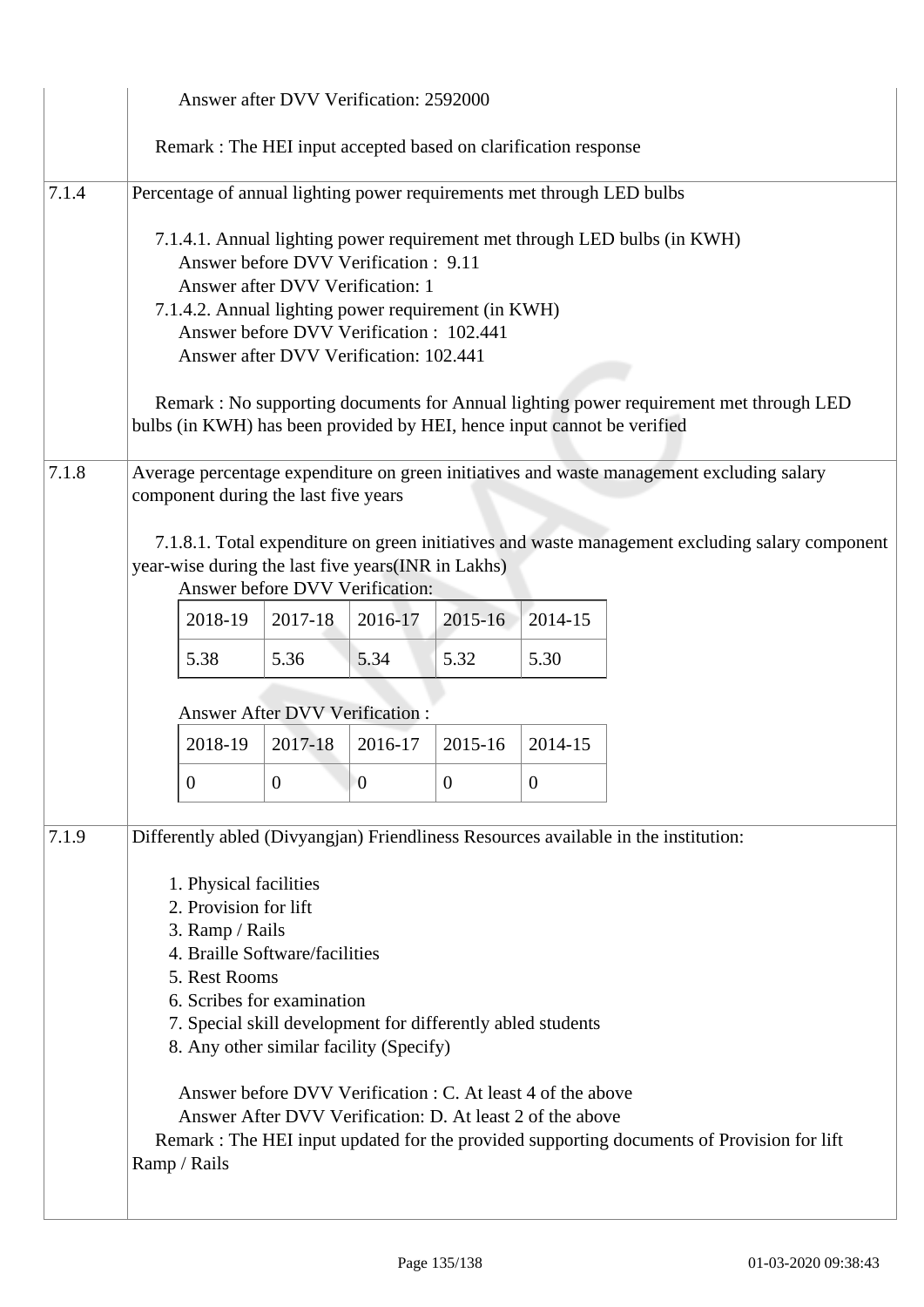| 7.1.10 |             |                                                |                                       |                                                                           |                |                | Number of Specific initiatives to address locational advantages and disadvantages during the last five                                                                                                                                                                                                |
|--------|-------------|------------------------------------------------|---------------------------------------|---------------------------------------------------------------------------|----------------|----------------|-------------------------------------------------------------------------------------------------------------------------------------------------------------------------------------------------------------------------------------------------------------------------------------------------------|
|        | years       |                                                |                                       |                                                                           |                |                | 7.1.10.1. Number of specific initiatives to address locational advantages and disadvantages                                                                                                                                                                                                           |
|        |             | year-wise during the last five years           |                                       | Answer before DVV Verification:                                           |                |                |                                                                                                                                                                                                                                                                                                       |
|        |             | 2018-19                                        | 2017-18                               | 2016-17                                                                   | 2015-16        | 2014-15        |                                                                                                                                                                                                                                                                                                       |
|        |             | 5                                              | $\overline{4}$                        | $\mathbf{1}$                                                              | $\overline{2}$ | $\mathbf{0}$   |                                                                                                                                                                                                                                                                                                       |
|        |             |                                                | <b>Answer After DVV Verification:</b> |                                                                           |                |                |                                                                                                                                                                                                                                                                                                       |
|        |             | 2018-19                                        | 2017-18                               | 2016-17                                                                   | 2015-16        | 2014-15        |                                                                                                                                                                                                                                                                                                       |
|        |             | $\theta$                                       | $\mathbf{0}$                          | $\overline{0}$                                                            | $\overline{0}$ | $\mathbf{0}$   |                                                                                                                                                                                                                                                                                                       |
| 7.1.11 |             | years (Not addressed elsewhere)                |                                       |                                                                           |                |                | Number of initiatives taken to engage with and contribute to local community during the last five<br>7.1.11.1. Number of initiatives taken to engage with and contribute to local community year-wise                                                                                                 |
|        |             | during the last five years                     |                                       | Answer before DVV Verification:                                           |                |                |                                                                                                                                                                                                                                                                                                       |
|        |             | 2018-19                                        | 2017-18                               | 2016-17                                                                   | 2015-16        | 2014-15        |                                                                                                                                                                                                                                                                                                       |
|        |             | 13                                             | 3                                     | 11                                                                        | 17             | 7              |                                                                                                                                                                                                                                                                                                       |
|        |             |                                                |                                       | <b>Answer After DVV Verification:</b>                                     |                |                |                                                                                                                                                                                                                                                                                                       |
|        |             | 2018-19                                        | 2017-18                               | 2016-17                                                                   | 2015-16        | 2014-15        |                                                                                                                                                                                                                                                                                                       |
|        |             | $\overline{0}$                                 | $\overline{0}$                        | $\overline{0}$                                                            | $\overline{0}$ | $\overline{0}$ |                                                                                                                                                                                                                                                                                                       |
| 7.1.14 | obligations |                                                |                                       |                                                                           |                |                | The institution plans and organizes appropriate activities to increase consciousness about national<br>identities and symbols; Fundamental Duties and Rights of Indian citizens and other constitutional                                                                                              |
|        |             |                                                |                                       | Answer before DVV Verification : Yes<br>Answer After DVV Verification: No |                |                | Remark : The HEI Supporting documents are of NSS activities and not of activities to increase                                                                                                                                                                                                         |
|        |             | citizens and other constitutional obligations. |                                       |                                                                           |                |                | consciousness about national identities and symbols; Fundamental Duties and Rights of Indian                                                                                                                                                                                                          |
| 7.1.17 |             |                                                |                                       |                                                                           |                |                | Number of activities conducted for promotion of universal values (Truth, Righteous conduct, Love,<br>Non-Violence and peace); national values, human values, national integration, communal harmony<br>and social cohesion as well as for observance of fundamental duties during the last five years |
|        |             | during the last five years                     |                                       | Answer before DVV Verification:                                           |                |                | 7.1.17.1. Number of activities conducted for promotion of universal values (Truth, Righteous<br>conduct, Love, Non-Violence and peace); national values, human values, national integration,<br>communal harmony and social cohesion as well as for observance of fundamental duties year-wise        |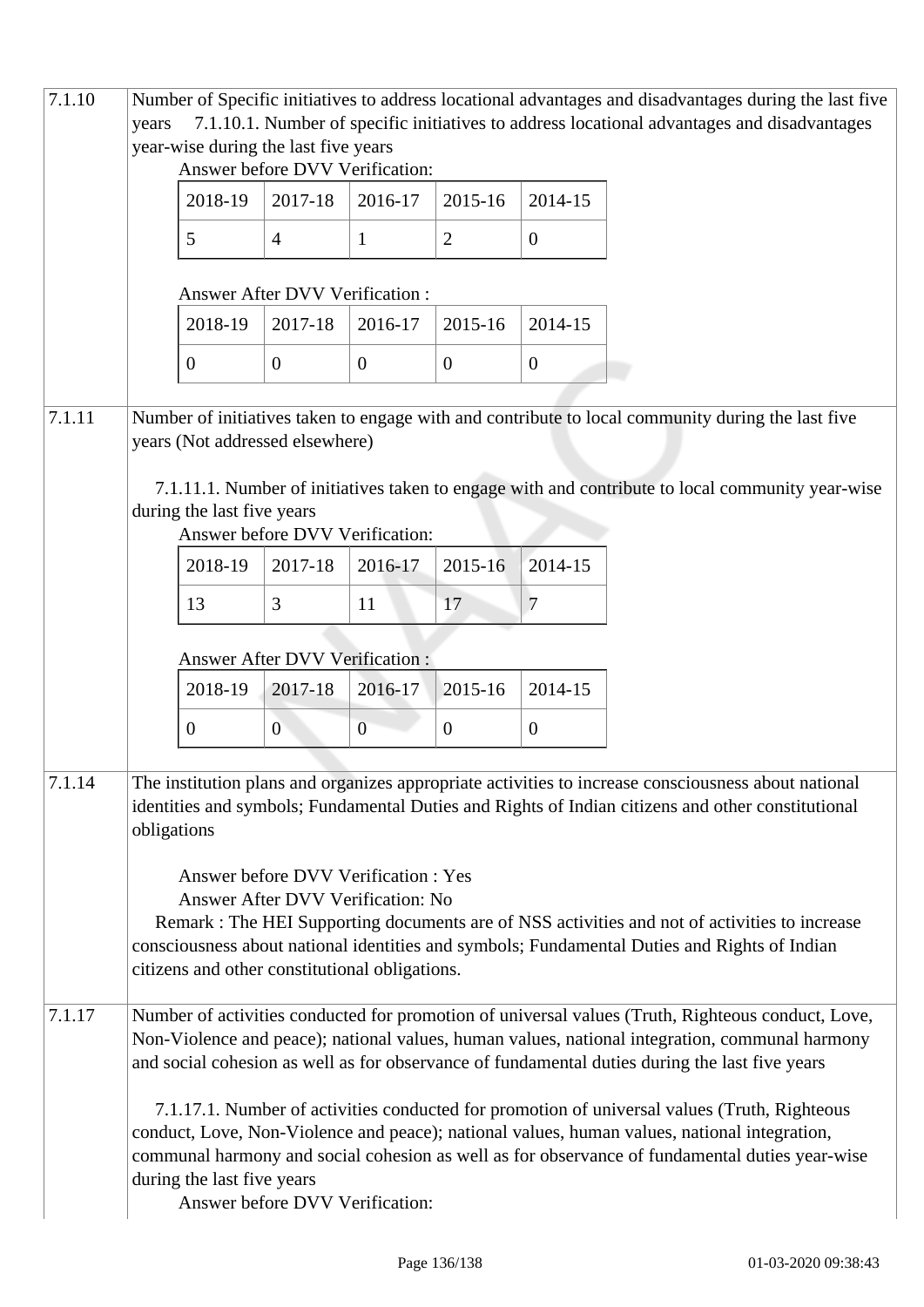| 2018-19                         | 2017-18 | 2016-17 | 2015-16 | 2014-15 |
|---------------------------------|---------|---------|---------|---------|
| 9                               | 3       | 9       | 13      | 4       |
| Answer After DVV Verification : |         |         |         |         |
| 2018-19                         | 2017-18 | 2016-17 | 2015-16 | 2014-15 |
|                                 |         |         |         |         |

# **2.Extended Profile Deviations**

| ID      | <b>Extended Questions</b>                               |         |                                                                                    |                                                                                                 |         |  |  |  |  |
|---------|---------------------------------------------------------|---------|------------------------------------------------------------------------------------|-------------------------------------------------------------------------------------------------|---------|--|--|--|--|
| 1.1     | Number of students year-wise during the last five years |         |                                                                                    |                                                                                                 |         |  |  |  |  |
|         | Answer before DVV Verification:                         |         |                                                                                    |                                                                                                 |         |  |  |  |  |
|         | 2018-19                                                 | 2017-18 | 2016-17                                                                            | 2015-16                                                                                         | 2014-15 |  |  |  |  |
|         | 3083                                                    | 3494    | 3486                                                                               | 3495                                                                                            | 3217    |  |  |  |  |
|         |                                                         |         |                                                                                    |                                                                                                 |         |  |  |  |  |
|         | <b>Answer After DVV Verification:</b>                   |         |                                                                                    |                                                                                                 |         |  |  |  |  |
|         | 2018-19                                                 | 2017-18 | 2016-17                                                                            | 2015-16                                                                                         | 2014-15 |  |  |  |  |
|         | 3083                                                    | 3494    | 3486                                                                               | 3495                                                                                            | 3217    |  |  |  |  |
|         |                                                         |         |                                                                                    |                                                                                                 |         |  |  |  |  |
| 1.2     | last five years                                         |         |                                                                                    | Number of seats earmarked for reserved category as per GOI/State Govt rule year-wise during the |         |  |  |  |  |
|         | Answer before DVV Verification:                         |         |                                                                                    |                                                                                                 |         |  |  |  |  |
|         |                                                         |         |                                                                                    |                                                                                                 |         |  |  |  |  |
|         | 2018-19                                                 | 2017-18 | 2016-17                                                                            | 2015-16                                                                                         | 2014-15 |  |  |  |  |
|         | 598                                                     | 643     | 735                                                                                | 910                                                                                             | 941     |  |  |  |  |
|         |                                                         |         |                                                                                    |                                                                                                 |         |  |  |  |  |
|         | <b>Answer After DVV Verification:</b>                   |         |                                                                                    |                                                                                                 |         |  |  |  |  |
|         | 2018-19                                                 | 2017-18 | 2016-17                                                                            | 2015-16                                                                                         | 2014-15 |  |  |  |  |
|         | 598                                                     | 643     | 735                                                                                | 910                                                                                             | 941     |  |  |  |  |
|         |                                                         |         |                                                                                    |                                                                                                 |         |  |  |  |  |
|         |                                                         |         | Total number of classrooms and seminar halls<br>Answer before DVV Verification: 71 |                                                                                                 |         |  |  |  |  |
| 2.1     |                                                         |         | Answer after DVV Verification: 75                                                  |                                                                                                 |         |  |  |  |  |
|         |                                                         |         |                                                                                    |                                                                                                 |         |  |  |  |  |
| $2.2\,$ |                                                         |         |                                                                                    | Total Expenditure excluding salary year-wise during the last five years (INR in Lakhs)          |         |  |  |  |  |
|         | Answer before DVV Verification:                         |         |                                                                                    |                                                                                                 |         |  |  |  |  |
|         | 2018-19                                                 | 2017-18 | 2016-17                                                                            | 2015-16                                                                                         | 2014-15 |  |  |  |  |